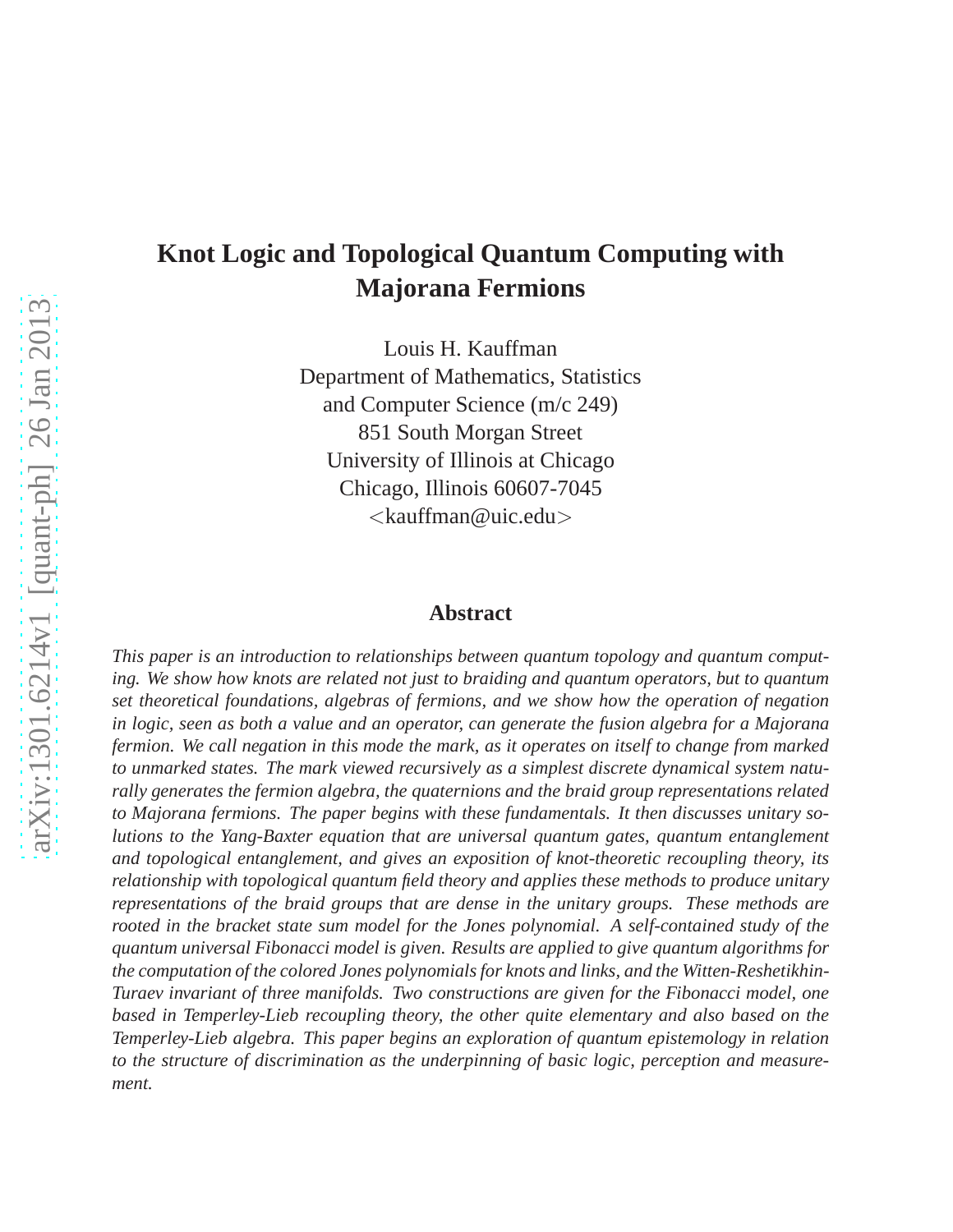# **1 Introduction**

This paper is an introduction to relationships between quantum topology and quantum computing. We take a foundational approach, showing how knots are related not just to braiding and quantum operators, but to quantum set theoretical foundations and algebras of fermions. We show how the operation of negation in logic, seen as both a value and an operator, can generate the fusion algebra for a Majorana fermion, a particle that is its own anti-particle and interacts with itself either to annihilate itself or to produce itself. We call negation in this mode *the mark*, as it operates on itself to change from marked to unmarked states. The mark viewed recursively as a simplest discrete dynamical system naturally generates the fermion algebra, the quaternions and the braid group representations related to Majorana fermions. The paper begins with these fundmentals. They provide a conceptual key to many of the models that appear later in the paper. In particular, the Fibonacci model for topological quantum computing is seen to be based on the fusion rules for a Majorana fermion and these in turn are the interaction rules for the mark seen as a logical particle. It requires a shift in viewpoint to see that the operator of negation can also be seen as a logical value. This is explained in Sections 3, 4 and 5. The quaternions emerge naturally from the reentering mark. All these models have their roots in unitary representations of the Artin braid group to the quaternions.

An outline of the parts of this paper is given below.

- 1. Introduction
- 2. Knots and Braids
- 3. Knot Logic
- 4. Fermions, Majorana Fermions and Algebraic Knot Sets
- 5. Laws of Form
- 6. Quantum Mechanics and Quantum Computation
- 7. Braiding Operators and Universal Quantum Gates
- 8. A Remark about  $EPR$ , Entanglement and Bell's Inequality
- 9. The Aravind Hypothesis
- 10.  $SU(2)$  Representations of the Artin Braid Group
- 11. The Bracket Polynomial and the Jones Polynomial
- 12. Quantum Topology, Cobordism Categories, Temperley-Lieb Algebra and Topological Quantum Field Theory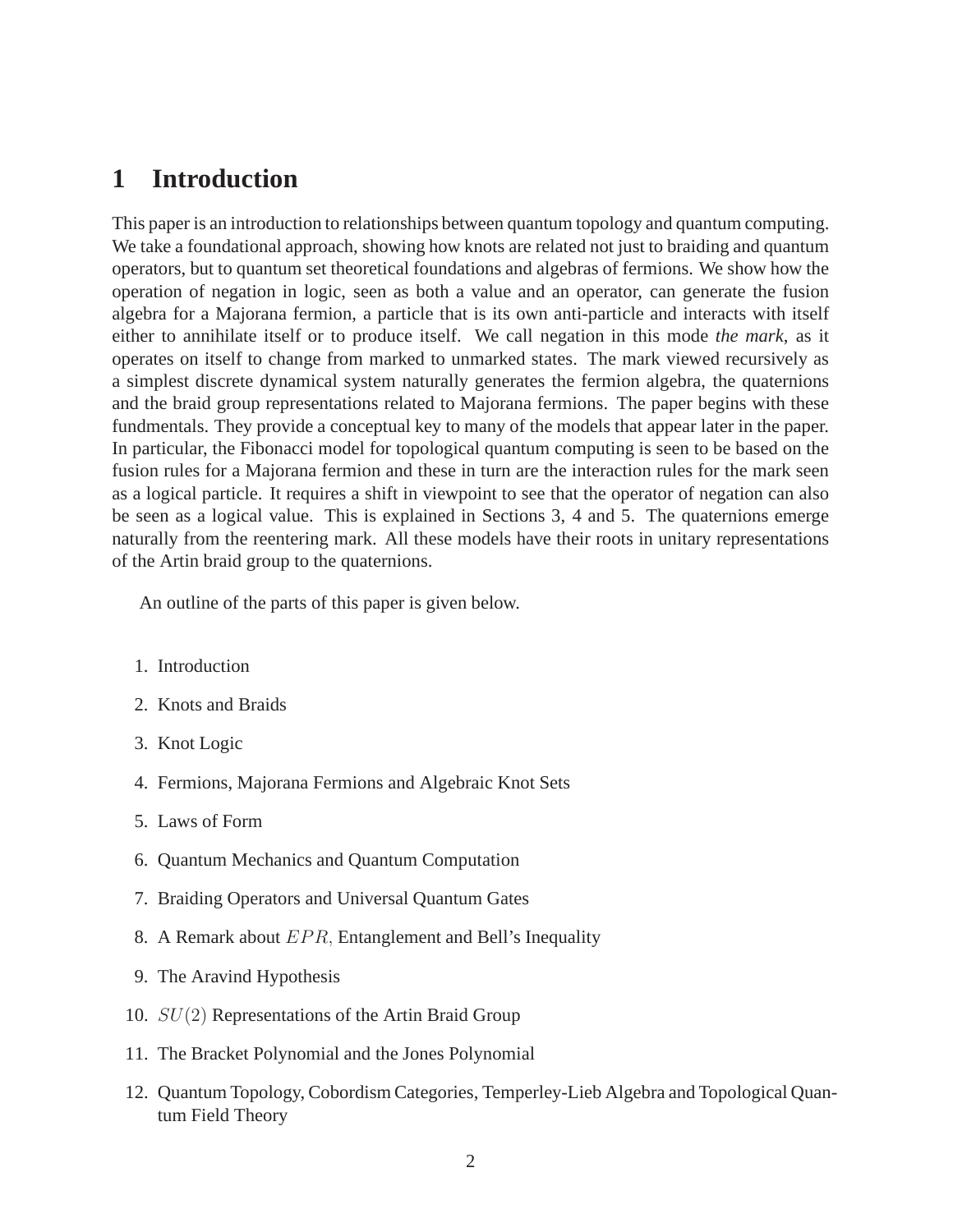- 13. Braiding and Topological Quantum Field Theory
- 14. Spin Networks and Temperley-Lieb Recoupling Theory
- 15. Fibonacci Particles
- 16. The Fibonacci Recoupling Model
- 17. Quantum Computation of Colored Jones Polynomials and the Witten-Reshetikhin-Turaev Invariant
- 18. A Direct Construction of the Fibonacci Model

Much of what is new in this paper proceeds from thinking about knots and sets and distinctions. The Sections 3, 4 and 5 are self-contained and self-explanatory. These sections show how a formal system discovered by Spencer-Brown [\[100\]](#page-122-0), underlying Boolean logic, is composed of a "logical particle", the mark  $\overline{\phantom{a}}$ , that interacts with itself to either produce itself or to cancel itself.



In this sense the mark is a formal model of a Majorana fermion. The oirginal formal structure of the mark gives the fusion algebra for the Majorana fermion. In Section 5 we show that this iconic representation of the particle is directly related to modeling with surface cobordisms and this theme occurs throughout the paper. In Section 5 we also show that the mark, viewed as a generator of a discrete dynamical system, generates the Clifford algebra associated with a Majorana fermion and we end this section by showing how this iterant viewpoint leads naturally to the Dirac equation using the approach of [\[94\]](#page-122-1). This is part of the contents of the Sections 3, 4, 5. In these sections we examine relationships with knots as models of non-standard set theory. The algebra of fermions is directly relevant to this knot set theory and can be formulated in terms of the Clifford algebra of Majorana fermions.

We weave this material with the emergence of unitary braid group representations that are significant for quantum information theory. In particular we weave the topology with the algebra of fermions and in order to clarify this development, we give a quick summary of that algebra and a quick summary of topological quantum computing in the rest of this introduction.

**Fermion Algebra.** Recall fermion algebra. One has fermion creation operators  $\psi$  and their conjugate annihilation operators  $\psi^{\dagger}$ . One has  $\psi^2 = 0 = (\psi^{\dagger})^2$  There is a fundamental commutation relation

$$
\psi \psi^{\dagger} + \psi^{\dagger} \psi = 1.
$$

If you have more than one of them say  $\psi$  and  $\phi$ , then they anti-commute:

$$
\psi\phi=-\phi\psi.
$$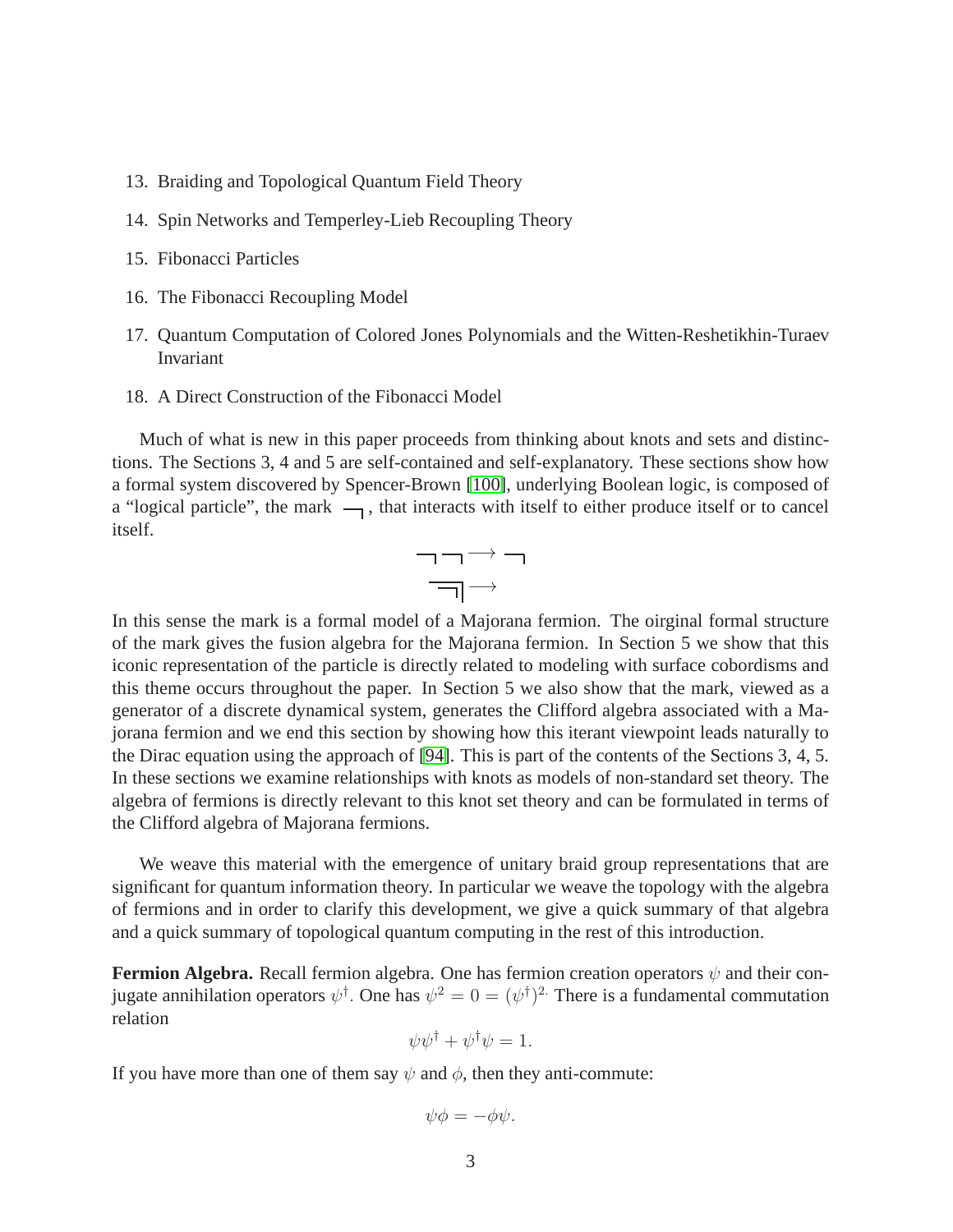The Majorana fermions  $c$  that satisfy  $c^\dagger = c$  so that they are their own anti-particles. There is a lot of interest in these as quasi-particles and they are related to braiding and to topological quantum computing. A group of researchers [\[76\]](#page-121-0) claims, at this writing, to have found quasiparticle Majorana fermions in edge effects in nano-wires. (A line of fermions could have a Majorana fermion happen non-locally from one end of the line to the other.) The Fibonacci model that we discuss is also based on Majorana particles, possibly related to collecctive electronic excitations. If P is a Majorana fermion particle, then  $P$  can interact with itself to either produce itself or to annihilate itself. This is the simple "fusion algebra" for this particle. One can write  $P^2 = P + 1$  to denote the two possible self-interactions the particle  $P$ . The patterns of interaction and braiding of such a particle  $P$  give rise to the Fibonacci model.

Majoranas are related to standard fermions as follows: The algebra for Majoranas is  $c = c^{\dagger}$ and  $cc' = -c'c$  if c and c' are distinct Majorana fermions with  $c^2 = 1$  and  $c'^2 = 1$ . One can make a standard fermion from two Majoranas via

$$
\psi = (c + ic')/2,
$$
  

$$
\psi^{\dagger} = (c - ic')/2.
$$

Similarly one can mathematically make two Majoranas from any single fermion. Now if you take a set of Majoranas

$$
\{c_1,c_2,c_3,\cdots,c_n\}
$$

then there are natural braiding operators that act on the vector space with these  $c_k$  as the basis. The operators are mediated by algebra elements

$$
\tau_k = (1 + c_{k+1}c_k)/2,
$$
  

$$
\tau_k^{-1} = (1 - c_{k+1}c_k)/2.
$$

Then the braiding operators are

$$
T_k: Span{c_1, c_2, \cdots, c_n} \longrightarrow Span{c_1, c_2, \cdots, c_n}
$$

via

$$
T_k(x) = \tau_k x \tau_k^{-1}.
$$

The braiding is simply:

$$
T_k(c_k) = c_{k+1},
$$
  

$$
T_k(c_{k+1}) = -c_k,
$$

and  $T_k$  is the identity otherwise. This gives a very nice unitary representaton of the Artin braid group and it deserves better understanding.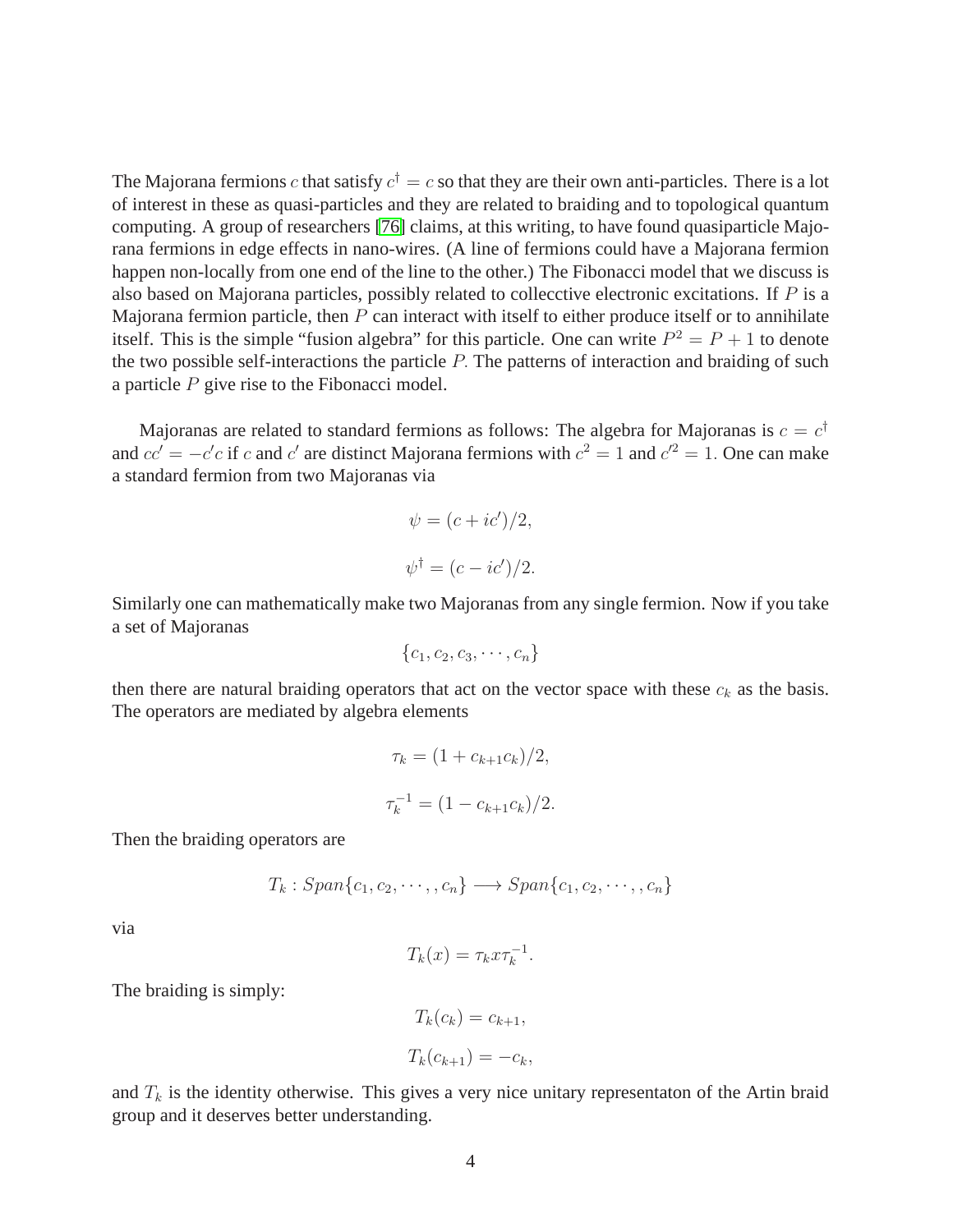It is worth noting that a triple of Majorana fermions say  $a, b, c$  gives rise to a representation of the quaternion group. This is a generalization of the well-known association of Pauli matrices and quaternions. We have  $a^2 = b^2 = c^2 = 1$  and they anticommute. Let  $I = ba, J = cb, K = ac$ . Then

$$
I^2 = J^2 = K^2 = IJK = -1,
$$

giving the quaternions. The operators

$$
A = (1/\sqrt{2})(1+I)
$$

$$
B = (1/\sqrt{2})(1+J)
$$

$$
C = (1/\sqrt{2})(1+K)
$$

braid one another:

$$
ABA = BAB, BCB = CBC, ACA = CAC.
$$

This is a special case of the braid group representation described above for an arbitrary list of Majorana fermions. These braiding operators are entangling and so can be used for universal quantum computation, but they give only partial topological quantum computation due to the interaction with single qubit operators not generated by them.

In Section 5 we show how the dynamics of the reentering mark leads to two (algebraic) Majorana fermions  $e$  and  $\eta$  that correspond to the spatial and temporal aspects of this recursive process. The corresponding standard fermion creation and annihilation operators are then given by the formulas below.

and

$$
\psi = (e + i\eta)/2
$$

$$
\psi^{\dagger} = (e - i\eta)/2.
$$

This gives a model of a fermion creation operator as a point in a non-commutative spacetime. This suggestive point of view, based on knot logic and Laws of Form, will be explored in subsequent publications.

**Topological quantum computing.** This paper describes relationships between quantum topology and quantum computing as a modified version of Chapter 14 of the book [\[13\]](#page-117-0) and an expanded version of [\[67\]](#page-120-0) and an expanded version of a chapter in [\[81\]](#page-121-1). Quantum topology is, roughly speaking, that part of low-dimensional topology that interacts with statistical and quantum physics. Many invariants of knots, links and three dimensional manifolds have been born of this interaction, and the form of the invariants is closely related to the form of the computation of amplitudes in quantum mechanics. Consequently, it is fruitful to move back and forth between quantum topological methods and the techniques of quantum information theory.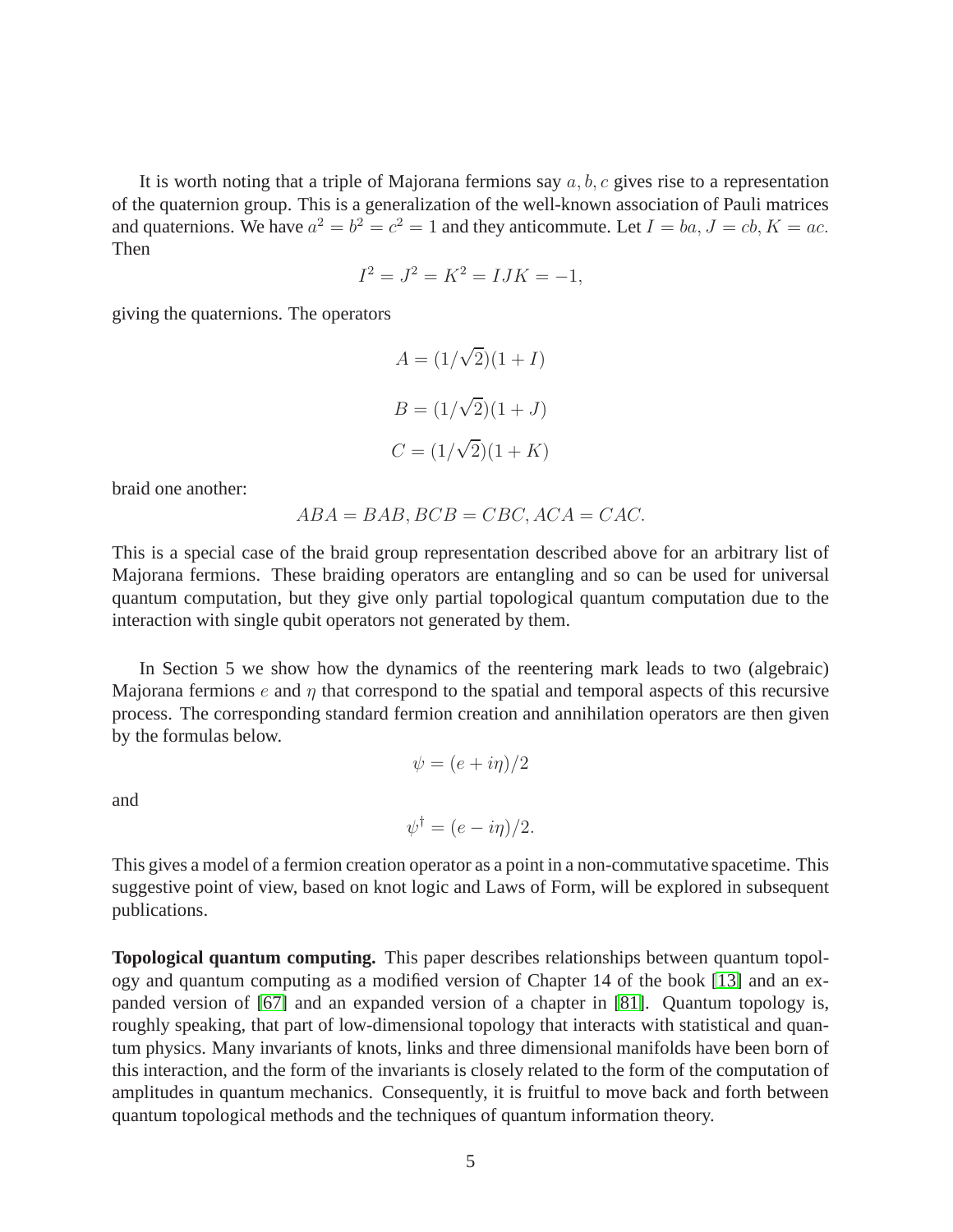We sketch the background topology, discuss analogies (such as topological entanglement and quantum entanglement), show direct correspondences between certain topological operators (solutions to the Yang-Baxter equation) and universal quantum gates. We describe the background for topological quantum computing in terms of Temperley–Lieb (we will sometimes abbreviate this to  $TL$ ) recoupling theory. This is a recoupling theory that generalizes standard angular momentum recoupling theory, generalizes the Penrose theory of spin networks and is inherently topological. Temperley–Lieb recoupling Theory is based on the bracket polynomial model [\[32,](#page-118-0) [45\]](#page-119-0) for the Jones polynomial. It is built in terms of diagrammatic combinatorial topology. The same structure can be explained in terms of the  $SU(2)_{q}$  quantum group, and has relationships with functional integration and Witten's approach to topological quantum field theory. Nevertheless, the approach given here is elementary. The structure is built from simple beginnings and this structure and its recoupling language can be applied to many things including colored Jones polynomials, Witten–Reshetikhin–Turaev invariants of three manifolds, topological quantum field theory and quantum computing.

In quantum computing, the simplest non-trivial example of the Temperley–Lieb recoupling Theory gives the so-called Fibonacci model. The recoupling theory yields representations of the Artin braid group into unitary groups  $U(n)$  where n is a Fibonacci number. These representations are *dense* in the unitary group, and can be used to model quantum computation universally in terms of representations of the braid group. Hence the term: topological quantum computation. In this paper, we outline the basics of the Temperely–Lieb Recoupling Theory, and show explicitly how the Fibonacci model arises from it. The diagrammatic computations in the sections 12 to 18 are completely self-contained and can be used by a reader who has just learned the bracket polynomial, and wants to see how these dense unitary braid group representations arise from it. In the final section of the paper we give a separate construction for the Fibnacci model that is based on  $2 \times 2$  complex matrix representations of the Temperley–Lieb algebra. This is a completely elementary construction independent of the recoupling theory of the previous sections. We studied this construction in [\[70\]](#page-120-1) and a version of it has been used in [\[101\]](#page-122-2).

The relationship of the work here with the mathematics of Chern-Simons theory and conformal field theory occurs through the work of Witten, Moore and Seiberg and Moore and Read [\[86\]](#page-122-3). One can compare the mathematical techniques of the present paper with the physics of the quantum Hall effect and its possibilities for topological quantum computing. This part of the story will await a sequel to the present exposition.

Here is a very condensed presentation of how unitary representations of the braid group are constructed via topological quantum field theoretic methods, leading to the Fibonacci model and its generalizations. These representations are more powerful, in principle, than the representations we have just given, because they encompass a dense collection of all unitary transformations, including single qubit transformations needed for universal quantum computing. One has a mathematical particle with label  $P$  that can interact with itself to produce either itself labeled P or itself with the null label  $*$ . We shall denote the interaction of two particles P and Q by the expression  $PQ$ , but it is understood that the "value" of  $PQ$  is the result of the interaction, and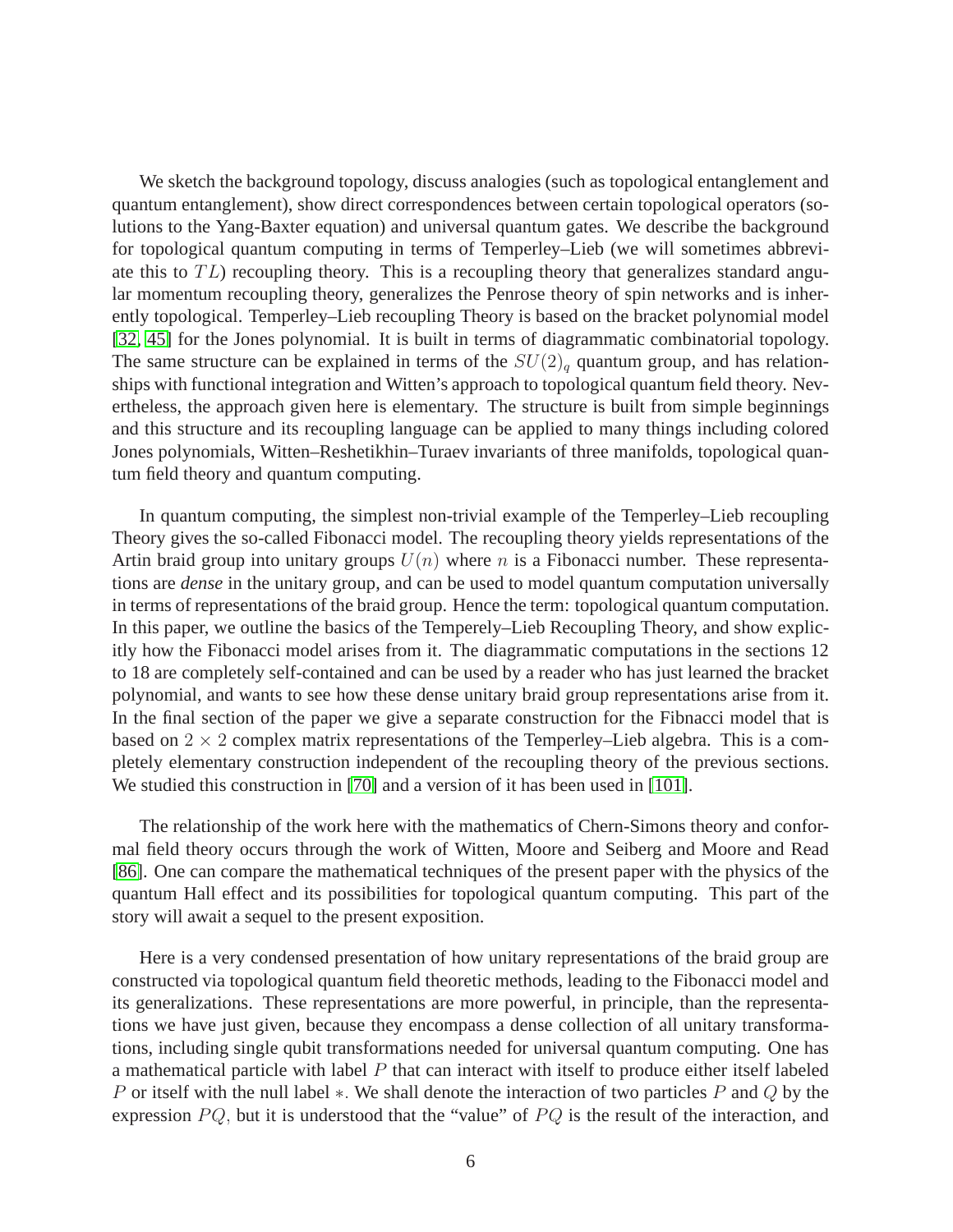this may partake of a number of possibilities. Thus for our particle  $P$ , we have that  $PP$  may be equal to P or to  $*$  in a given situation. When  $*$  interacts with P the result is always P. When ∗ interacts with ∗ the result is always ∗. One considers process spaces where a row of particles labeled  $P$  can successively interact, subject to the restriction that the end result is  $P$ . For example the space  $V[(ab)c]$  denotes the space of interactions of three particles labeled P. The particles are placed in the positions a, b, c. Thus we begin with  $(PP)P$ . In a typical sequence of interactions, the first two P's interact to produce a  $*$ , and the  $*$  interacts with P to produce P.

$$
(PP)P \longrightarrow (*)P \longrightarrow P.
$$

In another possibility, the first two  $P$ 's interact to produce a  $P$ , and the  $P$  interacts with  $P$  to produce P.

$$
(PP)P \longrightarrow (P)P \longrightarrow P.
$$

It follows from this analysis that the space of linear combinations of processes  $V[(ab)c]$  is two dimensional. The two processes we have just described can be taken to be the qubit basis for this space. One obtains a representation of the three strand Artin braid group on  $V[(ab)c]$  by assigning appropriate phase changes to each of the generating processes. One can think of these phases as corresponding to the interchange of the particles labeled a and b in the association  $(ab)c$ . The other operator for this representation corresponds to the interchange of  $b$  and  $c$ . This interchange is accomplished by a *unitary change of basis mapping*

$$
F: V[(ab)c] \longrightarrow V[a(bc)].
$$

If

$$
A: V[(ab)c] \longrightarrow V[(ba)c]
$$

is the first braiding operator (corresponding to an interchange of the first two particles in the association) then the second operator

$$
B: V[(ab)c] \longrightarrow V[(ac)b]
$$

is accomplished via the formula  $B = F^{-1}RF$  where the R in this formula acts in the second vector space  $V[a(bc)]$  to apply the phases for the interchange of b and c. These issues are illustrated in Figure [1,](#page-7-0) where the parenthesization of the particles is indicated by circles and by also by trees. The trees can be taken to indicate patterns of particle interaction, where two particles interact at the branch of a binary tree to produce the particle product at the root. See also Figure [50](#page-80-0) for an illustration of the braiding  $B = F^{-1}RF$ 

In this scheme, vector spaces corresponding to associated strings of particle interactions are interrelated by *recoupling transformations*that generalize the mapping F indicated above. A full representation of the Artin braid group on each space is defined in terms of the local interchange phase gates and the recoupling transformations. These gates and transformations have to satisfy a number of identities in order to produce a well-defined representation of the braid group.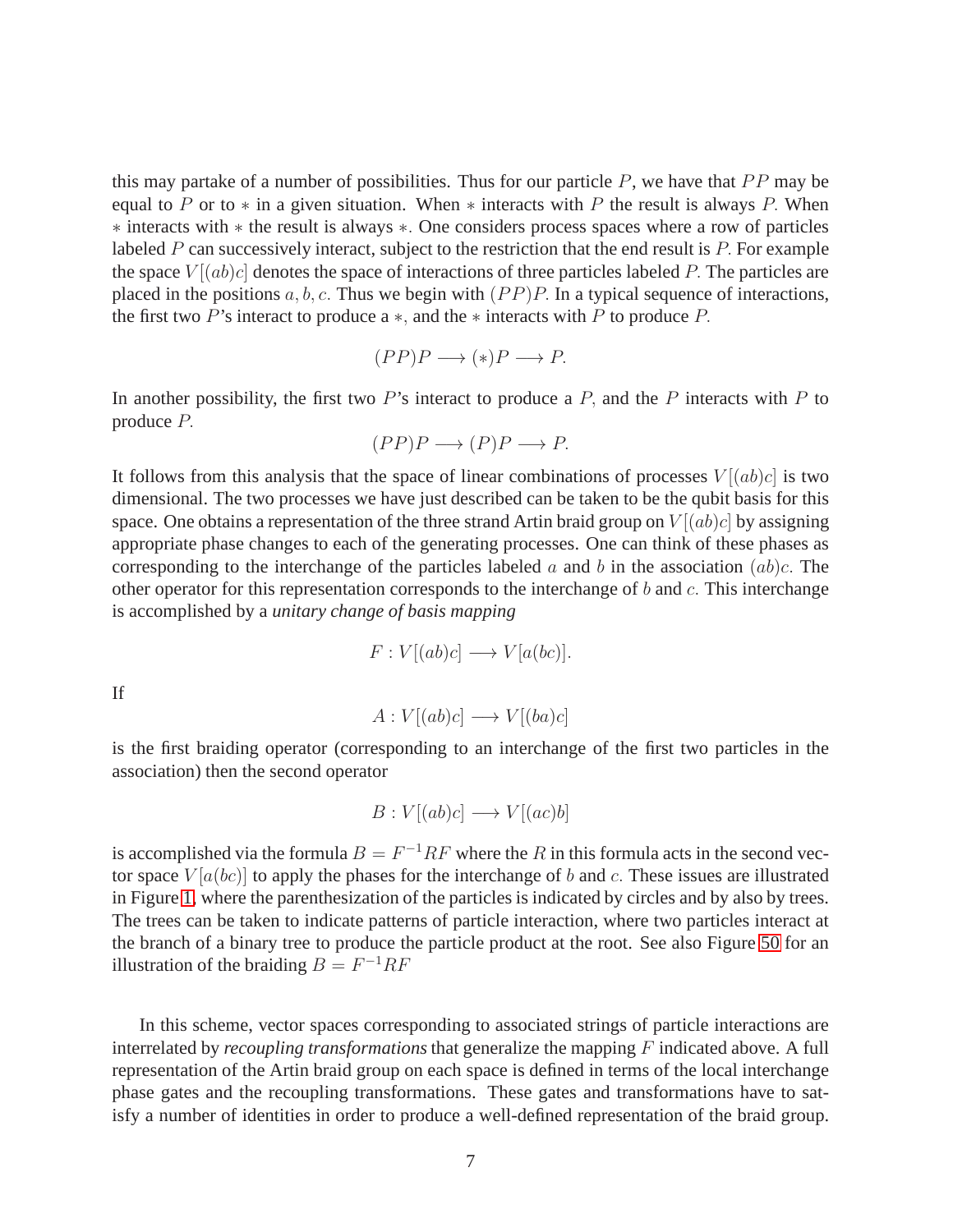

<span id="page-7-0"></span>Figure 1: **Braiding Anyons**

These identities were discovered originally in relation to topological quantum field theory. In our approach the structure of phase gates and recoupling transformations arise naturally from the structure of the bracket model for the Jones polynomial. Thus we obtain a knot-theoretic basis for topological quantum computing.

In modeling the quantum Hall effect [\[105,](#page-123-0) [20,](#page-117-1) [10,](#page-116-0) [11\]](#page-116-1), the braiding of quasi-particles (collective excitations) leads to non-trival representations of the Artin braid group. Such particles are called *Anyons*. The braiding in these models is related to topological quantum field theory. It is hoped that the mathematics we explain here will form a bridge between theoretical models of anyons and their applications to quantum computing.

**Acknowledgement.** Much of this paper is based upon joint work with Samuel J. Lomonaco in the papers [\[55,](#page-119-1) [59,](#page-120-2) [60,](#page-120-3) [61,](#page-120-4) [62,](#page-120-5) [63,](#page-120-6) [64,](#page-120-7) [65,](#page-120-8) [66,](#page-120-9) [69,](#page-120-10) [70,](#page-120-1) [81\]](#page-121-1). I have woven this work into the present paper in a form that is coupled with recent and previous work on relations with logic and with Majorana fermions. The relations with logic stem from the following previous papers of the author [\[35,](#page-118-1) [36,](#page-118-2) [37,](#page-118-3) [38,](#page-118-4) [39,](#page-118-5) [52,](#page-119-2) [53,](#page-119-3) [54,](#page-119-4) [71,](#page-121-2) [48,](#page-119-5) [49,](#page-119-6) [72,](#page-121-3) [73,](#page-121-4) [74\]](#page-121-5). These previous papers are an exploration of the foundations of knot theory in relation to Laws of Form, non-standard set theory, recursion and discrete dynamical systems. At the level of discrete dynamical systems the papers are related to foundations of physics. More work needs to be done in all these domains.

Two recent books contain material relevant to the context of this paper. They are [\[97\]](#page-122-4) and [\[94\]](#page-122-1). The interested reader should examine these approaches to fundamental physics. It is planned to use this paper and other joint work as a springboard for a book [\[75\]](#page-121-6) on topological quantum information theory and for a book that expands on the foundational issues raised in this paper and the previous papers of the author.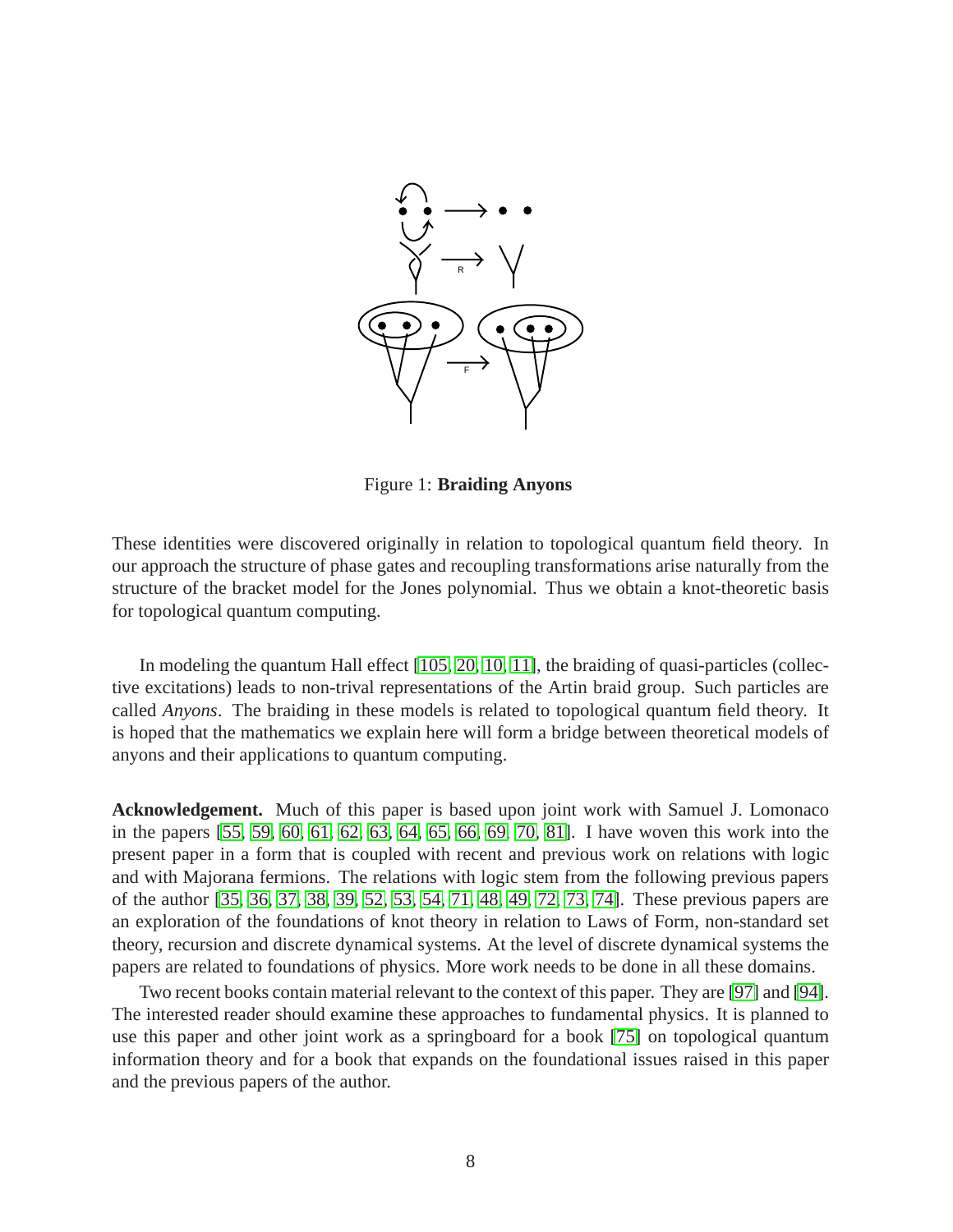

<span id="page-8-0"></span>Figure 2: **A knot diagram**

# **2 Knots and Braids**

The purpose of this section is to give a quick introduction to the diagrammatic theory of knots, links and braids. A *knot* is an embedding of a circle in three-dimensional space, taken up to ambient isotopy. The problem of deciding whether two knots are isotopic is an example of a *placement problem*, a problem of studying the topological forms that can be made by placing one space inside another. In the case of knot theory we consider the placements of a circle inside three dimensional space. There are many applications of the theory of knots. Topology is a background for the physical structure of real knots made from rope of cable. As a result, the field of practical knot tying is a field of applied topology that existed well before the mathematical discipline of topology arose. Then again long molecules such as rubber molecules and DNA molecules can be knotted and linked. There have been a number of intense applications of knot theory to the study of DNA [\[99\]](#page-122-5) and to polymer physics [\[40\]](#page-118-6). Knot theory is closely related to theoretical physics as well with applications in quantum gravity [\[104,](#page-123-1) [95,](#page-122-6) [58\]](#page-120-11) and many applications of ideas in physics to the topological structure of knots themselves [\[45\]](#page-119-0).

*Quantum topology* is the study and invention of topological invariants via the use of analogies and techniques from mathematical physics. Many invariants such as the Jones polynomial are constructed via partition functions and generalized quantum amplitudes. As a result, one expects to see relationships between knot theory and physics. In this paper we will study how knot theory can be used to produce unitary representations of the braid group. Such representations can play a fundamental role in quantum computing.

That is, two knots are regarded as equivalent if one embedding can be obtained from the other through a continuous family of embeddings of circles in three-space. A *link* is an embedding of a disjoint collection of circles, taken up to ambient isotopy. Figure [2](#page-8-0) illustrates a diagram for a knot. The diagram is regarded both as a schematic picture of the knot, and as a plane graph with extra structure at the nodes (indicating how the curve of the knot passes over or under itself by standard pictorial conventions).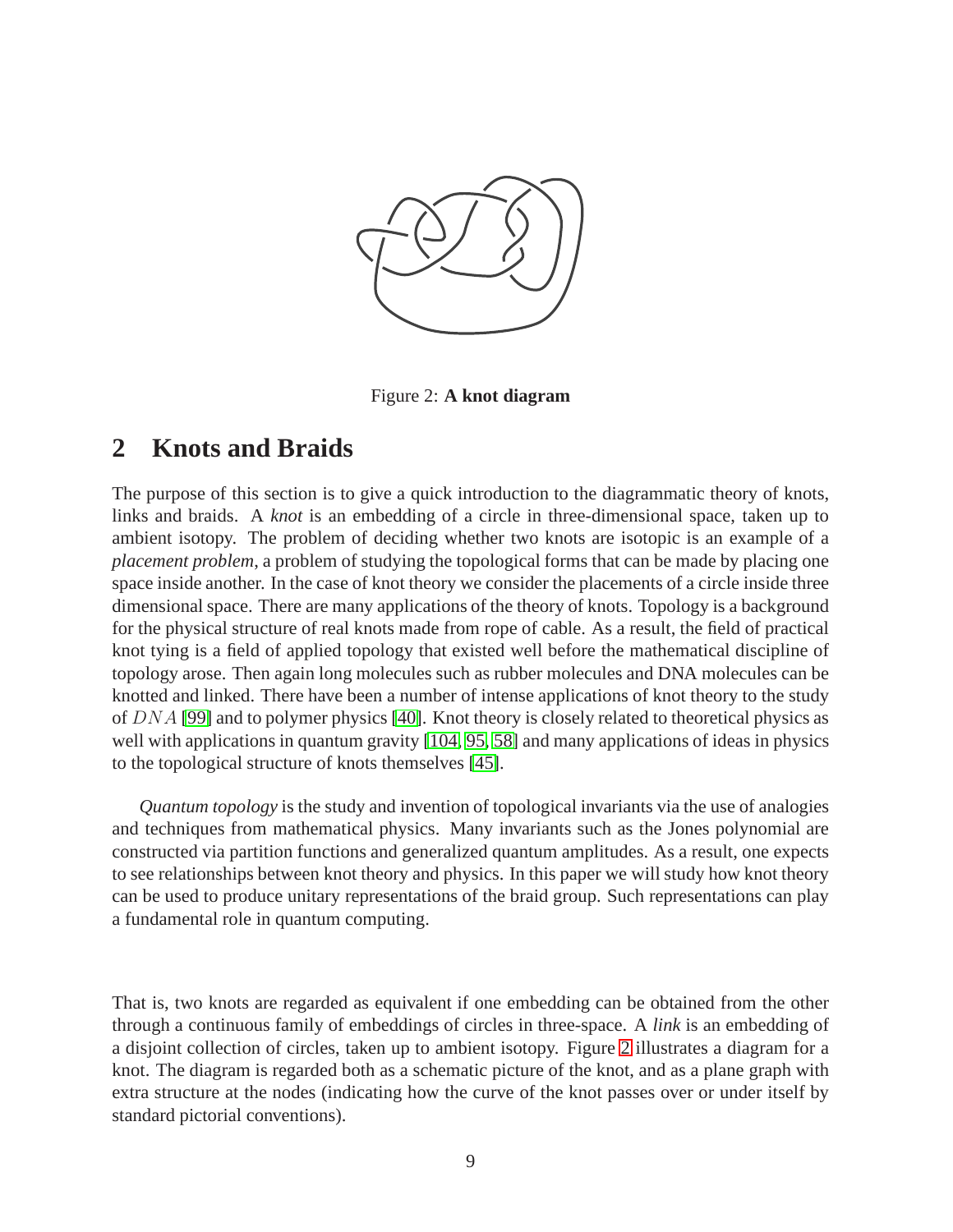

<span id="page-9-0"></span>Figure 3: **The Reidemeister Moves**



<span id="page-9-1"></span>Figure 4: **Braid Generators**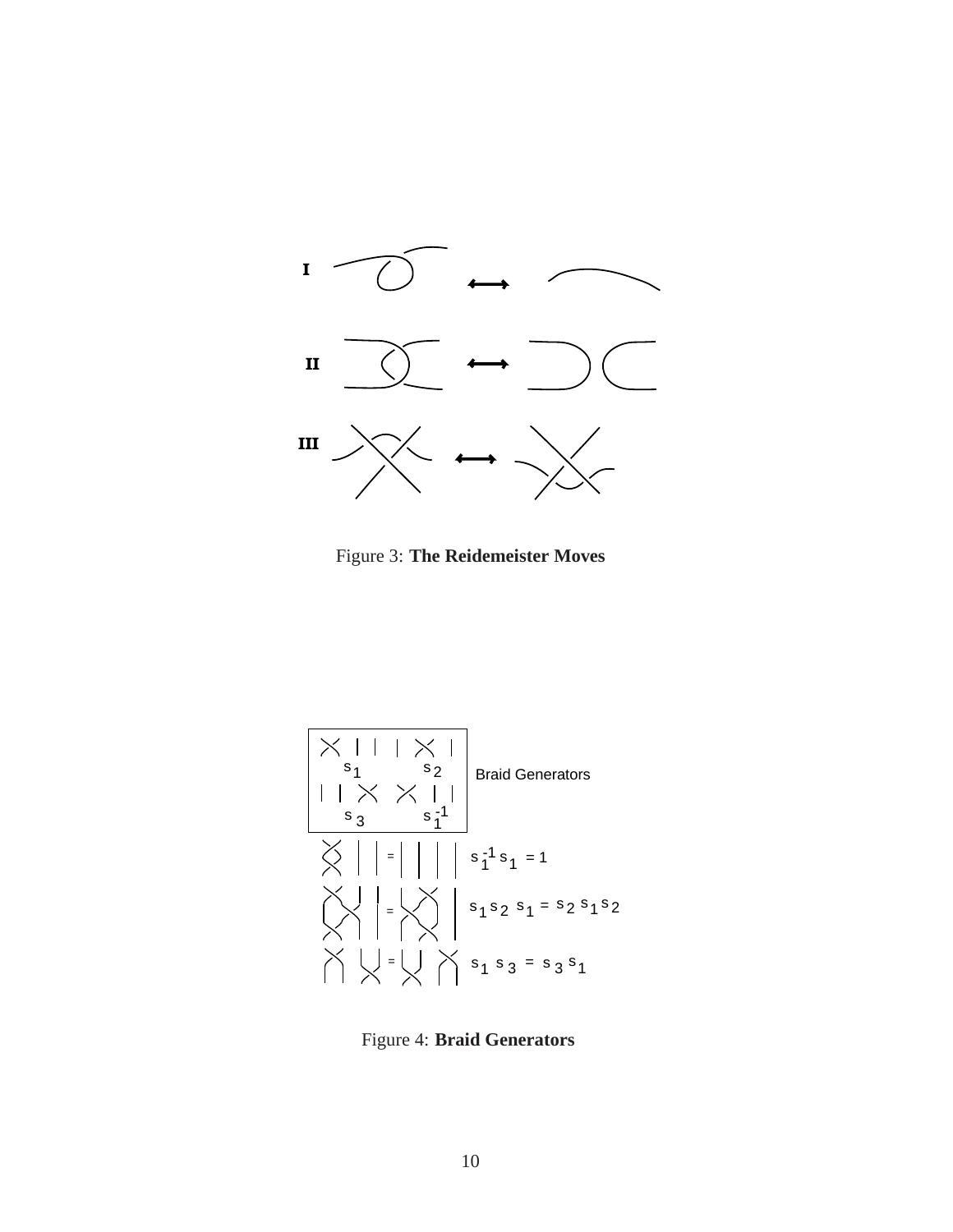

<span id="page-10-0"></span>Figure 5: **Closing Braids to form knots and links.**

Ambient isotopy is mathematically the same as the equivalence relation generated on diagrams by the *Reidemeister moves*. These moves are illustrated in Figure [3.](#page-9-0) Each move is performed on a local part of the diagram that is topologically identical to the part of the diagram illustrated in this figure (these figures are representative examples of the types of Reidemeister moves) without changing the rest of the diagram. The Reidemeister moves are useful in doing combinatorial topology with knots and links, notably in working out the behaviour of knot invariants. A *knot invariant* is a function defined from knots and links to some other mathematical object (such as groups or polynomials or numbers) such that equivalent diagrams are mapped to equivalent objects (isomorphic groups, identical polynomials, identical numbers). The Reidemeister moves are of great use for analyzing the structure of knot invariants and they are closely related to the *Artin braid group*, which we discuss below.

A *braid* is an embedding of a collection of strands that have their ends in two rows of points that are set one above the other with respect to a choice of vertical. The strands are not individually knotted and they are disjoint from one another. See Figure [4,](#page-9-1) Figure [5](#page-10-0) and Figure [6](#page-11-0) for illustrations of braids and moves on braids. Braids can be multiplied by attaching the bottom row of one braid to the top row of the other braid. Taken up to ambient isotopy, fixing the endpoints, the braids form a group under this notion of multiplication. In Figure [4](#page-9-1) we illustrate the form of the basic generators of the braid group, and the form of the relations among these generators. Figure [5](#page-10-0) illustrates how to close a braid by attaching the top strands to the bottom strands by a collection of parallel arcs. A key theorem of Alexander states that every knot or link can be represented as a closed braid. Thus the theory of braids is critical to the theory of knots and links. Figure [6](#page-11-0) illustrates the famous Borromean Rings (a link of three unknotted loops such that any two of the loops are unlinked) as the closure of a braid.

Let  $B_n$  denote the Artin braid group on n strands. We recall here that  $B_n$  is generated by elementary braids  $\{s_1, \dots, s_{n-1}\}$  with relations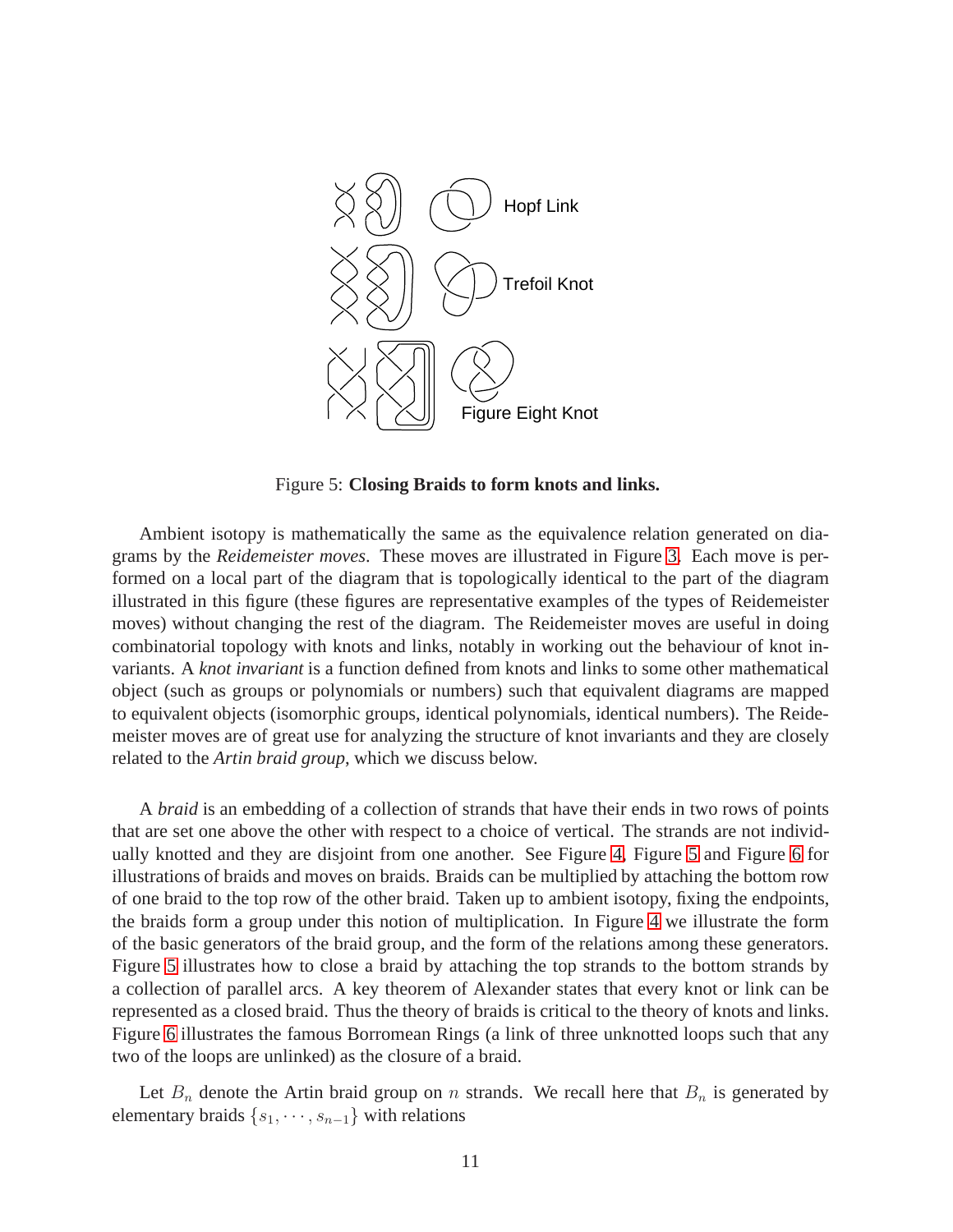

<span id="page-11-0"></span>Figure 6: **Borromean Rings as a Braid Closure**

- 1.  $s_i s_j = s_j s_i$  for  $|i j| > 1$ ,
- 2.  $s_i s_{i+1} s_i = s_{i+1} s_i s_{i+1}$  for  $i = 1, \dots, n-2$ .

See Figure [4](#page-9-1) for an illustration of the elementary braids and their relations. Note that the braid group has a diagrammatic topological interpretation, where a braid is an intertwining of strands that lead from one set of n points to another set of n points. The braid generators  $s_i$  are represented by diagrams where the *i*-th and  $(i + 1)$ -th strands wind around one another by a single half-twist (the sense of this turn is shown in Figure [4\)](#page-9-1) and all other strands drop straight to the bottom. Braids are diagrammed vertically as in Figure [4,](#page-9-1) and the products are taken in order from top to bottom. The product of two braid diagrams is accomplished by adjoining the top strands of one braid to the bottom strands of the other braid.

In Figure [4](#page-9-1) we have restricted the illustration to the four-stranded braid group  $B_4$ . In that figure the three braid generators of  $B_4$  are shown, and then the inverse of the first generator is drawn. Following this, one sees the identities  $s_1s_1^{-1} = 1$  (where the identity element in  $B_4$ consists in four vertical strands),  $s_1s_2s_1 = s_2s_1s_2$ , and finally  $s_1s_3 = s_3s_1$ .

Braids are a key structure in mathematics. It is not just that they are a collection of groups with a vivid topological interpretation. From the algebraic point of view the braid groups  $B_n$ are important extensions of the symmetric groups  $S_n$ . Recall that the symmetric group  $S_n$  of all permutations of n distinct objects has presentation as shown below.

- 1.  $s_i^2 = 1$  for  $i = 1, \dots n 1$ ,
- 2.  $s_i s_j = s_j s_i$  for  $|i j| > 1$ ,
- 3.  $s_i s_{i+1} s_i = s_{i+1} s_i s_{i+1}$  for  $i = 1, \dots n-2$ .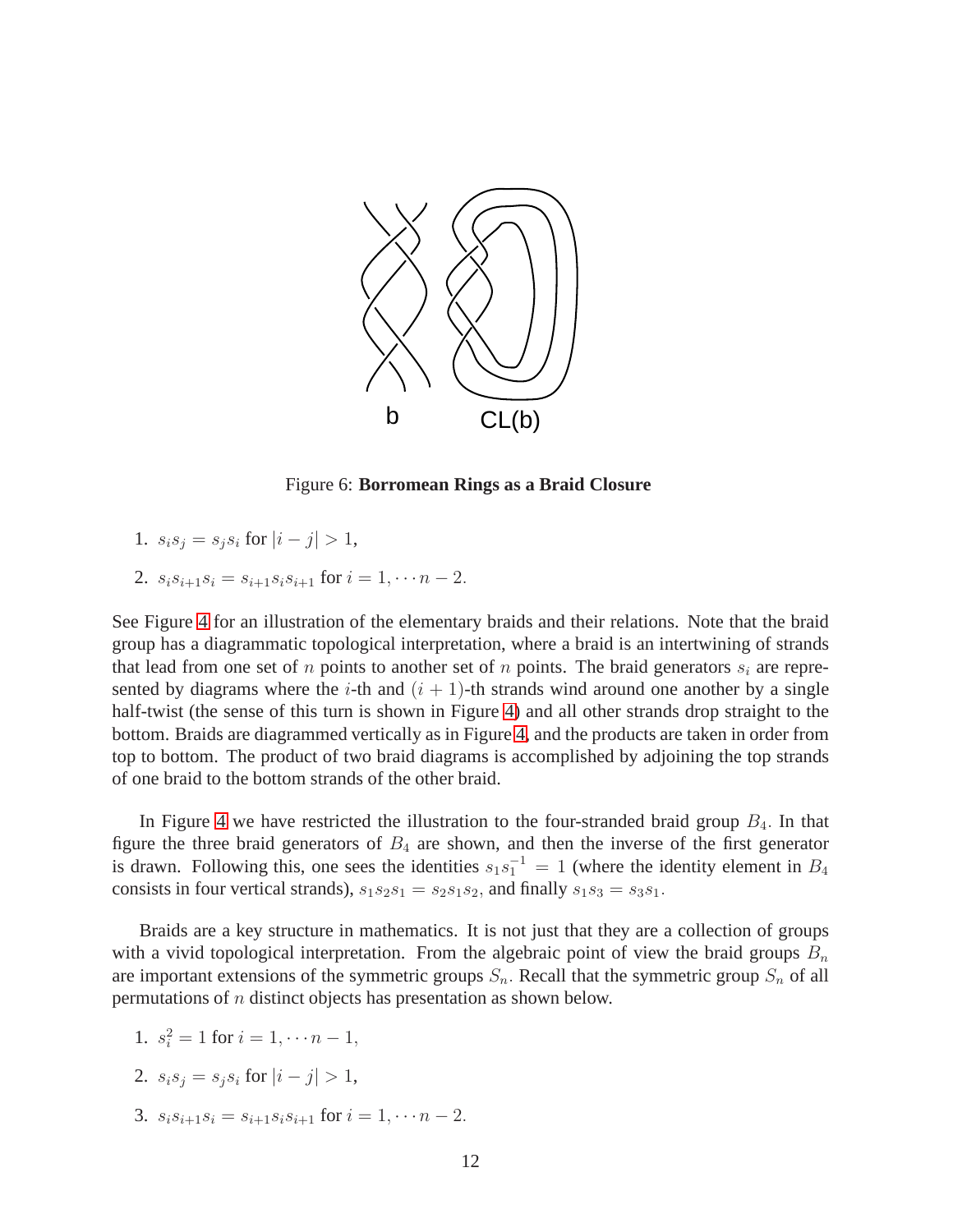

<span id="page-12-0"></span>Figure 7: **Membership**

Thus  $S_n$  is obtained from  $B_n$  by setting the square of each braiding generator equal to one. We have an exact sequence of groups

$$
1 \longrightarrow B_n \longrightarrow S_n \longrightarrow 1
$$

exhibiting the Artin braid group as an extension of the symmetric group.

In the next sections we shall show how representations of the Artin braid group are rich enough to provide a dense set of transformations in the unitary groups. Thus the braid groups are *in principle* fundamental to quantum computation and quantum information theory.

# **3 Knot Logic**

We shall use knot and link diagrams to represent sets. More about this point of view can be found in the author's paper "Knot Logic" [\[34\]](#page-118-7).

Set theory is about an asymmetric relation called membership. We write  $a \in S$  to say that a is a member of the set  $S$ . In this section we shall diagram the membership relation as in Figure [7.](#page-12-0)

The entities a and b that are in the relation  $a \in b$  are diagrammed as segments of lines or curves, with the a-curve passing underneath the b-curve. Membership is represented by underpassage of curve segments. A curve or segment with no curves passing underneath it is the empty set.

In the Figure [8,](#page-13-0) we indicate two sets. The first (looking like a right-angle bracket that we refer to as the *mark*) is the empty set. The second, consisting of a mark crossing over another mark, is the set whose only member is the empty set. We can continue this construction, building the von Neumann construction of the natural numbers in this notation as in Figure [9](#page-13-1)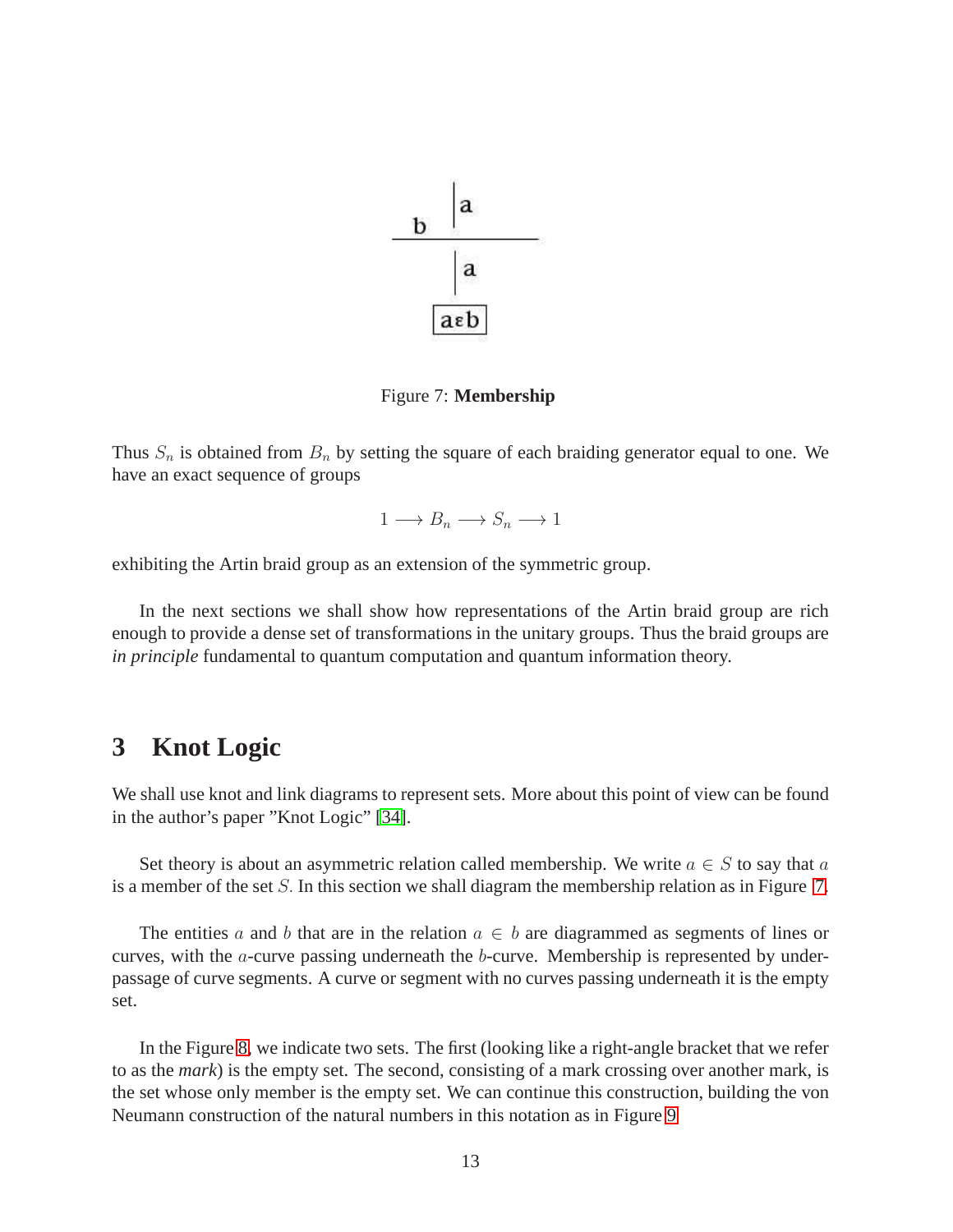

<span id="page-13-0"></span>



<span id="page-13-1"></span>



<span id="page-13-2"></span>Figure 10: **Omega is a member of Omega.**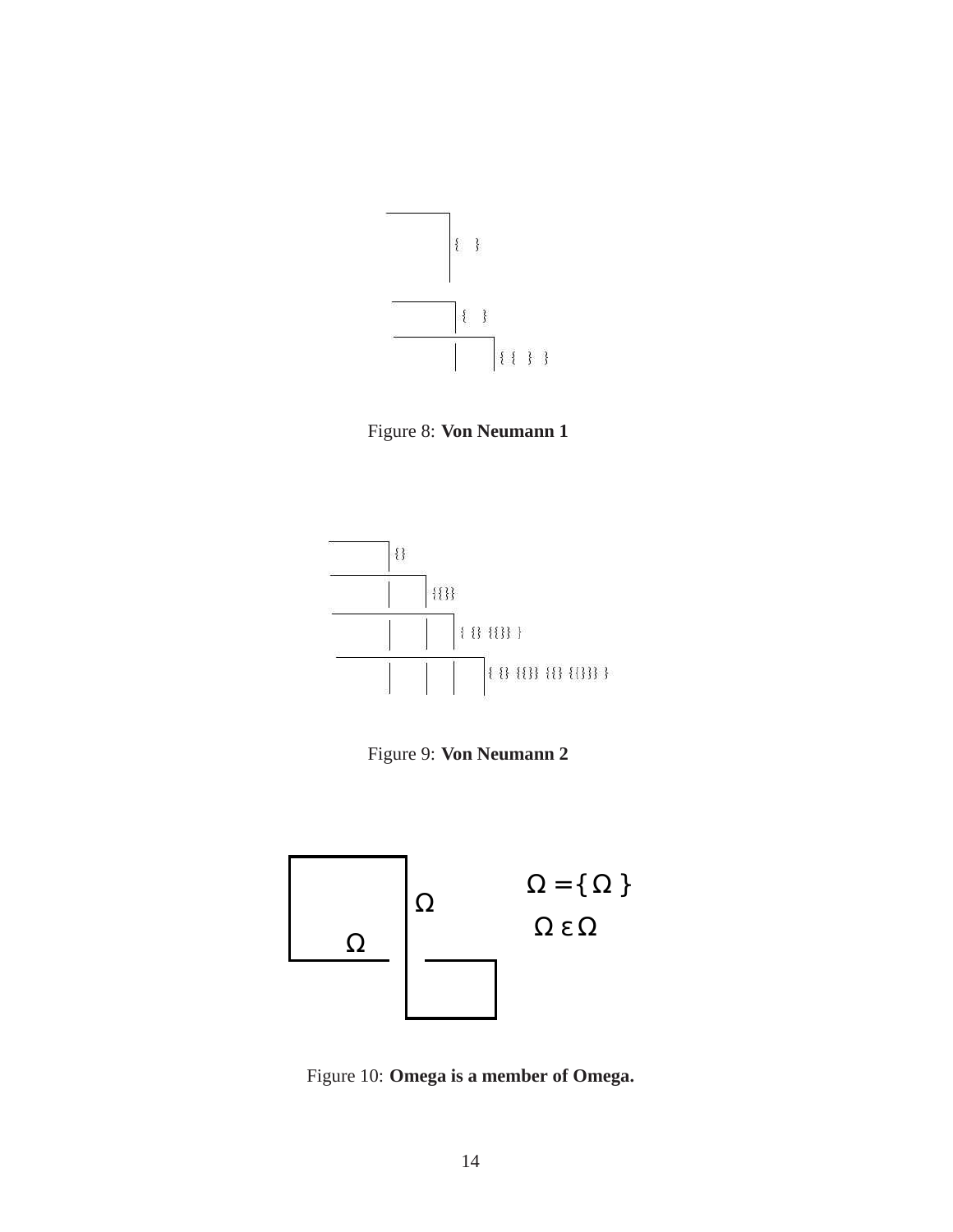

Figure 11: **Mutual Membership**

<span id="page-14-0"></span>

<span id="page-14-1"></span>Figure 12: **Cancellation**

This notation allows us to also have sets that are members of themselves as in Figure [10,](#page-13-2) and and sets can be members of each other as in Figure [11.](#page-14-0) This mutuality is diagrammed as topological linking. This leads to the question beyond flatland: Is there a topological interpretation for this way of looking at set-membership?

Consider the example in Figure [12,](#page-14-1) modified from the previous one. The link consisting of  $a$  and  $b$  in this example is not topologically linked. The two components slide over one another and come apart. The set a remains empty, but the set b changes from  $b = \{a, a\}$  to empty. This example suggests the following interpretation.

*Regard each diagram as specifying a multi-set (where more than one instance of an element can occur), and the rule for reducing to a set with one representative for each element is: Elements of knot sets cancel in pairs. Two knot sets are said to be equivalent if one can be obtained from the other by a finite sequence of pair cancellations.*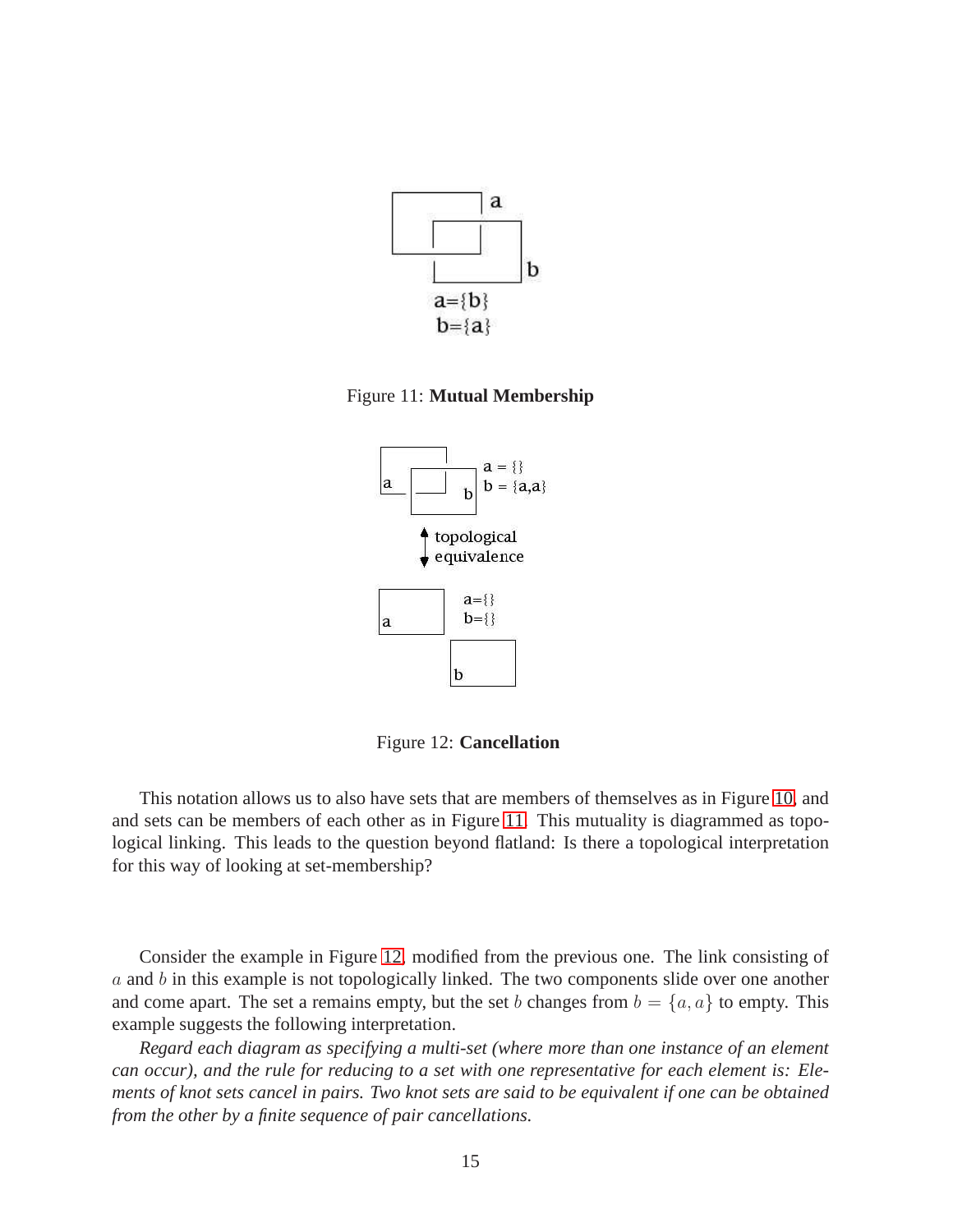

<span id="page-15-0"></span>Figure 13: **Reidemeister 2**



<span id="page-15-1"></span>Figure 14: **Reidemeister Moves**

This equivalence relation on knot sets is in exact accord with the first Reidemeister move as shown in Figure [13.](#page-15-0)

There are other topological moves, and we must examine them as well. In fact, it is wellknown that topological equivalence of knots (single circle embeddings), links (mutltiple circle embeddings) and tangles (arbitrary diagrammatic embeddings with end points fixed and the rule that you are not allowed to move strings over endpoints) is generated by three basic moves (the Reidemeister moves) as shown in Figure [14.](#page-15-1) See [\[45\]](#page-119-0).

It is apparent that move III does not change any of the relationships in the knot multi-sets. The line that moves just shifts and remains underneath the other two lines. On the other hand move number one can change the self-referential nature of the corresponding knot-set. One goes, in the first move, between a set that indicates self-membership to a set that does not indicate self-membership (at the site in question). See Figure [15](#page-16-0) This means that in knot-set theory every set has representatives (the diagrams are the representatives of the sets) that are members of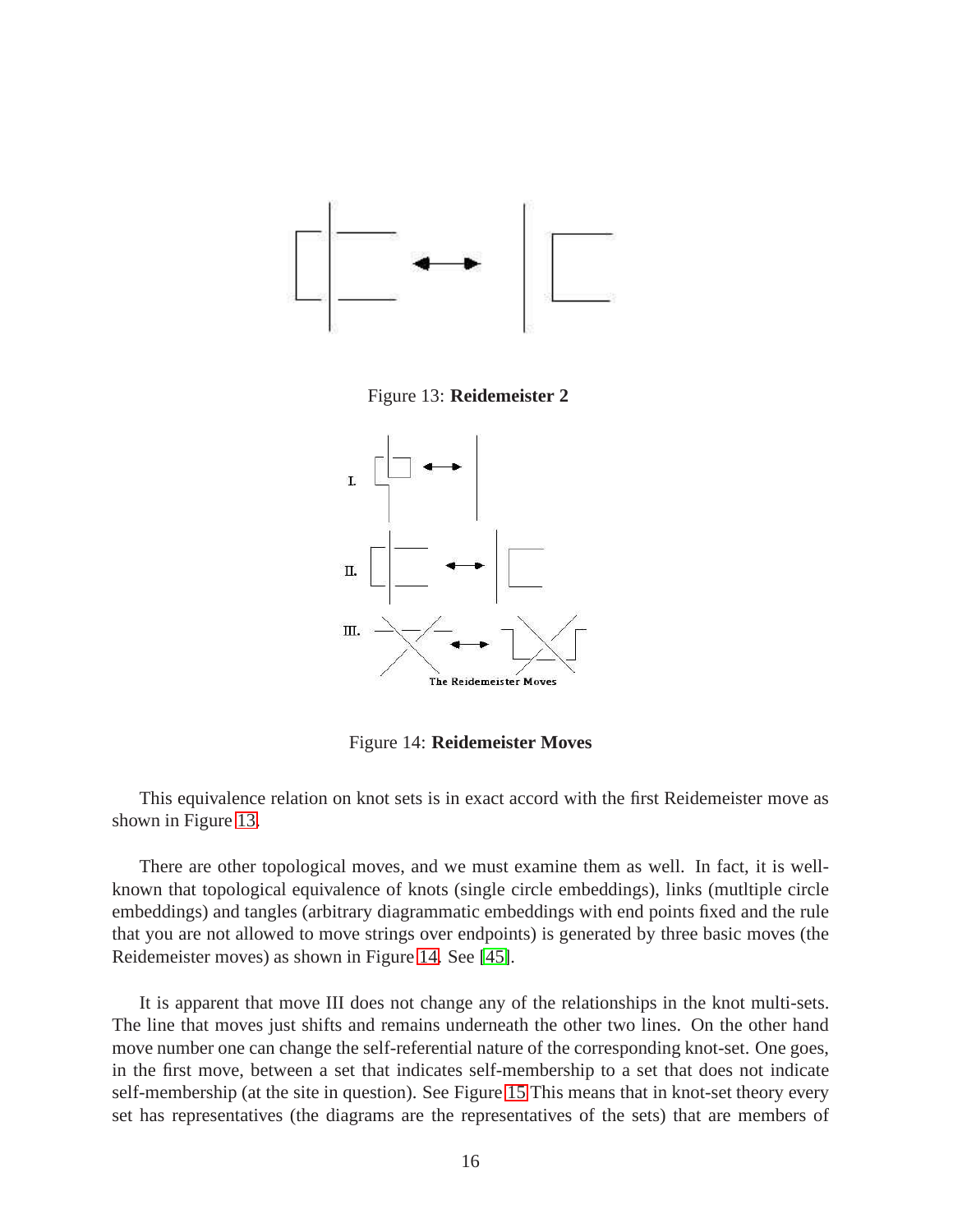

Figure 15: **Reidemeister I: Replacing Self-Membership with No Self-Membership**

<span id="page-16-0"></span>

<span id="page-16-1"></span>Figure 16: **Trefoil is an empty knotset.**

themselves, and it has representatives that are not members of themselves. In this domain, selfmembership does not mean infinite descent. We do not insist that

$$
a = \{a\}
$$

implies that

$$
a = \{\{\{\{\cdot\cdot\cdot\}\}\}\}.
$$

Rather,  $a = \{a\}$  just means that a has a little curl in its diagram. The Russell set of all sets that are not members of themselves is meaningless in this domain.

We can summarize this first level of knot-set theory in the following two equivalences:

1. Self-Reference:

$$
a = \{b, c, \cdots\} \Longleftrightarrow a = \{a, b, c, \cdots\}
$$

2. Pair Cancellation:

$$
S = \{a, a, b, c, \cdots\} \Longleftrightarrow S = \{b, c, \cdots\}
$$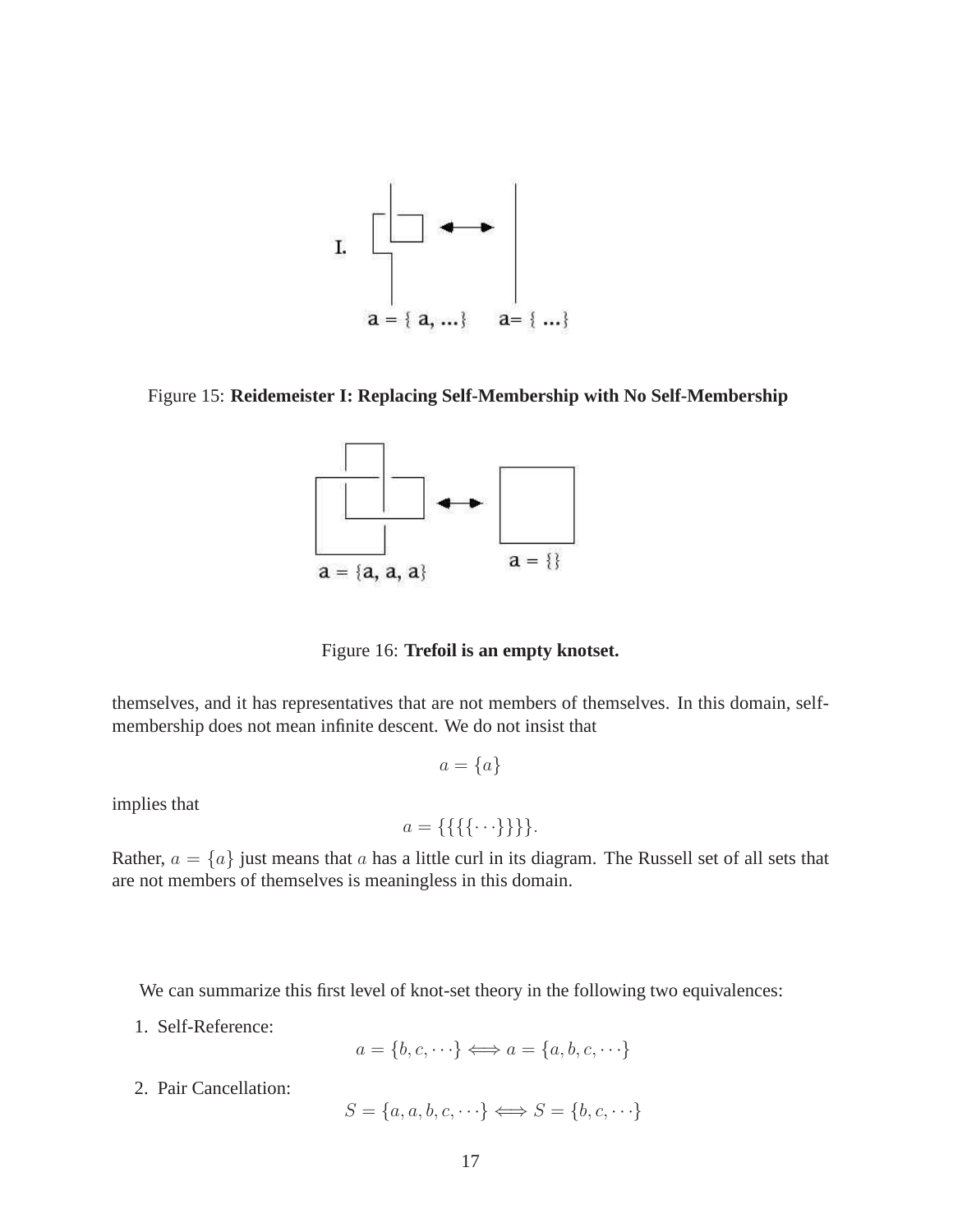

<span id="page-17-0"></span>Figure 17: **Chain**



<span id="page-17-1"></span>Figure 18: **Borromean Rings**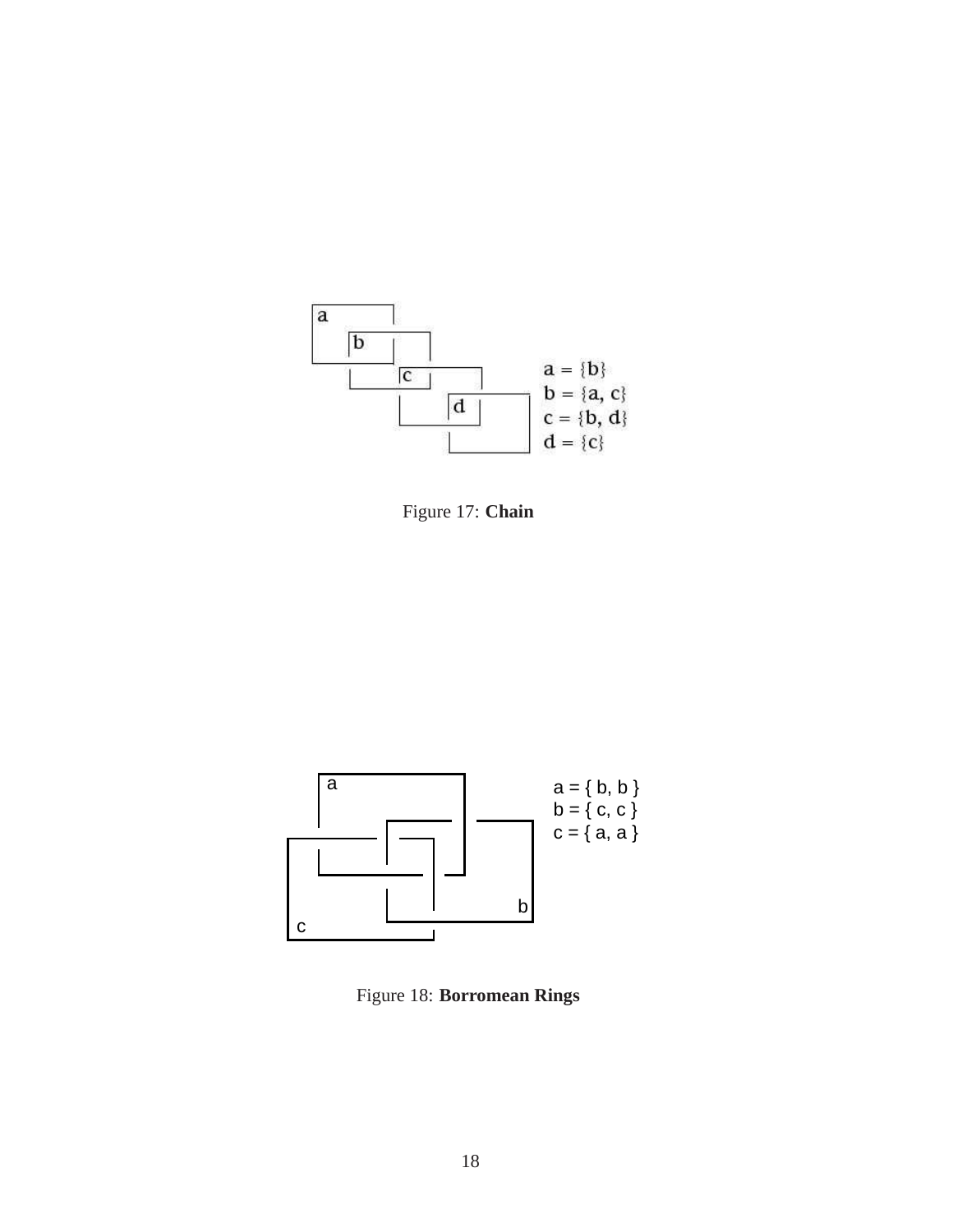With this mode of dealing with self-reference and multiplicity, knot-set theory has the interpretation in terms of topological classes of diagrams. We could imagine that the flatlanders felt the need to invent three dimensional space and topology, just so their set theory would have such an elegant interpretation.

But how elegant is this interpretation, from the point of view of topology? Are we happy that knots are equivalent to the empty knot-set as shown in Figure [16?](#page-16-1) For this, an extension of the theory is clearly in the waiting. We are happy that many topologically non-trivial links correspond to non-trivial knot-sets. In the Figure [17](#page-17-0) , a chain link becomes a linked chain of knotsets. But consider the link shown in Figure [18.](#page-17-1) These rings are commonly called the Borromean Rings. The Rings have the property that if you remove any one of them, then the other two are topologically unlinked. They form a topological tripartite relation. Their knot-set is described by the three equations

$$
a = \{b, b\}
$$

$$
b = \{c, c\}
$$

$$
c = \{a, a\}.
$$

Thus we see that this representative knot-set is a "scissors-paper-stone" pattern. Each component of the Rings lies over one other component, in a cyclic pattern. But in terms of the equivalence relation on knot sets that we have used, the knot set for the Rings is empty (by pair cancellation).

In order to go further in the direction of topological invariants for knots and links it is necessary to use more structure than the simple membership relation that motivates the knots-sets. Viewed from the point of view of the diagrams for knots and links there are a number of possible directions. For example, one can label all the arcs of the diagram and introduce algebraic relations at each crossing. This leads to the fundamental group and the quandle [\[45\]](#page-119-0). One can also label all the arcs of the diagram from an index set and view this labeling as a state in analogous to a state of a physical system in statistical mechanics. Then evaluations of these states and summations of the evaluations over all the states give the class of knot invariants called *quantum invariants* for knots and links [\[45\]](#page-119-0). These include the Jones polynomial and its generalizations. In this paper we will explain and use the Jones polynomial and the so-called colored Jones polynomials. See Section 17 for this development. The purpose of this section has been to introduce the subject of knot and link diagrams in the context of thinking about foundations of mathematics. However, it is worthwhile adding structure to the knot set theory so that it can at least see the higher order linking of the Borommean rings. We do this in the next subsection by keeping track of the order in which sets are encountered along the arc of a given component, and by keeping track of both membership and *co-membership* where we shall say that A is co-member of B if B is a member of A. As one moves along an arc one sequentially encounters members and co-members.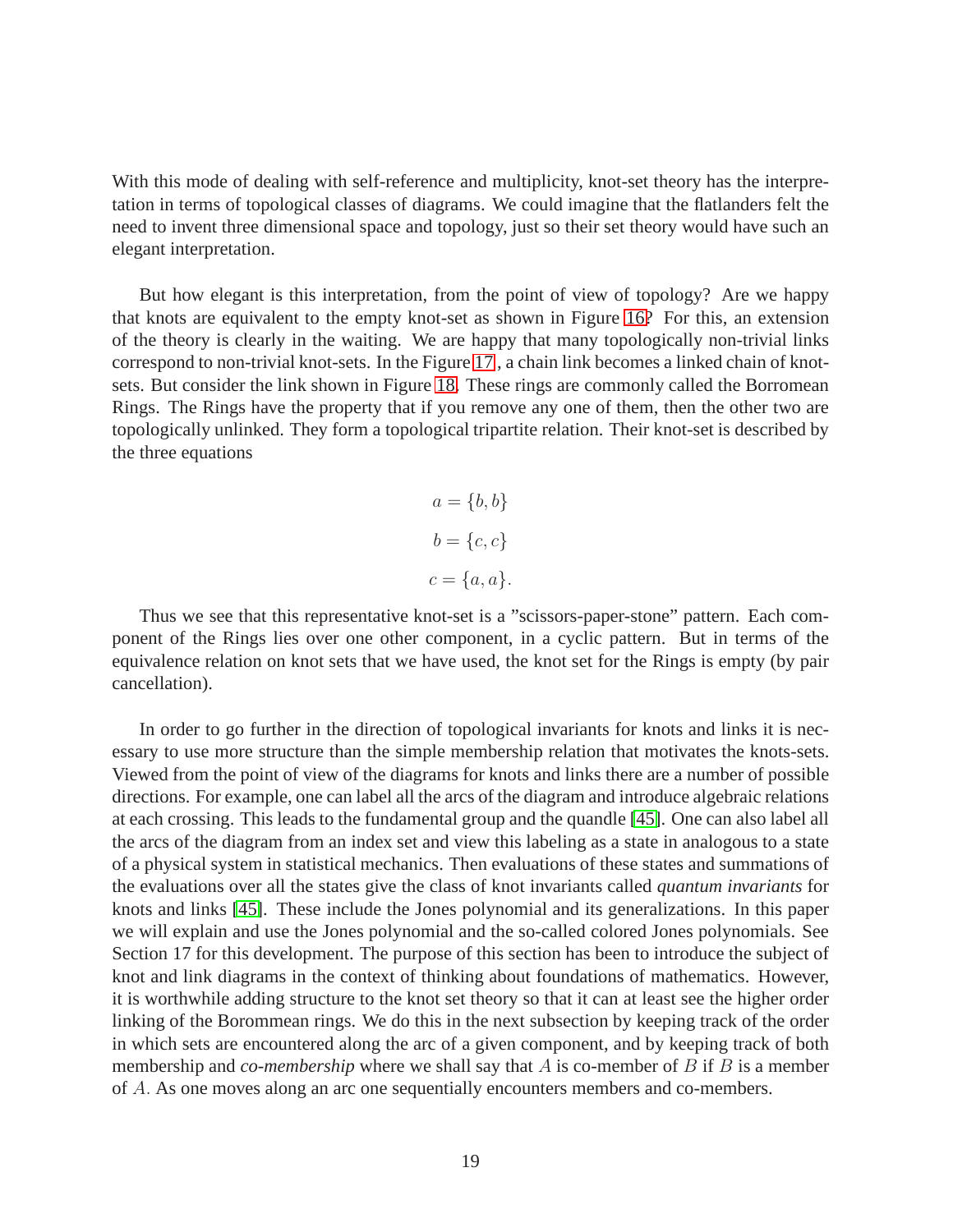

Figure 19: **An ordered knot set.**

<span id="page-19-0"></span>

<span id="page-19-1"></span>Figure 20: **Borromean Rings as Ordered Knot Set.**

## **3.1 Ordered Knot Sets**

Take a walk along a given component. Write down the sequence of memberships and belongings that you encounter on the walk as shown in Figure [19.](#page-19-0)

In this notation, we record the order in which memberships and "co-memberships" ( $\alpha$  is a co-member of b if and only if b is a member of a) occur along the strand of a given component of the knot-set. We do not choose a direction of traverse, so it is ok to reverse the total order of the contents of a given component and to take this order up to cyclic permutation. Thus we now have the representation of the Borromean Rings as shown in Figure [20.](#page-19-1)

With this extra information in front of us, it is clear that we should not allow the pair cancellations unless they occur in direct order, with no intervening co-memberships. Lets look at the revised Reidemeister moves as in Figure [21.](#page-20-0)

As is clear from the above diagrams, the Reidemeister moves tell us that we should impose some specific equivalences on these ordered knot sets:

- 1. We can erase any appearance of  $a[a]$  or of  $[a]a$  inside the set for a.
- 2. If bb occurs in a and  $[a][a]$  occurs in b, then they can both be erased.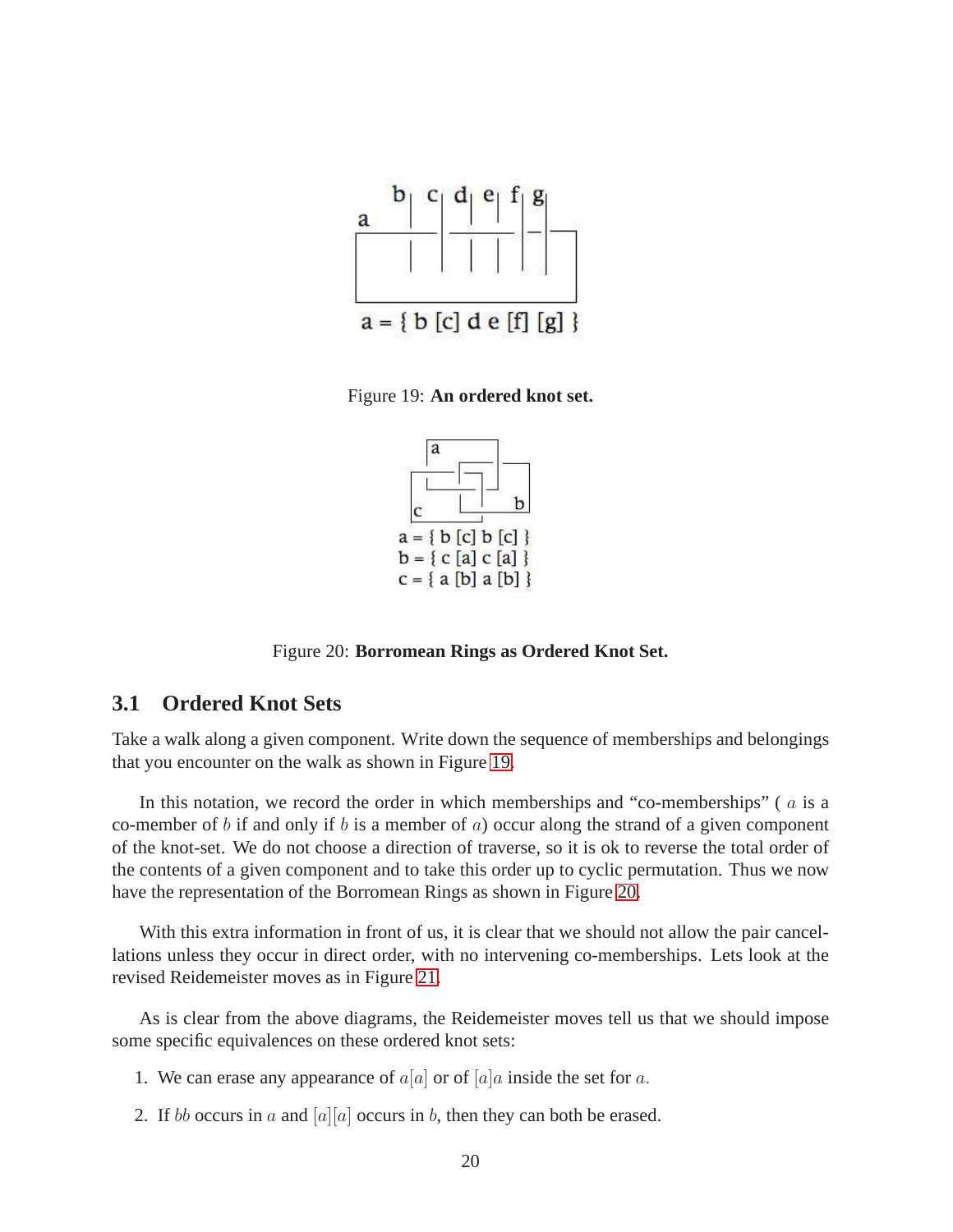

<span id="page-20-0"></span>Figure 21: **Reidemeister Moves for Ordered Knot Sets.**

3. If bc is in a, ac is in b anda [b] is in c, then we can reverse the order of each of these two element strings.

We take these three rules (and a couple of variants suggested by the diagrams) as the notion of equivalence of ordered knot-sets. One can see that the ordered knot-set for the Borromean rings is non-trivial in this equivalence relation. In this sense we have a a proof that the Borromean rings are linked, based on their scissors, paper, stone structure. The only proof that I know for the non-triviality of the Borommean ordered knot set uses the concept of coloring discussed in the next subsection.

Knots and links are represented by the diagrams themselves, taken up the equivalence relation generated by the Reidemeister moves. This calculus of diagrams is quite complex and it is remarkable, the number and depth of different mathematical approaches that are used to study this calculus and its properties. Studying knots and links is rather like studying number theory. The objects of study themselves can be constructed directly, and form a countable set. The problems that seem to emanate naturally from these objects are challenging and fascinating. For more about knot-sets, see [\[39\]](#page-118-5)

## **3.2 Quandles and Colorings of Knot Diagrams**

There is an approach to studying knots and links that is very close to our ordered knot sets, but starts from a rather different premise. In this approach each arc of the diagram receives a label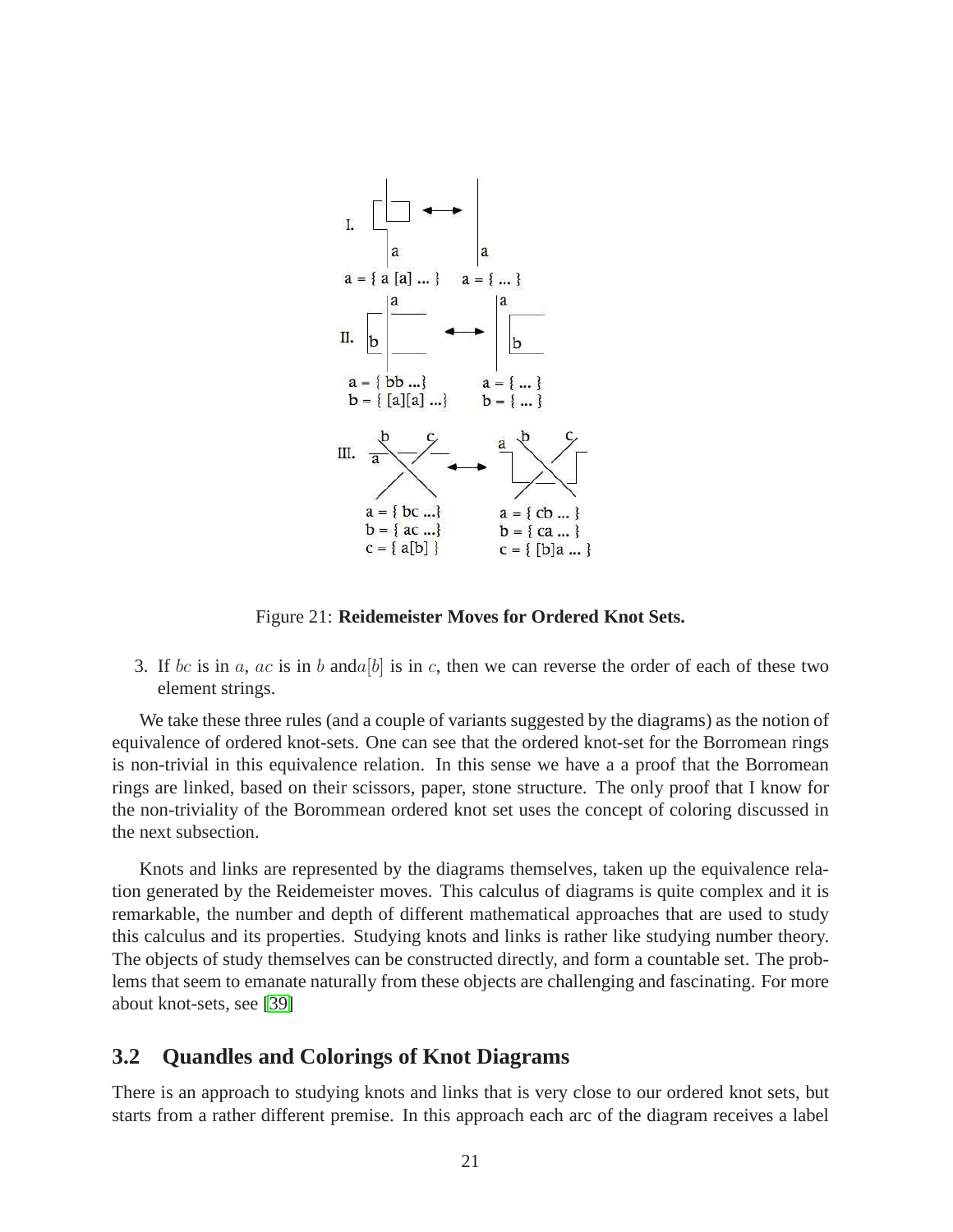

<span id="page-21-0"></span>Figure 22: **The Quandle for the Trefoil Knot.**

or "color". An arc of the diagram is a continuous curve in the diagram that starts at one under crossing and ends at another under crossing. For example, the trefoil diagram is related to this algebra as shown in Figure [22.](#page-21-0)

Each arc corresponds to an element of a "color algebra"  $IQ(T)$  where T denotes the trefoil knot. We have that  $IQ(T)$  is generated by colors a,b and c with the relations  $c * b = a, a * c = b$  $b, b * a = c, a * a = a$ . Each of these relations is a description of one of the crossings in T. These relations are specific to the trefoil knot. If we take on an algebra of this sort, we want its coloring structure to be invariant under the Reidemeister moves. This implies the following global relations:

$$
x * x = x
$$
  

$$
(x * y) * y = x
$$
  

$$
(x * y) * z = (x * z) * (y * z)
$$

for any x, y and z in the algebra (set of colors)  $IQ(T)$ . An algebra that satisfies these rules is called an Involutory Quandle (See [\[45\]](#page-119-0)), hence the initials  $IQ$ . These global relations are really expressions of the concept of self-crossing and iterated crossing in the multiplicity of crossings that are available in a calculus of boundaries where the notation indicates the choice of interpretation, where one boundary is seen to cross (over) the other boundary. If we adopt these global relations for the algebra  $IQ(K)$  for any knot or link diagram K, then two diagrams that are related by the Reidemeister moves will have isomorphic algebras. They will also inherit colorings of their arcs from one another. Thus the calculation of the algebra  $IQ(K)$  for a knot or link K has the potentiality for bringing forth deep topological structure from the diagram.

In the case of the trefoil, one can see that the algebra actually closes at the set of elements a, b, c. We have the complete set of relations

$$
c * b = a, a * c = b, b * a = c, a * a = a, a * a = a, b * b = b, c * c = c,
$$

forming the *three-color quandle*. Three-coloring turns out to be quite useful for many knots and links. Thus we have seen that the trefoil knot is knotted due to its having a non-trivial threecoloring. By the same token, one can see that the Borommean rings are linked by checking that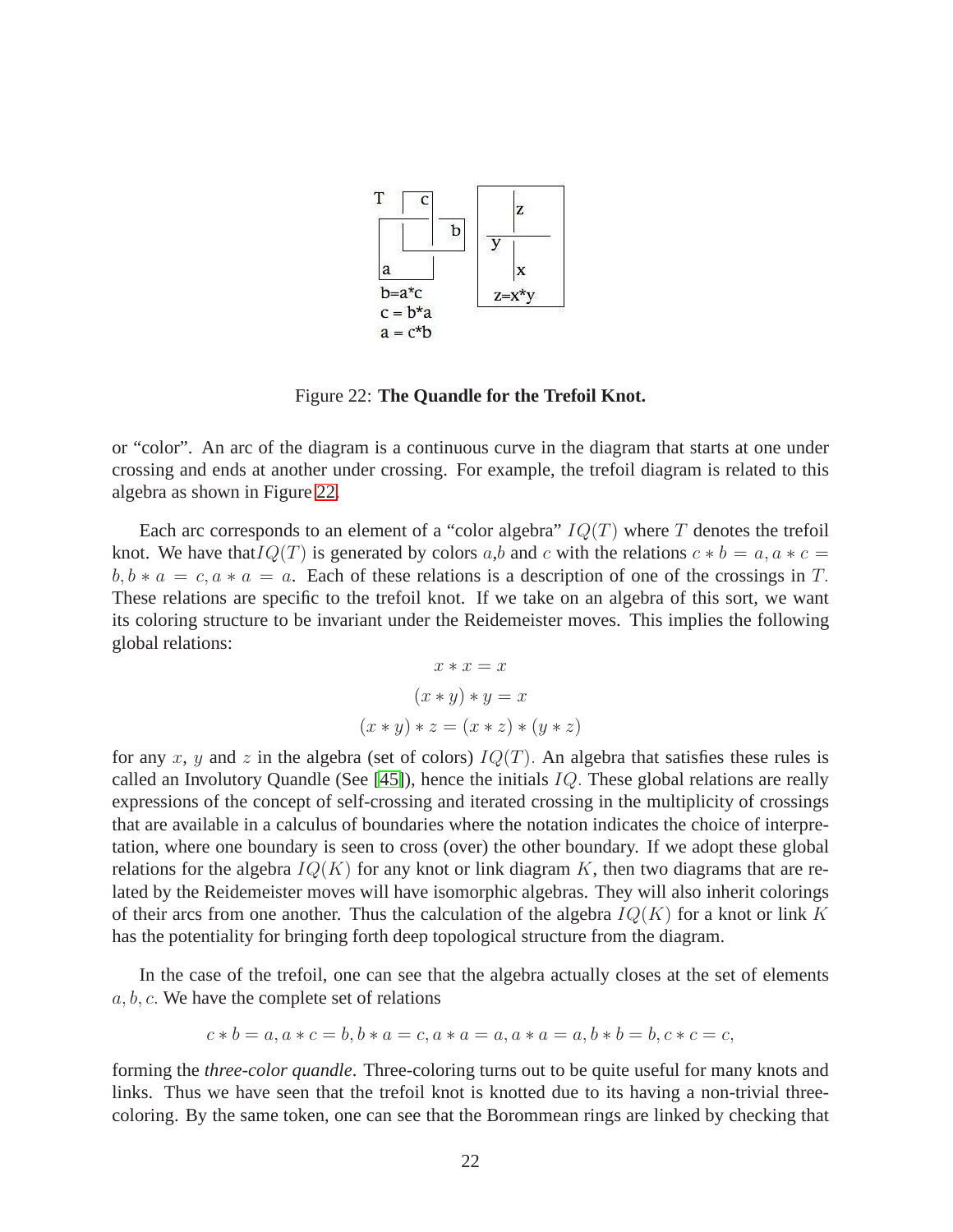they do *not* have a non-trivial three-coloring! This fact is easy to check by directly trying to color the rings. That uncolorability implies that the rings are linked follows from the fact that there is a non-trivial coloring of three unlinked rings (color each ring by a separate color). This coloring of the unlinked rings would then induce a coloring of the Borommean rings. Since there is no such coloring, the Borommean rings must be linked.

The ordered knot set corresponding to a link can be colored or not colored in the same manner as a link diagram. The spaces between the letters in the ordered code of the knot set can be assigned colors in the same way as the arcs of a link diagram. In this way, the coloring proofs can be transferred to ordered knot sets in the case of links. We leave the details of this analysis of link sets to another paper.

Knot theory can be seen as a natural articulation not of three dimensional space (a perfectly good interpretation) but of the properties of interactions of boundaries. Each boundary can be regarded as that boundary transgressed by another boundary. The choice of who is the transgressed and who transgresses is the choice of a crossing, the choice of membership in the context of knot-set theory.

# **4 Fermions, Majorana Fermions and Algebraic Knot Sets**

In the last part of our discussion of knot sets we added order and co-membership to the structure. In this way of thinking, the knot set is an ordered sequence of memberships and co-memberships that are encountered as one moves along the strand of that part of the weave. Lets take this view, but go back to the ordinary knot sets that just catalog memberships. Then the knot set is a ordered list of the memberships that are encountered along the weave. For example, in Figure [17](#page-17-0) we have  $a = \{b\}, b = \{a, c\}, c = \{b, d\}, c = \{c\}$ , and this would become the algebraic statements  $a = \{b\}, b = \{ac\}, c = \{bd\}, c = \{c\}$ , where we remove the parentheses and write the contents of each set as a algebraic product. We retain the brackets in order to continue to differentiate the set from its contents. Then we would have that  ${bccd} = {bd}$  since repetitions are eliminated, and we see that the rule  $x^2 = 1$  should be obeyed by this algebra of products of set members.

What shall we do about  $a = \{bcdc\}$ ? we could decide that  $xy = yx$  for all x and y in a given knot set. This commutative law would disregard the ordering, and we would have  ${bcdc} =$  ${bccd}{d}$ . The simplest algebraic version of the knot sets is to have a commutative algebra with  $x^2 = 1$  for all members. Then we can define  $X\Delta Y$  for sets  $X = \{\alpha\}$  and  $Y = \{\beta\}$  by the equation

$$
X\Delta Y = \{\alpha\beta\}
$$

where  $\alpha\beta$  represents the product of the members of X and Y taken together. The operation  $X\Delta Y$ represents the union of knot sets and corresponds to exclusive or in standard set theory.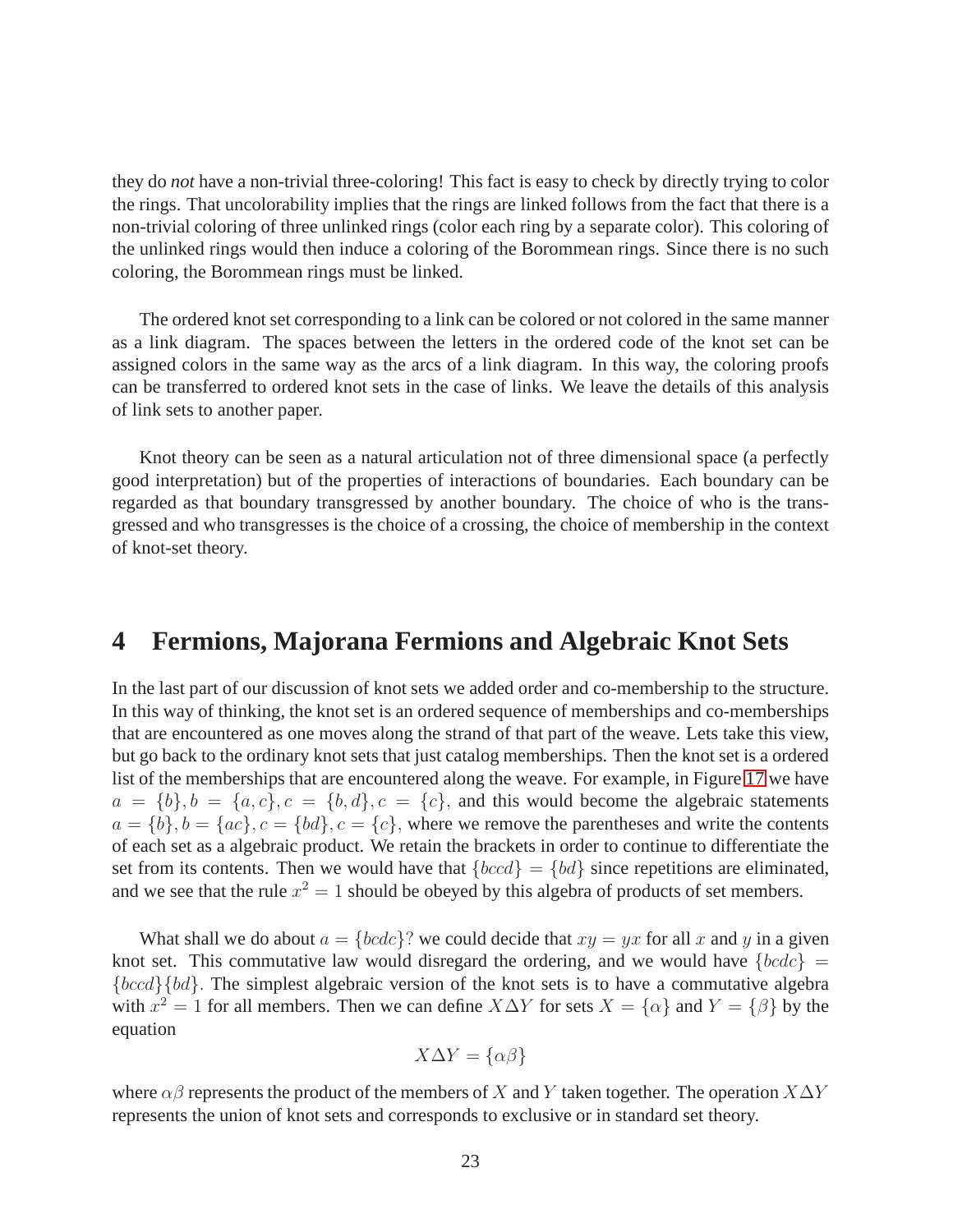For example, suppose

$$
A = \{yx\}, B = \{zy\}, C = \{xz\}.
$$

Then we have  $A^2 = B^2 = C^2 = \{1\}$  where it is understood that  $\{1\} = \{\}$  represents the empty set. (That is, in the algebra 1 represents the empty word.) Furthermore we have  $AB = C$ ,  $BC =$  $A, CA = B$ . The relations in this example are very close to the quaternions. This example suggests that we could change the algebraic structure so that members satisfy  $xy = -yx$ , adding a notion of *sign* to the algebraic representation of the knot sets. We then get the pattern of the quaternion group:  $A^2 = B^2 = C^2 = ABC = -1$  where  $-1$  denotes the "negative" empty set.

By introducing the *Clifford algebra* with  $x^2 = 1$  and  $xy = -yx$  for generators, we bring the knot sets into direct correspondence with an algebra of *Majorana fermions*. The generators of this Clifford algebra represent fermions that are their own anti-particles. For a long time it has been conjectured that neutrinos may be Majorana fermions. More recently, it has been suggested that Majorana fermions may occur in collective electronic phenomena [\[84,](#page-121-7) [28,](#page-118-8) [8,](#page-116-2) [27,](#page-117-2) [80\]](#page-121-8).

There is a natural association of fermion algebra to knot sets. In order to explain this association, we first give a short exposition of the algebra of fermion operators. In a standard collection of fermion operators  $m_1, \dots, m_k$  one has that each  $m_i$  is a linear operator on a Hilbert space with an adjoint operator  $m_i^{\dagger}$  (corresponding to the anti-particle for the particle created by  $m_i$ ) and relations

$$
m_i^2 = 0,
$$
  
\n
$$
m_i m_i^{\dagger} + m_i^{\dagger} m_i = 1,
$$
  
\n
$$
m_i m_j + m_j m_i = 0
$$

when  $i \neq j$ .

There is another brand of Fermion algebra where we have generators  $c_1, \dots, c_k$  and  $c_i^2 = 1$ while  $c_i c_j = -c_j c_i$  for all  $i \neq j$ . These are the *Majorana fermions*. There is a algebraic translation between the fermion algebra and Majorana fermion algebra. Given two Majorana fermions a and b with  $a^2 = b^2 = 1$  and  $ab = -ba$ , define

$$
m = (a + ib)/2
$$

and

$$
m^{\dagger} = (a - ib)/2.
$$

It is then easy to see that  $a^2 = b^2 = 1$  and  $ab = -ba$  imply that m and  $m^{\dagger}$  form a fermion in the sense that  $m^2 = (m^{\dagger})^2 = 0$  and  $mm^{\dagger} + m^{\dagger}m = 1$ . Thus pairs of Majorana fermions can be construed as ordinary fermions. Conversely, if  $m$  is an ordinary fermion, then formal real and imaginary parts of  $m$  yield a mathematical pair of Majorana fermions. A chain of electrons in a nano-wire, conceived in this way can give rise to a chain of Majorana fermions with a nonlocalized pair corresponding to the distant ends of the chain. The non-local nature of this pair is promising for creating topologically protected qubits, and there is at this writing an experimental search for evidence for the existence of such end-effect Majorana fermions.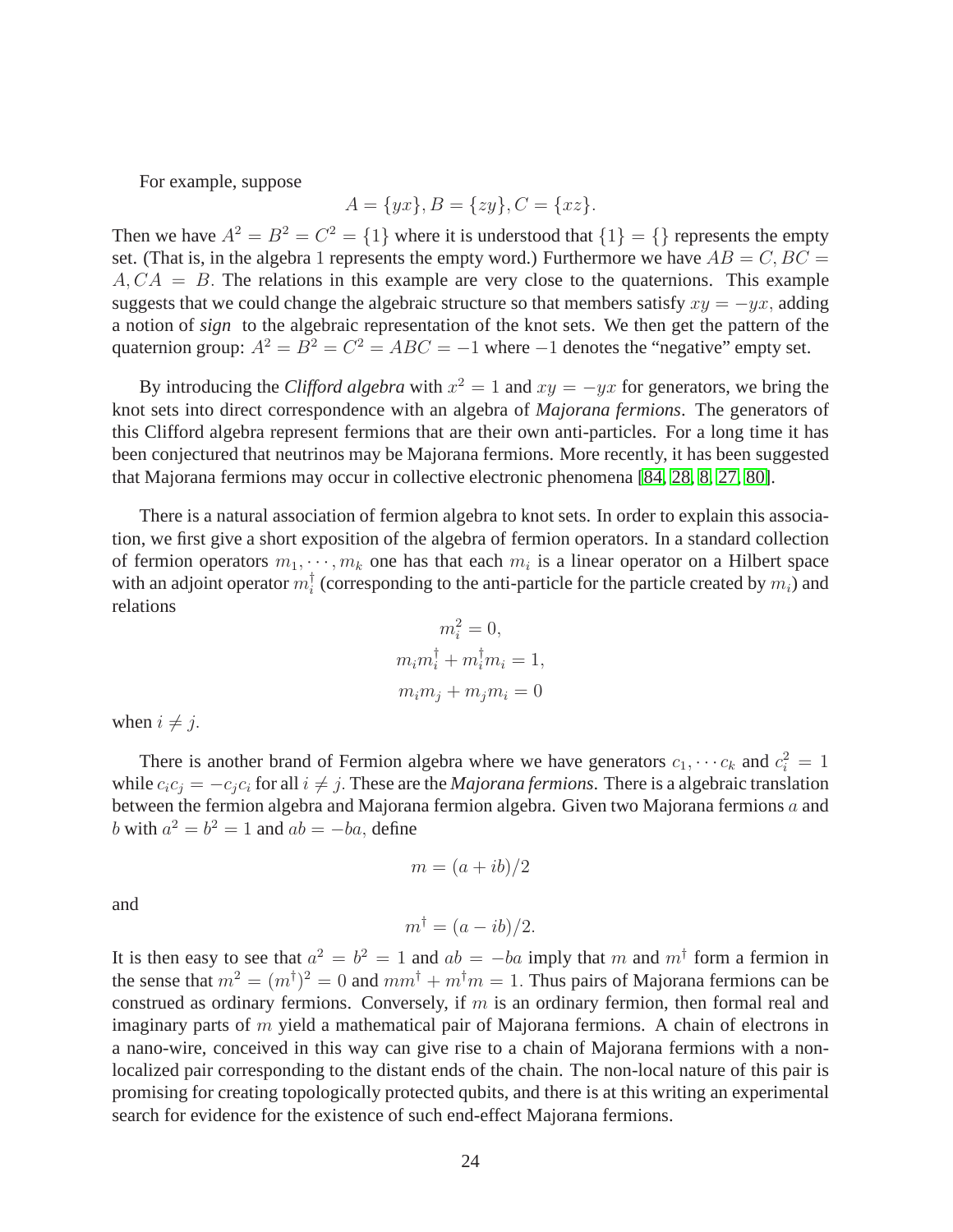We now see that it is exactly the Majorana fermion algebra that matches the properties of the knot sets. Here is an example that shows how the topology comes in. Let  $x, y, z$  be three Majorana fermions. Let  $A = yx, B = zy, C = xz$ . We have already seen that A, B, C represent the quaternions. Now define

$$
s_1 = (1 + A)/\sqrt{2}, s_2 = (1 + B)/\sqrt{2}, s_3 = (1 + C)/\sqrt{2}.
$$

It is easy to see that  $s_i$  and  $s_j$  satisfy the braiding relation for any  $i \neq j$ . For example, here is the verification for  $i = 1, j = 2$ .

$$
s_1 s_2 s_1 = (1/2\sqrt{2})(1+A)(1+B)(1+A)
$$
  
=  $(1/2\sqrt{2})(1+A+B+AB)(1+A)$   
=  $(1/2\sqrt{2})(1+A+B+AB+A+A^2+BA+ABA)$   
=  $(1/2\sqrt{2})(1+A+B+AB+A-1-AB+B)$   
=  $(1/\sqrt{2})(A+B).$ 

Similarly,

$$
s_2s_1s_2 = (1/2\sqrt{2})(1+B)(1+A)(1+B)
$$
  
=  $(1/2\sqrt{2})(1+A+B+BA)(1+B)$   
=  $(1/2\sqrt{2})(1+A+B+BA+B+AB+B^2+BAB)$   
=  $(1/2\sqrt{2})(1+A+B+BA+B-BA-1+A)$   
=  $(1/\sqrt{2})(A+B).$ 

Thus

$$
s_1 s_2 s_1 = s_2 s_1 s_2,
$$

and so a natural braid group representation arises from the Majorana fermions. This braid group representation is significant for quantum computing as we shall see in Section 7. For the purpose of this discussion, the braid group representation shows that the Clifford algebraic representation for knot sets is related to topology at more than one level. The relation  $x^2 = 1$  for generators makes the individual sets, taken as products of generators, invariant under the Reidemeister moves (up to a global sign). But braiding invariance of certain linear combinations of sets is a relationship with knotting at a second level. This multiple relationship certainly deserves more thought. We will make one more remark here, and reserve further analysis for a subsequent paper.

These braiding operators can be seen to act on the vector space over the complex numbers that is spanned by the fermions  $x, y, z$ . To see how this works, consider

$$
s = \frac{1 + yx}{\sqrt{2}},
$$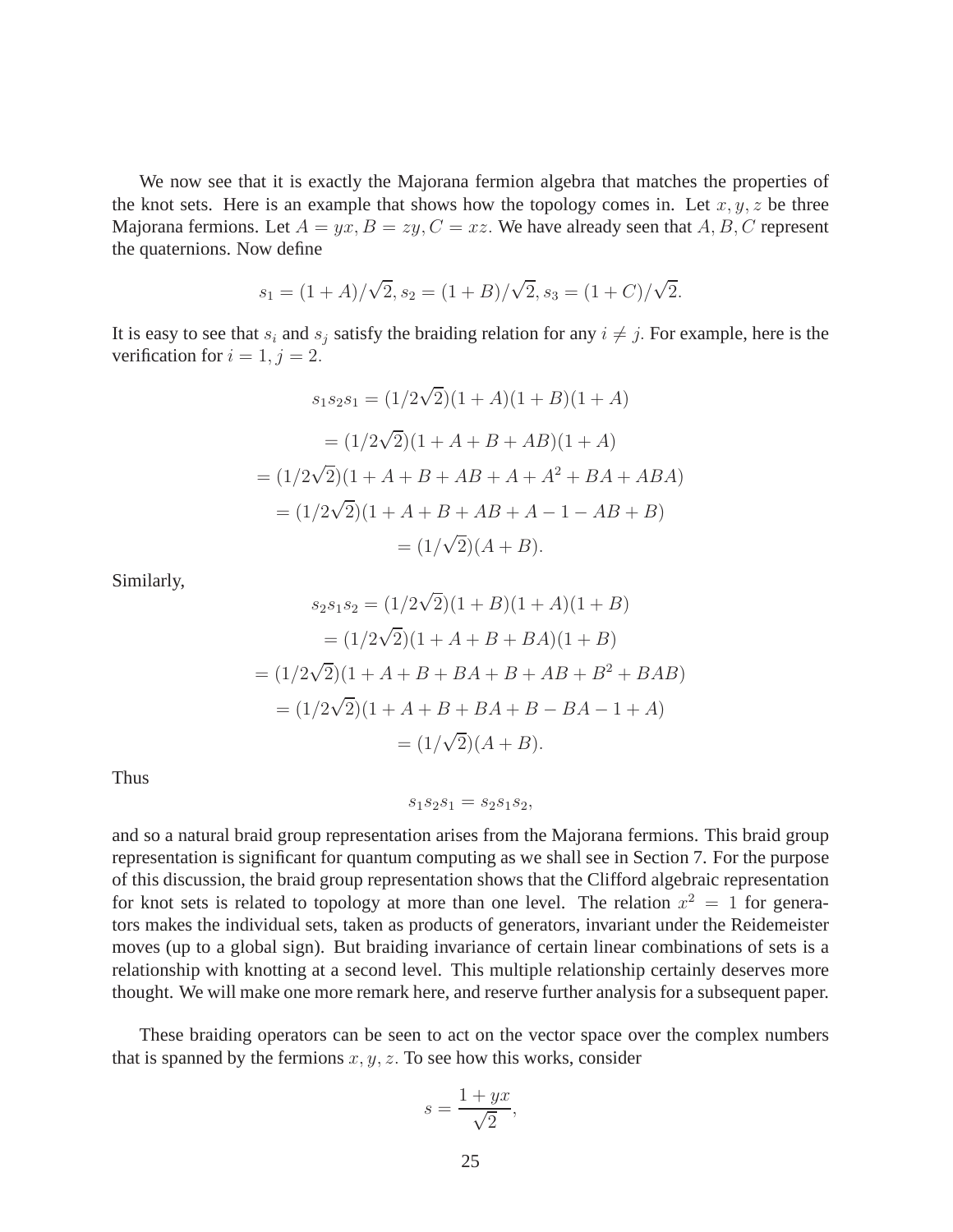

Figure 23: **Braiding Action on a Pair of Fermions**

<span id="page-25-0"></span>
$$
T(p) = sp s^{-1} = \left(\frac{1+yx}{\sqrt{2}}\right) p \left(\frac{1-yx}{\sqrt{2}}\right),
$$

and verify that  $T(x) = y$  and  $T(y) = -x$ . Now view Figure [23](#page-25-0) where we have illustrated a topological interpretation for the braiding of two fermions. In the topological interpretation the two fermions are connected by a flexible belt. On interchange, the belt becomes twisted by  $2\pi$ . In the topological interpretation a twist of  $2\pi$  corresponds to a phase change of  $-1$ . (For more information on this topological interpretation of  $2\pi$  rotation for fermions, see [\[45\]](#page-119-0).) Without a further choice it is not evident which particle of the pair should receive the phase change. The topology alone tells us only the relative change of phase between the two particles. The Clifford algebra for Majorana fermions makes a specific choice in the matter and in this way fixes the representation of the braiding.

Finally, we remark that linear combinations of products in the Clifford algebra can be regarded as superpositions of the knot sets. Thus  $xy + xz$  is a superposition of the sets with members  $\{x, y\}$  and  $\{x, z\}$ . Superposition of sets suggests that we are creating a species of *quantum set theory* and indeed Clifford algebra based quantum set theories have been suggested (see [\[19\]](#page-117-3)) by David Finkelstein and others. It may come as a surprise to a quantum set theorist to find that knot theoretic topology is directly related to this subject. It is also clear that this Clifford algebraic quantum set theory should be related to our previous constructions for quantum knots [\[60,](#page-120-3) [61,](#page-120-4) [62,](#page-120-5) [63,](#page-120-6) [64\]](#page-120-7). This requires more investigation, and it suggests that knot theory and the theory of braids occupy a fundamental place in the foundations of quantum mechanics.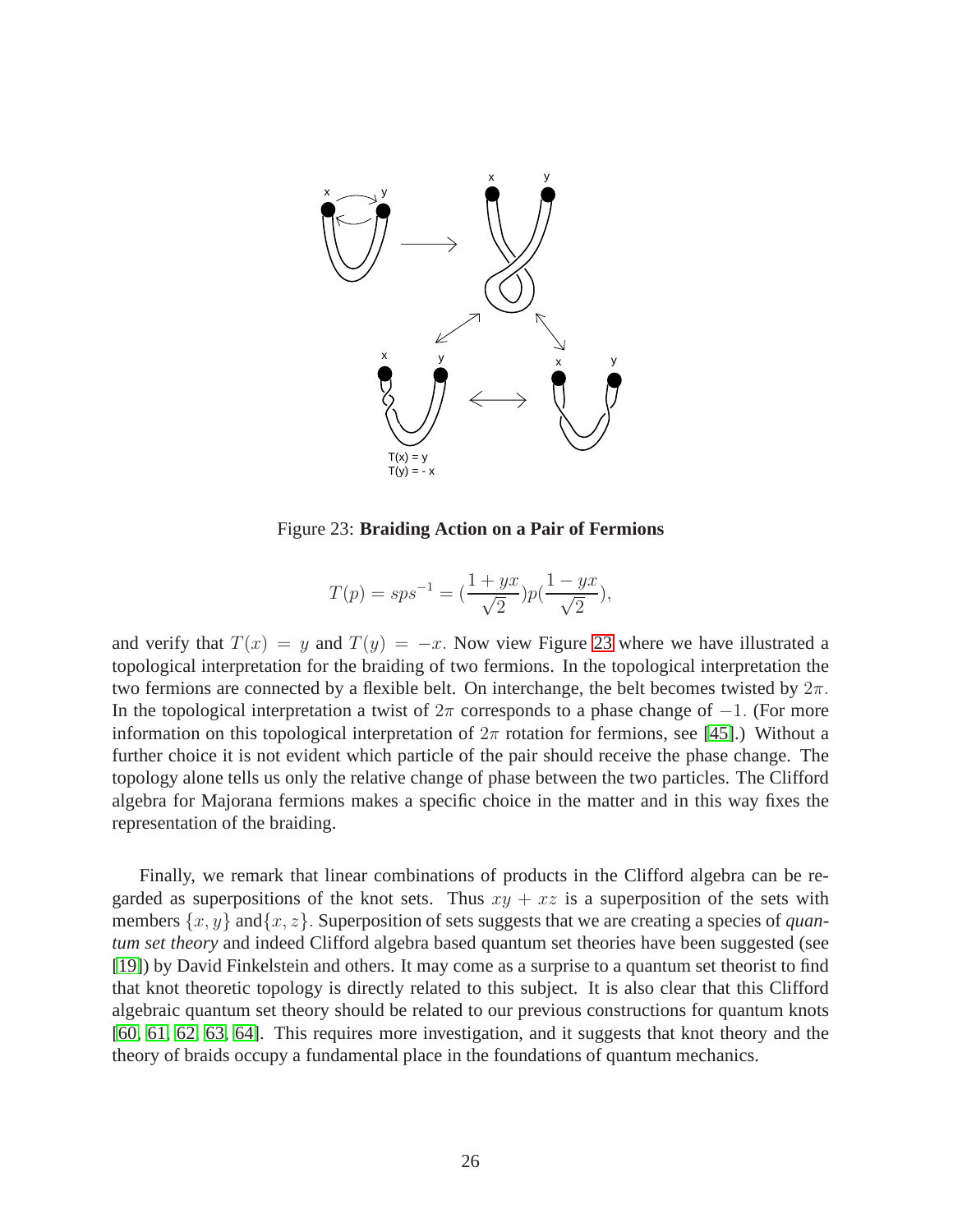

<span id="page-26-0"></span>Figure 24: **Inside and Outside**

# **5 Laws of Form**

In this section we discuss a formalism due the G. Spencer-Brown [\[100\]](#page-122-0) that is often called the "calculus of indications". This calculus is a study of mathematical foundations with a topological notation based on one symbol, the mark:

.

This single symbol represents a distinction between its own inside and outside. As is evident from Fgure [24,](#page-26-0) the mark is regarded as a shorthand for a rectangle drawn in the plane and dividing the plane into the regions inside and outside the rectangle.

The reason we introduce this notation is that in the calculus of indications the mark can interact with itself in two possible ways. The resulting formalism becomes a version of Boolean arithmetic, but fundamentally simpler than the usual Boolean arithmetic of 0 and 1 with its two binary operations and one unary operation (negation). In the calculus of indications one takes a step in the direction of simplicity, and also a step in the direction of physics. The patterns of this mark and its self-interaction match those of a *Majorana fermion* as discussed in the previous section. A Majorana fermion is a particle that is its own anti-particle. [\[84\]](#page-121-7). We will later see, in this paper, that by adding braiding to the calculus of indications we arrive at the Fibonacci model, that can in principle support quantum computing.

In the previous section we described Majorana fermions in terms of their algebra of creation and annihilation operators. Here we describe the particle directly in terms of its interactions. This is part of a general scheme called "fusion rules" [\[86\]](#page-122-3) that can be applied to discrete particle interacations. A fusion rule represents all of the different particle interactions in the form of a set of equations. The bare bones of the Majorana fermion consist in a particle P such that P can interact with itself to produce a neutral particle ∗ or produce itself P. Thus the possible interactions are

 $PP \longrightarrow *$ 

and

$$
PP \longrightarrow P.
$$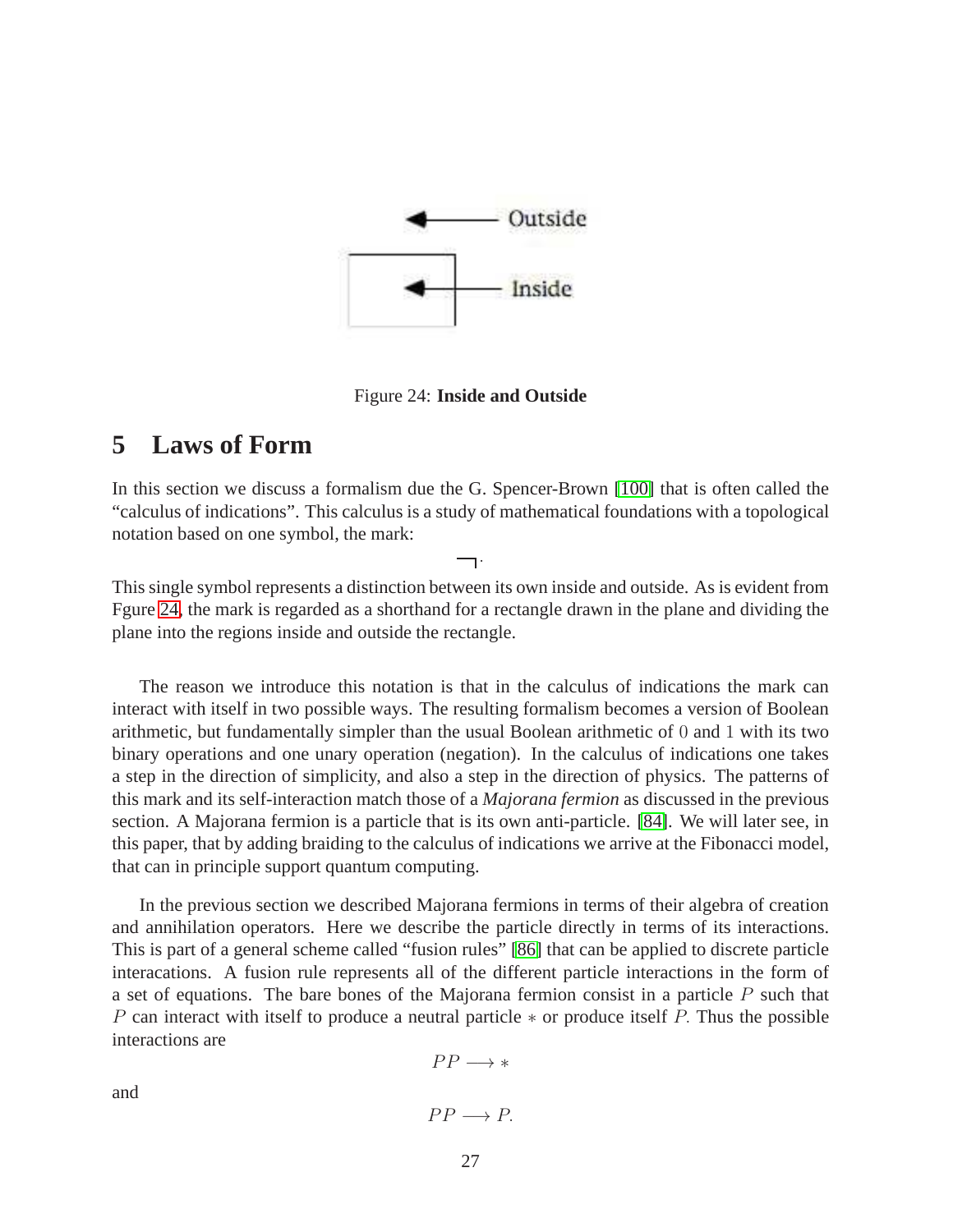

Figure 25: **Boxes and Marks**

This is the bare minimum that we shall need. The fusion rule is

<span id="page-27-0"></span>
$$
P^2 = 1 + P.
$$

This represents the fact that  $P$  can interact with itself to produce the neutral particle (represented as 1 in the fusion rule) or itself (represented by  $P$  in the fusion rule). We shall come back to the combinatorics related to this fusion equation.

Is there a *linguistic* particle that is its own anti-particle? Certainly we have

 $\sim \sim Q = Q$ 

for any proposition Q (in Boolean logic). And so we might write

 $\sim \sim \longrightarrow *$ 

where ∗ is a neutral linguistic particle, an identity operator so that

$$
*Q = Q
$$

for any proposition  $Q$ . But in the normal use of negation there is no way that the negation sign combines with itself to produce itself. This appears to ruin the analogy between negation and the Majorana fermion. Remarkably, the calculus of indications provides a context in which we can say exactly that a certain logical particle, the mark, can act as negation *and* can interact with itself to produce itself.

In the calculus of indications patterns of non-intersecting marks (i.e. non-intersecting rectangles) are called *expressions.* For example in Figure [25](#page-27-0) we see how patterns of boxes correspond to patterns of marks.

In Figure [25,](#page-27-0) we have illustrated both the rectangle and the marked version of the expression. In an expression you can say definitively of any two marks whether one is or is not inside the other. The relationship between two marks is either that one is inside the other, or that neither is inside the other. These two conditions correspond to the two elementary expressions shown in Figure [26.](#page-28-0)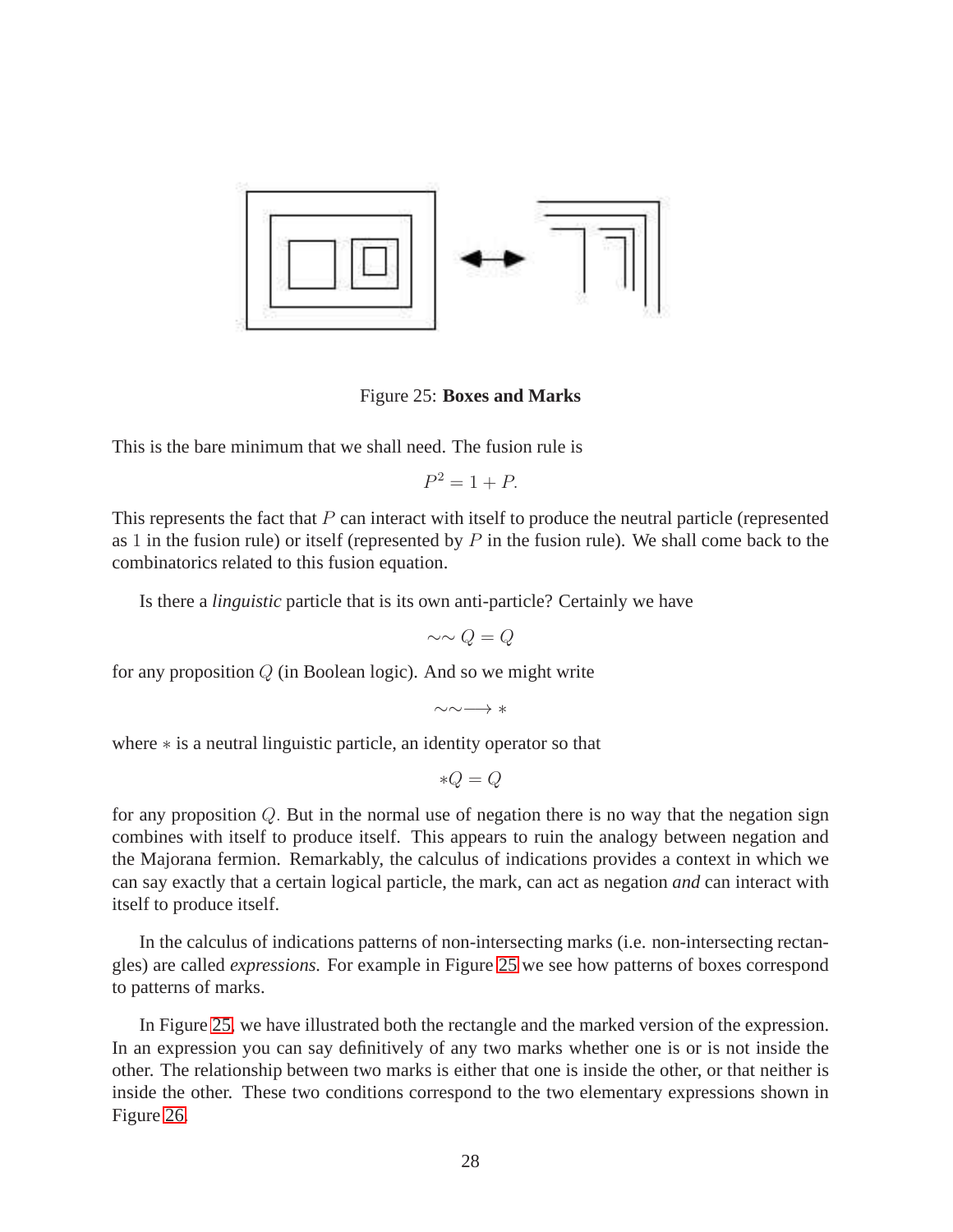

<span id="page-28-0"></span>Figure 26: **Translation between Boxes and Marks**

The mathematics in Laws of Form begins with two laws of transformation about these two basic expressions. Symbolically, these laws are:

 $\neg \neg = \neg$ 

 $=$   $=$   $\cdot$ 

- 1. Calling :
- 2. Crossing:

The equals sign denotes a replacement step that can be performed on instances of these patterns (two empty marks that are adjacent or one mark surrounding an empty mark). In the first of these equations two adjacent marks condense to a single mark, or a single mark expands to form two adjacent marks. In the second equation two marks, one inside the other, disappear to form the unmarked state indicated by nothing at all. That is, two nested marks can be replaced by an empty word in this formal system. Alternatively, the unmarked state can be replaced by two nested marks. These equations give rise to a natural calculus, and the mathematics can begin. For example, *any expression can be reduced uniquely to either the marked or the unmarked state.* The he following example illustrates the method:



The general method for reduction is to locate marks that are at the deepest places in the expression (depth is defined by counting the number of inward crossings of boundaries needed to reach the given mark). Such a deepest mark must be empty and it is either surrounded by another mark, or it is adjacent to an empty mark. In either case a reduction can be performed by either calling or crossing.

Laws of Form begins with the following statement. "We take as given the idea of a distinction and the idea of an indication, and that it is not possible to make an indication without drawing a distinction. We take therefore the form of distinction for the form." Then the author makes the following two statements (laws):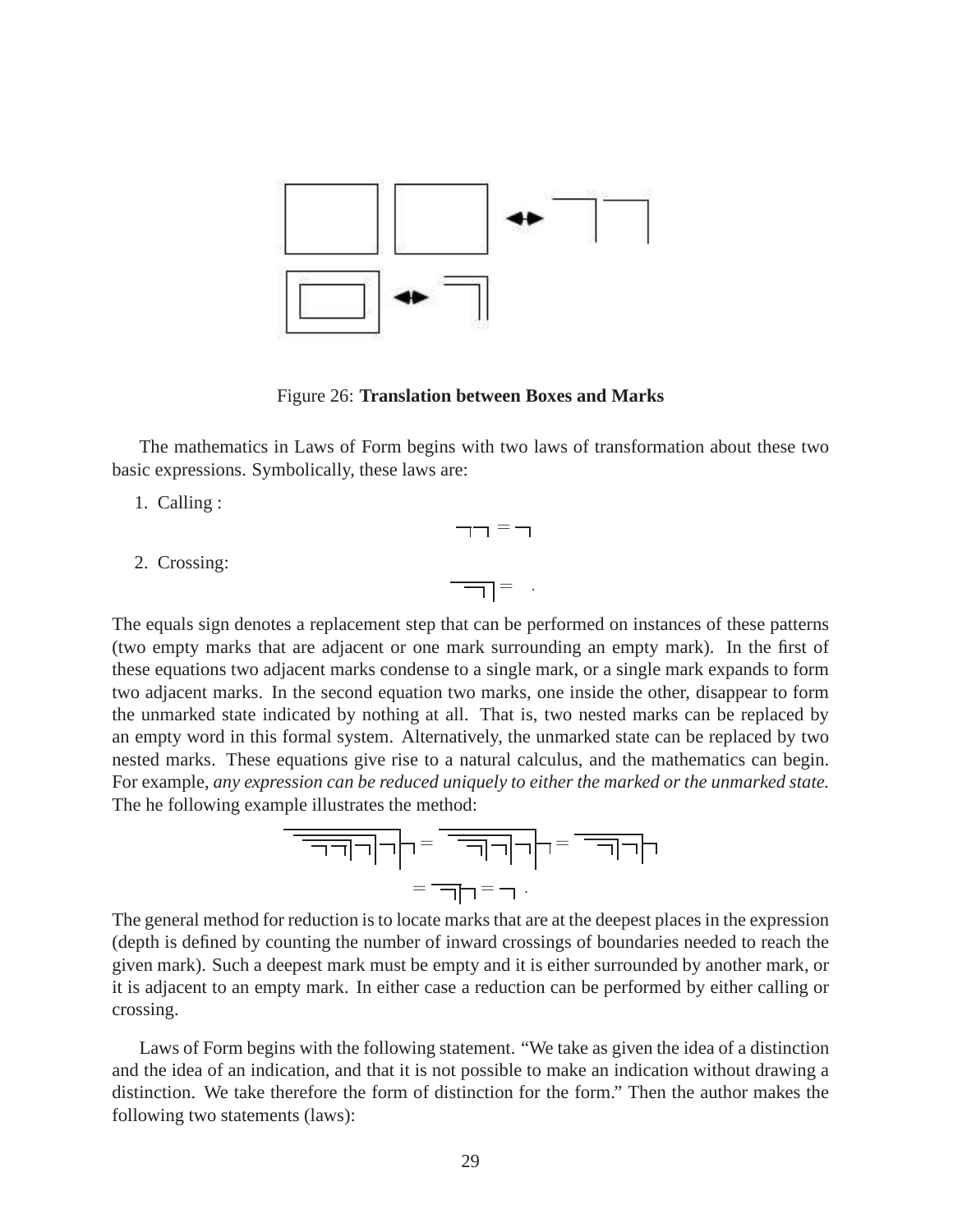### 1. *The value of a call made again is the value of the call.*

### 2. *The value of a crossing made again is not the value of the crossing.*

The two symbolic equations above correspond to these statements. First examine the law of calling. It says that the value of a repeated name is the value of the name. In the equation

## $\neg \neg = \neg$

one can view either mark as the name of the state indicated by the outside of the other mark. In the other equation

$$
\overline{\text{max}} = \frac{1}{2}
$$

the state indicated by the outside of a mark is the state obtained by crossing from the state indicated on the inside of the mark. Since the marked state is indicated on the inside, the outside must indicate the unmarked state. The Law of Crossing indicates how opposite forms can fit into one another and vanish into nothing, or how nothing can produce opposite and distinct forms that fit one another, hand in glove. The same interpretation yields the equation

## $\neg = \neg$

where the left-hand side is seen as an instruction to cross from the unmarked state, and the right hand side is seen as an indicator of the marked state. The mark has a double carry of meaning. It can be seen as an operator, transforming the state on its inside to a different state on its outside, and it can be seen as the name of the marked state. That combination of meanings is compatible in this interpretation.

From the calculus of indications, one moves to algebra. Thus

stands for the two possibilities

$$
\begin{aligned}\n \overrightarrow{\neg\bigcap} &= \neg \longleftrightarrow A = \neg \\
\overrightarrow{\neg\bigcap} &= \longleftrightarrow A = \neg \\
\overrightarrow{A} &= A.\n \end{aligned}
$$

A

In all cases we have

By the time we articulate the algebra, the mark can take the role of a unary operator

$$
A \longrightarrow \overline{A}.
$$

But it retains its role as an element in the algebra. Thus begins algebra with respect to this nonnumerical arithmetic of forms. The primary algebra that emerges is a subtle precursor to Boolean algebra. One can translate back and forth between elementary logic and primary algebra: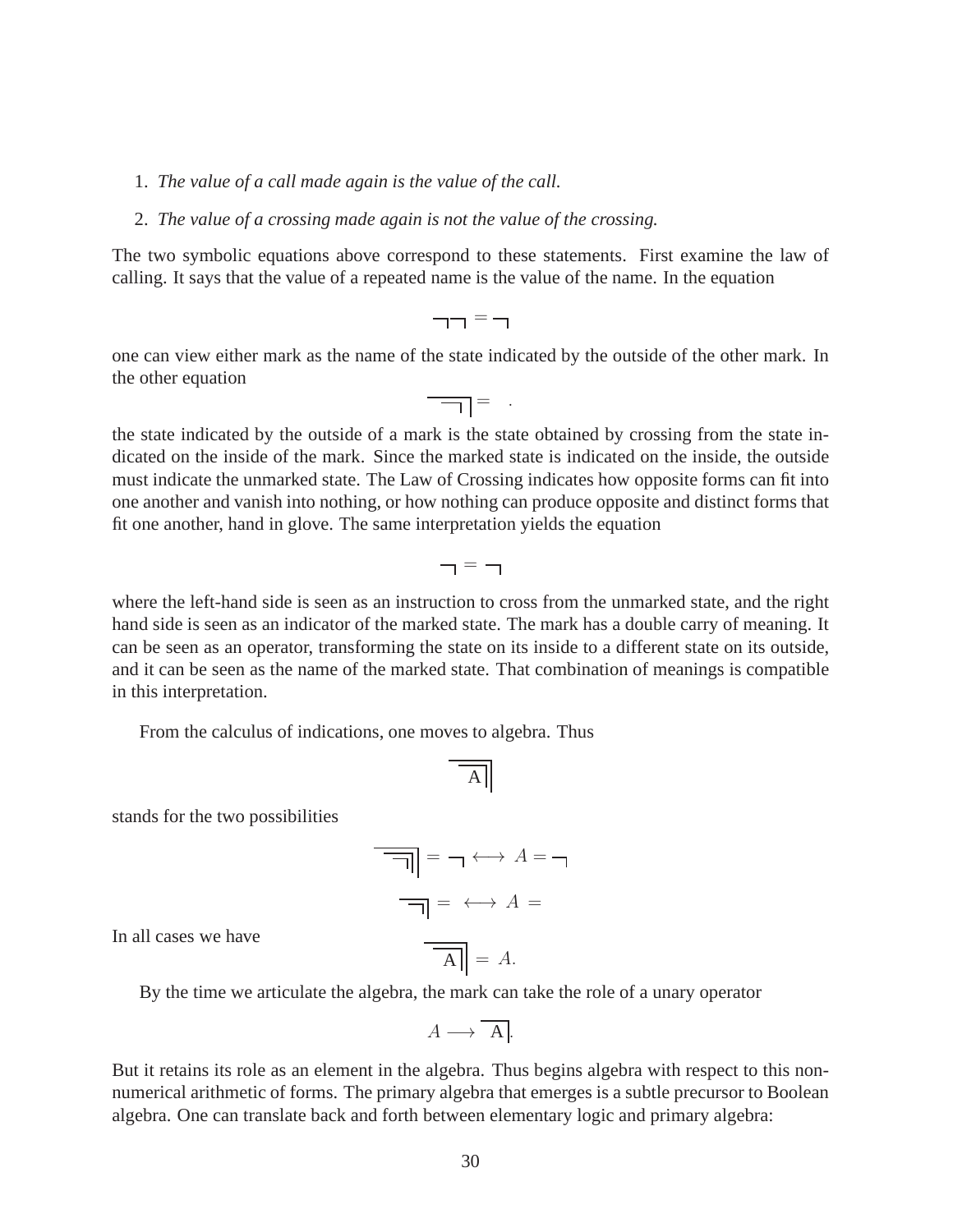1. 
$$
\neg \leftrightarrow T
$$
  
\n2.  $\neg \neg \leftrightarrow F$   
\n3.  $\overline{A} \leftrightarrow A$   
\n4.  $AB \leftrightarrow A \lor B$   
\n5.  $\overline{A} \overline{B} \leftrightarrow A \land B$   
\n6.  $\overline{A} \beta \leftrightarrow A \Rightarrow B$ 

The calculus of indications and the primary algebra form an efficient system for working with basic symbolic logic.

By reformulating basic symbolic logic in terms of the calculus of indications, we have a ground in which negation is represented by the mark *and* the mark is also interpreted as a value (a truth value for logic) and these two intepretations are compatible with one another in the formalism. The key to this compatibility is the choice to represent the value "false" by a literally unmarked state in the notational plane. With this the empty mark (a mark with nothing on its inside) can be interpreted as the negation of "false" and hence represents "true". The mark interacts with itself to produce itself (calling) and the mark interacts with itself to produce nothing (crossing). We have expanded the conceptual domain of negation so that it satisfies the mathematical pattern of an abstract Majorana fermion.

Another way to indicate these two interactions symbolically is to use a box,for the marked state and a blank space for the unmarked state. Then one has two modes of interaction of a box with itself:

1. Adjacency:  $\Box$ 

and

2. Nesting:  $\boxed{\Box}$ .

With this convention we take the adjacency interaction to yield a single box, and the nesting interaction to produce nothing:

$$
\square \square^= \square
$$

We take the notational opportunity to denote nothing by an asterisk  $(*)$ . The syntatical rules for operating the asterisk are Thus the asterisk is a stand-in for no mark at all and it can be erased or placed wherever it is convenient to do so. Thus

$$
\boxed{\square} = *.
$$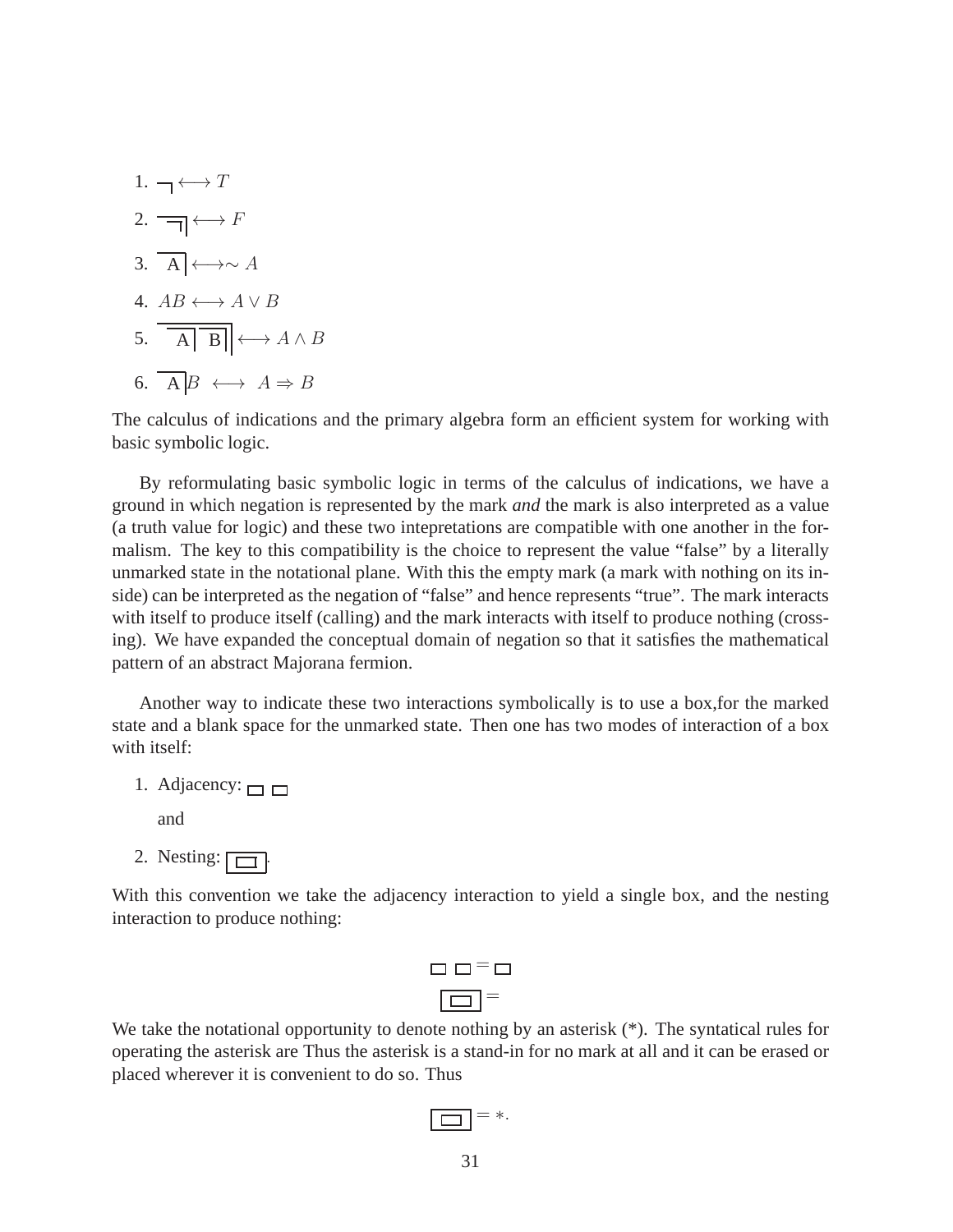At this point the reader can appreciate what has been done if he returns to the usual form of symbolic logic. In that form we that

$$
\sim \sim X = X
$$

for all logical objects (propositions or elements of the logical algebra)  $X$ . We can summarize this by writing

 $\sim \sim$  =

as a symbolic statement that is outside the logical formalism. Furthermore, one is committed to the interpretation of negation as an operator and not as an operand. The calculus of indications provides a formalism where the mark (the analog of negation in that domain) is both a value and an object, and so can act on itself in more than one way.

The Majorana particle is its own anti-particle. It is exactly at this point that physics meets logical epistemology. Negation as logical entity is its own anti-particle. Wittgenstein says (Tractatus [\[107\]](#page-123-2) 4.0621) "· · · the sign '∼' corresponds to nothing in reality." And he goes on to say (Tractatus 5.511) " How can all-embracing logic which mirrors the world use such special catches and manipulations? Only because all these are connected into an infinitely fine network, the great mirror." For Wittgenstein in the Tractatus, the negation sign is part of the mirror making it possible for thought to reflect reality through combinations of signs. These remarks of Wittgenstein are part of his early picture theory of the relationship of formalism and the world. In our view, the world and the formalism we use to represent the world are not separate. The observer and the mark are (formally) identical. A path is opened between logic and physics.

The visual iconics that create via the boxes of half-boxes of the calculus of indications a model for a logical Majorana fermion can also be seen in terms of cobordisms of surfaces. View Figure [27.](#page-32-0) There the boxes have become circles and the interactions of the circles have been displayed as evolutions in an extra dimension, tracing out surfaces in three dimensions. The condensation of two circles to one is a simple cobordism betweem two circles and a single circle. The cancellation of two circles that are concentric can be seen as the right-hand lower cobordism in this figure with a level having a continuum of critical points where the two circles cancel. A simpler cobordism is illustrated above on the right where the two circles are not concentric, but nevertheless are cobordant to the empty circle. Another way of putting this is that two topological closed strings can interact by cobordism to produce a single string or to cancel one another. Thus a simple circle can be a topological model for a Majorana fermion.

In Sections 15 and 16 we detail how the Fibonacci model for anyonic quantum computing [\[78,](#page-121-9) [90\]](#page-122-7) can be constructed by using a version of the two-stranded bracket polynomial and a generalization of Penrose spin networks. This is a fragment of the Temperly-Lieb recoupling theory [\[34\]](#page-118-7).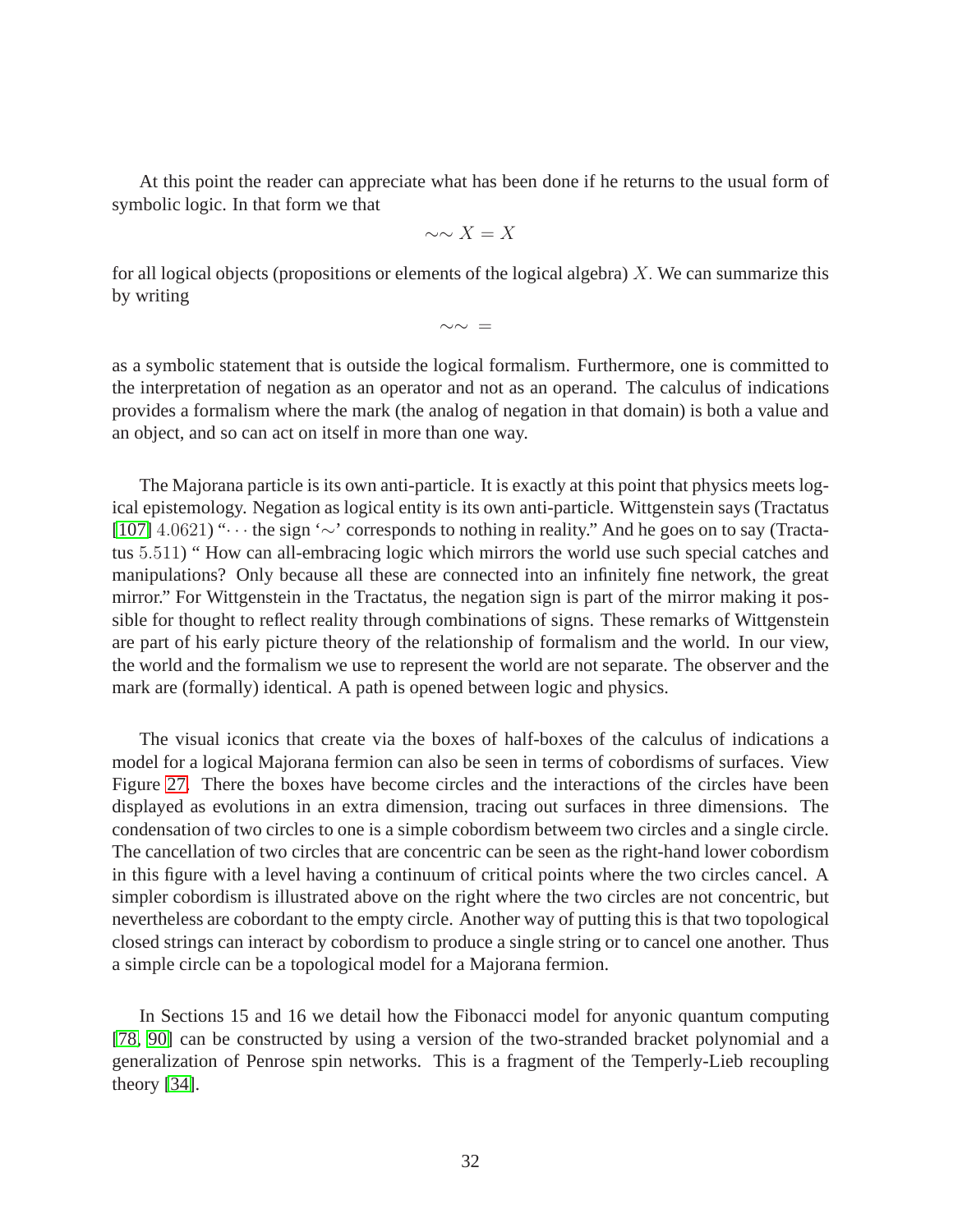

Figure 27: **Calling, Crossing and Cobordism**

## **5.1 The Square Root of Minus One is an Eigenform and a Clock**

So far we have seen that the mark can represent the fusion rules for a Majorana fermion since it can interact with itself to produce either itself or nothing. But we have not yet seen the anticommuting fermion algebra emerge from this context of making a distinction. Remarkably, this algebra does emerge when one looks at the mark recursively.

Consider the transformation

<span id="page-32-0"></span>
$$
F(X) = \overline{\mathbf{X}}.
$$

If we iterate it and take the limit we find

$$
G = F(F(F(F(\cdots)))) = \boxed{\overbrace{\qquad \qquad \qquad \qquad }
$$

an infinite nest of marks satisfying the equation

$$
G=\overline{\mathbf{G}}.
$$

With  $G = F(G)$ , I say that G is an *eigenform* for the transformation F. See  $\Box$  for more about this point of view. See Figure [28](#page-33-0) for an illustration of this nesting with boxes and an arrow that points inside the reentering mark to indicate its appearance inside itself. If one thinks of the mark itself as a Boolean logical value, then extending the language to include the reentering mark G goes beyond the boolean. We will not detail here how this extension can be related to non-standard logics, but refer the reader to [\[39\]](#page-118-5). Taken at face value the reentering mark cannot be just marked or just unmarked, for by its very definition, if it is marked then it is unmarked and if it is unmarked then it is marked. In this sense the reentering mark has the form of a self-contradicting paradox.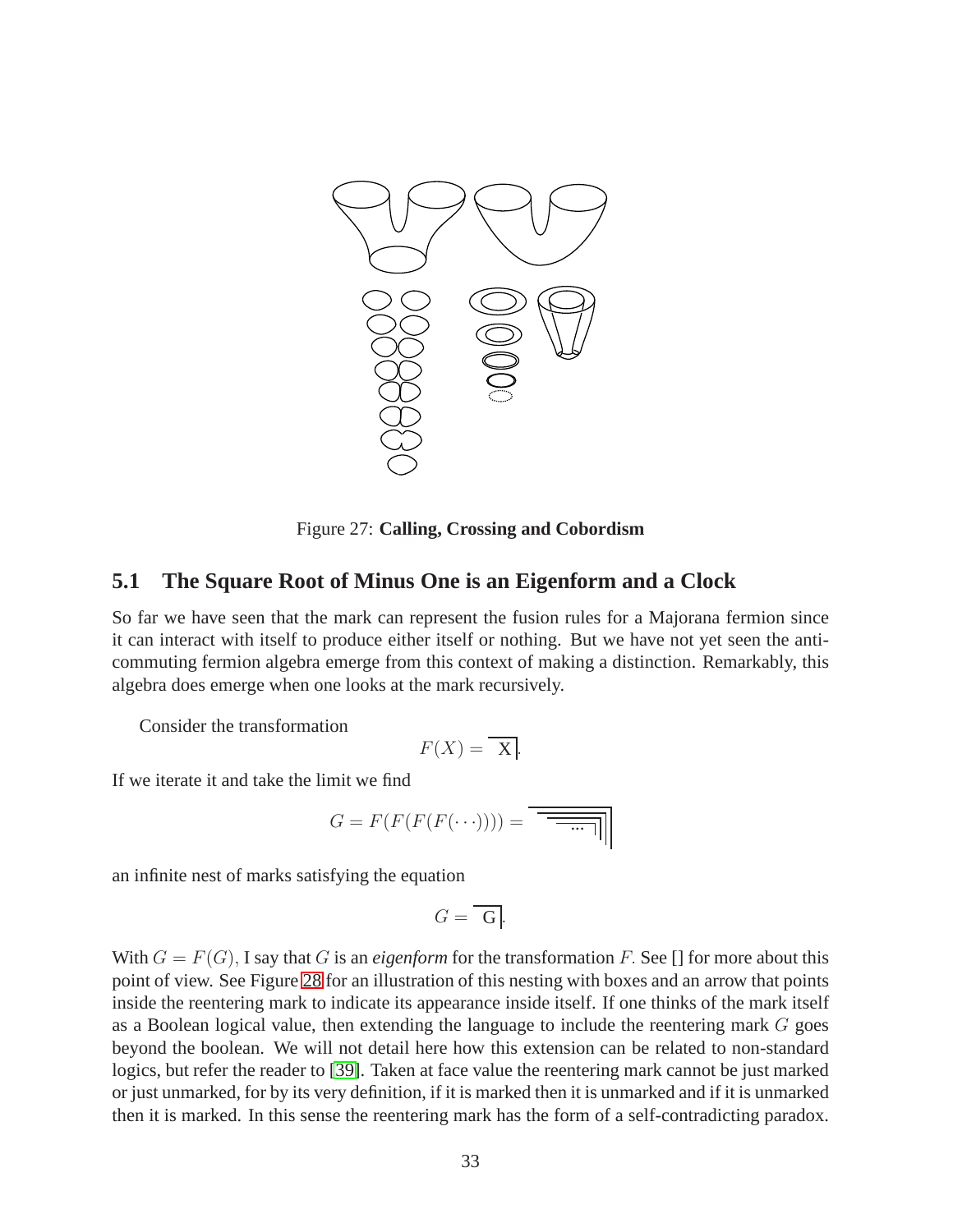

<span id="page-33-0"></span>Figure 28:

There is no paradox since we do not have to permanently assign it to either value. The simplest interpretation of the reentering mark is that it is temporal and that it represents an oscillation between markedness and unmarkedness. In numerical terms it is a discrete dynamical system oscillating between  $+1$  (marked) and  $-1$  (not marked).

With the reentering mark in mind consider now the transformation on real numbers given by

$$
T(x) = -1/x.
$$

This has the fixed points i and  $-i$ , the complex numbers whose squares are negative unity. But lets take a point of view more directly associated with the analogy of the recursive mark. Begin by starting with a simple periodic process that is associated directly with the classical attempt to solve for i as a solution to a quadratic equation. We take the point of view that solving  $x^2 = ax + b$ is the same (when  $x \neq 0$ ) as solving

$$
x = a + b/x,
$$

and hence is a matter of finding a fixed point. In the case of  $i$  we have

$$
x^2 = -1
$$

and so desire a fixed point

$$
x = -1/x.
$$

There are no real numbers that are fixed points for this operator and so we consider the oscillatory process generated by

$$
T(x) = -1/x.
$$

The fixed point would satisfy

$$
i = -1/i
$$

and multiplying, we get that

$$
ii = -1.
$$

On the other hand the iteration of  $T$  yields

$$
1, T(1) = -1, T(T(1)) = +1, T(T(T(1))) = -1, +1, -1, +1, -1, \cdots.
$$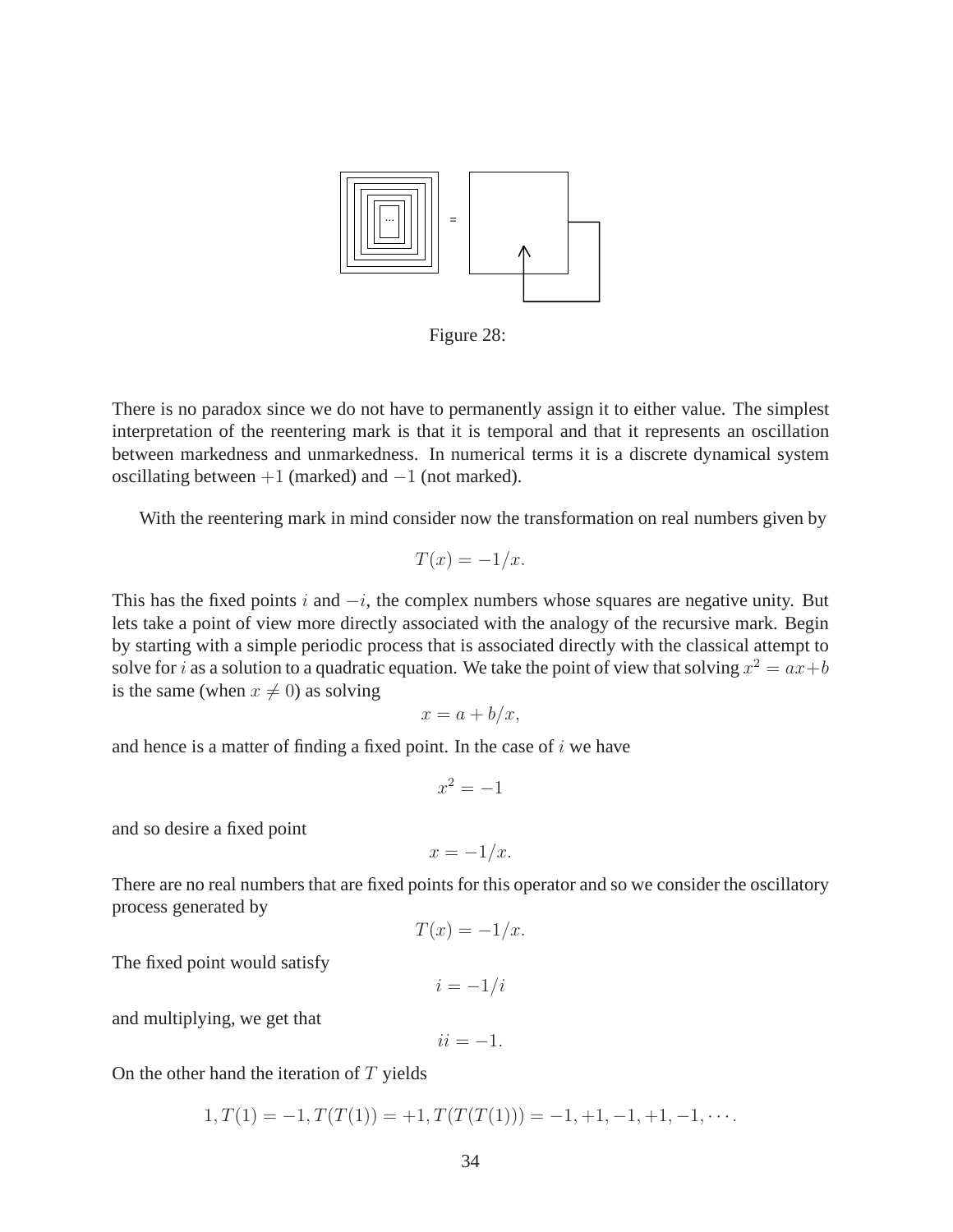

<span id="page-34-0"></span>Figure 29:

The square root of minus one is a perfect example of an eigenform that occurs in a new and wider domain than the original context in which its recursive process arose. The process has no fixed point in the original domain.

Looking at the oscillation between  $+1$  and  $-1$ , we see that there are naturally two phaseshifted viewpoints. We denote these two views of the oscillation by  $[+1, -1]$  and $[-1, +1]$ . These viewpoints correspond to whether one regards the oscillation at time zero as starting with  $+1$  or with −1. See Figure [29.](#page-34-0) We shall let the word *iterant* stand for an undisclosed alternation or ambiguity between  $+1$  and  $-1$ . There are two iterant views:  $[+1, -1]$  and  $[-1, +1]$  for the basic process we are examining. Given an iterant [a, b], we can think of [b, a] as the same process with a shift of one time step. The two iterant views,  $[+1, -1]$  and  $[-1, +1]$ , will become the square roots of negative unity, i and  $-i$ .

We introduce a *temporal shift operator* η such that

$$
[a, b]\eta = \eta[b, a]
$$

and

$$
\eta\eta=1
$$

for any iterant  $[a, b]$ , so that concatenated observations can include a time step of one-half period of the process

$$
\cdots abababab \cdots.
$$

We combine iterant views term-by-term as in

$$
[a, b][c, d] = [ac, bd].
$$

We now define i by the equation

$$
i = [1, -1]\eta.
$$

This makes i both a value and an operator that takes into account a step in time.

We calculate

$$
ii = [1, -1]\eta[1, -1]\eta = [1, -1][-1, 1]\eta\eta = [-1, -1] = -1.
$$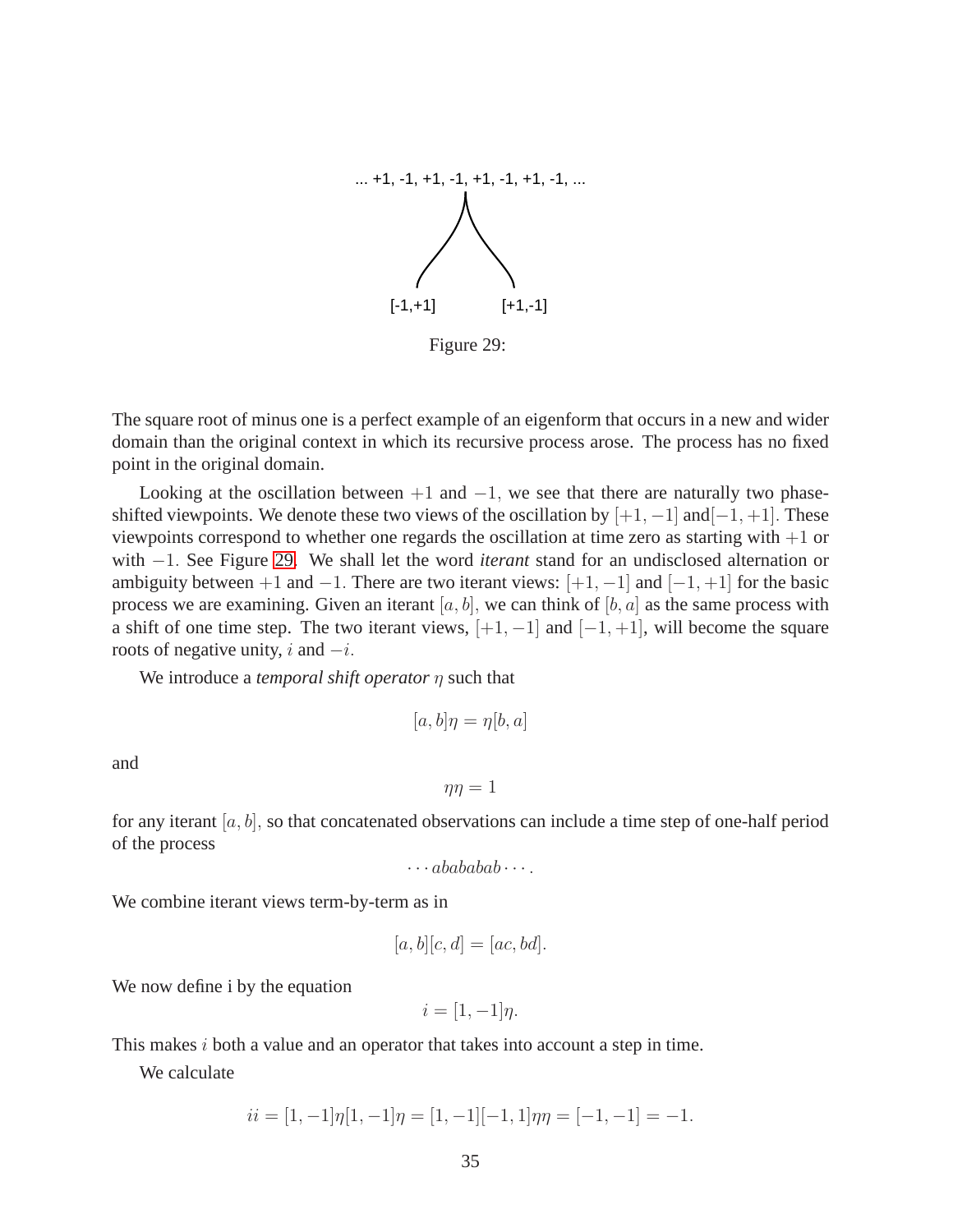Thus we have constructed a square root of minus one by using an iterant viewpoint. In this view i represents a discrete oscillating temporal process and it is an eigenform for  $T(x) = -1/x$ , participating in the algebraic structure of the complex numbers. In fact the corresponding algebra structure of linear combinations  $[a, b] + [c, d]$ η is isomorphic with  $2 \times 2$  matrix algebra and iterants can be used to construct  $n \times n$  matrix algebra. We treat this generalization elsewhere [\[72,](#page-121-3) [73\]](#page-121-4).

Now we can make contact with the algebra of the Majorana fermions. Let  $e = [1, -1]$ . Then we have  $e^2 = [1, 1] = 1$  and  $e\eta = [1, -1]\eta = [-1, 1]\eta = -e\eta$ . Thus we have

$$
e^2 = 1,
$$
  

$$
\eta^2 = 1,
$$

and

$$
e\eta=-\eta e.
$$

We can regard e and  $\eta$  as a fundamental pair of Majorana fermions. This is a formal correspondence, but it is striking how this Marjorana fermion algebra emerges from an analysis of the recursive nature of the reentering mark, while the fusion algebra for the Majorana fermion emerges from the distinctive properties of the mark itself. We see how the seeds of the fermion algebra live in this extended logical context.

Note how the development of the algebra works at this point. We have that

$$
(e\eta)^2 = -1
$$

and so regard this as a natural construction of the square root of minus one in terms of the phase synchronization of the clock that is the iteration of the reentering mark. Once we have the square root of minus one it is natural to introduce another one and call this one  $i$ , letting it commute with the other operators. Then we have the  $(ie\eta)^2 = +1$  and so we have a triple of Majorana fermions:

$$
a = e, b = \eta, c = ie\eta
$$

and we can construct the quaternions

$$
I = ba = \eta e, J = cb = ie, K = ac = i\eta.
$$

With the quaternions in place, we have the braiding operators

$$
A = \frac{1}{\sqrt{2}}(1+I), B = \frac{1}{\sqrt{2}}(1+J), C = \frac{1}{\sqrt{2}}(1+K),
$$

and can continue as we did in Section 4.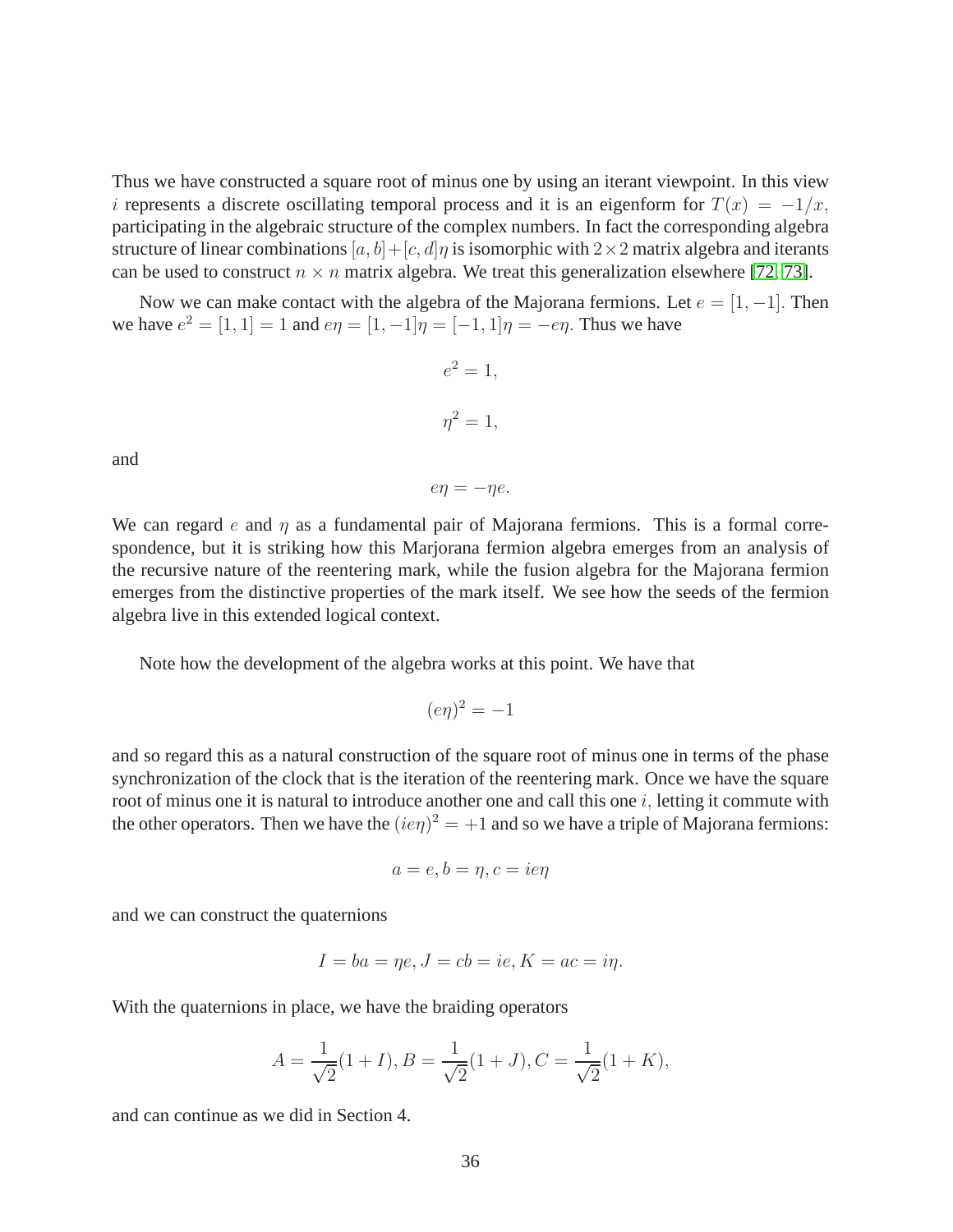There is one more comment that is appropriate for this section. Recall from Section 4 that a pair of Majorana fermions can be assembled to form a single standard fermion. In our case we have the two Marjorana fermions  $e$  and  $\eta$  and the corresponding standard fermion creation and annihilation operators are then given by the formulas below.

$$
\psi=(e+i\eta)/2
$$

and

$$
\psi^{\dagger} = (e - i\eta)/2.
$$

Since e represents a spatial view of the basic discrete oscillation and  $\eta$  is the time-shift operator for this oscillation it is of interest to note that the standard fermion built by these two can be regarded as a quantum of spacetime, retrieved from the way that we decomposed the process into space and time. Since all this is initially built in relation to extending the Boolean logic of the mark to a non-boolean recursive context, there is further analysis needed of the relation of the physics and the logic. This will be taken up in a separate paper.

### **5.2 Relativity and the Dirac Equation**

Starting with the algebra structure of e and  $\eta$  and adding a commuting square root of  $-1$ , i, we have constructed fermion algebra and quaternion algebra. We can now go further and construct the Dirac equation. This may sound circular, in that the fermions arise from solving the Dirac equation, but in fact the algebra underlying this equation has the same properties as the creation and annihilation algebra for fermions, so it is by way of this algebra that we will come to the Dirac equation. If the speed of light is equal to 1 (by convention), then energy  $E$ , momentum  $p$ and mass  $m$  are related by the (Einstein) equation

$$
E^2 = p^2 + m^2.
$$

Dirac constructed his equation by looking for an algebraic square root of  $p^2 + m^2$  so that he could have a linear operator for  $E$  that would take the same role as the Hamiltonian in the Schrodinger equation. We will get to this operator by first taking the case where  $p$  is a scalar (we use one dimension of space and one dimension of time. Let  $E = \alpha p + \beta m$  where  $\alpha$  and  $\beta$  are elements of a a possibly non-commutative, associative algebra. Then

$$
E^2 = \alpha^2 p^2 + \beta^2 m^2 + pm(\alpha \beta + \beta \alpha).
$$

Hence we will satisfiy  $E^2 = p^2 + m^2$  if  $\alpha^2 = \beta^2 = 1$  and  $\alpha\beta + \beta\alpha = 0$ . This is our familiar Clifford algebra pattern and we can use the iterant algebra generated by e and  $\eta$  if we wish. Then, because the quantum operator for momentum is  $-i\partial/\partial x$  and the operator for energy is  $i\partial/\partial t$ , we have the Dirac equation

$$
i\partial\psi/\partial t = -i\alpha\partial\psi/\partial x + \beta m\psi.
$$

Let

$$
\mathcal{O} = i\partial/\partial t + i\alpha \partial/\partial x - \beta m
$$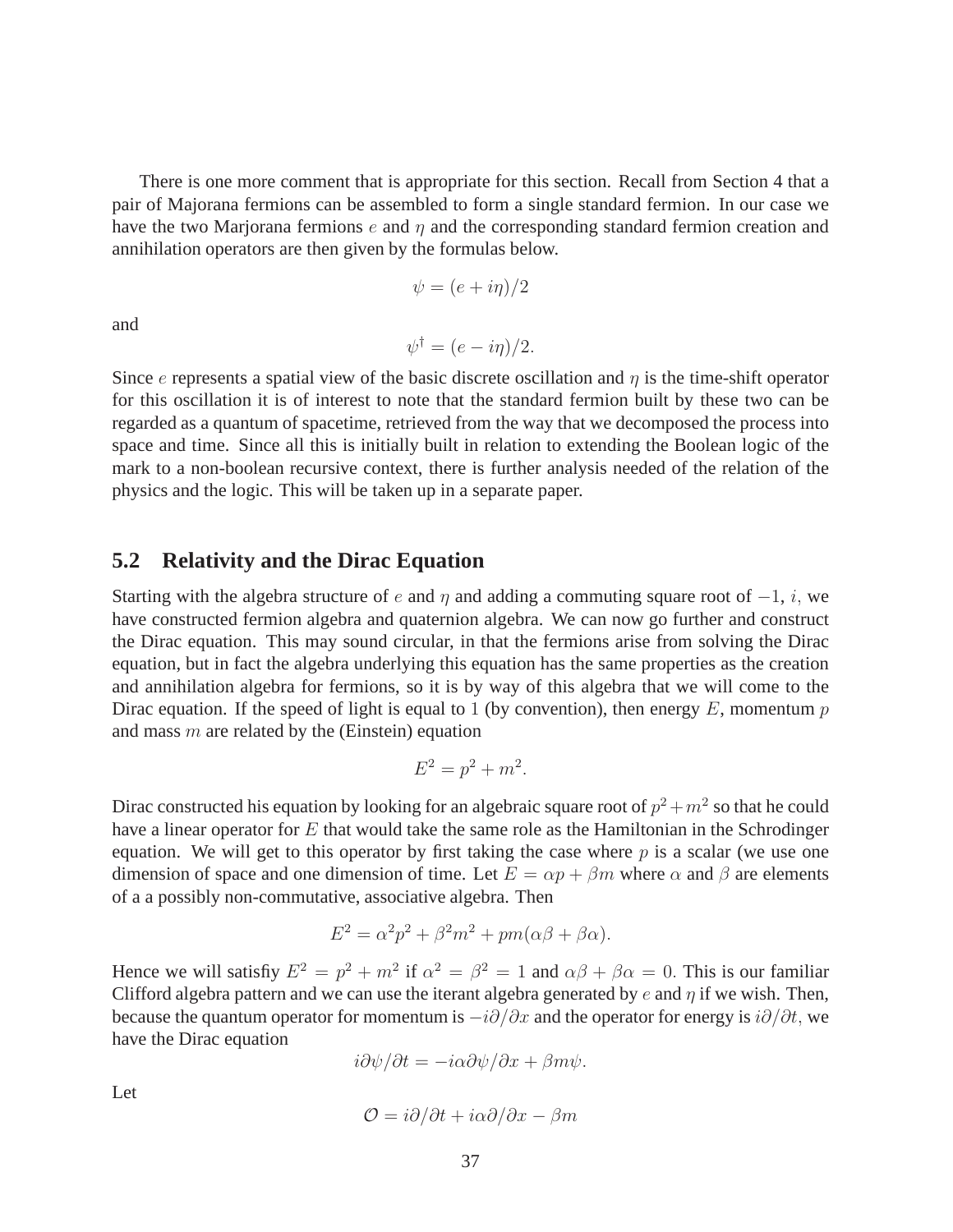so that the Dirac equation takes the form

$$
\mathcal{O}\psi(x,t)=0.
$$

Now note that

$$
Ce^{i(px-Et)} = (E - \alpha p + \beta m)e^{i(px-Et)}
$$

and that if

$$
U = (E - \alpha p + \beta m)\beta \alpha = \beta \alpha E + \beta p + \alpha m,
$$

then

$$
U^2 = -E^2 + p^2 + m^2 = 0,
$$

from which it follows that

$$
\psi = U e^{i(px - Et)}
$$

is a (plane wave) solution to the Dirac equation.

In fact, this calculation suggests that we should multiply the operator  $\mathcal O$  by  $\beta\alpha$  on the right, obtaining the operator

$$
\mathcal{D} = \mathcal{O}\beta\alpha = i\beta\alpha\partial/\partial t + i\beta\partial/\partial x + \alpha m,
$$

and the equivalent Dirac equation

$$
\mathcal{D}\psi=0.
$$

In fact for the specific  $\psi$  above we will now have  $\mathcal{D}(Ue^{i(px - Et)}) = U^2 e^{i(px - Et)} = 0$ . This way of reconfiguring the Dirac equation in relation to nilpotent algebra elements  $U$  is due to Peter Rowlands [\[94\]](#page-122-0). We will explore this relationship with the Rowlands formulation in a separate paper.

Return now to the original version of the Dirac equation.

$$
i\partial\psi/\partial t = -i\alpha\partial\psi/\partial x + \beta m\psi.
$$

We can rewrite this as

$$
\frac{\partial \psi}{\partial t} = \alpha \frac{\partial \psi}{\partial x} + i \beta m \psi.
$$

We see that if  $i\beta$  is real, then we can write a fully real version of the Dirac equation. For example, we can take the equation

$$
\frac{\partial \psi}{\partial t} = e \frac{\partial \psi}{\partial x} + e \eta m \psi.
$$

where we represent

$$
e = \begin{pmatrix} -1 & 0 \\ 0 & 1 \end{pmatrix}
$$

$$
\eta = \begin{pmatrix} 0 & 1 \\ 1 & 0 \end{pmatrix}
$$

and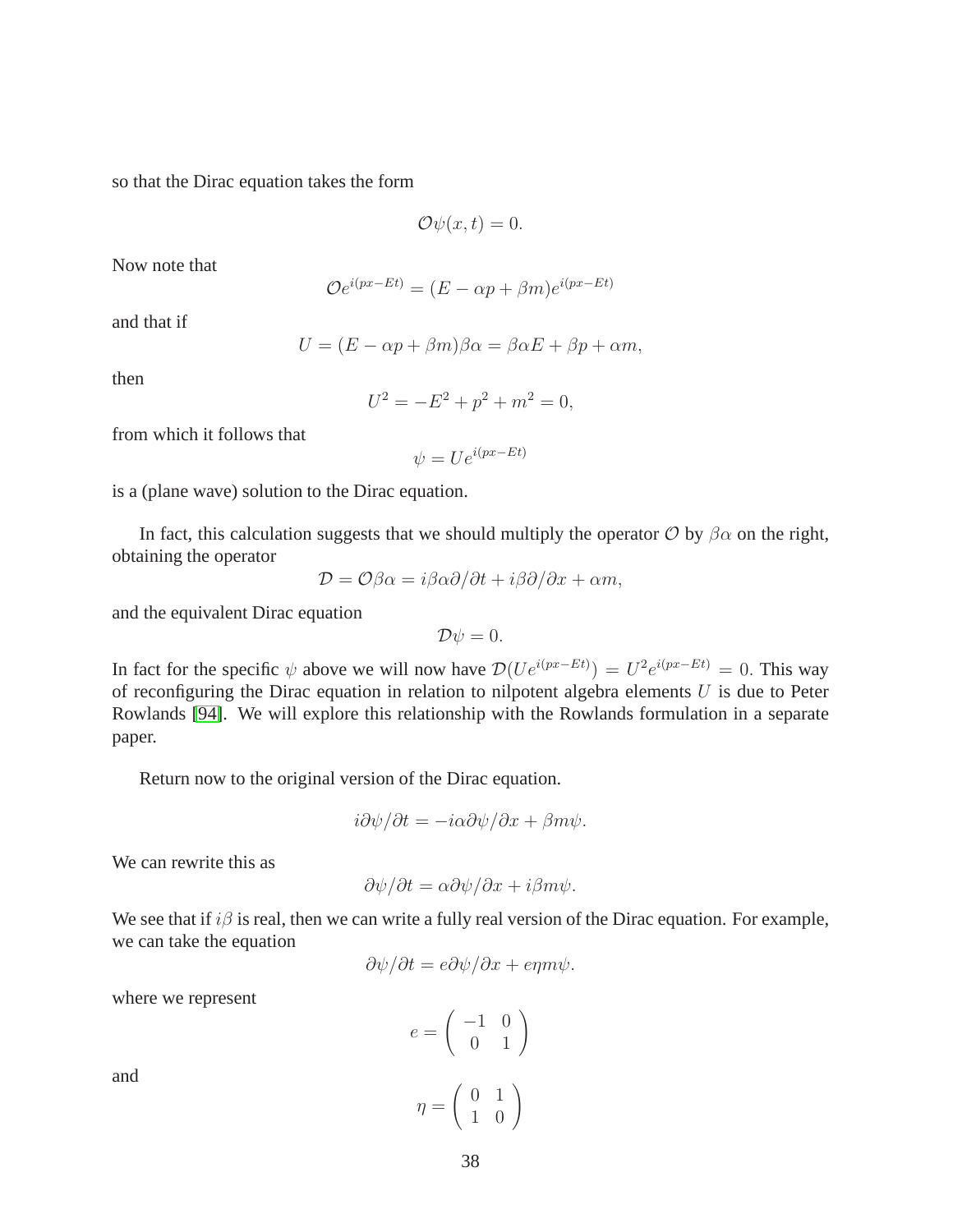as matrix versions of the iterants associated with the reentering mark. For the case of one dimension of space and one dimension of time, this is the Majorana representation for the Dirac equation (compare [\[48\]](#page-119-0)). Since the equation can have real solutions, these are their own complex conjugates and correspond to particles that are their own anti-particles. As the reader can check, the corresponding Rowland nilpotent  $U$  is given by the formula

 $U = -inE + iemp + em.$ 

For effective application to the topics in this paper, one needs to use two dimensions of space and one dimension of time. This will be explored in another paper. In the present paper we have given a picture of how, starting with the mark as a logical and recursive particle, one can tell a story that reaches the Dirac equation and its algebra.

## **6 Quantum Mechanics and Quantum Computation**

We shall quickly indicate the basic principles of quantum mechanics. The quantum information context encapsulates a concise model of quantum theory:

*The initial state of a quantum process is a vector*  $|v\rangle$  *in a complex vector space H. Measurement returns basis elements* β *of* H *with probability*

$$
|\langle \beta | v \rangle|^2 / \langle v | v \rangle
$$

where  $\langle v | w \rangle = v^{\dagger} w$  with  $v^{\dagger}$  the conjugate transpose of v. A physical process occurs in steps  $|v\rangle \longrightarrow U |v\rangle = |Uv\rangle$  *where* U is a unitary linear transformation.

*Note that since*  $\langle Uv | Uw \rangle = \langle v | U^{\dagger}U | w \rangle = \langle v | w \rangle$  = when U is unitary, it follows that *probability is preserved in the course of a quantum process.*

One of the details required for any specific quantum problem is the nature of the unitary evolution. This is specified by knowing appropriate information about the classical physics that supports the phenomena. This information is used to choose an appropriate Hamiltonian through which the unitary operator is constructed via a correspondence principle that replaces classical variables with appropriate quantum operators. (In the path integral approach one needs a Langrangian to construct the action on which the path integral is based.) One needs to know certain aspects of classical physics to solve any specific quantum problem.

A key concept in the quantum information viewpoint is the notion of the superposition of states. If a quantum system has two distinct states  $|v\rangle$  and  $|w\rangle$ , then it has infinitely many states of the form  $a|v\rangle + b|w\rangle$  where a and b are complex numbers taken up to a common multiple. States are "really" in the projective space associated with  $H$ . There is only one superposition of a single state  $|v\rangle$  with itself. On the other hand, it is most convenient to regard the states  $|v\rangle$  and  $|w\rangle$  as vectors in a vector space. We than take it as part of the procedure of dealing with states to normalize them to unit length. Once again, the superposition of a state with itself is again itself.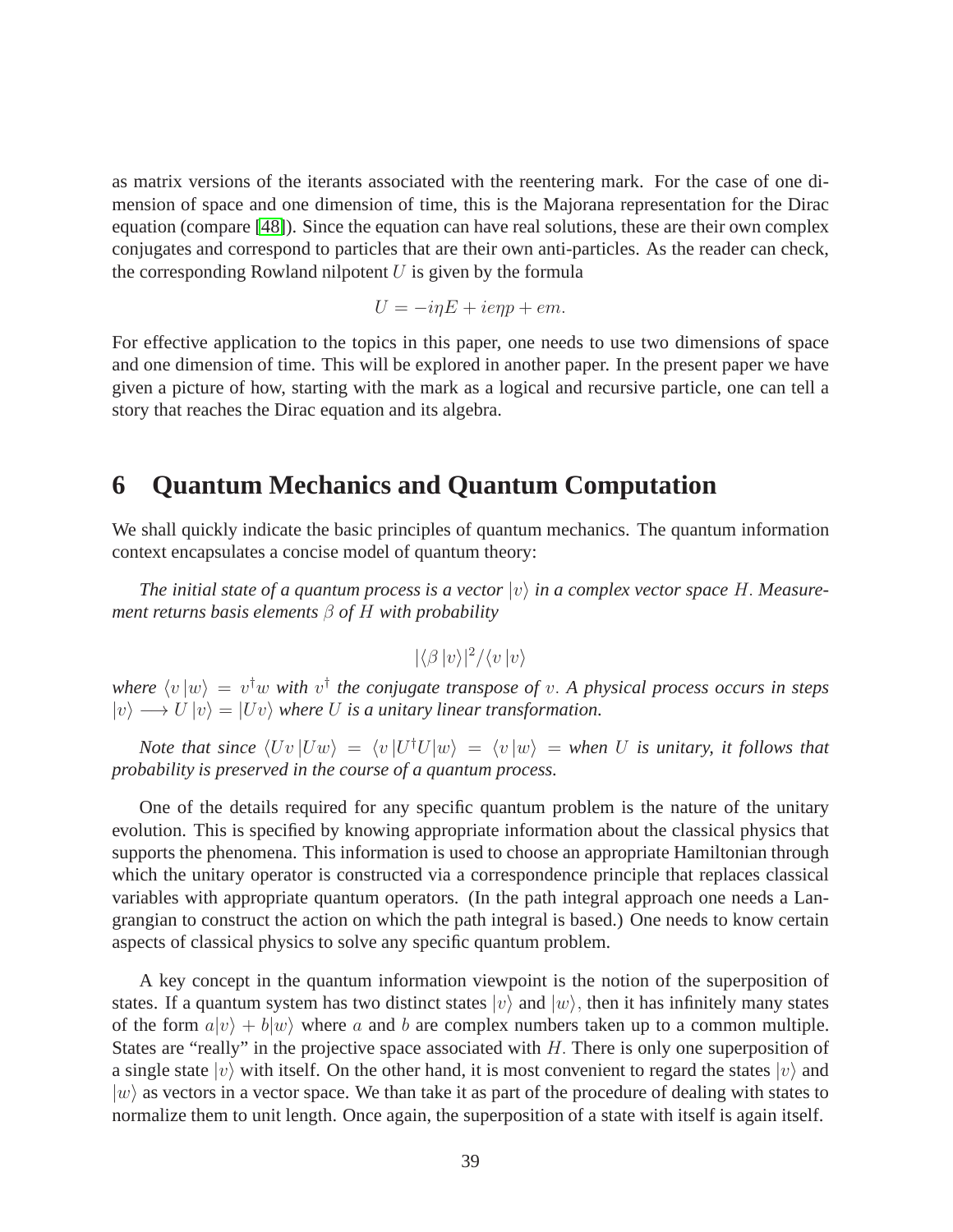Dirac [\[17\]](#page-117-0) introduced the "bra -(c)-ket" notation  $\langle A | B \rangle = A^{\dagger}B$  for the inner product of complex vectors  $A, B \in H$ . He also separated the parts of the bracket into the *bra*  $\lt A$  | and the *ket*  $|B\rangle$ . Thus

$$
\langle A|B\rangle = \langle A| |B\rangle
$$

In this interpretation, the ket  $|B\rangle$  is identified with the vector  $B \in H$ , while the bra  $\langle A |$  is regarded as the element dual to A in the dual space  $H^*$ . The dual element to A corresponds to the conjugate transpose  $A^{\dagger}$  of the vector A, and the inner product is expressed in conventional language by the matrix product  $A^{\dagger}B$  (which is a scalar since B is a column vector). Having separated the bra and the ket, Dirac can write the "ket-bra"  $|A\rangle\langle B| = AB^{\dagger}$ . In conventional notation, the ket-bra is a matrix, not a scalar, and we have the following formula for the square of  $P = |A\rangle\langle B|$  :

$$
P^2 = |A\rangle\langle B||A\rangle\langle B| = A(B^{\dagger}A)B^{\dagger} = (B^{\dagger}A)AB^{\dagger} = \langle B|A\rangle P.
$$

The standard example is a ket-bra  $P = |A\rangle\langle A|$  where  $\langle A | A \rangle = 1$  so that  $P^2 = P$ . Then P is a projection matrix, projecting to the subspace of H that is spanned by the vector  $|A\rangle$ . In fact, for any vector  $|B\rangle$  we have

$$
P|B\rangle = |A\rangle\langle A| |B\rangle = |A\rangle\langle A|B\rangle = \langle A|B\rangle|A\rangle.
$$

If  $\{|C_1\rangle, |C_2\rangle, \cdots, |C_n\rangle\}$  is an orthonormal basis for H, and

$$
P_i = |C_i\rangle\langle C_i|,
$$

then for any vector  $|A\rangle$  we have

$$
|A\rangle = \langle C_1 | A \rangle | C_1 \rangle + \cdots + \langle C_n | A \rangle | C_n \rangle.
$$

Hence

$$
\langle B | A \rangle = \langle B | C_1 \rangle \langle C_1 | A \rangle + \cdots + \langle B | C_n \rangle \langle C_n | A \rangle
$$

One wants the probability of starting in state  $|A\rangle$  and ending in state  $|B\rangle$ . The probability for this event is equal to  $|\langle B | A \rangle|^2$ . This can be refined if we have more knowledge. If the intermediate states  $|C_i\rangle$  are a complete set of orthonormal alternatives then we can assume that  $\langle C_i | C_i \rangle = 1$  for each i and that  $\Sigma_i | C_i \rangle \langle C_i | = 1$ . This identity now corresponds to the fact that 1 is the sum of the probabilities of an arbitrary state being projected into one of these intermediate states.

If there are intermediate states between the intermediate states this formulation can be continued until one is summing over all possible paths from  $A$  to  $B$ . This becomes the path integral expression for the amplitude  $\langle B|A \rangle$ .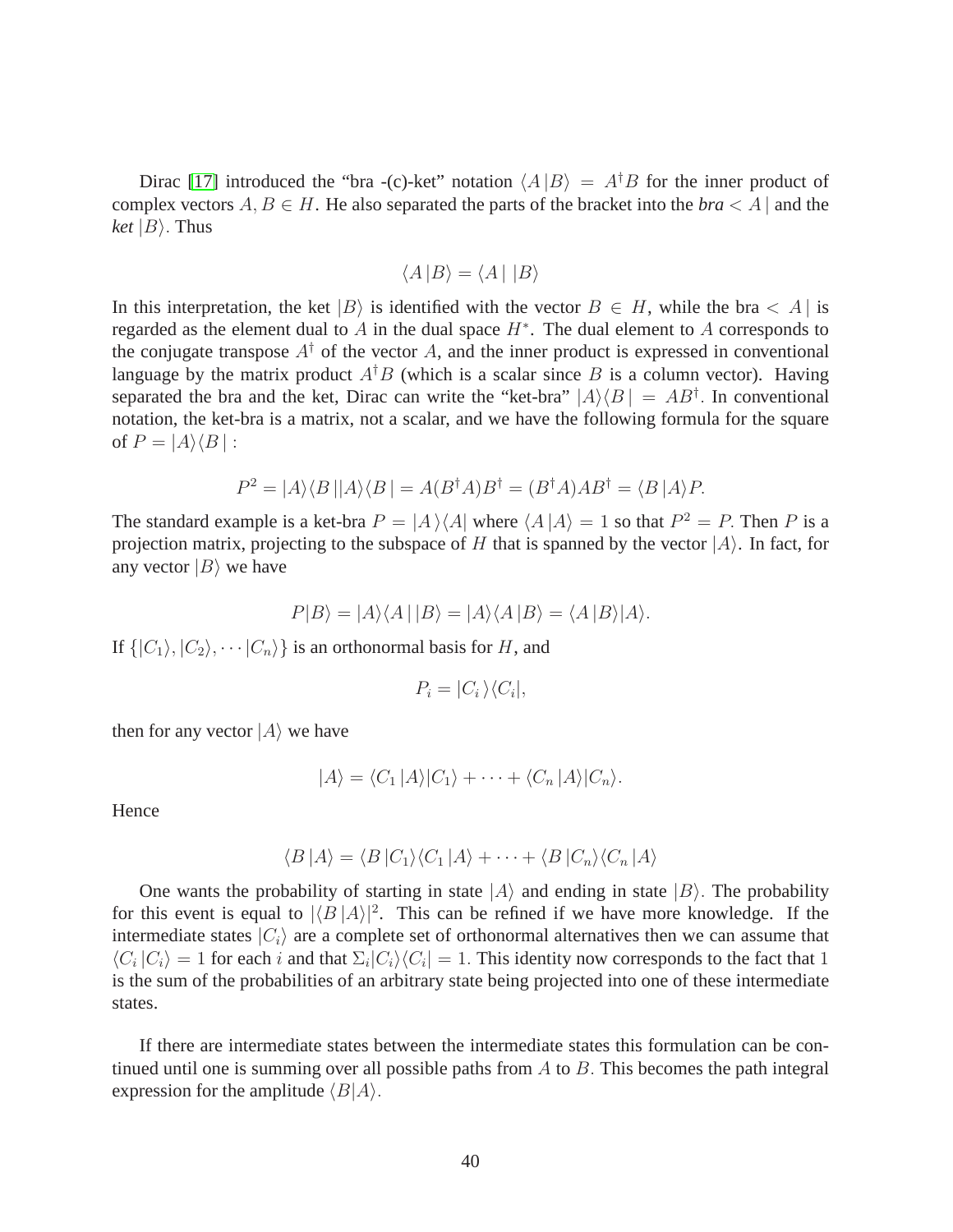#### **6.1 What is a Quantum Computer?**

A *quantum computer* is, abstractly, a composition U of unitary transformations, together with an initial state and a choice of measurement basis. One runs the computer by repeatedly initializing it, and then measuring the result of applying the unitary transformation  $U$  to the initial state. The results of these measurements are then analyzed for the desired information that the computer was set to determine. The key to using the computer is the design of the initial state and the design of the composition of unitary transformations. The reader should consult [\[88\]](#page-122-1) for more specific examples of quantum algorithms.

Let  $H$  be a given finite dimensional vector space over the complex numbers  $C$ . Let

$$
\{W_0, W_1, ..., W_n\}
$$

be an orthonormal basis for H so that with  $|i\rangle := |W_i\rangle$  denoting  $W_i$  and  $\langle i|$  denoting the conjugate transpose of  $|i\rangle$ , we have

 $\langle i | j \rangle = \delta_{ij}$ 

where  $\delta_{ij}$  denotes the Kronecker delta (equal to one when its indices are equal to one another, and equal to zero otherwise). Given a vector v in H let  $|v|^2 := \langle v|v \rangle$ . Note that  $\langle i|v$  is the *i*-th coordinate of  $v$ .

An *measurement of* v returns one of the coordinates  $|i\rangle$  of v with probability  $|\langle i|v|^2$ . This model of measurement is a simple instance of the situation with a quantum mechanical system that is in a mixed state until it is observed. The result of observation is to put the system into one of the basis states.

When the dimension of the space H is two  $(n = 1)$ , a vector in the space is called a *qubit*. A qubit represents one quantum of binary information. On measurement, one obtains either the ket  $|0\rangle$  or the ket  $|1\rangle$ . This constitutes the binary distinction that is inherent in a qubit. Note however that the information obtained is probabilistic. If the qubit is

$$
|\psi\rangle = \alpha|0\rangle + \beta|1\rangle,
$$

then the ket  $|0\rangle$  is observed with probability  $|\alpha|^2$ , and the ket  $|1\rangle$  is observed with probability  $|\beta|^2$ . In speaking of an idealized quantum computer, we do not specify the nature of measurement process beyond these probability postulates.

In the case of general dimension n of the space  $H$ , we will call the vectors in  $H$  *qunits*. It is quite common to use spaces  $H$  that are tensor products of two-dimensional spaces (so that all computations are expressed in terms of qubits) but this is not necessary in principle. One can start with a given space, and later work out factorizations into qubit transformations.

A *quantum computation* consists in the application of a unitary transformation U to an initial qunit  $\psi = a_0 |0\rangle + ... + a_n |n\rangle$  with  $|\psi|^2 = 1$ , plus an measurement of  $U\psi$ . A measurement of  $U\psi$ returns the ket  $|i\rangle$  with probability  $|\langle i|U\psi|^2$ . In particular, if we start the computer in the state  $|i\rangle$ , then the probability that it will return the state  $|j\rangle$  is  $|\langle j|U|i\rangle|^2$ .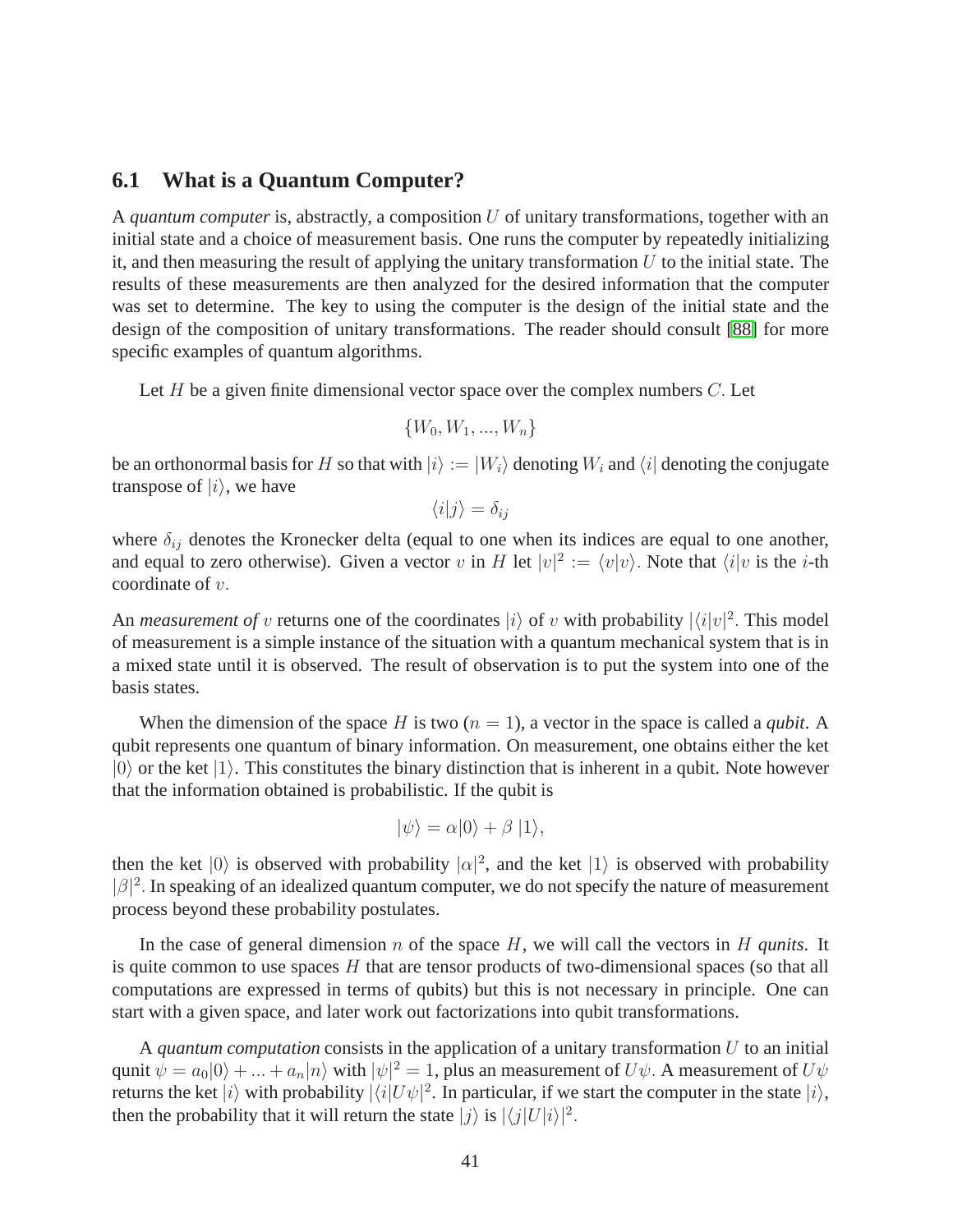It is the necessity for writing a given computation in terms of unitary transformations, and the probabilistic nature of the result that characterizes quantum computation. Such computation could be carried out by an idealized quantum mechanical system. It is hoped that such systems can be physically realized.

## **7 Braiding Operators and Universal Quantum Gates**

A class of invariants of knots and links called quantum invariants can be constructed by using representations of the Artin braid group, and more specifically by using solutions to the Yang-Baxter equation [\[7\]](#page-116-0), first discovered in relation to  $1 + 1$  dimensional quantum field theory, and 2 dimensional statistical mechanics. Braiding operators feature in constructing representations of the Artin braid group, and in the construction of invariants of knots and links.

A key concept in the construction of quantum link invariants is the association of a Yang-Baxter operator R to each elementary crossing in a link diagram. The operator R is a linear mapping

$$
R: V \otimes V \longrightarrow V \otimes V
$$

defined on the 2-fold tensor product of a vector space  $V$ , generalizing the permutation of the factors (i.e., generalizing a swap gate when V represents one qubit). Such transformations are not necessarily unitary in topological applications. It is useful to understand when they can be replaced by unitary transformations for the purpose of quantum computing. Such unitary  $R$ matrices can be used to make unitary representations of the Artin braid group.

A solution to the Yang-Baxter equation, as described in the last paragraph is a matrix  $R$ , regarded as a mapping of a two-fold tensor product of a vector space  $V \otimes V$  to itself that satisfies the equation

$$
(R \otimes I)(I \otimes R)(R \otimes I) = (I \otimes R)(R \otimes I)(I \otimes R).
$$

From the point of view of topology, the matrix  $R$  is regarded as representing an elementary bit of braiding represented by one string crossing over another. In Figure [30](#page-42-0) we have illustrated the braiding identity that corresponds to the Yang-Baxter equation. Each braiding picture with its three input lines (below) and output lines (above) corresponds to a mapping of the three fold tensor product of the vector space  $V$  to itself, as required by the algebraic equation quoted above. The pattern of placement of the crossings in the diagram corresponds to the factors  $R \otimes I$  and  $I \otimes R$ . This crucial topological move has an algebraic expression in terms of such a matrix R. Our approach in this section to relate topology, quantum computing, and quantum entanglement is through the use of the Yang-Baxter equation. In order to accomplish this aim, *we need to study solutions of the Yang-Baxter equation that are unitary.* Then the R matrix can be seen *either* as a braiding matrix *or* as a quantum gate in a quantum computer.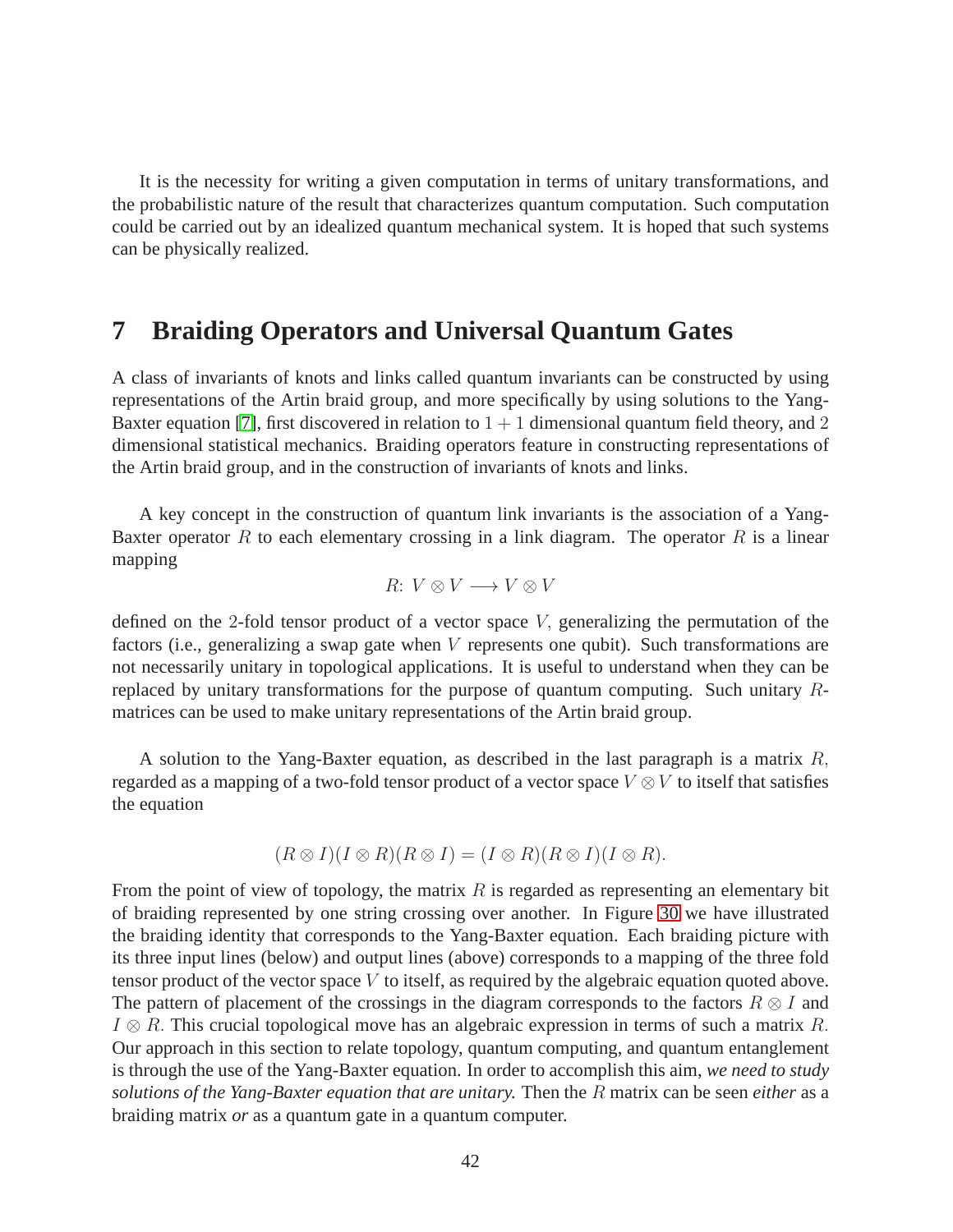

<span id="page-42-0"></span>Figure 30: **The Yang-Baxter equation**

The problem of finding solutions to the Yang-Baxter equation that are unitary turns out to be surprisingly difficult. Dye [\[18\]](#page-117-1) has classified all such matrices of size  $4 \times 4$ . A rough summary of her classification is that all  $4 \times 4$  unitary solutions to the Yang-Baxter equation are similar to one of the following types of matrix:

$$
R = \begin{pmatrix} 1/\sqrt{2} & 0 & 0 & 1/\sqrt{2} \\ 0 & 1/\sqrt{2} & -1/\sqrt{2} & 0 \\ 0 & 1/\sqrt{2} & 1/\sqrt{2} & 0 \\ -1/\sqrt{2} & 0 & 0 & 1/\sqrt{2} \end{pmatrix}
$$

$$
R' = \begin{pmatrix} a & 0 & 0 & 0 \\ 0 & 0 & b & 0 \\ 0 & c & 0 & 0 \\ 0 & 0 & 0 & d \end{pmatrix}
$$

$$
R'' = \begin{pmatrix} 0 & 0 & 0 & a \\ 0 & b & 0 & 0 \\ 0 & 0 & c & 0 \\ d & 0 & 0 & 0 \end{pmatrix}
$$

where  $a,b,c,d$  are unit complex numbers.

For the purpose of quantum computing, one should regard each matrix as acting on the stamdard basis  $\{|00\rangle, |01\rangle, |10\rangle, |11\rangle\}$  of  $H = V \otimes V$ , where V is a two-dimensional complex vector space. Then, for example we have

$$
R|00\rangle = (1/\sqrt{2})|00\rangle - (1/\sqrt{2})|11\rangle,
$$
  
\n
$$
R|01\rangle = (1/\sqrt{2})|01\rangle + (1/\sqrt{2})|10\rangle,
$$
  
\n
$$
R|10\rangle = -(1/\sqrt{2})|01\rangle + (1/\sqrt{2})|10\rangle,
$$
  
\n
$$
R|11\rangle = (1/\sqrt{2})|00\rangle + (1/\sqrt{2})|11\rangle.
$$

The reader should note that  $R$  is the familiar change-of-basis matrix from the standard basis to the Bell basis of entangled states.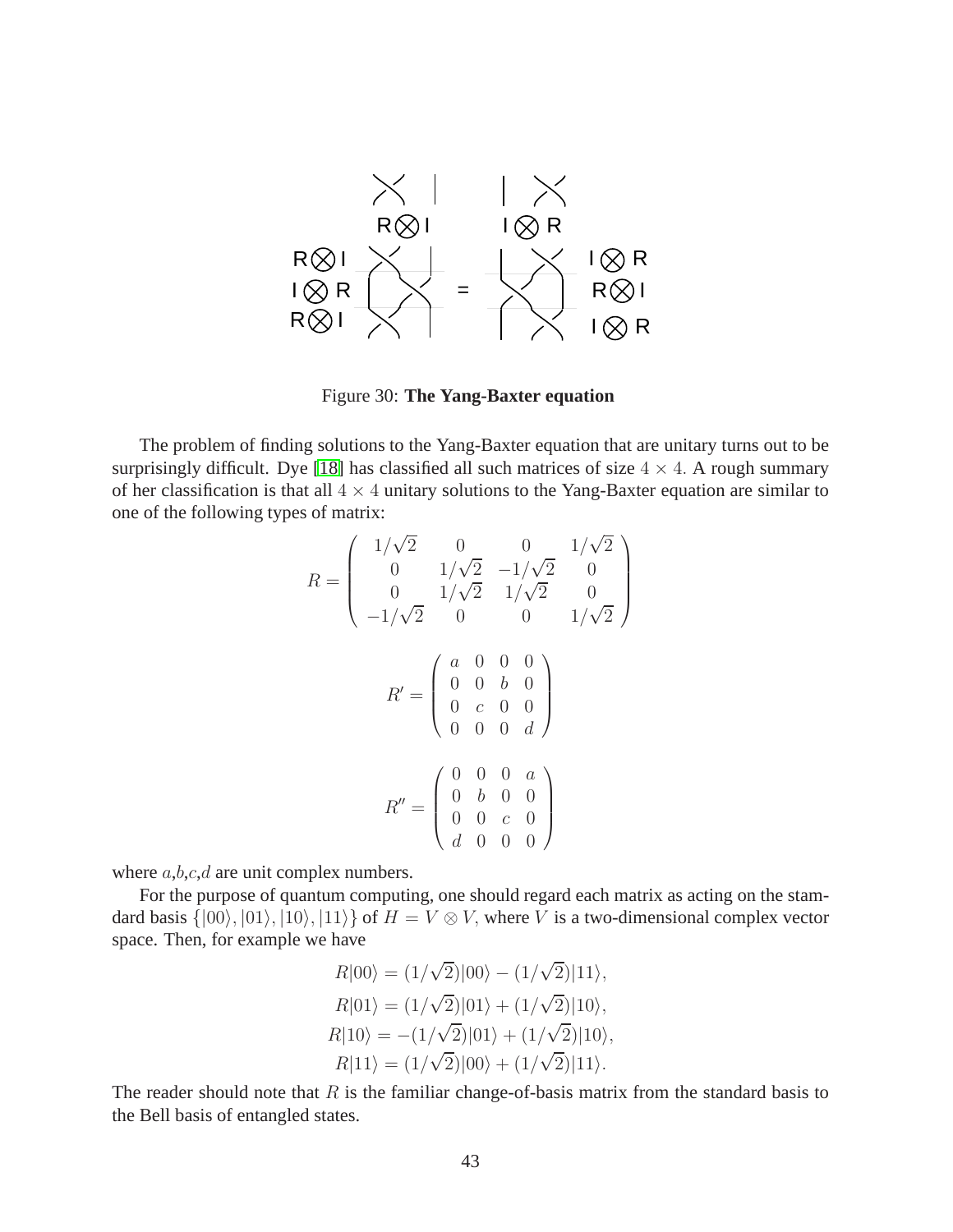In the case of  $R'$ , we have

$$
R'|00\rangle = a|00\rangle, R'|01\rangle = c|10\rangle,
$$
  

$$
R'|10\rangle = b|01\rangle, R'|11\rangle = d|11\rangle.
$$

Note that  $R'$  can be regarded as a diagonal phase gate  $P$ , composed with a swap gate  $S$ .

$$
P = \begin{pmatrix} a & 0 & 0 & 0 \\ 0 & b & 0 & 0 \\ 0 & 0 & c & 0 \\ 0 & 0 & 0 & d \end{pmatrix}
$$

$$
S = \begin{pmatrix} 1 & 0 & 0 & 0 \\ 0 & 0 & 1 & 0 \\ 0 & 1 & 0 & 0 \\ 0 & 0 & 0 & 1 \end{pmatrix}
$$

Compositions of solutions of the (Braiding) Yang-Baxter equation with the swap gate  $S$  are called *solutions to the algebraic Yang-Baxter equation*. Thus the diagonal matrix P is a solution to the algebraic Yang-Baxter equation.

**Remark.** Another avenue related to unitary solutions to the Yang-Baxter equation as quantum gates comes from using extra physical parameters in this equation (the rapidity parameter) that are related to statistical physics. In [\[110\]](#page-123-0) we discovered that solutions to the Yang-Baxter equation with the rapidity parameter allow many new unitary solutions. The significance of these gates for quatnum computing is still under investigation.

### **7.1 Universal Gates**

A *two-qubit gate* G is a unitary linear mapping  $G: V \otimes V \longrightarrow V$  where V is a two complex dimensional vector space. We say that the gate G is *universal for quantum computation* (or just *universal*) if G together with local unitary transformations (unitary transformations from  $V$  to  $V$ ) generates all unitary transformations of the complex vector space of dimension  $2<sup>n</sup>$  to itself. It is well-known [\[88\]](#page-122-1) that  $CNOT$  is a universal gate. (On the standard basis,  $CNOT$  is the identity when the first qubit is  $|0\rangle$ , and it flips the second qbit, leaving the first alone, when the first qubit is  $|1\rangle$ .)

A gate G, as above, is said to be *entangling* if there is a vector

$$
|\alpha\beta\rangle = |\alpha\rangle \otimes |\beta\rangle \in V \otimes V
$$

such that  $G|\alpha\beta\rangle$  is not decomposable as a tensor product of two qubits. Under these circumstances, one says that  $G|\alpha\beta\rangle$  is *entangled*.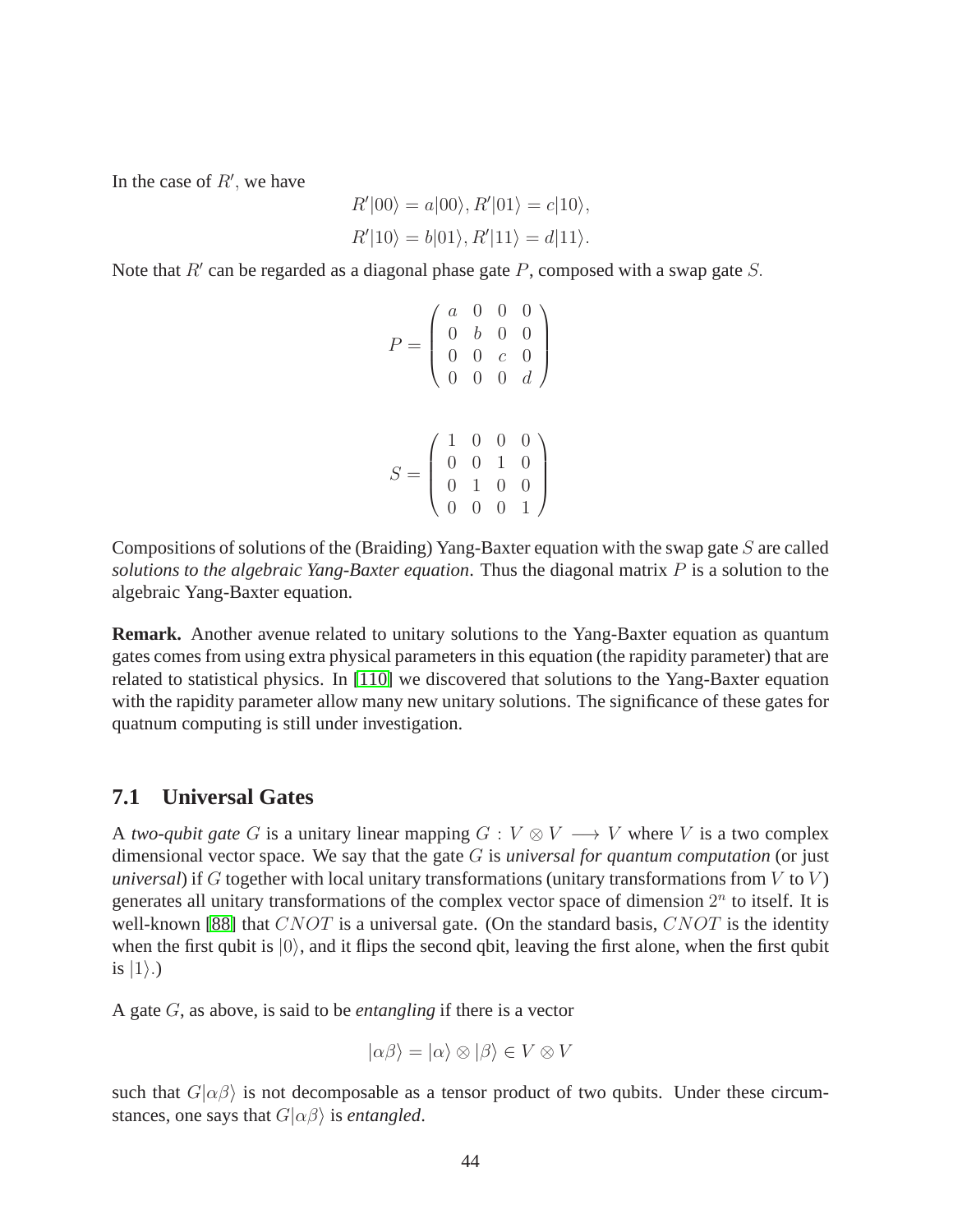In [\[12\]](#page-117-2), the Brylinskis give a general criterion of G to be universal. They prove that *a two-qubit gate* G *is universal if and only if it is entangling.*

**Remark.** A two-qubit pure state

$$
|\phi\rangle = a|00\rangle + b|01\rangle + c|10\rangle + d|11\rangle
$$

is entangled exactly when  $(ad-bc) \neq 0$ . It is easy to use this fact to check when a specific matrix is, or is not, entangling.

**Remark.** There are many gates other than CNOT that can be used as universal gates in the presence of local unitary transformations. Some of these are themselves topological (unitary solutions to the Yang-Baxter equation, see [\[65\]](#page-120-0)) and themselves generate representations of the Artin braid group. Replacing CNOT by a solution to the Yang-Baxter equation does not place the local unitary transformations as part of the corresponding representation of the braid group. Thus such substitutions give only a partial solution to creating topological quantum computation. In this paper we are concerned with braid group representations that include all aspects of the unitary group. Accordingly, in the next section we shall first examine how the braid group on three strands can be represented as local unitary transformations.

**Theorem.** Let D denote the phase gate shown below. D is a solution to the algebraic Yang-Baxter equation (see the earlier discussion in this section). Then  $D$  is a universal gate.

$$
D = \left(\begin{array}{cccc} 1 & 0 & 0 & 0 \\ 0 & 1 & 0 & 0 \\ 0 & 0 & 1 & 0 \\ 0 & 0 & 0 & -1 \end{array}\right)
$$

**Proof.** It follows at once from the Brylinski Theorem that D is universal. For a more specific proof, note that  $CNOT = QDQ^{-1}$ , where  $Q = H \otimes I$ , H is the 2 × 2 Hadamard matrix. The conclusion then follows at once from this identity and the discussion above. We illustrate the matrices involved in this proof below:

$$
H = (1/\sqrt{2}) \begin{pmatrix} 1 & 1 \\ 1 & -1 \end{pmatrix}
$$
  

$$
Q = (1/\sqrt{2}) \begin{pmatrix} 1 & 1 & 0 & 0 \\ 1 & -1 & 0 & 0 \\ 0 & 0 & 1 & 1 \\ 0 & 0 & 1 & -1 \end{pmatrix}
$$
  

$$
D = \begin{pmatrix} 1 & 0 & 0 & 0 \\ 0 & 1 & 0 & 0 \\ 0 & 0 & 1 & 0 \\ 0 & 0 & 0 & -1 \end{pmatrix}
$$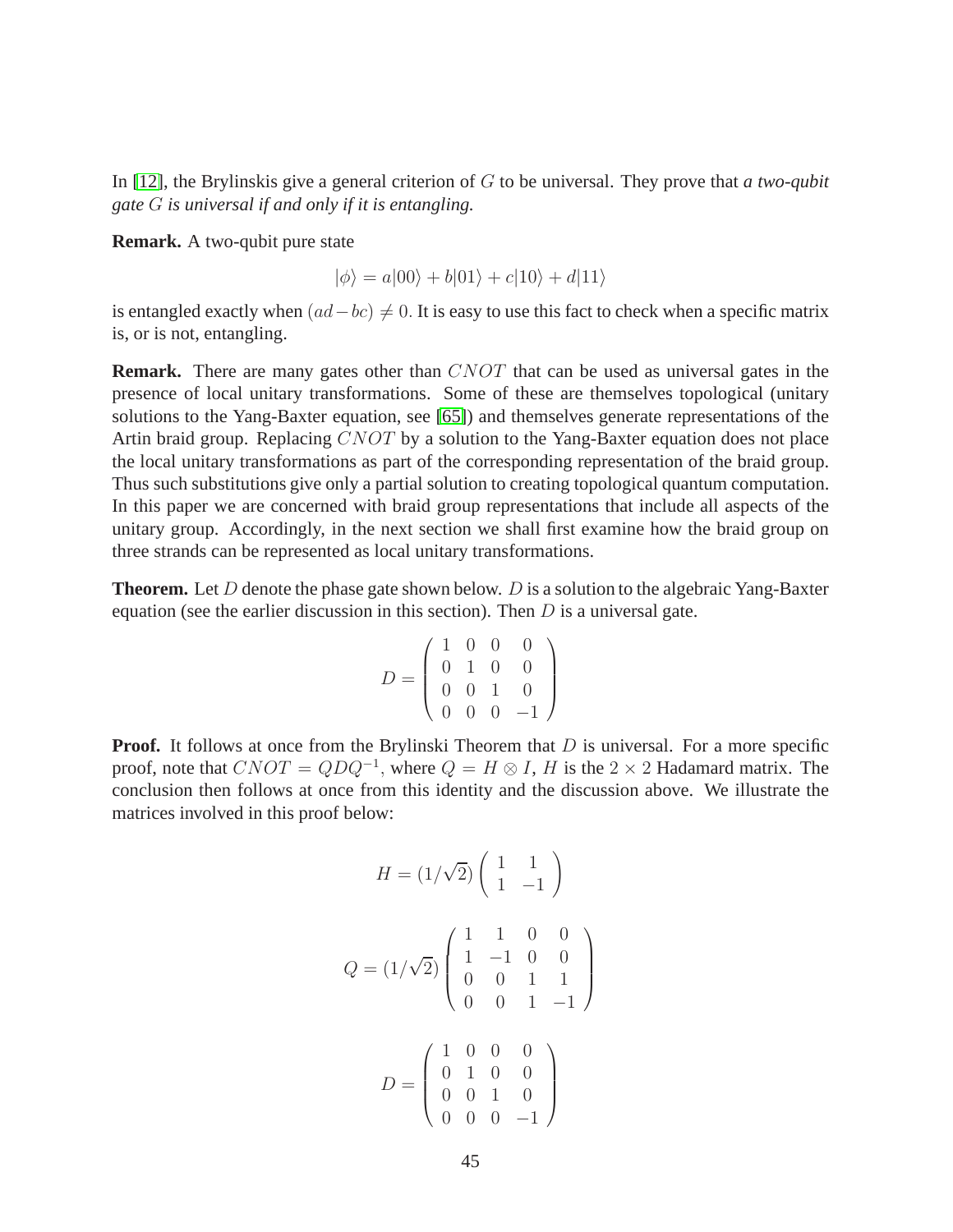$$
QDQ^{-1} = QDQ = \begin{pmatrix} 1 & 0 & 0 & 0 \\ 0 & 1 & 0 & 0 \\ 0 & 0 & 0 & 1 \\ 0 & 0 & 1 & 0 \end{pmatrix} = CNOT
$$

This completes the proof of the Theorem. //

**Remark.** We thank Martin Roetteles [\[93\]](#page-122-2) for pointing out the specific factorization of CNOT used in this proof.

**Theorem.** The matrix solutions  $R'$  and  $R''$  to the Yang-Baxter equation, described above, are universal gates exactly when  $ad - bc \neq 0$  for their internal parameters a, b, c, d. In particular, let  $R_0$  denote the solution  $R'$  (above) to the Yang-Baxter equation with  $a = b = c = 1, d = -1$ .

$$
R' = \left(\begin{array}{cccc} a & 0 & 0 & 0 \\ 0 & 0 & b & 0 \\ 0 & c & 0 & 0 \\ 0 & 0 & 0 & d \end{array}\right)
$$

$$
R_0 = \left(\begin{array}{rrrr} 1 & 0 & 0 & 0 \\ 0 & 0 & 1 & 0 \\ 0 & 1 & 0 & 0 \\ 0 & 0 & 0 & -1 \end{array}\right)
$$

Then  $R_0$  is a universal gate.

**Proof.** The first part follows at once from the Brylinski Theorem. In fact, letting H be the Hadamard matrix as before, and

$$
\sigma = \begin{pmatrix} 1/\sqrt{2} & i/\sqrt{2} \\ i/\sqrt{2} & 1/\sqrt{2} \end{pmatrix}, \lambda = \begin{pmatrix} 1/\sqrt{2} & 1/\sqrt{2} \\ i/\sqrt{2} & -i/\sqrt{2} \end{pmatrix}
$$

$$
\mu = \begin{pmatrix} (1-i)/2 & (1+i)/2 \\ (1-i)/2 & (-1-i)/2 \end{pmatrix}.
$$

Then

$$
CNOT = (\lambda \otimes \mu)(R_0(I \otimes \sigma)R_0)(H \otimes H).
$$

This gives an explicit expression for  $CNOT$  in terms of  $R_0$  and local unitary transformations (for which we thank Ben Reichardt). //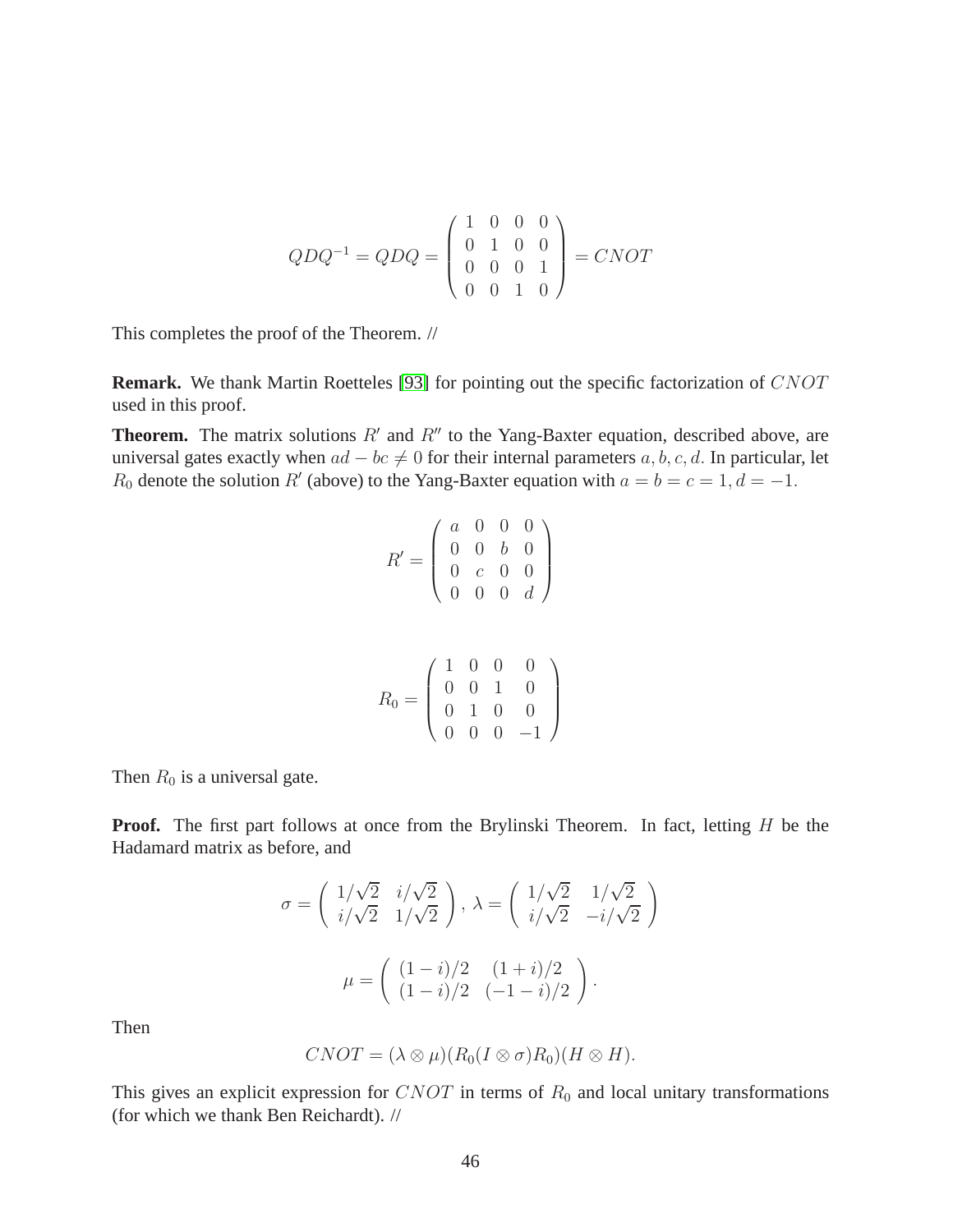**Remark.** Let SWAP denote the Yang-Baxter Solution R' with  $a = b = c = d = 1$ .

$$
SWAP = \left(\begin{array}{cccc} 1 & 0 & 0 & 0 \\ 0 & 0 & 1 & 0 \\ 0 & 1 & 0 & 0 \\ 0 & 0 & 0 & 1 \end{array}\right)
$$

 $SWAP$  is the standard swap gate. Note that  $SWAP$  is not a universal gate. This also follows from the Brylinski Theorem, since  $SWAP$  is not entangling. Note also that  $R_0$  is the composition of the phase gate  $D$  with this swap gate.

**Theorem.** Let

$$
R = \begin{pmatrix} 1/\sqrt{2} & 0 & 0 & 1/\sqrt{2} \\ 0 & 1/\sqrt{2} & -1/\sqrt{2} & 0 \\ 0 & 1/\sqrt{2} & 1/\sqrt{2} & 0 \\ -1/\sqrt{2} & 0 & 0 & 1/\sqrt{2} \end{pmatrix}
$$

be the unitary solution to the Yang-Baxter equation discussed above. Then  $R$  is a universal gate. The proof below gives a specific expression for CNOT in terms of R.

**Proof.** This result follows at once from the Brylinksi Theorem, since R is highly entangling. For a direct computational proof, it suffices to show that  $CNOT$  can be generated from  $R$  and local unitary transformations. Let  $\equiv$ 

$$
\alpha = \begin{pmatrix} 1/\sqrt{2} & 1/\sqrt{2} \\ 1/\sqrt{2} & -1/\sqrt{2} \end{pmatrix}
$$

$$
\beta = \begin{pmatrix} -1/\sqrt{2} & 1/\sqrt{2} \\ i/\sqrt{2} & i/\sqrt{2} \end{pmatrix}
$$

$$
\gamma = \begin{pmatrix} 1/\sqrt{2} & i/\sqrt{2} \\ 1/\sqrt{2} & -i/\sqrt{2} \end{pmatrix}
$$

$$
\delta = \begin{pmatrix} -1 & 0 \\ 0 & -i \end{pmatrix}
$$

Let  $M = \alpha \otimes \beta$  and  $N = \gamma \otimes \delta$ . Then it is straightforward to verify that

$$
CNOT = MRN.
$$

This completes the proof. //

**Remark.** See [\[65\]](#page-120-0) for more information about these calculations.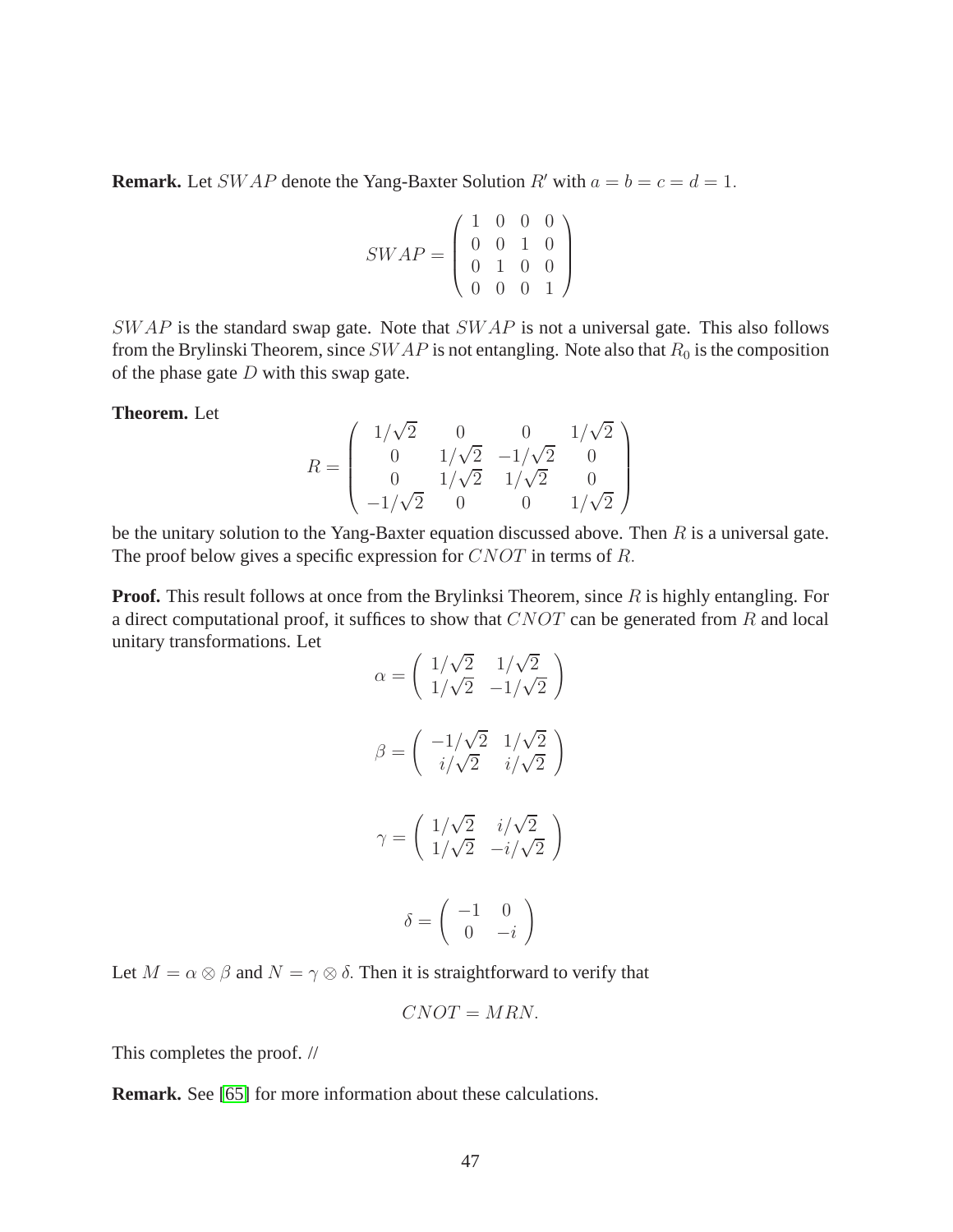### **7.2 Majorana Fermions Generate Universal Braiding Gates**

Recall that in Section 4 we showed how to construct braid group representations by using Majorana fermions in the special case of three particles. Here we generalize this construction and show how the Marjorana fermions give rise to universal topological gates. Let  $c_1, c_2, \cdots c_n$  denote n Majorana fermion creation operators. Thus we assume that

$$
c_k^2 = 1
$$

and

 $c_i c_j = -c_j c_i$ 

for each  $k = 1 \cdots n$  and whenever  $i \neq j$ . Then define operators

$$
s_k = \frac{1}{\sqrt{2}} (1 + c_{k+1} c_k)
$$

for  $k = 1 \cdots n - 1$ . Then by the same algebra as we explored in Section 4 it is easy to verify that  $s_{k+1}s_{k}s_{k+1} = s_{k}s_{k+1}s_{k}$  and that  $s_{i}s_{j} = s_{j}s_{i}$  whenever  $|i - j| > 1$ . Thus the  $s_{i}$  give a representation of the *n*-strand braid group  $B_n$ . Furthermore, it is easy to see that a specific representation is given on the complex vector space  $V_n$  with basis  $\{c_1, c_2, \dots, c_n\}$  via the linear transformations  $T_k : V_n \longrightarrow V_n$  defined by

$$
T_k(v) = s_k v s_k^{-1}.
$$

Note that  $s_k^{-1} = \frac{1}{\sqrt{s}}$  $\frac{1}{2}(1 - c_{k+1}c_k)$ . It is then easy to verify that

$$
T_k(c_k) = c_{k+1},
$$
  

$$
T_k(c_{k+1}) = -c_k
$$

and that  $T_k$  is the identity otherwise.

For universality, take  $n = 4$  and regard each  $T_k$  as operating on  $V \otimes V$  where V is a single qubit space. Then the braiding operators  $T_k$  each satisfy the Yang-Baxter equation and so we have universal gates (in the presence of single qubit unitary operators) from Majorana fermions. If experimental work shows that Majorana fermions can be detected and controlled, then it is possible that quantum computers based on these topological unitary representations will be constructed.

In the later sections of this paper we will describe the Fibonacci model, which also uses Majorana fermions, and a different subtler representation of the braid groups that is also promising for topological quantum computing.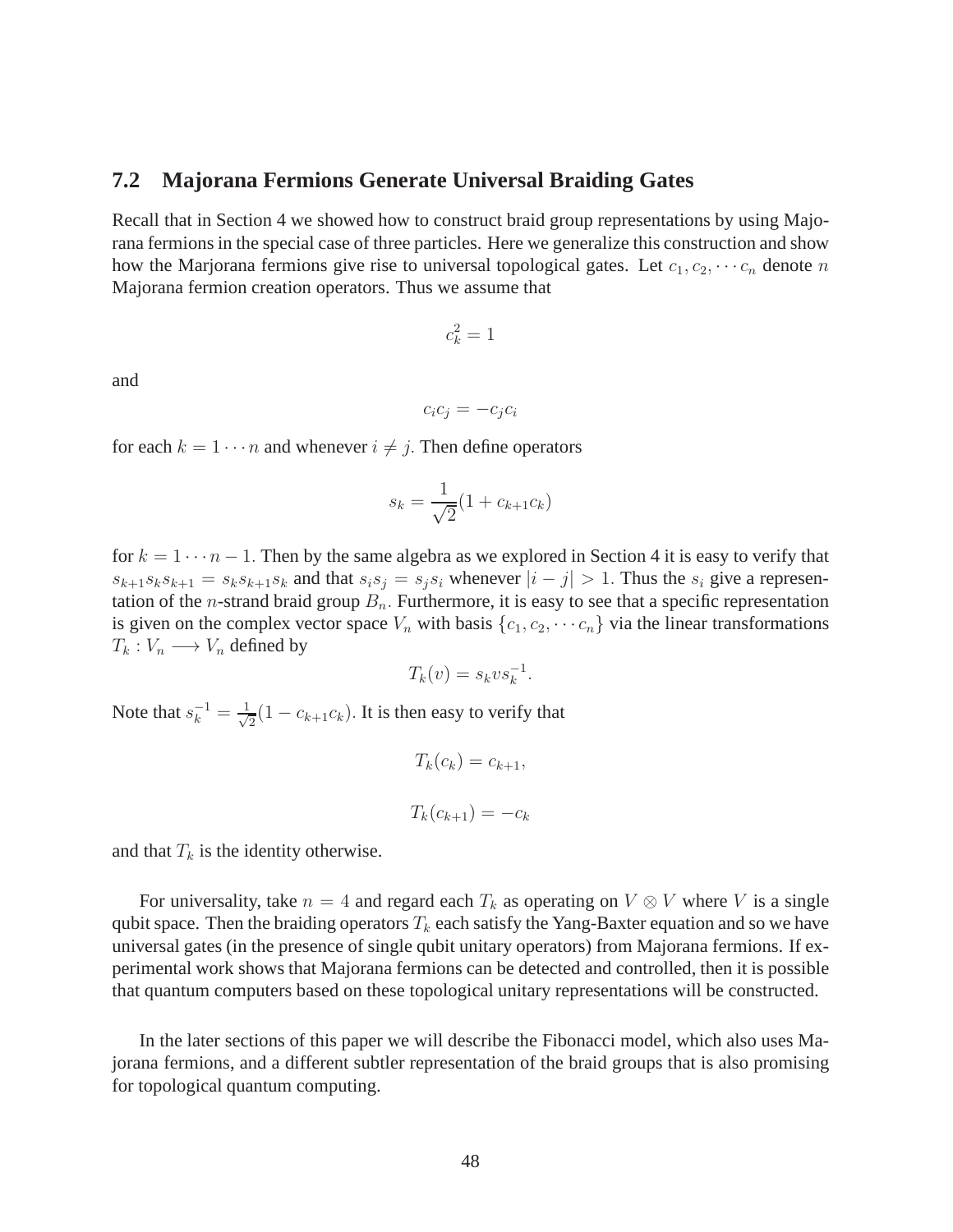# **8 A Remark about** EP R, **Engtanglement and Bell's Inequality**

A state  $|\psi\rangle \in H^{\otimes n}$ , where H is the qubit space, is said to be *entangled* if it cannot be written as a tensor product of vectors from non-trivial factors of  $H^{\otimes n}$ . Such states turn out to be related to subtle nonlocality in quantum physics. It helps to place this algebraic structure in the context of a gedanken experiment to see where the physics comes in. Thought experiments of the sort we are about to describe were first devised by Einstein, Podolosky and Rosen, referred henceforth as EP R.

Consider the entangled state

$$
S = (|0\rangle|1\rangle + |1\rangle|0\rangle)/\sqrt{2}.
$$

In an EPR thought experiment, we think of two "parts" of this state that are separated in space. We want a notation for these parts and suggest the following:

$$
L = (\{|0\rangle\}|1\rangle + \{|1\rangle\}|0\rangle)/\sqrt{2},
$$
  

$$
R = (|0\rangle\{|1\rangle\} + |1\rangle\{|0\rangle\})/\sqrt{2}.
$$

In the left state  $L$ , an observer can only observe the left hand factor. In the right state  $R$ , an observer can only observe the right hand factor. These "states"  $L$  and  $R$  together comprise the EPR state S, but they are accessible individually just as are the two photons in the usual thought experiement. One can transport  $L$  and  $R$  individually and we shall write

$$
S = L * R
$$

to denote that they are the "parts" (but not tensor factors) of S.

The curious thing about this formalism is that it includes a little bit of macroscopic physics implicitly, and so it makes it a bit more apparent what EPR were concerned about. After all, lots of things that we can do to  $L$  or  $R$  do not affect  $S$ . For example, transporting  $L$  from one place to another, as in the original experiment where the photons separate. On the other hand, if Alice has  $L$  and Bob has  $R$  and Alice performs a local unitary transformation on "her" tensor factor, this applies to both L and R since the transformation is actually being applied to the state S. This is also a "spooky action at a distance" whose consequence does not appear until a measurement is made.

To go a bit deeper it is worthwhile seeing what entanglement, in the sense of tensor indecomposability, has to do with the structure of the  $EPR$  thought experiment. To this end, we look at the structure of the Bell inequalities using the Clauser, Horne, Shimony, Holt formalism (CHSH) as explained in the book by Nielsen and Chuang [\[88\]](#page-122-1). For this we use the following observables with eigenvalues  $\pm 1$ .

$$
Q = \left(\begin{array}{cc} 1 & 0 \\ 0 & -1 \end{array}\right)_1,
$$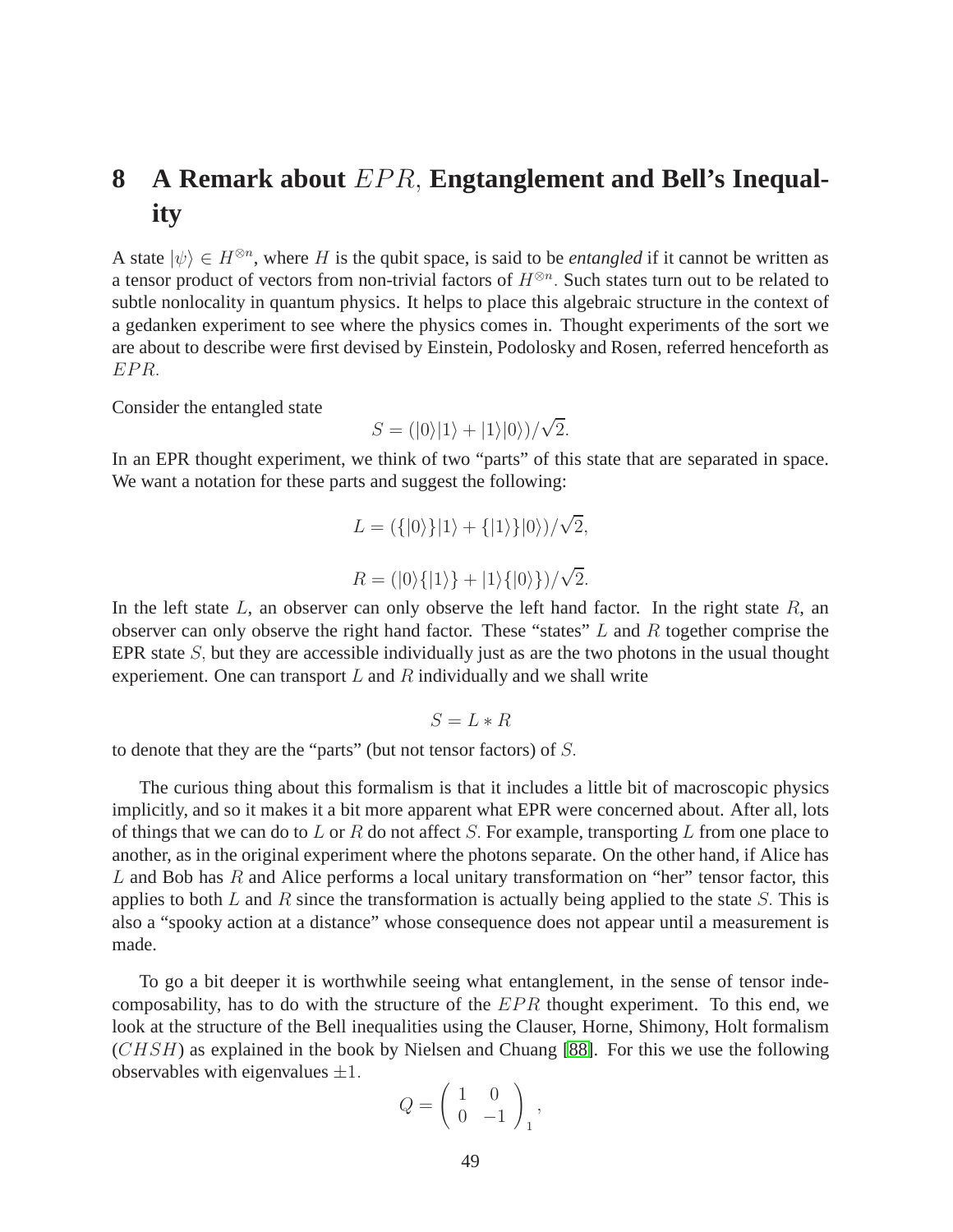$$
R = \begin{pmatrix} 0 & 1 \\ 1 & 0 \end{pmatrix},
$$

$$
S = \begin{pmatrix} -1 & -1 \\ -1 & 1 \end{pmatrix}, / \sqrt{2},
$$

$$
T = \begin{pmatrix} 1 & -1 \\ -1 & -1 \end{pmatrix}, / \sqrt{2}.
$$

The subscripts 1 and 2 on these matrices indicate that they are to operate on the first and second tensor factors, repsectively, of a quantum state of the form

$$
\phi = a|00\rangle + b|01\rangle + c|10\rangle + d|11\rangle.
$$

To simplify the results of this calculation we shall here assume that the coefficients  $a, b, c, d$  are real numbers. We calculate the quantity

$$
\Delta = \langle \phi | QS | \phi \rangle + \langle \phi | RS | \phi \rangle + \langle \phi | RT | \phi \rangle - \langle \phi | QT | \phi \rangle,
$$

finding that

$$
\Delta = (2 - 4(a + d)^2 + 4(ad - bc)) / \sqrt{2}.
$$

Classical probability calculation with random variables of value  $\pm 1$  gives the value of  $QS +$  $RS + RT - QT = \pm 2$  (with each of Q, R, S and T equal to  $\pm 1$ ). Hence the classical expectation satisfies the Bell inequality

$$
E(QS) + E(RS) + E(RT) - E(QT) \le 2.
$$

That quantum expectation is not classical is embodied in the fact that  $\Delta$  can be greater than 2. The classic case is that of the Bell state

$$
\phi = (|01\rangle - |10\rangle)/\sqrt{2}.
$$

Here

$$
\Delta = 6/\sqrt{2} > 2.
$$

In general we see that the following inequality is needed in order to violate the Bell inequality

$$
(2 - 4(a + d)^{2} + 4(ad - bc)) / \sqrt{2} > 2.
$$

This is equivalent to

$$
(\sqrt{2} - 1)/2 < (ad - bc) - (a + d)^2.
$$

Since we know that  $\phi$  is entangled exactly when  $ad - bc$  is non-zero, this shows that an unentangled state cannot violate the Bell inequality. This formula *also* shows that it is possible for a state to be entangled and yet not violate the Bell inequality. For example, if

$$
\phi = (|00\rangle - |01\rangle + |10\rangle + |11\rangle)/2,
$$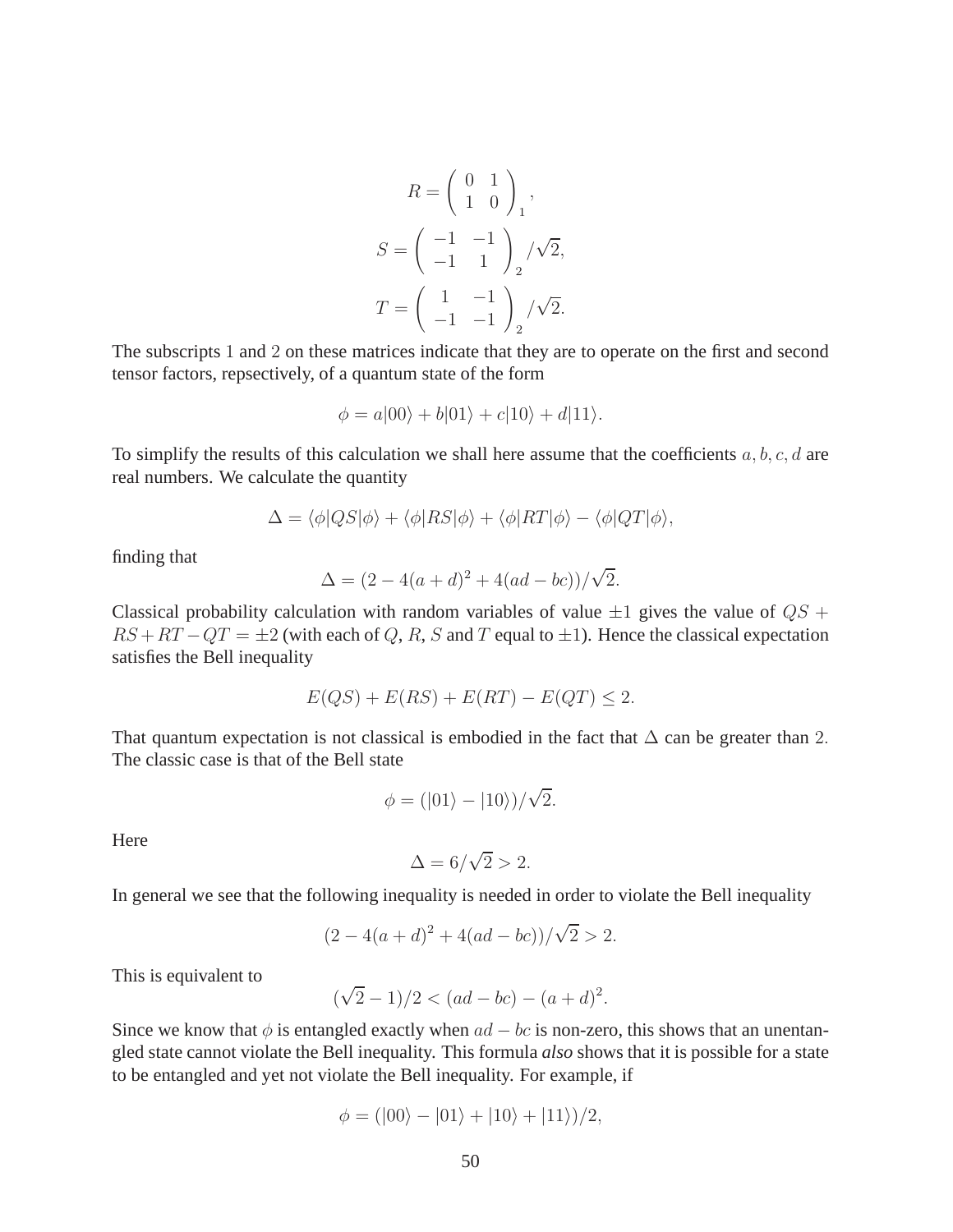then  $\Delta(\phi)$  satisfies Bell's inequality, but  $\phi$  is an entangled state. We see from this calculation that entanglement in the sense of tensor indecomposability, and entanglement in the sense of Bell inequality violation for a given choice of Bell operators are not equivalent concepts. On the other hand, Benjamin Schumacher has pointed out [\[96\]](#page-122-3) that any entangled two-qubit state will violate Bell inequalities for an appropriate choice of operators. This deepens the context for our question of the relationship between topological entanglement and quantum entanglement. The Bell inequality violation is an indication of quantum mechanical entanglement. One's intuition suggests that it is *this* sort of entanglement that should have a topological context.

## **9 The Aravind Hypothesis**

Link diagrams can be used as graphical devices and holders of information. In this vein Aravind [\[4\]](#page-116-1) proposed that the entanglement of a link should correspond to the entanglement of a state. *Measurement of a link would be modeled by deleting one component of the link.* A key example is the Borromean rings. See Figure [18.](#page-17-0) Deleting any component of the Boromean rings yields a remaining pair of unlinked rings. The Borromean rings are entangled, but any two of them are unentangled. In this sense the Borromean rings are analogous to the GHZ state  $|GHZ\rangle = (1/\sqrt{2})(|000\rangle + |111\rangle)$ . Measurement in any factor of the *GHZ* yields an unentangled state. Aravind points out that this property is basis dependent. *We point out that there are states whose entanglement after an measurement is a matter of probability (via quantum amplitudes).* Consider for example the state

$$
|\psi\rangle = |001\rangle + |010\rangle + |100\rangle.
$$

Measurement in any coordinate yields probabilistically an entangled or an unentangled state. For example

$$
|\psi\rangle = |0\rangle (|01\rangle + |10\rangle) + |1\rangle |00\rangle.
$$

so that projecting to  $|1\rangle$  in the first coordinate yields an unentangled state, while projecting to  $|0\rangle$ yields an entangled state.

New ways to use link diagrams must be invented to map the properties of such states. One direction is to consider appropriate notions of quantum knots so that one can formlate superpositions of topological types as in [\[60\]](#page-120-1). But one needs to go deeper in this consideration. The relationship of topology and physics needs to be examined carefully. We take the stance that topological properties of systems are properties that remain invariant under certain transformations that are identified as "topological equivalences". In making quantum physical models, these equivalences should correspond to unitary transformations of an appropriate Hilbert space. Accordingly, we have formulated a model for *quantum knots* [\[61,](#page-120-2) [62,](#page-120-3) [63,](#page-120-4) [64\]](#page-120-5) that meets these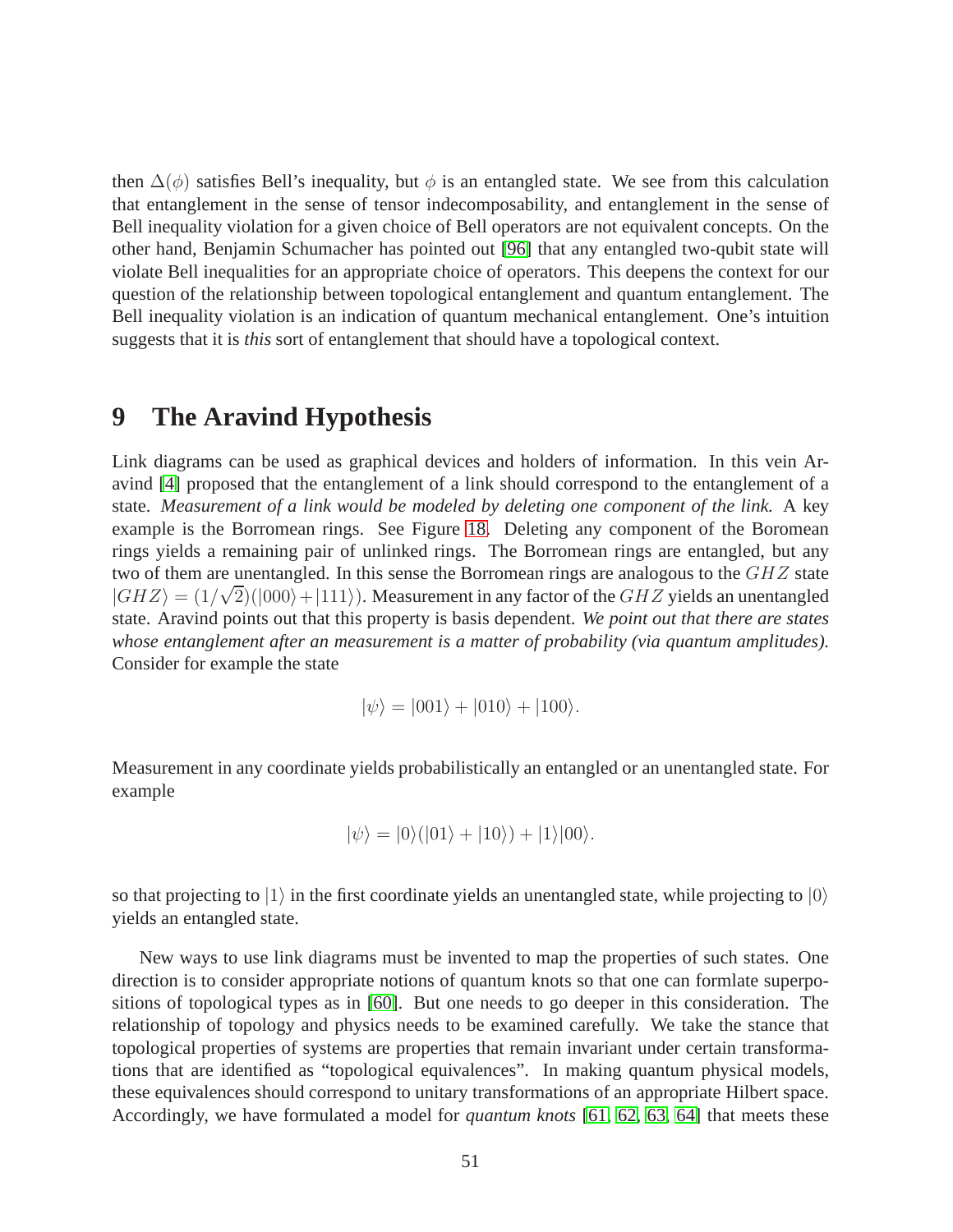requirements. A quantum knot system represents the "quantum embodiment" of a closed knotted physical piece of rope. A quantum knot (i.e., an element  $|K\rangle$  lying in an appropriate Hilbert space  $H_n$ , as a state of this system, represents the state of such a knotted closed piece of rope, i.e., the particular spatial configuration of the knot tied in the rope. Associated with a quantum knot system is a group of unitary transformations An, called the *ambient group*, which represents all possible ways of moving the rope around (without cutting the rope, and without letting the rope pass through itself.) Of course, unlike a classical closed piece of rope, a quantum knot can exhibit non-classical behavior, such as quantum superposition and quantum entanglement. The *knot type* of a quantum knot  $|K\rangle$  is simply the orbit of the quantum knot under the action of the ambient group  $A_n$ . This leads to new questions connecting quantum computing and knot theory.

## **10** SU(2) **Representations of the Artin Braid Group**

The purpose of this section is to determine all the representations of the three strand Artin braid group  $B_3$  to the special unitary group  $SU(2)$  and concomitantly to the unitary group  $U(2)$ . One regards the groups  $SU(2)$  and  $U(2)$  as acting on a single qubit, and so  $U(2)$  is usually regarded as the group of local unitary transformations in a quantum information setting. If one is looking for a coherent way to represent all unitary transformations by way of braids, then  $U(2)$  is the place to start. Here we will show that there are many representations of the three-strand braid group that generate a dense subset of  $U(2)$ . Thus it is a fact that local unitary transformations can be "generated by braids" in many ways.

We begin with the structure of  $SU(2)$ . A matrix in  $SU(2)$  has the form

$$
M = \left( \begin{array}{cc} z & w \\ -\bar{w} & \bar{z} \end{array} \right),
$$

where z and w are complex numbers, and  $\bar{z}$  denotes the complex conjugate of z. To be in  $SU(2)$ it is required that  $Det(M) = 1$  and that  $M^{\dagger} = M^{-1}$  where  $Det$  denotes determinant, and  $M^{\dagger}$  is the conjugate transpose of M. Thus if  $z = a + bi$  and  $w = c + di$  where a, b, c, d are real numbers, and  $i^2 = -1$ , then

$$
M = \left( \begin{array}{cc} a+bi & c+di \\ -c+di & a-bi \end{array} \right)
$$

with  $a^2 + b^2 + c^2 + d^2 = 1$ . It is convenient to write

$$
M = a \begin{pmatrix} 1 & 0 \\ 0 & 1 \end{pmatrix} + b \begin{pmatrix} i & 0 \\ 0 & -i \end{pmatrix} + c \begin{pmatrix} 0 & 1 \\ -1 & 0 \end{pmatrix} + d \begin{pmatrix} 0 & i \\ i & 0 \end{pmatrix},
$$

and to abbreviate this decomposition as

$$
M = a + bI + cJ + dK
$$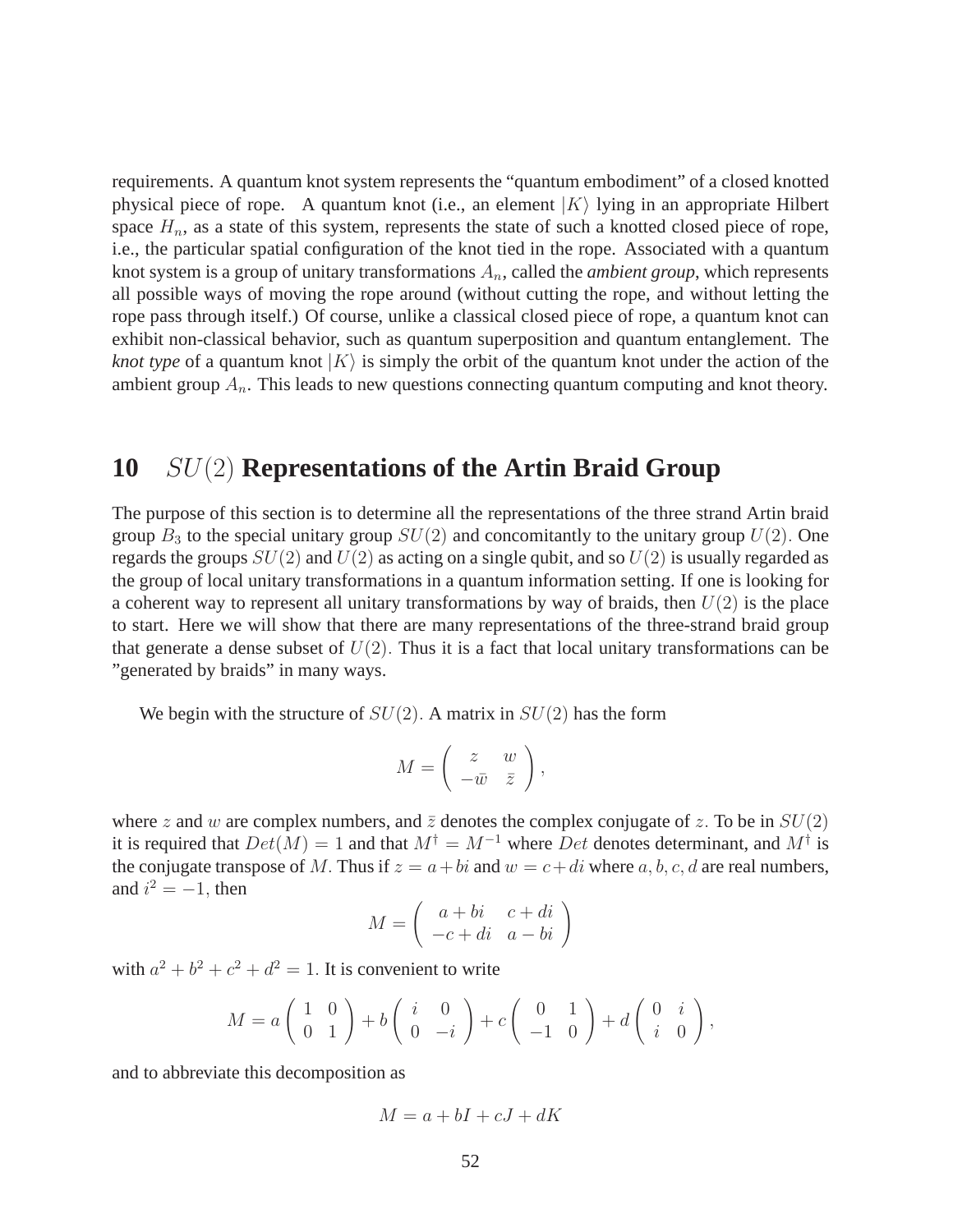where

$$
1 \equiv \begin{pmatrix} 1 & 0 \\ 0 & 1 \end{pmatrix}, I \equiv \begin{pmatrix} i & 0 \\ 0 & -i \end{pmatrix}, J \equiv \begin{pmatrix} 0 & 1 \\ -1 & 0 \end{pmatrix}, K \equiv \begin{pmatrix} 0 & i \\ i & 0 \end{pmatrix}
$$

so that

$$
I^2 = J^2 = K^2 = IJK = -1
$$

and

$$
IJ = K, JK = I, KI = J
$$

$$
JI = -K, KJ = -I, IK = -J.
$$

The algebra of 1, I, J, K is called the *quaternions* after William Rowan Hamilton who discovered this algebra prior to the discovery of matrix algebra. Thus the unit quaternions are identified with  $SU(2)$  in this way. We shall use this identification, and some facts about the quaternions to find the  $SU(2)$  representations of braiding. First we recall some facts about the quaternions.

- 1. Note that if  $q = a + bI + cJ + dK$  (as above), then  $q^{\dagger} = a bI cJ dK$  so that  $qq^{\dagger} = a^2 + b^2 + c^2 + d^2 = 1.$
- 2. A general quaternion has the form  $q = a + bI + cJ + dK$  where the value of  $qq^{\dagger} =$  $a^2 + b^2 + c^2 + d^2$ , is not fixed to unity. The *length* of q is by definition  $\sqrt{qq^{\dagger}}$ .
- 3. A quaternion of the form  $rI+sJ+tK$  for real numbers r, s, t is said to be a *pure* quaternion. We identify the set of pure quaternions with the vector space of triples  $(r, s, t)$  of real numbers  $R^3$ .
- 4. Thus a general quaternion has the form  $q = a + bu$  where u is a pure quaternion of unit length and a and b are arbitrary real numbers. A unit quaternion (element of  $SU(2)$ ) has the addition property that  $a^2 + b^2 = 1$ .
- 5. If u is a pure unit length quaternion, then  $u^2 = -1$ . Note that the set of pure unit quaternions forms the two-dimensional sphere  $S^2 = \{(r, s, t)|r^2 + s^2 + t^2 = 1\}$  in  $R^3$ .
- 6. If  $u, v$  are pure quaternions, then

$$
uv = -u \cdot v + u \times v
$$

whre  $u \cdot v$  is the dot product of the vectors u and v, and  $u \times v$  is the vector cross product of  $u$  and  $v$ . In fact, one can take the definition of quaternion multiplication as

$$
(a+bu)(c+dv) = ac + bc(u) + ad(v) + bd(-u \cdot v + u \times v),
$$

and all the above properties are consequences of this definition. Note that quaternion multiplication is associative.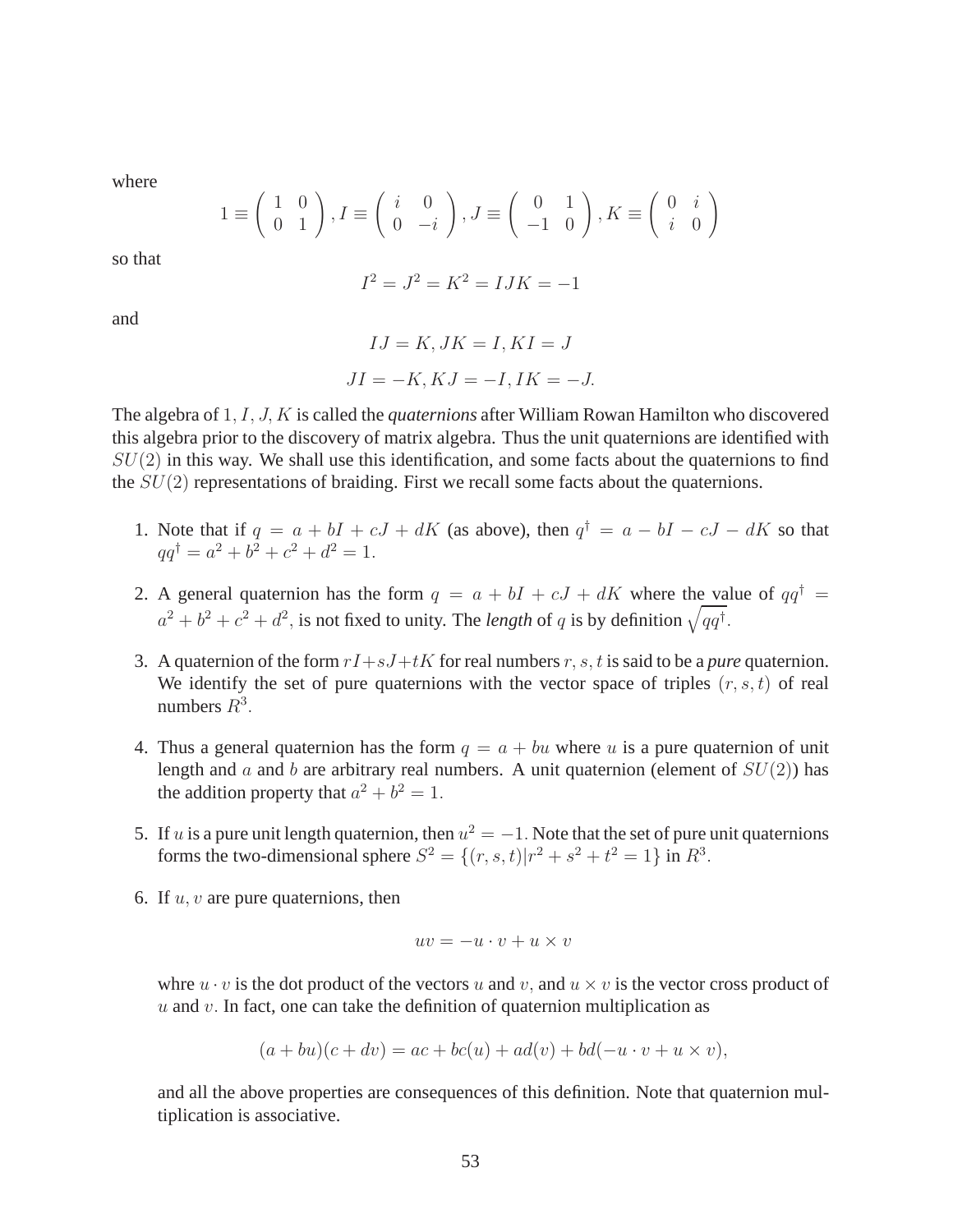7. Let  $g = a + bu$  be a unit length quaternion so that  $u^2 = -1$  and  $a = cos(\theta/2), b = sin(\theta/2)$ for a chosen angle  $\theta$ . Define  $\phi_g : R^3 \longrightarrow R^3$  by the equation  $\phi_g(P) = gPg^{\dagger}$ , for P any point in  $R^3$ , regarded as a pure quaternion. Then  $\phi_g$  is an orientation preserving rotation of  $R^3$  (hence an element of the rotation group  $SO(3)$ ). Specifically,  $\phi_g$  is a rotation about the axis  $u$  by the angle  $\theta$ . The mapping

$$
\phi: SU(2) \longrightarrow SO(3)
$$

is a two-to-one surjective map from the special unitary group to the rotation group. In quaternionic form, this result was proved by Hamilton and by Rodrigues in the middle of the nineteeth century. The specific formula for  $\phi_q(P)$  as shown below:

$$
\phi_g(P) = gPg^{-1} = (a^2 - b^2)P + 2ab(P \times u) + 2(P \cdot u)b^2u.
$$

We want a representation of the three-strand braid group in  $SU(2)$ . This means that we want a homomorphism  $\rho : B_3 \longrightarrow SU(2)$ , and hence we want elements  $g = \rho(s_1)$  and  $h = \rho(s_2)$  in  $SU(2)$  representing the braid group generators  $s_1$  and  $s_2$ . Since  $s_1s_2s_1 = s_2s_1s_2$  is the generating relation for  $B_3$ , the only requirement on g and h is that  $ghg = hgh$ . We rewrite this relation as  $h^{-1}gh = ghg^{-1}$ , and analyze its meaning in the unit quaternions.

Suppose that  $g = a + bu$  and  $h = c + dv$  where u and v are unit pure quaternions so that  $a^2 + b^2 = 1$  and  $c^2 + d^2 = 1$ . then  $ghg^{-1} = c + d\phi_g(v)$  and  $h^{-1}gh = a + b\phi_{h^{-1}}(u)$ . Thus it follows from the braiding relation that  $a = c$ ,  $b = \pm d$ , and that  $\phi_a(v) = \pm \phi_{h^{-1}}(u)$ . However, in the case where there is a minus sign we have  $g = a + bu$  and  $h = a - bv = a + b(-v)$ . Thus we can now prove the following Theorem.

**Theorem.** Let u and v be pure unit quaternions and  $g = a + bu$  and  $h = c + dv$  have unit length. Then (without loss of generality), the braid relation  $ghq = hqh$  is true if and only if  $h = a + bv$ , and  $\phi_q(v) = \phi_{h^{-1}}(u)$ . Furthermore, given that  $g = a + bu$  and  $h = a + bv$ , the condition  $\phi_g(v) = \phi_{h^{-1}}(u)$  is satisfied if and only if  $u \cdot v = \frac{a^2 - b^2}{2b^2}$  $\frac{2-b^2}{2b^2}$  when  $u \neq v$ . If  $u = v$  then  $g = h$  and the braid relation is trivially satisfied.

**Proof.** We have proved the first sentence of the Theorem in the discussion prior to its statement. Therefore assume that  $g = a + bu$ ,  $h = a + bv$ , and  $\phi_q(v) = \phi_{h^{-1}}(u)$ . We have already stated the formula for  $\phi_q(v)$  in the discussion about quaternions:

$$
\phi_g(v) = gyg^{-1} = (a^2 - b^2)v + 2ab(v \times u) + 2(v \cdot u)b^2u.
$$

By the same token, we have

$$
\phi_{h^{-1}}(u) = h^{-1}uh = (a^2 - b^2)u + 2ab(u \times -v) + 2(u \cdot (-v))b^2(-v)
$$

$$
= (a^2 - b^2)u + 2ab(v \times u) + 2(v \cdot u)b^2(v).
$$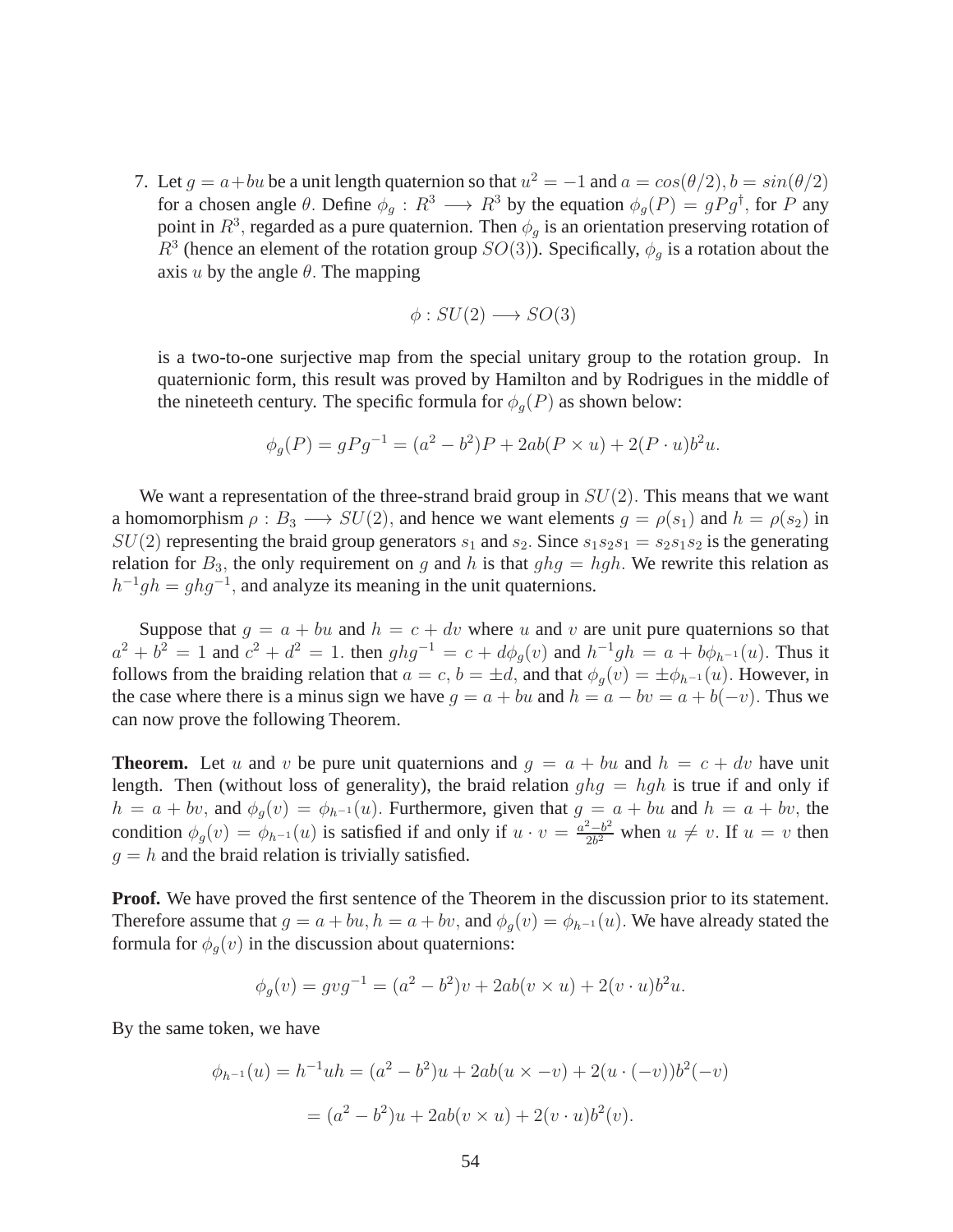Hence we require that

$$
(a2 – b2)v + 2(v · u)b2u = (a2 – b2)u + 2(v · u)b2(v).
$$

This equation is equivalent to

$$
2(u \cdot v)b^{2}(u - v) = (a^{2} - b^{2})(u - v).
$$

If  $u \neq v$ , then this implies that

$$
u \cdot v = \frac{a^2 - b^2}{2b^2}.
$$

This completes the proof of the Theorem. //

#### **The Majorana Fermion Example.** Note the case of the theorem where

$$
g = a + bu, h = a + bv.
$$

Suppose that  $u \cdot v = 0$ . Then the theorem tells us that we need  $a^2 - b^2 = 0$  and since  $a^2 + b^2 = 1$ , we conclude that  $a = 1/\sqrt{2}$  and b likewise. For definiteness, then we have for the braiding generators (since  $I, J$  and  $K$  are mutually orthogonal) the three operators

$$
A = \frac{1}{\sqrt{2}}(1+I),
$$
  
\n
$$
B = \frac{1}{\sqrt{2}}(1+J),
$$
  
\n
$$
C = \frac{1}{\sqrt{2}}(1+K).
$$

Each pair satisfies the braiding relation so that  $ABA = BAB, BCB = CBC, ACA = CAC$ . We have already met this braiding triplet in our discussion of the construction of braiding operators from Majorana fermions in Section 4. This shows (again) how close Hamilton's quaternions are to topology and how braiding is fundamental to the structure of fermionic physics.

#### **The Fibonacci Example.** Let

$$
g = e^{I\theta} = a + bI
$$

where  $a = cos(\theta)$  and  $b = sin(\theta)$ . Let

$$
h = a + b[(c2 - s2)I + 2csK]
$$

where  $c^2 + s^2 = 1$  and  $c^2 - s^2 = \frac{a^2 - b^2}{2b^2}$  $\frac{2b^2-b^2}{2b^2}$ . Then we can rewrite g and h in matrix form as the matrices G and H. Instead of writing the explicit form of H, we write  $H = FGF^{\dagger}$  where F is an element of  $SU(2)$  as shown below.

$$
G = \left(\begin{array}{cc} e^{i\theta} & 0\\ 0 & e^{-i\theta} \end{array}\right)
$$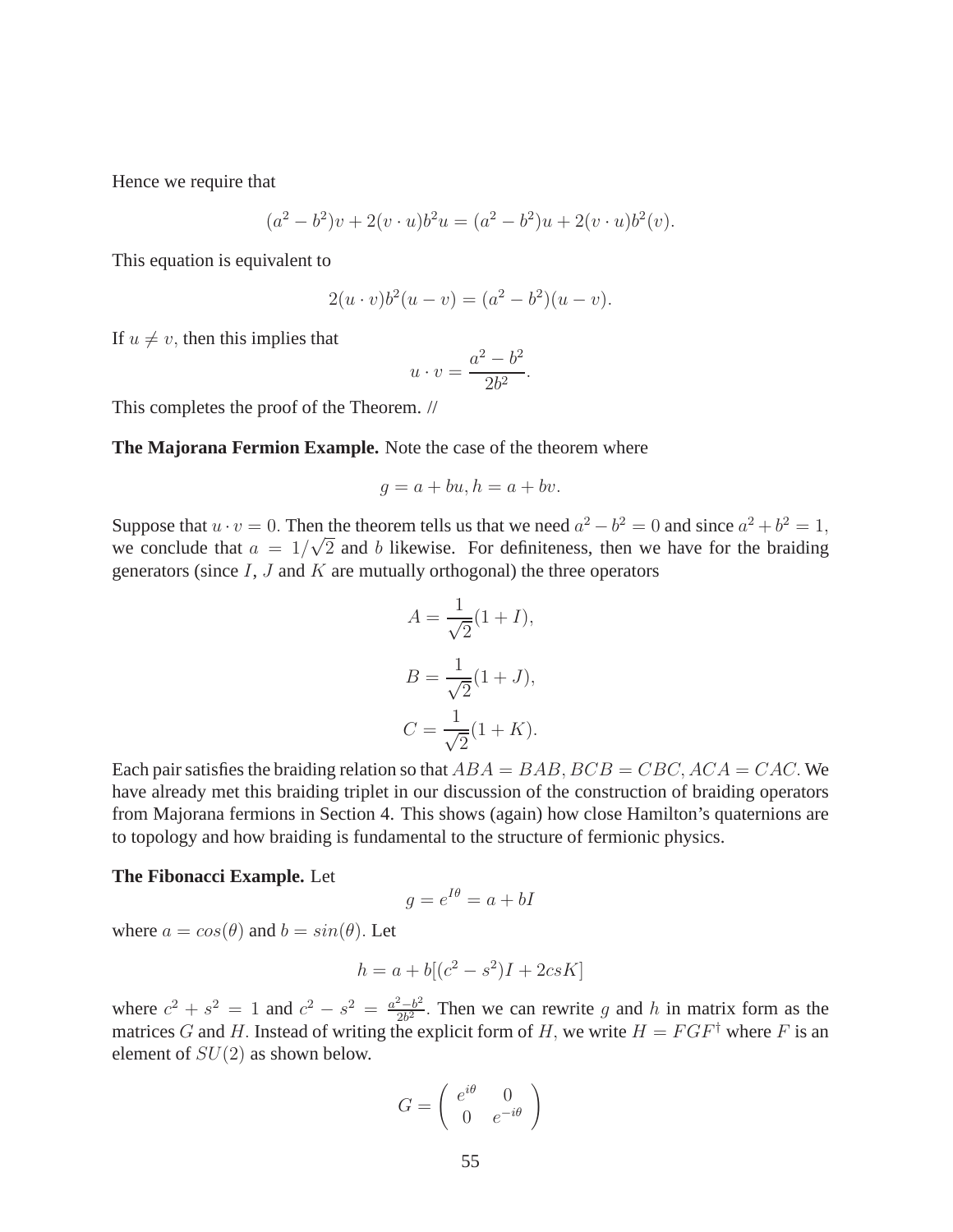$$
F = \left(\begin{array}{cc} ic & is \\ is & -ic \end{array}\right)
$$

This representation of braiding where one generator  $G$  is a simple matrix of phases, while the other generator  $H = F G F^{\dagger}$  is derived from G by conjugation by a unitary matrix, has the possibility for generalization to representations of braid groups (on greater than three strands) to  $SU(n)$  or  $U(n)$  for n greater than 2. In fact we shall see just such representations constructed later in this paper, by using a version of topological quantum field theory. The simplest example is given by

$$
g = e^{7\pi I/10}
$$

$$
f = I\tau + K\sqrt{\tau}
$$

$$
h = f g f^{-1}
$$

where  $\tau^2 + \tau = 1$ . Then g and h satisfy  $ghg = hgh$  and generate a representation of the threestrand braid group that is dense in  $SU(2)$ . We shall call this the *Fibonacci* representation of  $B_3$ to  $SU(2)$ .

**Density.** Consider representations of  $B_3$  into  $SU(2)$  produced by the method of this section. That is consider the subgroup  $SU(G, H]$  of  $SU(2)$  generated by a pair of elements  $\{g, h\}$  such that  $ghg = hgh$ . We wish to understand when such a representation will be dense in  $SU(2)$ . We need the following lemma.

**Lemma.**  $e^{aI}e^{bJ}e^{cI} = cos(b)e^{I(a+c)} + sin(b)e^{I(a-c)}J$ . Hence any element of  $SU(2)$  can be written in the form  $e^{aI}e^{bJ}e^{cI}$  for appropriate choices of angles  $a, b, c$ . In fact, if u and v are linearly independent unit vectors in  $R^3$ , then any element of  $SU(2)$  can be written in the form

 $e^{au}e^{bv}e^{cu}$ 

for appropriate choices of the real numbers  $a, b, c$ .

**Proof.** See [\[66\]](#page-120-6) for the details of this proof. //

This Lemma can be used to verify the density of a representation, by finding two elements A and  $B$  in the representation such that the powers of  $A$  are dense in the rotations about its axis, and the powers of  $B$  are dense in the rotations about its axis, and such that the axes of  $A$  and  $B$ are linearly independent in  $R^3$ . Then by the Lemma the set of elements  $A^{a+c}B^bA^{a-c}$  are dense in  $SU(2)$ . It follows for example, that the Fibonacci representation described above is dense in  $SU(2)$ , and indeed the generic representation of  $B_3$  into  $SU(2)$  will be dense in  $SU(2)$ . Our next task is to describe representations of the higher braid groups that will extend some of these unitary representations of the three-strand braid group. For this we need more topology.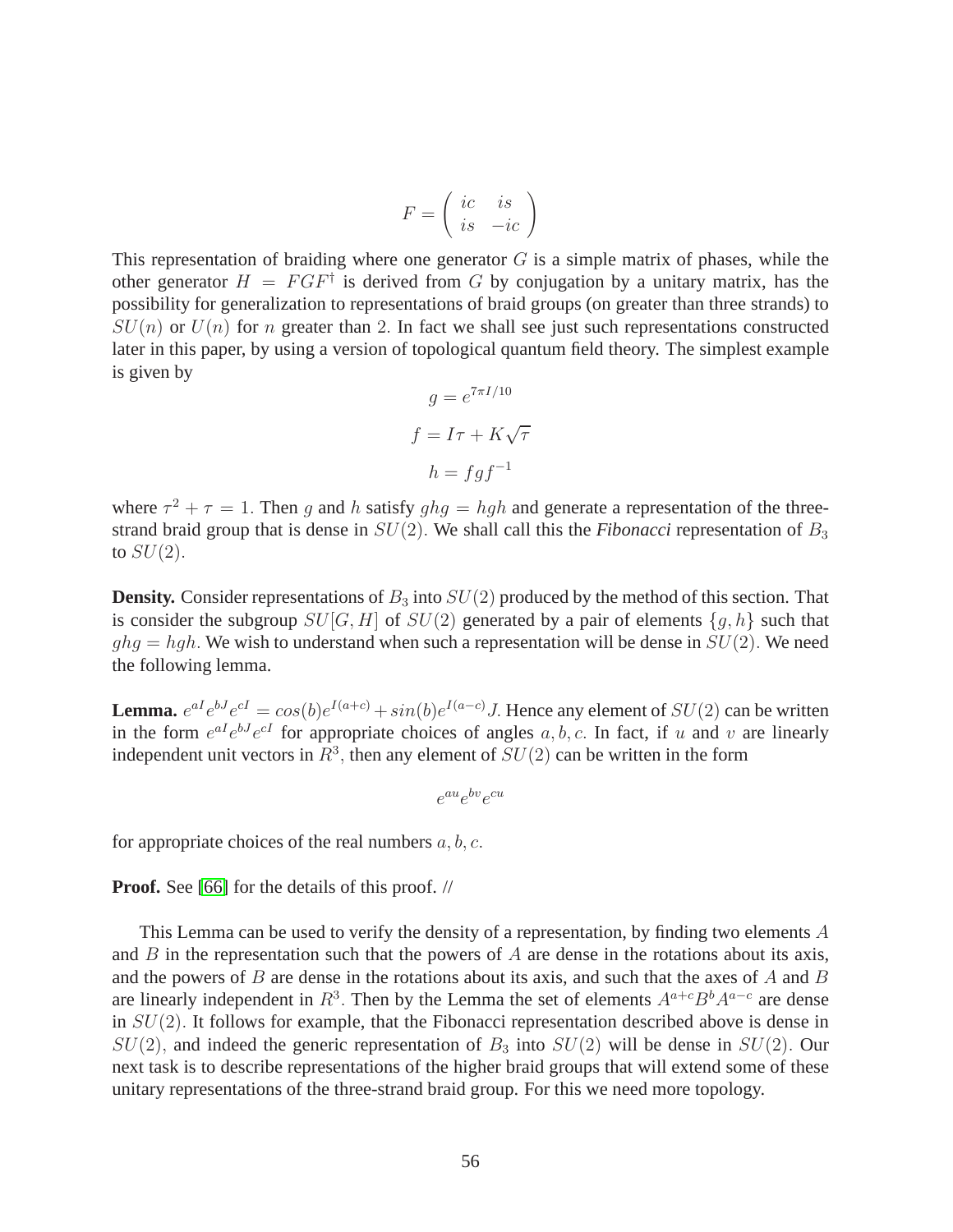## **11 The Bracket Polynomial and the Jones Polynomial**

We now discuss the Jones polynomial. We shall construct the Jones polynomial by using the bracket state summation model [\[32\]](#page-118-0). The bracket polynomial, invariant under Reidmeister moves II and III, can be normalized to give an invariant of all three Reidemeister moves. This normalized invariant, with a change of variable, is the Jones polynomial [\[30,](#page-118-1) [31\]](#page-118-2). The Jones polynomial was originally discovered by a different method than the one given here.

The *bracket polynomial*  $, \langle K \rangle = \langle K \rangle$  (A), assigns to each unoriented link diagram K a Laurent polynomial in the variable A, such that

- 1. If K and K' are regularly isotopic diagrams, then  $\lt K \gt \lt \lt K' \gt$ .
- 2. If  $K \sqcup O$  denotes the disjoint union of K with an extra unknotted and unlinked component O (also called 'loop' or 'simple closed curve' or 'Jordan curve'), then

$$
\langle K \sqcup O \rangle = \delta \langle K \rangle,
$$

where

 $\delta = -A^2 - A^{-2}.$ 

 $3. < K$  > satisfies the following formulas

$$
\langle \chi \rangle = A \langle \chi \rangle + A^{-1} \langle \chi \rangle
$$
  

$$
\langle \overline{\chi} \rangle = A^{-1} \langle \chi \rangle + A \langle \chi \rangle
$$

where the small diagrams represent parts of larger diagrams that are identical except at the site indicated in the bracket. We take the convention that the letter chi,  $\chi$ , denotes a crossing where *the curved line is crossing over the straight segment*. The barred letter denotes the switch of this crossing, where *the curved line is undercrossing the straight segment*. See Figure [31](#page-57-0) for a graphic illustration of this relation, and an indication of the convention for choosing the labels A and  $A^{-1}$ at a given crossing.

It is easy to see that Properties 2 and 3 define the calculation of the bracket on arbitrary link diagrams. The choices of coefficients (A and  $A^{-1}$ ) and the value of  $\delta$  make the bracket invariant under the Reidemeister moves II and III. Thus Property 1 is a consequence of the other two properties.

In computing the bracket, one finds the following behaviour under Reidemeister move I:

$$
<\gamma>=-A^3<\cdots>
$$

and

$$
\langle \overline{\gamma} \rangle = -A^{-3} \langle \cup \rangle
$$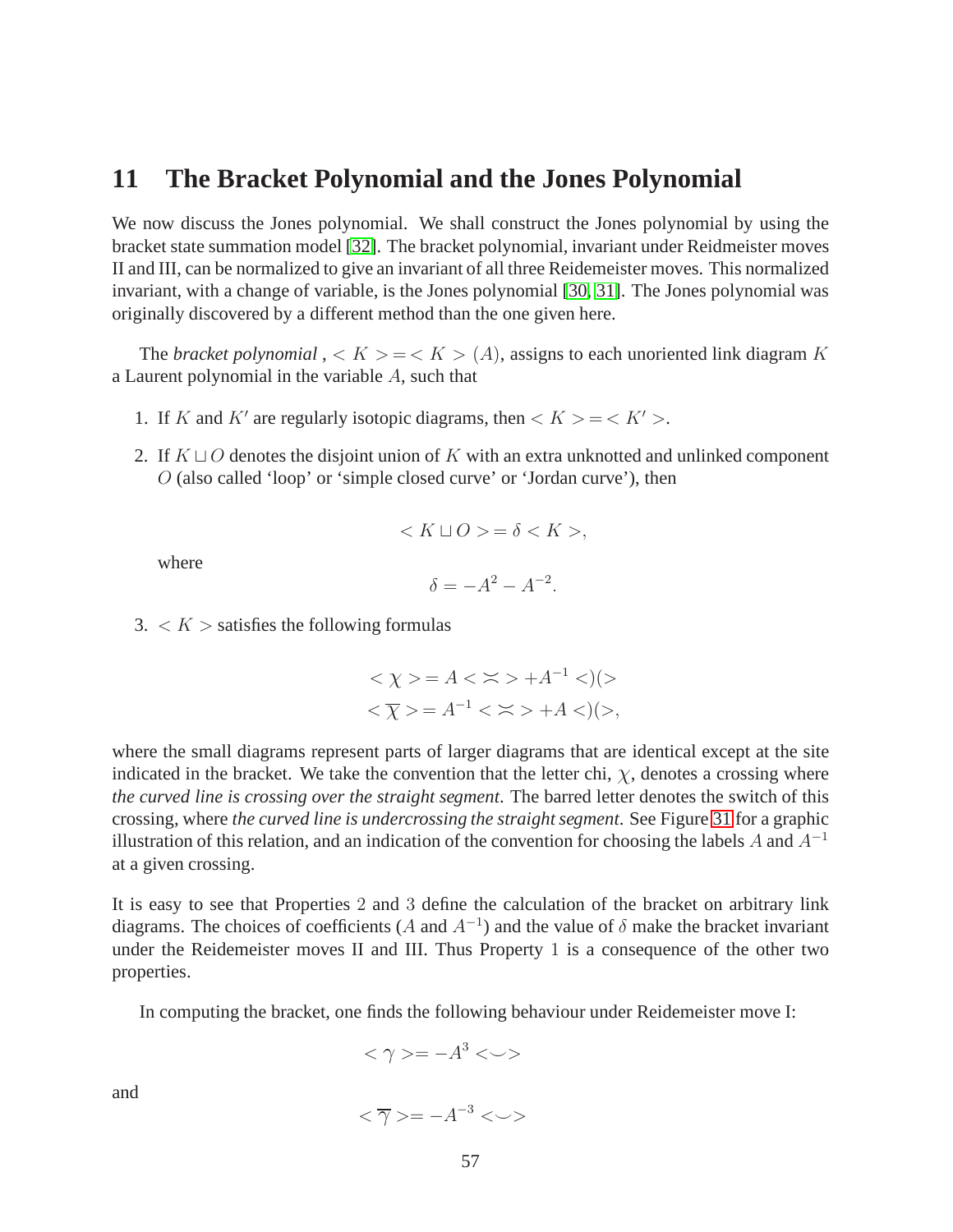

<span id="page-57-0"></span>Figure 31: **Bracket Smoothings**



<span id="page-57-1"></span>Figure 32: **Crossing Signs and Curls**

where  $\gamma$  denotes a curl of positive type as indicated in Figure [32,](#page-57-1) and  $\overline{\gamma}$  indicates a curl of negative type, as also seen in this figure. The type of a curl is the sign of the crossing when we orient it locally. Our convention of signs is also given in Figure [32.](#page-57-1) Note that the type of a curl does not depend on the orientation we choose. The small arcs on the right hand side of these formulas indicate the removal of the curl from the corresponding diagram.

The bracket is invariant under regular isotopy and can be normalized to an invariant of ambient isotopy by the definition

$$
f_K(A) = (-A^3)^{-w(K)} < K > (A),
$$

where we chose an orientation for K, and where  $w(K)$  is the sum of the crossing signs of the oriented link K. w(K) is called the *writhe* of K. The convention for crossing signs is shown in Figure [32.](#page-57-1)

One useful consequence of these formulas is the following *switching formula*

 $A < \chi > -A^{-1} < \overline{\chi} > = (A^2 - A^{-2}) < \frac{\chi}{\chi} > .$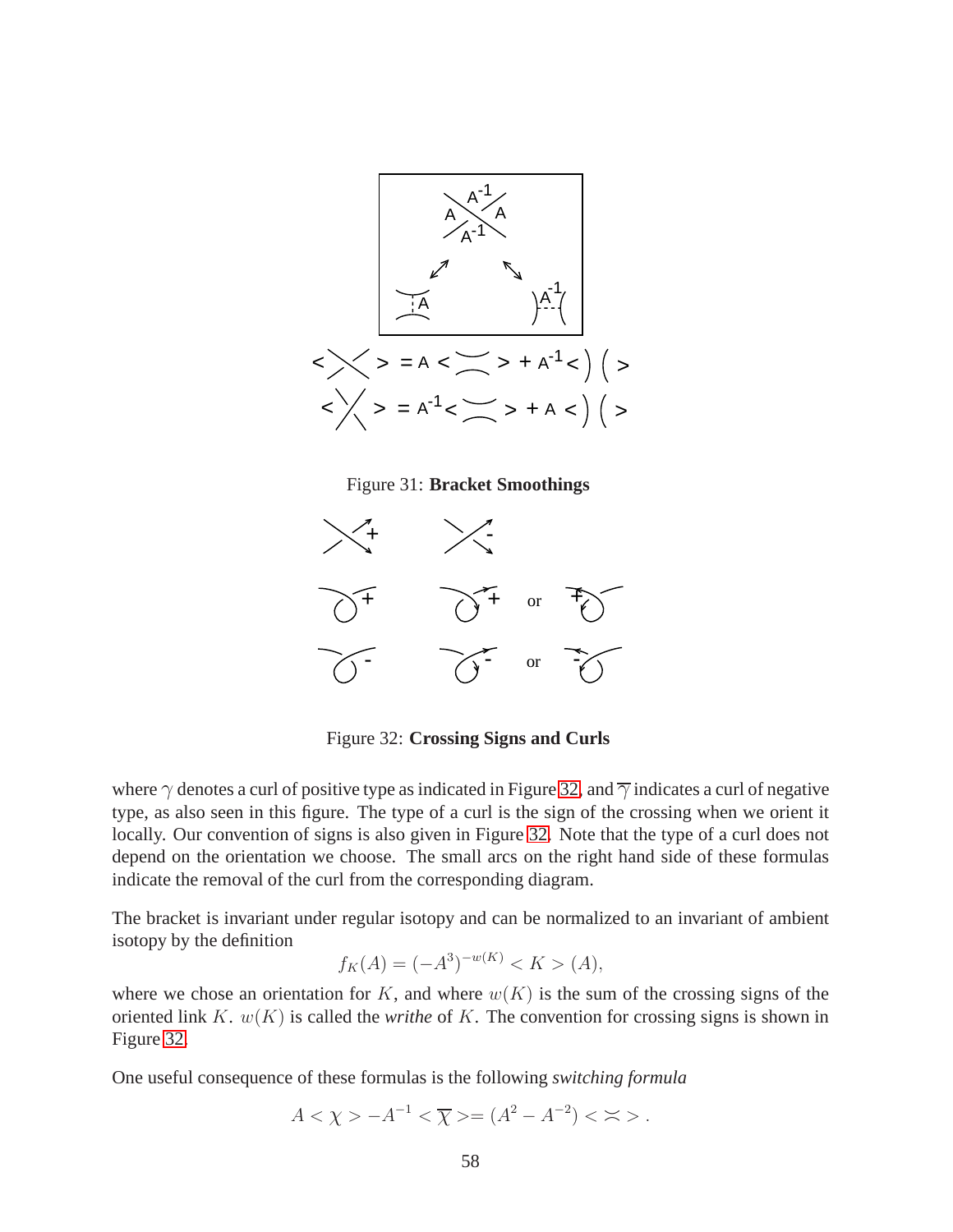

<span id="page-58-0"></span>Figure 33: **Trefoil and Two Relatives**

Note that in these conventions the A-smoothing of  $\chi$  is  $\asymp$ , while the A-smoothing of  $\overline{\chi}$  is  $\chi$ . Properly interpreted, the switching formula above says that you can switch a crossing and smooth it either way and obtain a three diagram relation. This is useful since some computations will simplify quite quickly with the proper choices of switching and smoothing. Remember that it is necessary to keep track of the diagrams up to regular isotopy (the equivalence relation generated by the second and third Reidemeister moves). Here is an example. View Figure [33.](#page-58-0)

Figure [33](#page-58-0) shows a trefoil diagram  $K$ , an unknot diagram  $U$  and another unknot diagram  $U'$ . Applying the switching formula, we have

$$
A^{-1} < K > -A < U > = (A^{-2} - A^2) < U' > 0
$$

and  $\langle U \rangle = -A^3$  and  $\langle U' \rangle = (-A^{-3})^2 = A^{-6}$ . Thus

$$
A^{-1} < K > -A(-A^3) = (A^{-2} - A^2)A^{-6}.
$$

Hence

$$
A^{-1} < K > = -A^4 + A^{-8} - A^{-4}.
$$

Thus

$$
\langle K \rangle = -A^5 - A^{-3} + A^{-7}.
$$

This is the bracket polynomial of the trefoil diagram K.

Since the trefoil diagram K has writhe  $w(K) = 3$ , we have the normalized polynomial

$$
f_K(A) = (-A^3)^{-3} < K > = -A^{-9}(-A^5 - A^{-3} + A^{-7}) = A^{-4} + A^{-12} - A^{-16}
$$

.

The bracket model for the Jones polynomial is quite useful both theoretically and in terms of practical computations. One of the neatest applications is to simply compute, as we have done,  $f_K(A)$  for the trefoil knot K and determine that  $f_K(A)$  is not equal to  $f_K(A^{-1}) = f_{-K}(A)$ . This shows that the trefoil is not ambient isotopic to its mirror image, a fact that is much harder to prove by classical methods.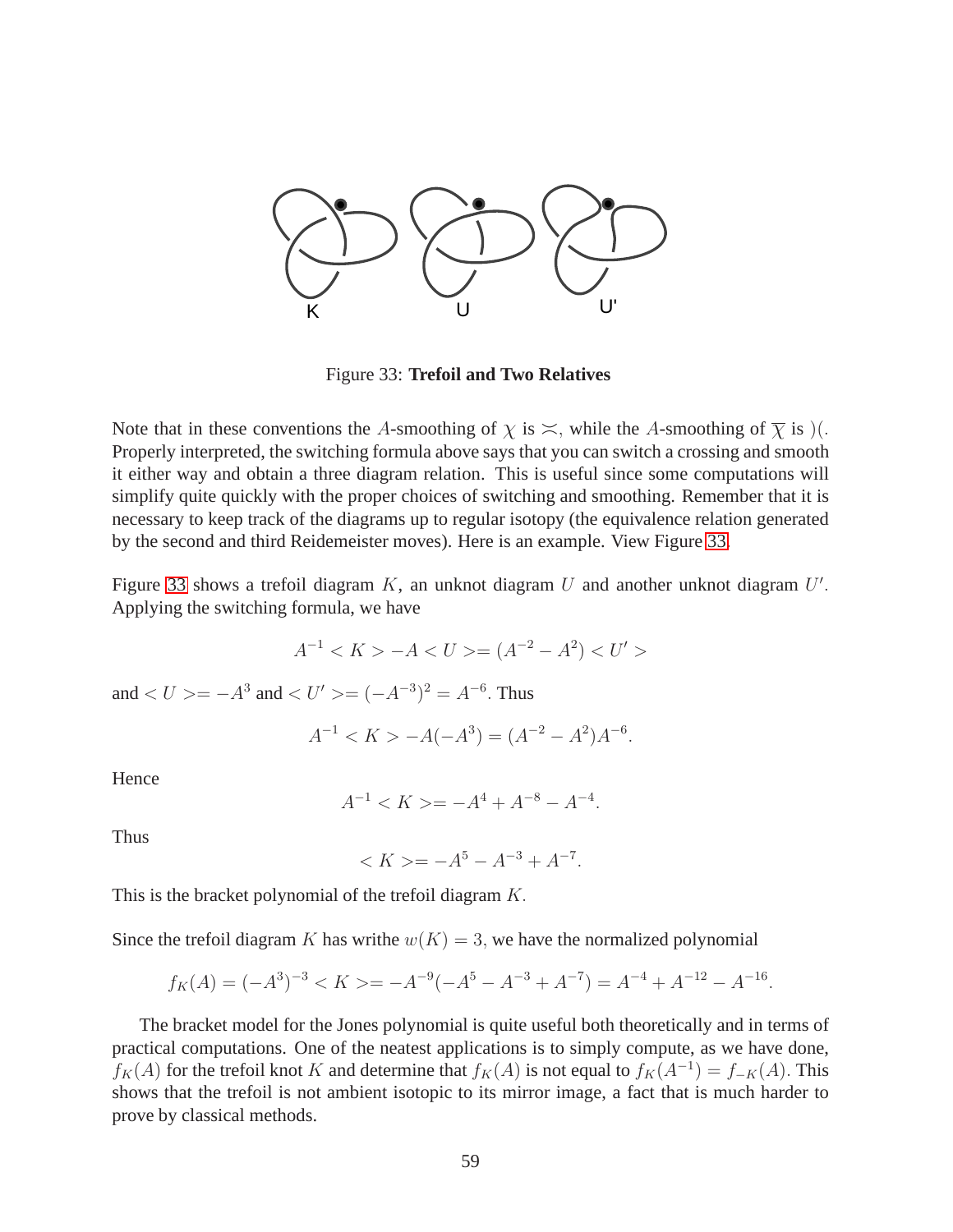**The State Summation.** In order to obtain a closed formula for the bracket, we now describe it as a state summation. Let K be any unoriented link diagram. Define a *state*, S, of K to be a choice of smoothing for each crossing of K. There are two choices for smoothing a given crossing, and thus there are  $2^N$  states of a diagram with  $N$  crossings. In a state we label each smoothing with  $A$ or  $A^{-1}$  according to the left-right convention discussed in Property 3 (see Figure [31\)](#page-57-0). The label is called a *vertex weight* of the state. There are two evaluations related to a state. The first one is the product of the vertex weights, denoted

$$
\langle K|S\rangle.
$$

The second evaluation is the number of loops in the state  $S$ , denoted

 $||S||.$ 

Define the *state summation*,  $K >$ , by the formula

$$
\langle K \rangle = \sum_{S} \langle K|S \rangle \delta^{||S||-1}.
$$

It follows from this definition that  $\langle K \rangle$  satisfies the equations

$$
\langle \chi \rangle = A \langle \chi \rangle + A^{-1} \langle \chi \rangle, \langle K \sqcup O \rangle = \delta \langle K \rangle, \langle O \rangle = 1.
$$

The first equation expresses the fact that the entire set of states of a given diagram is the union, with respect to a given crossing, of those states with an A-type smoothing and those with an  $A^{-1}$ type smoothing at that crossing. The second and the third equation are clear from the formula defining the state summation. Hence this state summation produces the bracket polynomial as we have described it at the beginning of the section.

**Remark.** By a change of variables one obtains the original Jones polynomial,  $V_K(t)$ , for oriented knots and links from the normalized bracket:

$$
V_K(t) = f_K(t^{-\frac{1}{4}}).
$$

**Remark.** The bracket polynomial provides a connection between knot theory and physics, in that the state summation expression for it exhibits it as a generalized partition function defined on the knot diagram. Partition functions are ubiquitous in statistical mechanics, where they express the summation over all states of the physical system of probability weighting functions for the individual states. Such physical partition functions contain large amounts of information about the corresponding physical system. Some of this information is directly present in the properties of the function, such as the location of critical points and phase transition. Some of the information can be obtained by differentiating the partition function, or performing other mathematical operations on it.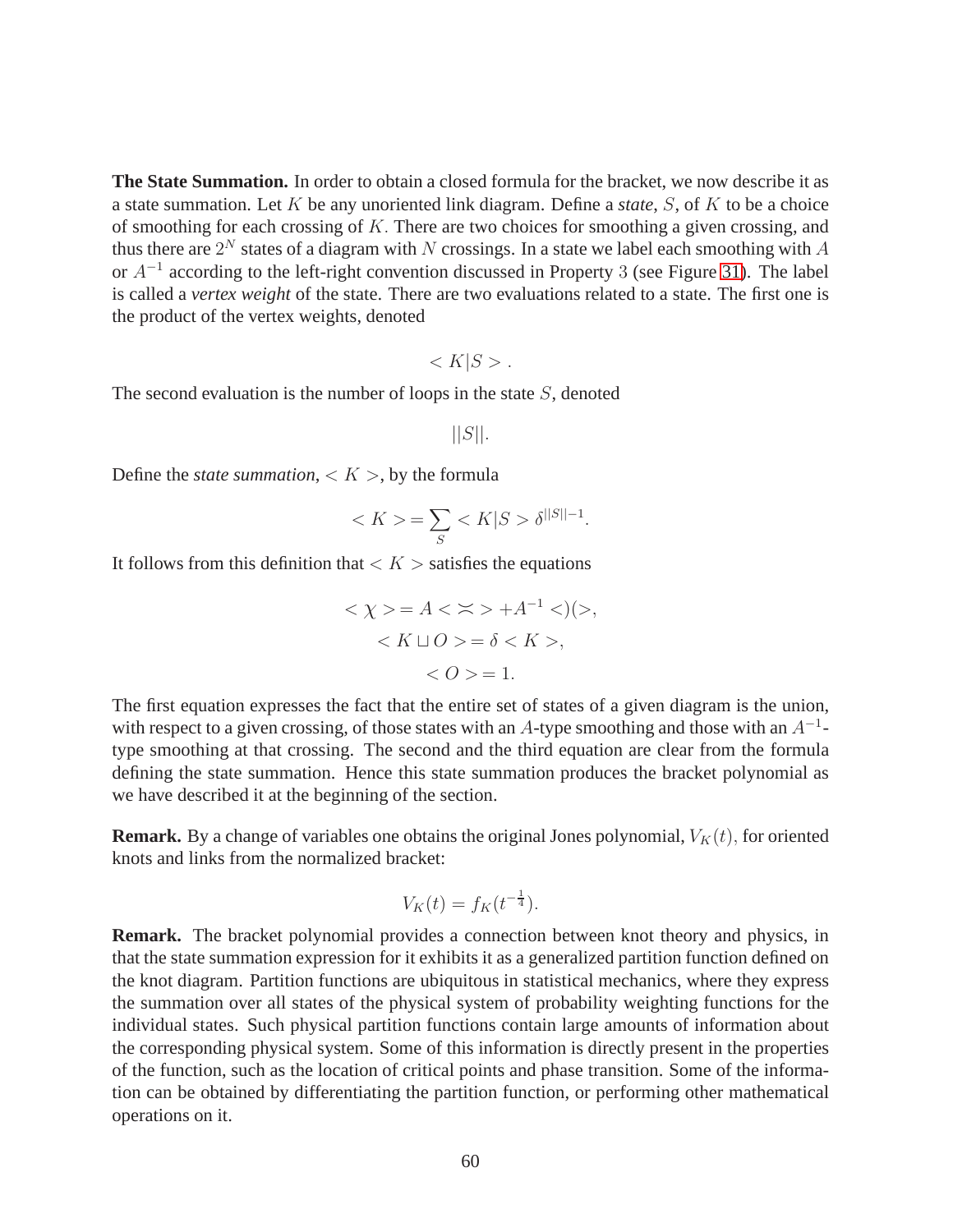There is much more in this connection with statistical mechanics in that the local weights in a partition function are often expressed in terms of solutions to a matrix equation called the Yang-Baxter equation, that turns out to fit perfectly invariance under the third Reidemeister move. As a result, there are many ways to define partition functions of knot diagrams that give rise to invariants of knots and links. The subject is intertwined with the algebraic structure of Hopf algebras and quantum groups, useful for producing systematic solutions to the Yang-Baxter equation. In fact Hopf algebras are deeply connected with the problem of constructing invariants of three-dimensional manifolds in relation to invariants of knots. We have chosen, in this survey paper, to not discuss the details of these approaches, but rather to proceed to Vassiliev invariants and the relationships with Witten's functional integral. The reader is referred to [\[32,](#page-118-0) [33,](#page-118-3) [34,](#page-118-4) [41,](#page-118-5) [44,](#page-119-1) [45,](#page-119-2) [6,](#page-116-2) [30,](#page-118-1) [31,](#page-118-2) [46,](#page-119-3) [91,](#page-122-4) [92,](#page-122-5) [102,](#page-123-1) [103\]](#page-123-2) for more information about relationships of knot theory with statistical mechanics, Hopf algebras and quantum groups. For topology, the key point is that Lie algebras can be used to construct invariants of knots and links.

### **11.1 Quantum Computation of the Jones Polynomial**

*Can the invariants of knots and links such as the Jones polynomial be configured as quantum computers?* This is an important question because the algorithms to compute the Jones polynomial are known to be NP-hard, and so corresponding quantum algorithms may shed light on the relationship of this level of computational complexity with quantum computing (See [\[23\]](#page-117-3)). Such models can be formulated in terms of the Yang-Baxter equation [\[32,](#page-118-0) [33,](#page-118-3) [45,](#page-119-2) [68,](#page-120-7) [69\]](#page-120-8). The next paragraph explains how this comes about.

In Figure [34,](#page-61-0) we indicate how topological braiding plus maxima (caps) and minima (cups) can be used to configure the diagram of a knot or link. This also can be translated into algebra by the association of a Yang-Baxter matrix  $R$  (not necessarily the  $R$  of the previous sections) to each crossing and other matrices to the maxima and minima. There are models of very effective invariants of knots and links such as the Jones polynomial that can be put into this form [**?**]. In this way of looking at things, the knot diagram can be viewed as a picture, with time as the vertical dimension, of particles arising from the vacuum, interacting (in a two-dimensional space) and finally annihilating one another. The invariant takes the form of an amplitude for this process that is computed through the association of the Yang-Baxter solution  $R$  as the scattering matrix at the crossings and the minima and maxima as creation and annihilation operators. Thus we can write the amplitude in the form

$$
Z_K = \langle CUP|M|CAP\rangle
$$

where  $\langle CUP|$  denotes the composition of cups, M is the composition of elementary braiding matrices, and  $|CAP\rangle$  is the composition of caps. We regard  $\langle CUP|$  as the preparation of this state, and  $|CAP\rangle$  as the measurement of this state. In order to view  $Z_K$  as a quantum computation,  $M$  must be a unitary operator. This is the case when the  $R$ -matrices (the solutions to the Yang-Baxter equation used in the model) are unitary. Each R-matrix is viewed as a a quantum gate (or possibly a composition of quantum gates), and the vacuum-vacuum diagram for the knot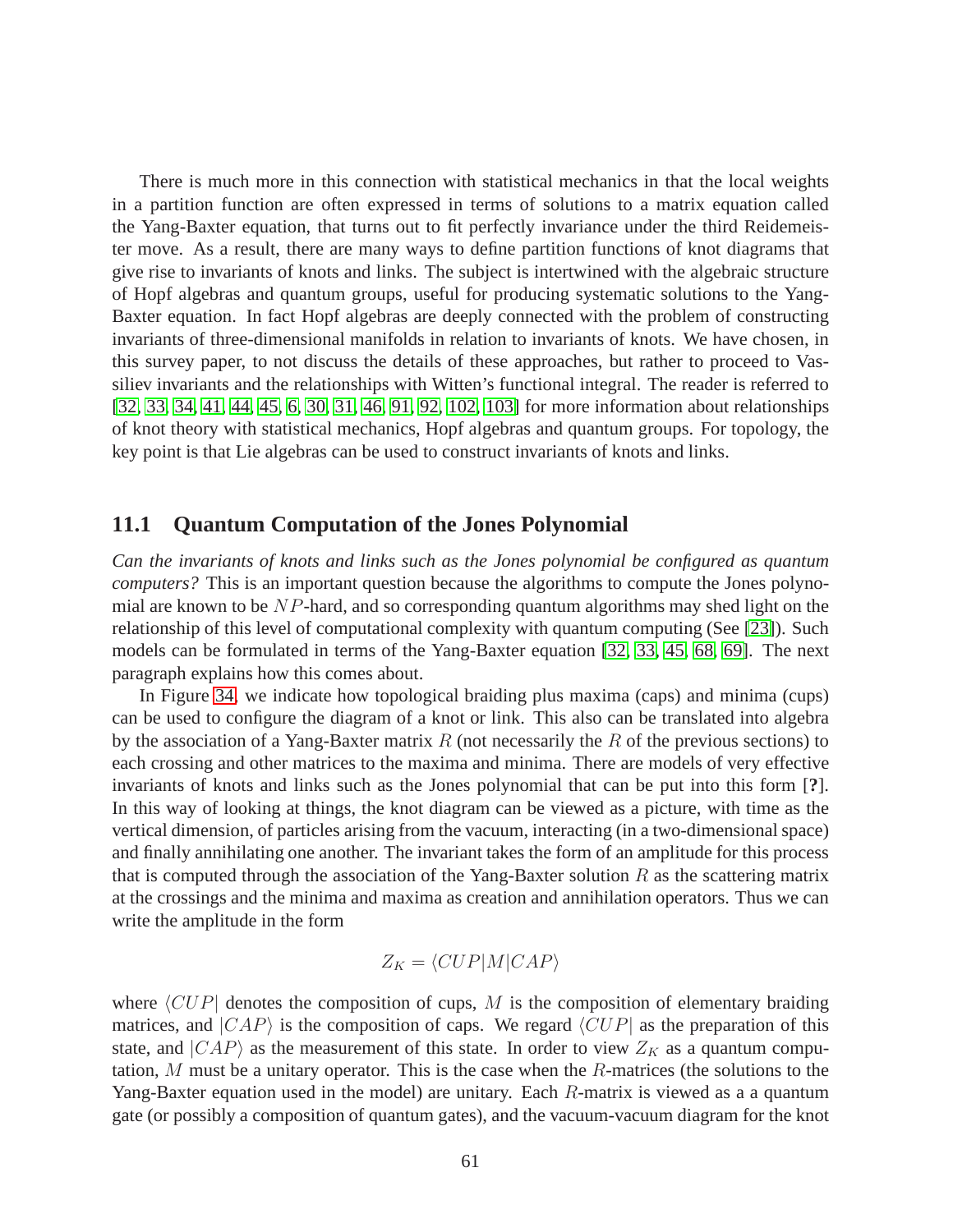

<span id="page-61-0"></span>Figure 34: **A Knot Quantum Computer**

is interpreted as a quantum computer. This quantum computer will probabilistically (via quantum amplitudes) compute the values of the states in the state sum for  $Z_K$ .

We should remark, however, that it is not necessary that the invariant be modeled via solutions to the Yang-Baxter equation. One can use unitary representations of the braid group that are constructed in other ways. In fact, the presently successful quantum algorithms for computing knot invariants indeed use such representations of the braid group, and we shall see this below. Nevertheless, it is useful to point out this analogy between the structure of the knot invariants and quantum computation.

Quantum algorithms for computing the Jones polynomial have been discussed elsewhere. See [\[68,](#page-120-7) [65,](#page-120-0) [1,](#page-116-3) [69,](#page-120-8) [2,](#page-116-4) [108\]](#page-123-3). Here, as an example, we give a local unitary representation that can be used to compute the Jones polynomial for closures of 3-braids. We analyze this representation by making explicit how the bracket polynomial is computed from it, and showing how the quantum computation devolves to finding the trace of a unitary transformation.

The idea behind the construction of this representation depends upon the algebra generated by two single qubit density matrices (ket-bras). Let  $|v\rangle$  and  $|w\rangle$  be two qubits in V, a complex vector space of dimension two over the complex numbers. Let  $P = |v\rangle\langle v|$  and  $Q = |w\rangle\langle w|$  be the corresponding ket-bras. Note that

$$
P^{2} = |v|^{2} P,
$$
  
\n
$$
Q^{2} = |w|^{2} Q,
$$
  
\n
$$
PQP = |\langle v|w\rangle|^{2} P,
$$
  
\n
$$
QPQ = |\langle v|w\rangle|^{2} Q.
$$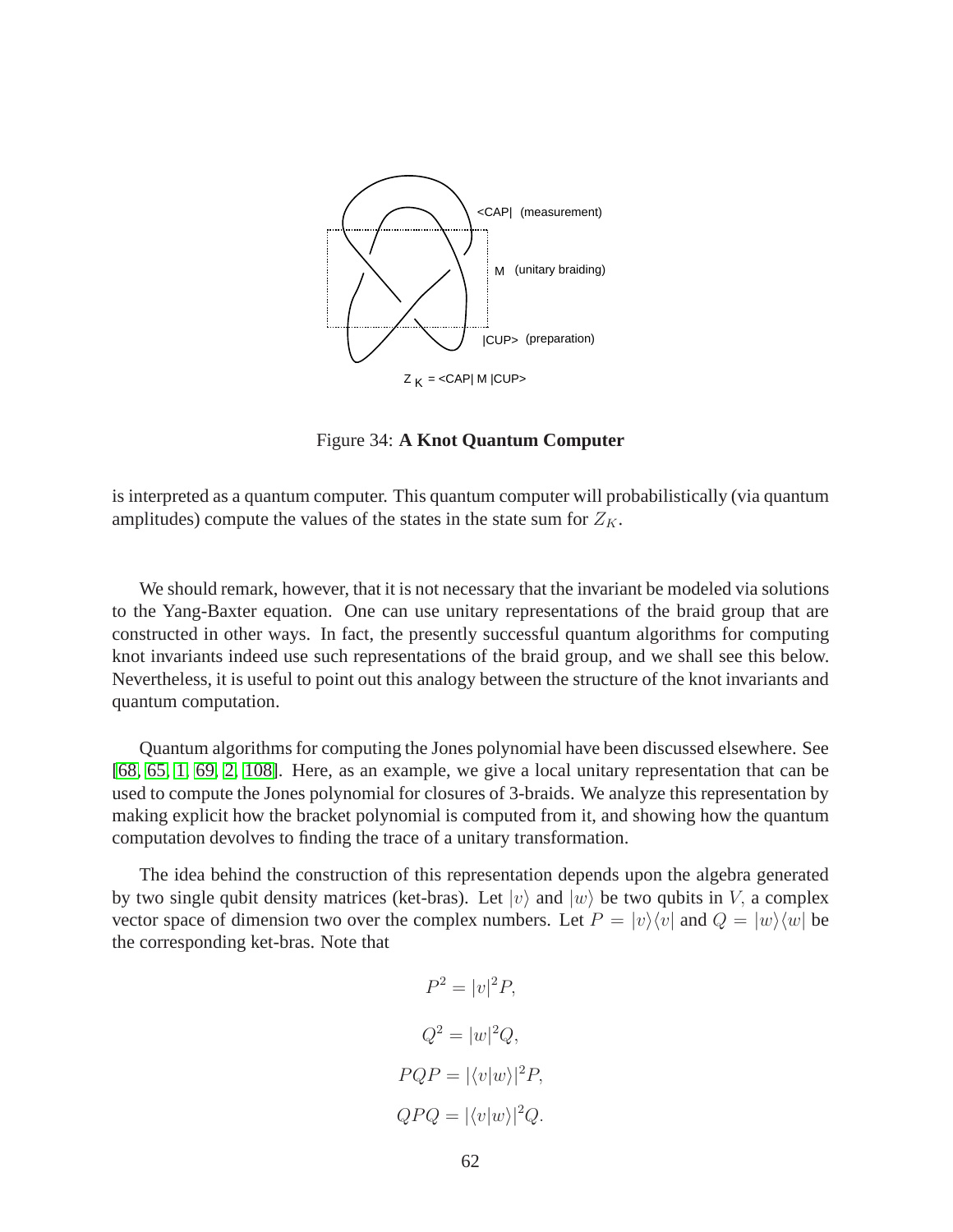P and Q generate a representation of the Temperley-Lieb algebra (See Section 12 of the present paper). One can adjust parameters to make a representation of the three-strand braid group in the form

$$
s_1 \longmapsto rP + sI,
$$
  

$$
s_2 \longmapsto tQ + uI,
$$

where I is the identity mapping on V and r, s, t, u are suitably chosen scalars. In the following we use this method to adjust such a representation so that it is unitary. Note also that this is a local unitary representation of  $B_3$  to  $U(2)$ . We leave it as an exersise for the reader to verify that it fits into our general classification of such representations as given in section 10 of the present paper.

Here is a specific representation depending on two symmetric matrices  $U_1$  and  $U_2$  with

$$
U_1 = \left[ \begin{array}{cc} d & 0 \\ 0 & 0 \end{array} \right] = d|w\rangle\langle w|
$$

and

$$
U_2 = \begin{bmatrix} d^{-1} & \sqrt{1 - d^{-2}} \\ \sqrt{1 - d^{-2}} & d - d^{-1} \end{bmatrix} = d|v\rangle\langle v|
$$

where  $w = (1,0)$ , and  $v = (d^{-1}, \sqrt{1-d^{-2}})$ , assuming the entries of v are real. Note that  $U_1^2 = dU_1$  and  $U_2^2 = dU_1$ . Moreover,  $U_1U_2U_1 = U_1$  and  $U_2U_1U_2 = U_1$ . This is an example of a specific representation of the Temperley-Lieb algebra [\[32,](#page-118-0) [68\]](#page-120-7). The desired representation of the Artin braid group is given on the two braid generators for the three strand braid group by the equations:

$$
\Phi(s_1) = AI + A^{-1}U_1,
$$
  

$$
\Phi(s_2) = AI + A^{-1}U_2.
$$

Here *I* denotes the  $2 \times 2$  identity matrix.

For any A with  $d = -A^2 - A^{-2}$  these formulas define a representation of the braid group. With  $A = e^{i\theta}$ , we have  $d = -2\cos(2\theta)$ . We find a specific range of angles  $\theta$  in the following disjoint union of angular intervals

$$
\theta \in [0, \pi/6] \sqcup [\pi/3, 2\pi/3] \sqcup [5\pi/6, 7\pi/6] \sqcup [4\pi/3, 5\pi/3] \sqcup [11\pi/6, 2\pi]
$$

*that give unitary representations of the three-strand braid group.* Thus a specialization of a more general represention of the braid group gives rise to a continuous family of unitary representations of the braid group.

**Lemma.** Note that the traces of these matrices are given by the formulas  $tr(U_1) = tr(U_2) = d$ while  $tr(U_1U_2) = tr(U_2U_1) = 1$ . If b is any braid, let  $I(b)$  denote the sum of the exponents in the braid word that expresses b. For b a three-strand braid, it follows that

$$
\Phi(b) = A^{I(b)}I + \Pi(b)
$$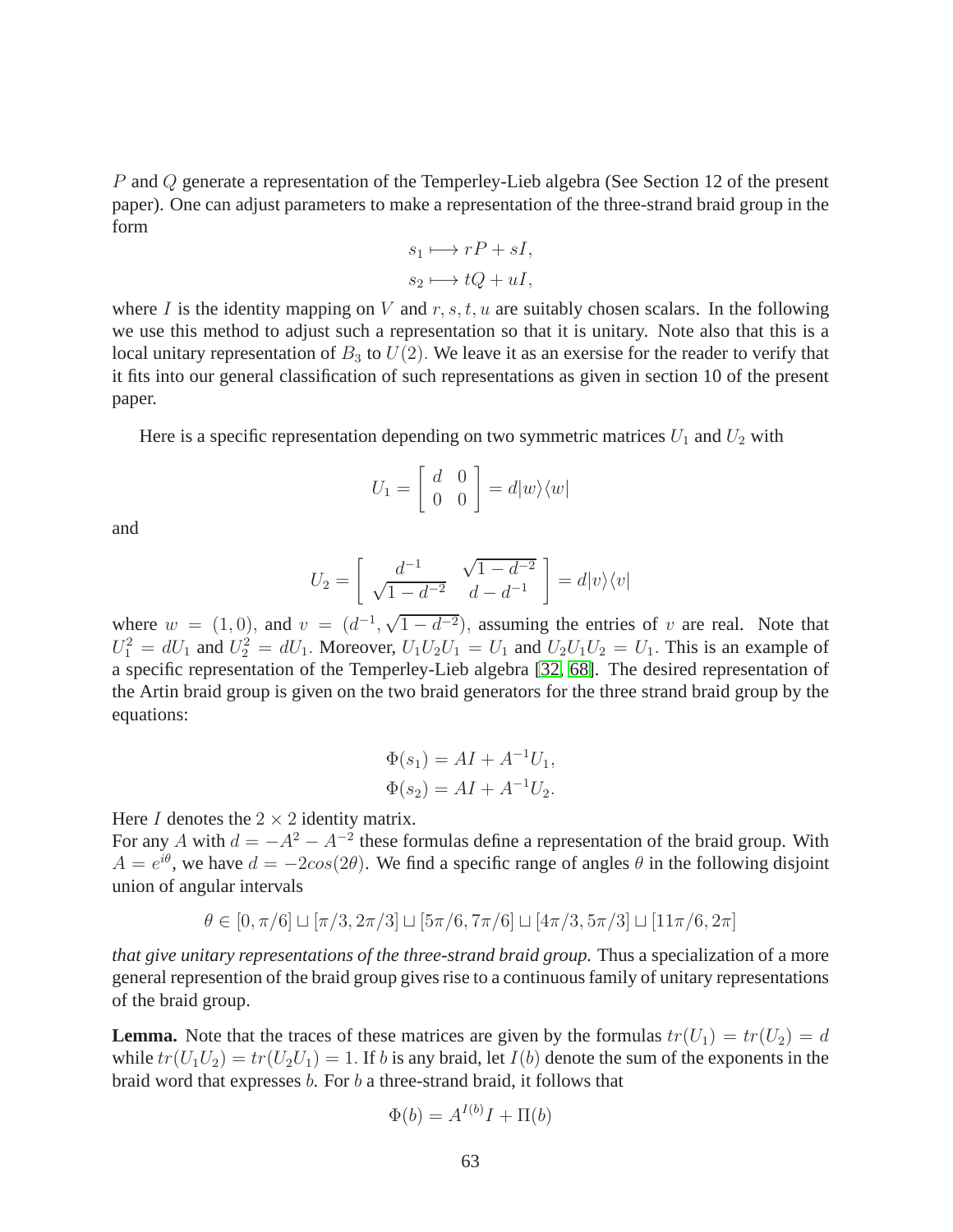where I is the  $2 \times 2$  identity matrix and  $\Pi(b)$  is a sum of products in the Temperley-Lieb algebra involving  $U_1$  and  $U_2$ .

We omit the proof of this Lemma. It is a calculation. To see it, consider an example. Suppose that  $b = s_1 s_2^{-1} s_1$ . Then

$$
\Phi(b) = \Phi(s_1 s_2^{-1} s_1) = \Phi(s_1) \Phi(s_2^{-1}) \Phi(s_1) =
$$
  

$$
(AI + A^{-1}U_1)(A^{-1}I + AU_2)(AI + A^{-1}U_1).
$$

The sum of products over the generators  $U_1$  and  $U_2$  of the Temperley–Lieb algebra comes from expanding this expression.

Since the Temperley-Lieb algebra in this dimension is generated by  $I, U_1, U_2, U_1U_2$  and  $U_2U_1$ , it follows that the value of the bracket polynomial of the closure of the braid b, denoted  $\langle \bar{b} \rangle$ , can be calculated directly from the trace of this representation, except for the part involving the identity matrix. The result is the equation

$$
\langle \overline{b} \rangle = A^{I(b)} d^2 + tr(\Pi(b))
$$

where  $\overline{b}$  denotes the standard braid closure of b, and the sharp brackets denote the bracket polynomial. From this we see at once that

$$
<\overline{b}
$$
 > = tr( $\Phi(b)$ ) + A<sup>I(b)</sup>(d<sup>2</sup> – 2).

It follows from this calculation that the question of computing the bracket polynomial for the closure of the three-strand braid  $b$  is mathematically equivalent to the problem of computing the trace of the unitary matrix  $\Phi(b)$ .

#### **The Hadamard Test**

In order to (quantum) compute the trace of a unitary matrix U, one can use the *Hadamard test* to obtain the diagonal matrix elements  $\langle \psi | U | \psi \rangle$  of U. The trace is then the sum of these matrix elements as  $|\psi\rangle$  runs over an orthonormal basis for the vector space. We first obtain

$$
\frac{1}{2}+\frac{1}{2}Re\langle\psi|U|\psi\rangle
$$

as an expectation by applying the Hadamard gate H

$$
H|0\rangle = \frac{1}{\sqrt{2}}(|0\rangle + |1\rangle)
$$

$$
H|1\rangle = \frac{1}{\sqrt{2}}(|0\rangle - |1\rangle)
$$

to the first qubit of

$$
C_U \circ (H \otimes 1)|0\rangle |\psi\rangle = \frac{1}{\sqrt{2}} (|0\rangle \otimes |\psi\rangle + |1\rangle \otimes U|\psi\rangle.
$$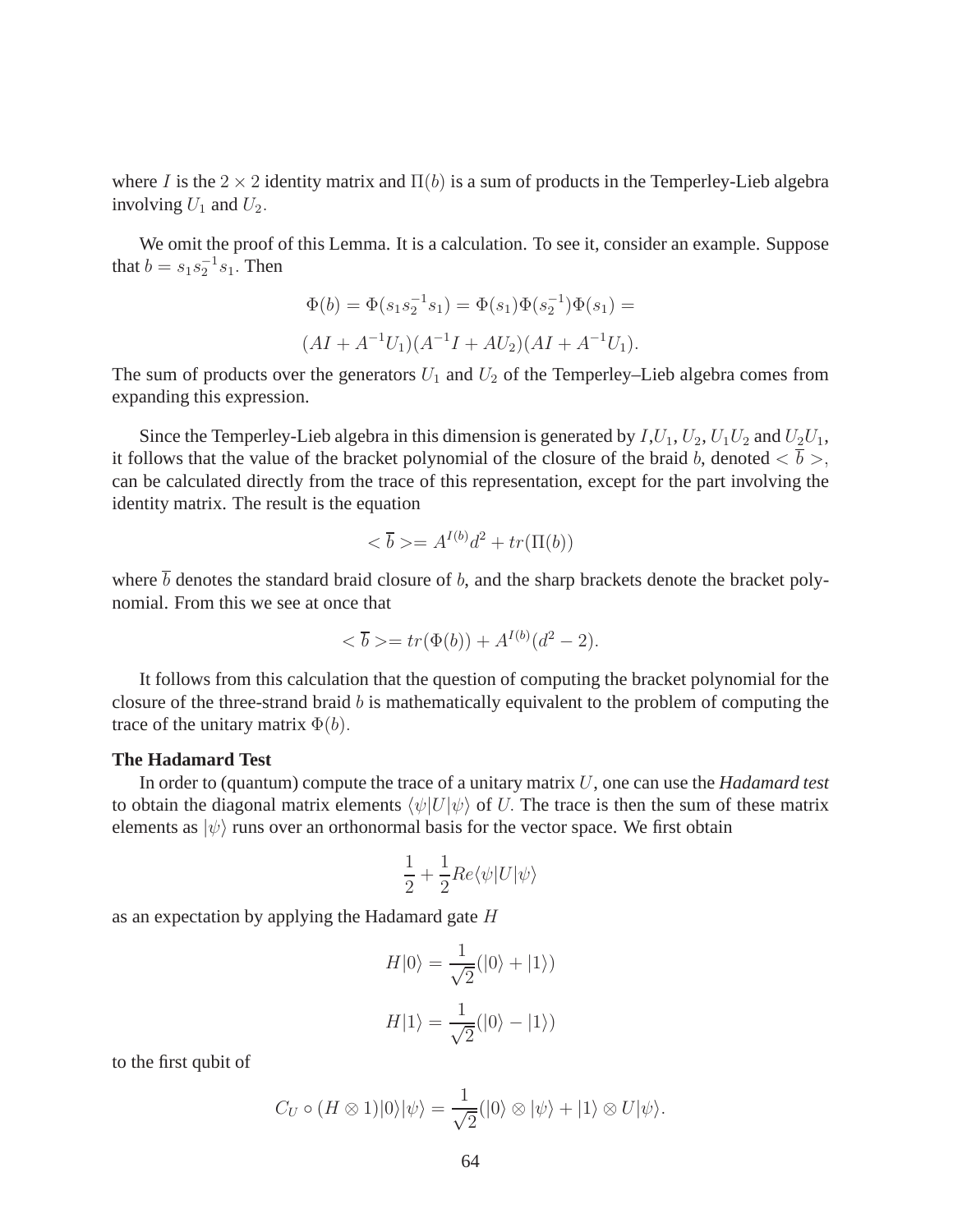Here  $C_U$  denotes controlled U, acting as U when the control bit is  $|1\rangle$  and the identity mapping when the control bit is  $|0\rangle$ . We measure the expectation for the first qubit  $|0\rangle$  of the resulting state

$$
\frac{1}{2}(H|0\rangle \otimes |\psi\rangle + H|1\rangle \otimes U|\psi\rangle) = \frac{1}{2}((|0\rangle + |1\rangle) \otimes |\psi\rangle + (|0\rangle - |1\rangle) \otimes U|\psi\rangle)
$$

$$
= \frac{1}{2}(|0\rangle \otimes (|\psi\rangle + U|\psi\rangle) + |1\rangle \otimes (|\psi\rangle - U|\psi\rangle)).
$$

This expectation is

$$
\frac{1}{2}(\langle \psi | + \langle \psi | U^{\dagger})(|\psi \rangle + U|\psi \rangle) = \frac{1}{2} + \frac{1}{2}Re \langle \psi | U | \psi \rangle.
$$

The imaginary part is obtained by applying the same procedure to

$$
\frac{1}{\sqrt{2}}(|0\rangle \otimes |\psi\rangle - i|1\rangle \otimes U|\psi\rangle
$$

This is the method used in [\[1\]](#page-116-3), and the reader may wish to contemplate its efficiency in the context of this simple model. Note that the Hadamard test enables this quantum computation to estimate the trace of any unitary matrix  $U$  by repeated trials that estimate individual matrix entries  $\langle \psi | U | \psi \rangle$ . We shall return to quantum algorithms for the Jones polynomial and other knot polynomials in a subsequent paper.

# **12 Quantum Topology, Cobordism Categories, Temperley-Lieb Algebra and Topological Quantum Field Theory**

The purpose of this section is to discuss the general idea behind topological quantum field theory, and to illustrate its application to basic quantum mechanics and quantum mechanical formalism. It is useful in this regard to have available the concept of *category*, and we shall begin the section by discussing this far-reaching mathematical concept.

**Definition.** A *category Cat* consists in two related collections:

- 1. Obj(Cat), the *objects* of Cat, and
- 2. Morph(Cat), the *morphisms* of Cat.

satisfying the following axioms:

1. Each morphism f is associated to two objects of Cat, the *domain* of f and the *codomain* of f. Letting A denote the domain of f and B denote the codomain of f, it is customary to denote the morphism f by the arrow notation  $f : A \longrightarrow B$ .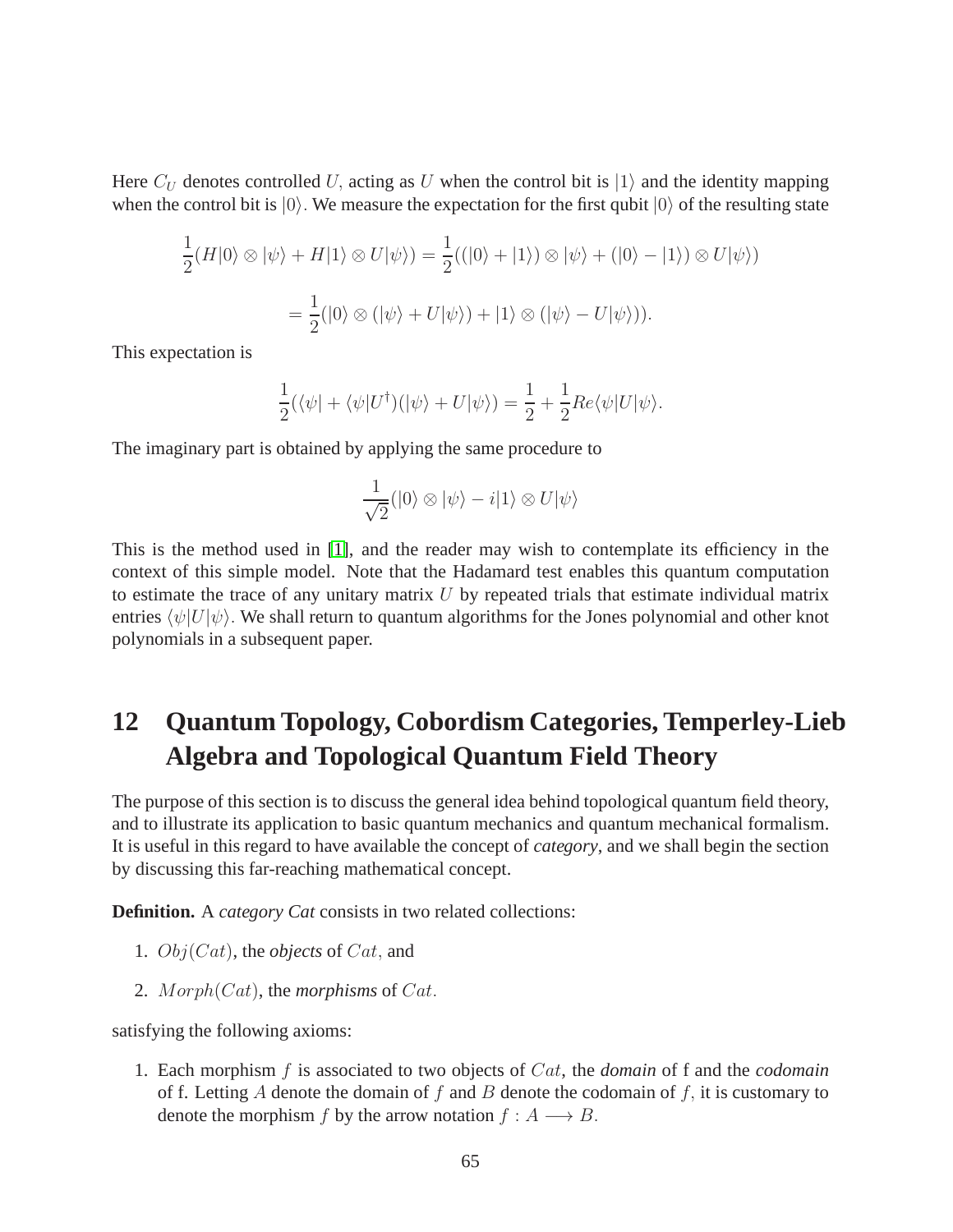- 2. Given  $f : A \longrightarrow B$  and  $g : B \longrightarrow C$  where A, B and C are objects of Cat, then there exists an associated morphism  $g \circ f : A \longrightarrow C$  called the *composition* of f and q.
- 3. To each object A of Cat there is a unique *identity morphism*  $1_A : A \longrightarrow A$  such that  $1_A \circ f = f$  for any morphism f with codomain A, and  $g \circ 1_A = g$  for any morphism g with domain A.
- 4. Given three morphisms  $f : A \longrightarrow B$ ,  $g : B \longrightarrow C$  and  $h : C \longrightarrow D$ , then composition is associative. That is

$$
(h \circ g) \circ f = h \circ (g \circ f).
$$

If  $Cat_1$  and  $Cat_2$  are two categories, then a *functor*  $F : Cat_1 \longrightarrow Cat_2$  consists in functions  $F_O:Obj(Cat_1) \longrightarrow Obj(Cat_2)$  and  $F_M: Morph(Cat_1) \longrightarrow Morph(Cat_2)$  such that identity morphisms and composition of morphisms are preserved under these mappings. That is (writing just F for  $F_O$  and  $F_M$ ),

- 1.  $F(1_A) = 1_{F(A)}$ ,
- 2.  $F(f: A \longrightarrow B) = F(f): F(A) \longrightarrow F(B)$ ,
- 3.  $F(q \circ f) = F(q) \circ F(f)$ .

A functor  $F: Cat_1 \longrightarrow Cat_2$  is a structure preserving mapping from one category to another. It is often convenient to think of the image of the functor F as an *interpretation* of the first category in terms of the second. We shall use this terminology below and sometimes refer to an interpretation without specifying all the details of the functor that describes it.

The notion of category is a broad mathematical concept, encompassing many fields of mathematics. Thus one has the category of sets where the objects are sets (collections) and the morphisms are mappings between sets. One has the category of topological spaces where the objects are spaces and the morphisms are continuous mappings of topological spaces. One has the category of groups where the objects are groups and the morphisms are homomorphisms of groups. Functors are structure preserving mappings from one category to another. For example, the fundamental group is a functor from the category of topological spaces with base point, to the category of groups. In all the examples mentioned so far, the morphisms in the category are restrictions of mappings in the category of sets, but this is not necessarily the case. For example, any group  $G$ can be regarded as a category,  $Cat(G)$ , with one object  $*$ . The morphisms from  $*$  to itself are the elements of the group and composition is group multiplication. In this example, the object has no internal structure and all the complexity of the category is in the morphisms.

The Artin braid group  $B_n$  can be regarded as a category whose single object is an ordered row of points  $[n] = \{1, 2, 3, ..., n\}$ . The morphisms are the braids themselves and composition is the multiplication of the braids. A given ordered row of points is interpreted as the starting or ending row of points at the bottom or the top of the braid. In the case of the braid category, the morphisms have both external and internal structure. Each morphism produces a permutation of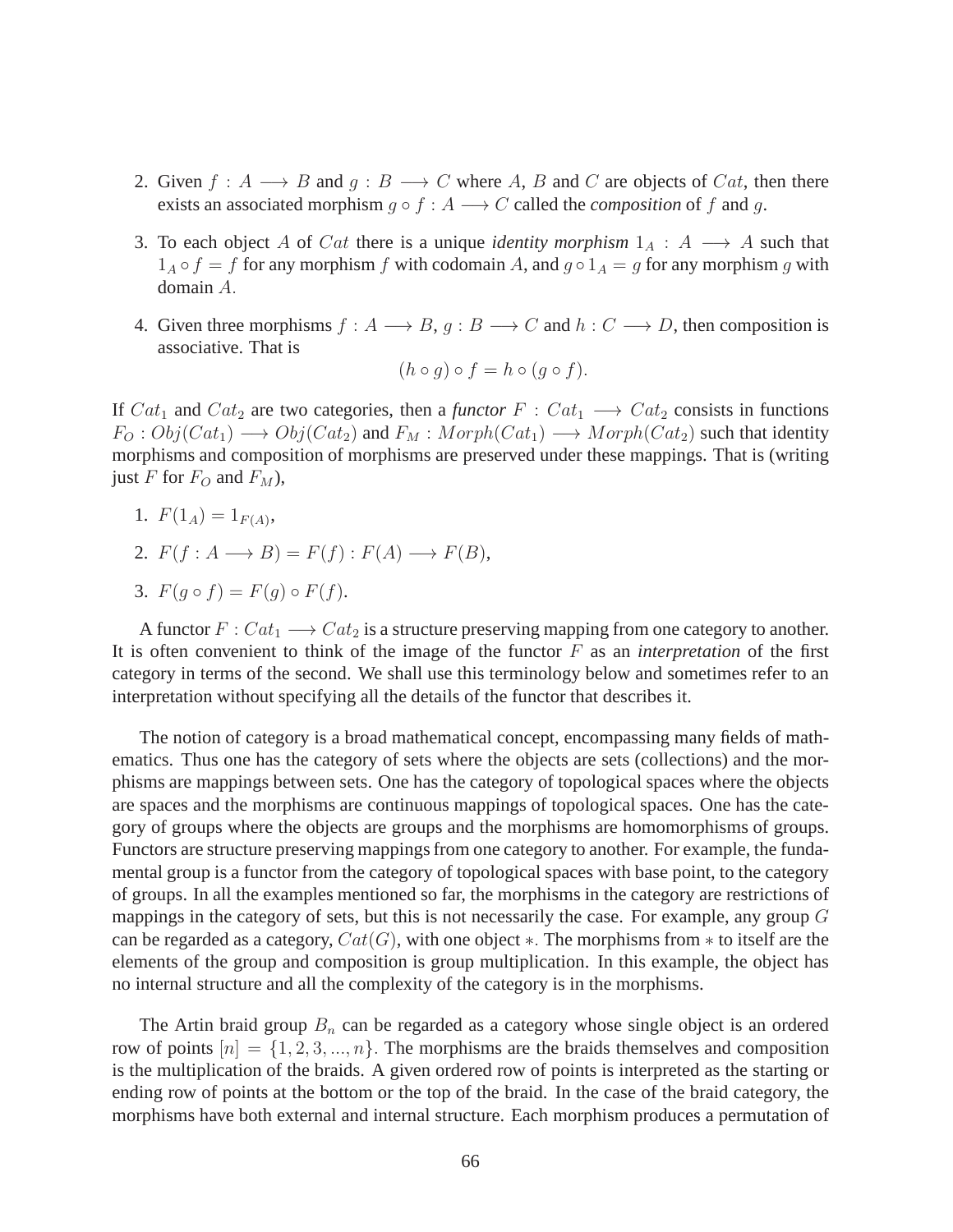the ordered row of points (corresponding to the begiinning and ending points of the individual braid strands), and weaving of the braid is extra structure beyond the object that is its domain and codomain. Finally, for this example, we can take all the braid groups  $B_n$  (*n* a positive integer) under the wing of a single category,  $Cat(B)$ , whose objects are all ordered rows of points [n], and whose morphisms are of the form  $b : [n] \longrightarrow [n]$  where b is a braid in  $B_n$ . The reader may wish to have morphisms between objects with different  $n$ . We will have this shortly in the Temperley-Lieb category and in the category of tangles.

The *n*-Cobordism Category,  $Cob[n]$ , has as its objects smooth manifolds of dimension *n*, and as its morphisms, smooth manifolds  $M^{n+1}$  of dimension  $n+1$  with a partition of the boundary,  $\partial M^{n+1}$ , into two collections of *n*-manifolds that we denote by  $L(M^{n+1})$  and  $R(M^{n+1})$ . We regard  $M^{n+1}$  as a morphism from  $L(M^{n+1})$  to  $R(M^{n+1})$ 

$$
M^{n+1}: L(M^{n+1}) \longrightarrow R(M^{n+1}).
$$

As we shall see, these cobordism categories are highly significant for quantum mechanics, and the simplest one,  $Cob[0]$  is directly related to the Dirac notation of bras and kets and to the Temperley-Lieb algebara. We shall concentrate in this section on these cobordism categories, and their relationships with quantum mechanics.

One can choose to consider either oriented or non-oriented manifolds, and within unoriented manifolds there are those that are orientable and those that are not orientable. In this section we will implicitly discuss only orientable manifolds, but we shall not specify an orientation. In the next section, with the standard definition of topological quantum field theory, the manifolds will be oriented. The definitions of the cobordism categories for oriented manifolds go over mutatis mutandis.

Lets begin with  $Cob[0]$ . Zero dimensional manifolds are just collections of points. The simplest zero dimensional manifold is a single point  $p$ . We take  $p$  to be an object of this category and also ∗, where ∗ denotes the empty manifold (i.e. the empty set in the category of manifolds). The object  $*$  occurs in  $Cob[n]$  for every n, since it is possible that either the left set or the right set of a morphism is empty. A line segment S with boundary points p and q is a morphism from p to q.

$$
S: p \longrightarrow q
$$

See Figure [35.](#page-67-0) In this figure we have illustrated the morphism from  $p$  to  $p$ . The simplest convention for this category is to take this morphism to be the identity. Thus if we look at the subcategory of  $Cob[0]$  whose only object is p, then the only morphism is the identity morphism. Two points occur as the boundary of an interval. The reader will note that  $Cob[0]$  and the usual arrow notation for morphisms are very closely related. This is a place where notation and mathematical structure share common elements. In general the objects of  $Cob[0]$  consist in the empty object  $*$ and non-empty rows of points, symbolized by

$$
p \otimes p \otimes \cdots \otimes p \otimes p.
$$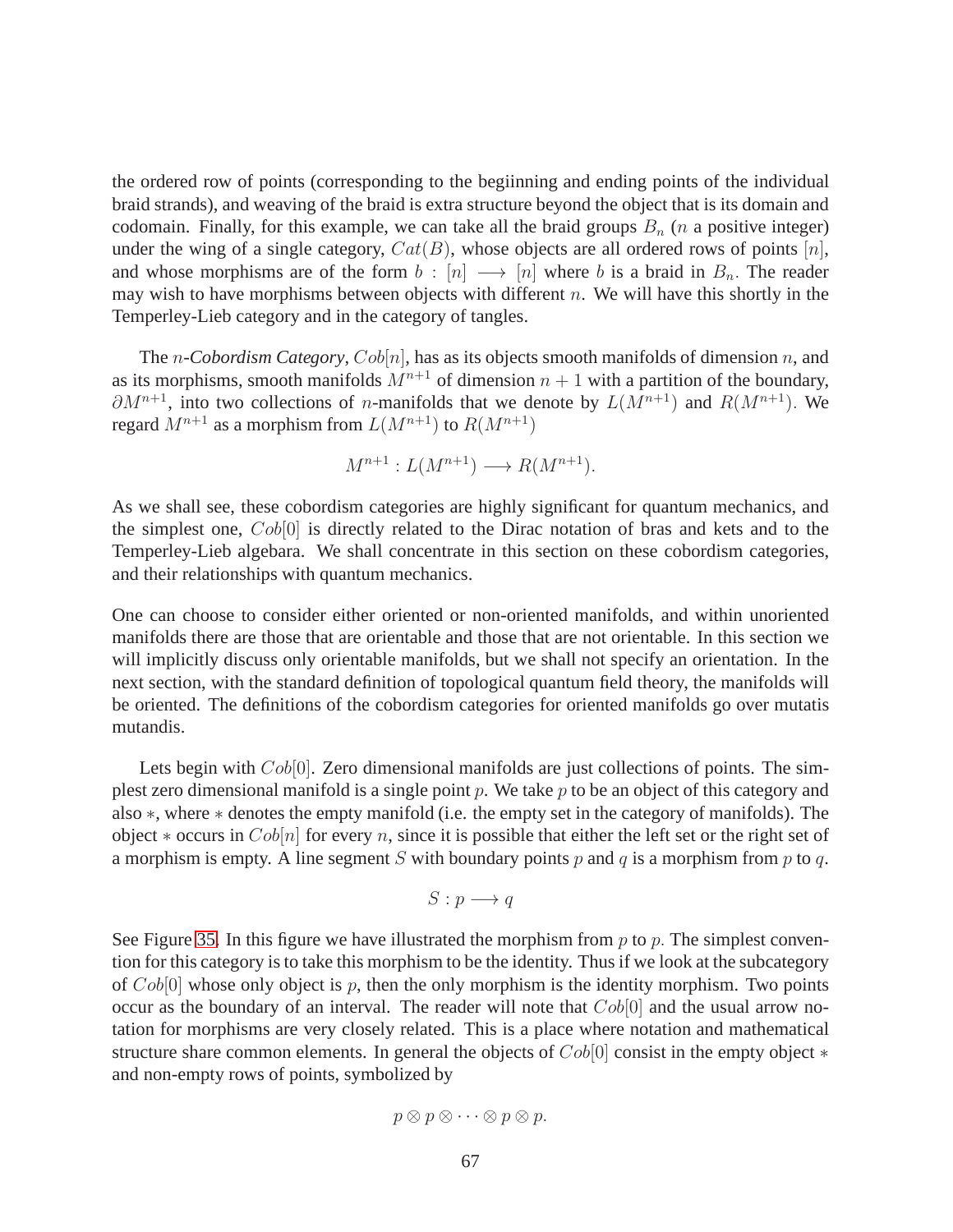

Figure 35: **Elementary Cobordisms**

Figure [35](#page-67-0) also contains a morphism

<span id="page-67-0"></span> $p \otimes p \longrightarrow *$ 

and the morphism

$$
\ast \longrightarrow p \otimes p.
$$

The first represents a cobordism of two points to the empty set (via the bounding curved interval). The second represents a cobordism from the empty set to two points.

In Figure [36,](#page-68-0) we have indicated more morphisms in  $Cob[0]$ , and we have named the morphisms just discussed as

$$
|\Omega\rangle : p \otimes p \longrightarrow *,
$$
  

$$
\langle \Theta | : * \longrightarrow p \otimes p.
$$

The point to notice is that the usual conventions for handling Dirac bra-kets are essentially the same as the compostion rules in this topological category. Thus in Figure [36](#page-68-0) we have that

$$
\langle \Theta | \circ | \Omega \rangle = \langle \Theta | \Omega \rangle : * \longrightarrow *
$$

represents a cobordism from the empty manifold to itself. This cobordism is topologically a circle and, in the Dirac formalism is interpreted as a scalar. In order to interpret the notion of scalar we would have to map the cobordism category to the category of vector spaces and linear mappings. We shall discuss this after describing the similarities with quantum mechanical formalism. Nevertheless, the reader should note that if  $V$  is a vector space over the complex numbers C, then a linear mapping from C to C is determined by the image of 1, and hence is characterized by the scalar that is the image of 1. In this sense a mapping  $C \rightarrow C$  can be regarded as a possible image in vector spaces of the abstract structure  $\langle \Theta | \Omega \rangle : * \longrightarrow *$ . It is therefore assumed that in  $Cob[0]$  the composition with the morphism  $\langle \Theta | \Omega \rangle$  commutes with any other morphism. In that way  $\langle \Theta | \Omega \rangle$  behaves like a scalar in the cobordism category. In general, an  $n + 1$  manifold without boundary behaves as a scalar in  $Cob[n]$ , and if a manifold  $M^{n+1}$  can be written as a union of two submanifolds  $L^{n+1}$  and  $R^{n+1}$  so that that an n-manifold  $W^n$  is their common boundary:

$$
M^{n+1} = L^{n+1} \cup R^{n+1}
$$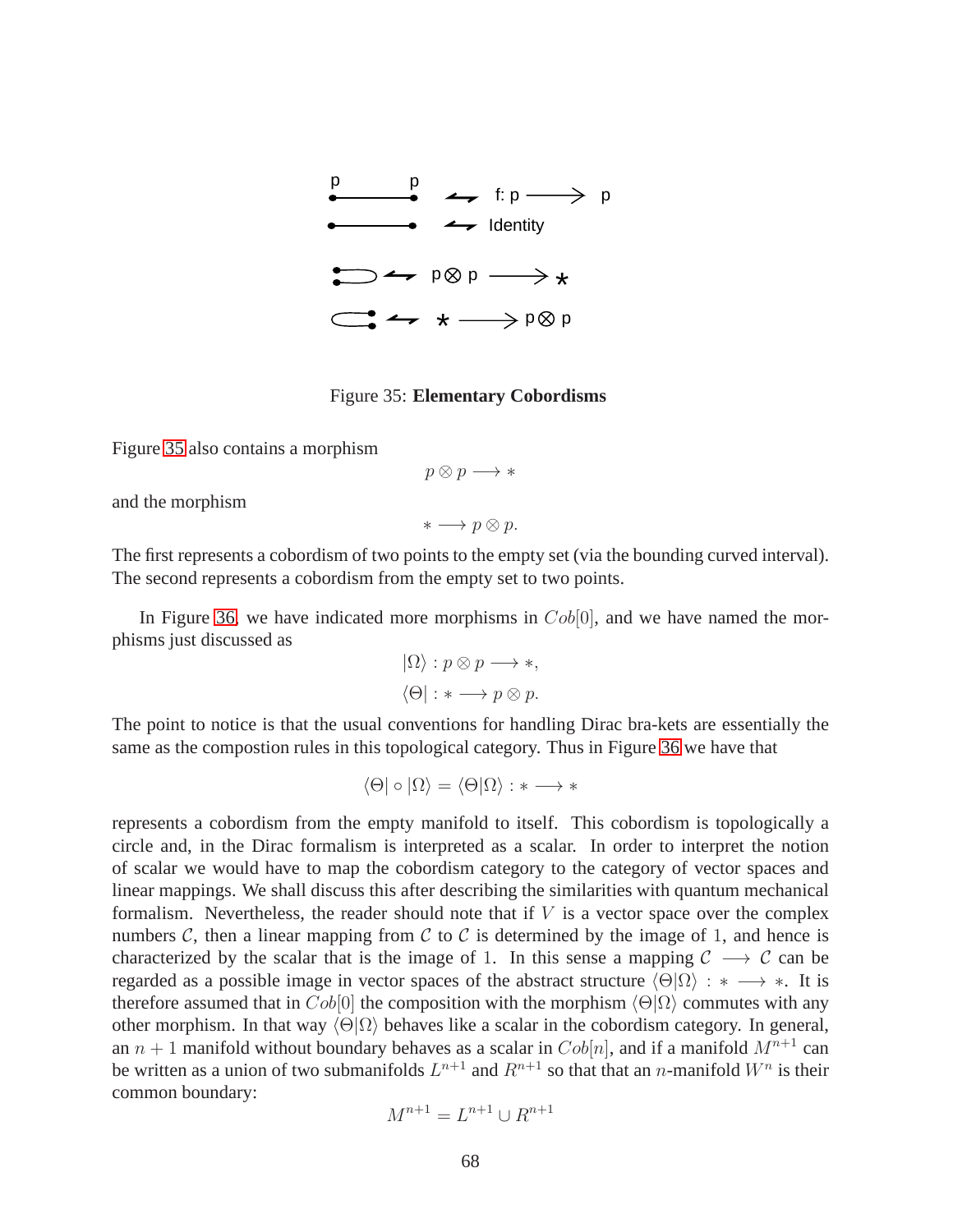$$
\begin{array}{c|c}\n\hline\n\end{array}\n\rightarrow\n\begin{array}{c}\n\text{Identity} \\
\hline\n\end{array}\n\begin{array}{c}\n\hline\n\end{array}\n\rightarrow\n\begin{array}{c}\n\text{Identity} \\
\hline\n\end{array}\n\end{array}\n\begin{array}{c}\n\hline\n\end{array}\n\begin{array}{c}\n\hline\n\end{array}\n\rightarrow\n\begin{array}{c}\n\text{Identity} \\
\hline\n\end{array}\n\end{array}\n\begin{array}{c}\n\hline\n\end{array}\n\rightarrow\n\begin{array}{c}\n\text{Matrix} \\
\hline\n\end{array}\n\end{array}\n\begin{array}{c}\n\hline\n\end{array}\n\begin{array}{c}\n\hline\n\end{array}\n\rightarrow\n\begin{array}{c}\n\text{Matrix} \\
\hline\n\end{array}\n\end{array}\n\begin{array}{c}\n\hline\n\end{array}\n\rightarrow\n\begin{array}{c}\n\text{Matrix} \\
\hline\n\end{array}\n\end{array}\n\begin{array}{c}\n\hline\n\end{array}\n\rightarrow\n\begin{array}{c}\n\text{Matrix} \\
\hline\n\end{array}\n\end{array}\n\begin{array}{c}\n\hline\n\end{array}\n\rightarrow\n\begin{array}{c}\n\text{Matrix} \\
\hline\n\end{array}\n\end{array}
$$



with

<span id="page-68-0"></span>
$$
L^{n+1} \cap R^{n+1} = W^n
$$

then, we can write

$$
\langle M^{n+1} \rangle = \langle L^{n+1} \cup R^{n+1} \rangle = \langle L^{n+1} | R^{n+1} \rangle,
$$

and  $\langle M^{n+1} \rangle$  will be a scalar (morphism that commutes with all other morphisms) in the category  $Cob[n]$ .

Getting back to the contents of Figure [36,](#page-68-0) note how the zero dimensional cobordism category has structural parallels to the Dirac ket–bra formalism

$$
U = |\Omega\rangle\langle\Theta|
$$

$$
UU = |\Omega\rangle\langle\Theta|\Omega\rangle\langle\Theta| = \langle\Theta|\Omega\rangle|\Omega\rangle\langle\Theta| = \langle\Theta|\Omega\rangle U.
$$

In the cobordism category, the bra–ket and ket–bra formalism is seen as patterns of connection of the one-manifolds that realize the cobordisms.

Now view Figure [37.](#page-69-0) This Figure illustrates a morphism  $S$  in  $Cob[0]$  that requires two crossed line segments for its planar representation. Thus  $S$  can be regarded as a non-trivial permutation, and  $S^2 = I$  where I denotes the identity morphisms for a two-point row. From this example, it is clear that  $Cob[0]$  contains the structure of all the syymmetric groups and more. In fact, if we take the subcateogry of  $Cob[0]$  consisting of all morphisms from [n] to [n] for a fixed positive integer n, then this gives the well-known *Brauer algebra* (see [\[9\]](#page-116-5)) extending the symmetric group by allowing any connections among the points in the two rows. In this sense, one could call  $Cob[0]$ the *Brauer category*. We shall return to this point of view later.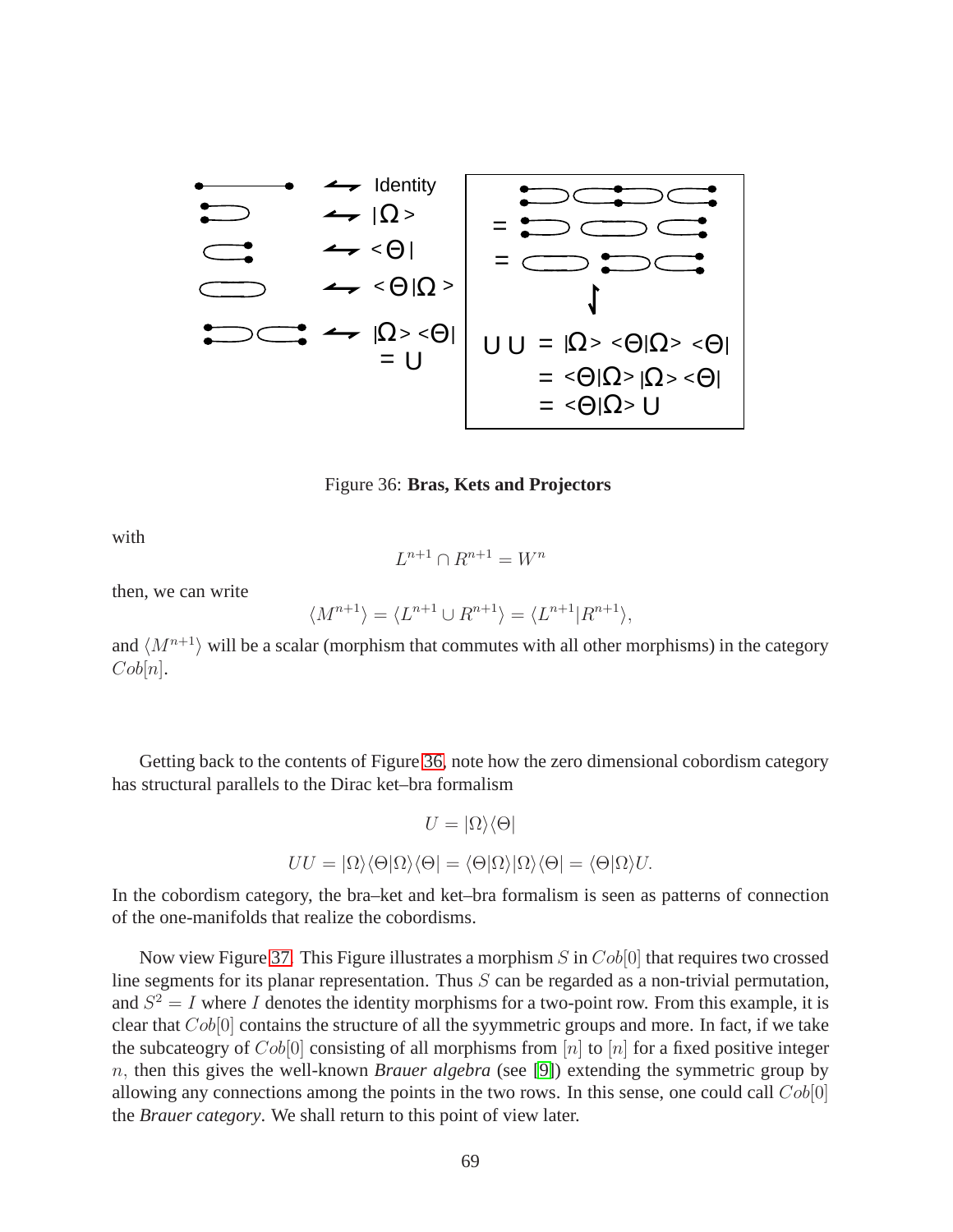

<span id="page-69-0"></span>Figure 37: **Permutations**



<span id="page-69-1"></span>Figure 38: **Projectors in Tensor Lines and Elementary Topology**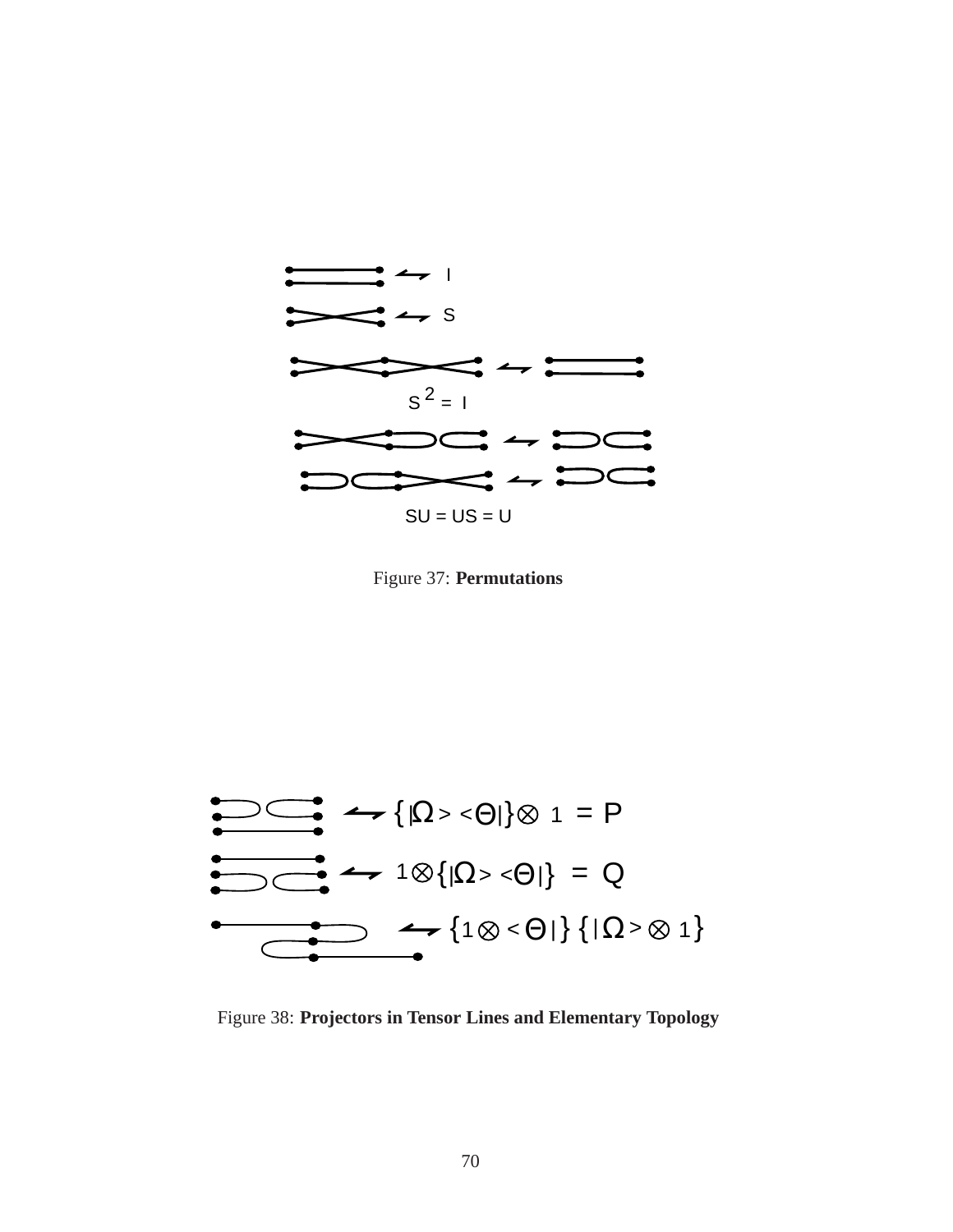In this section, we shall be concentrating on the part of  $Cob[0]$  that does not involve permutations. This part can be characterized by those morphisms that can be represented by planar diagrams without crosssings between any of the line segments (the one-manifolds). We shall call this crossingless subcategory of  $Cob[0]$  the *Temperley-Lieb Category* and denote it by  $CatTL$ . In CatTL we have the subcategory  $TL[n]$  whose only objects are the row of n points and the empty object  $\ast$ , and whose morphisms can all be represented by configurations that embed in the plane as in the morphisms P and Q in Figure [38.](#page-69-1) Note that with the empty object  $\ast$ , the morphism whose diagram is a single loop appears in  $TL[n]$  and is taken to commute with all other morphisms.

The *Temperley-Lieb Algebra*,  $AlgTL[n]$  is generated by the morphisms in  $TL[n]$  that go from  $[n]$  to itself. Up to multiplication by the loop, the product (composition) of two such morphisms is another flat morphism from [n] to itself. For algebraic purposes the loop  $* \longrightarrow *$  is taken to be a scalar algebraic variable  $\delta$  that commutes with all elements in the algebra. Thus the equation

$$
UU = \langle \Theta | \Omega \rangle U.
$$

becomes

$$
UU=\delta U
$$

in the algebra. In the algebra we are allowed to add morphisms formally and this addition is taken to be commutative. Initially the algebra is taken with coefficients in the integers, but a different commutative ring of coefficients can be chosen and the value of the loop may be taken in this ring. For example, for quantum mechanical applications it is natural to work over the complex numbers. The multiplicative structure of  $AlgTL[n]$  can be described by generators and relations as follows: Let  $I_n$  denote the identity morphism from [n] to [n]. Let  $U_i$  denote the morphism from [n] to [n] that connects k with k for  $k < i$  and  $k > i + 1$  from one row to the other, and connects i to  $i + 1$  in each row. Then the algebra  $AlgTL[n]$  is generated by  $\{I_n, U_1, U_2, \cdots, U_{n-1}\}$  with relations

$$
U_i^2 = \delta U_i
$$

$$
U_i U_{i+1} U_i = U_i
$$

$$
U_i U_j = U_j U_i : |i - j| > 1.
$$

These relations are illustrated for three strands in Figure [38.](#page-69-1) We leave the commuting relation for the reader to draw in the case where  $n$  is four or greater. For a proof that these are indeed all the relations, see [\[57\]](#page-119-4).

Figure [38](#page-69-1) and Figure [39](#page-72-0) indicate how the zero dimensional cobordism category contains structure that goes well beyond the usual Dirac formalism. By tensoring the ket–bra on one side or another by identity morphisms, we obtain the beginnings of the Temperley-Lieb algebra and the Temperley-Lieb category. Thus Figure [39](#page-72-0) illustrates the morphisms  $P$  and  $Q$  obtained by such tensoring, and the relation  $PQP = P$  which is the same as  $U_1U_2U_1 = U_1$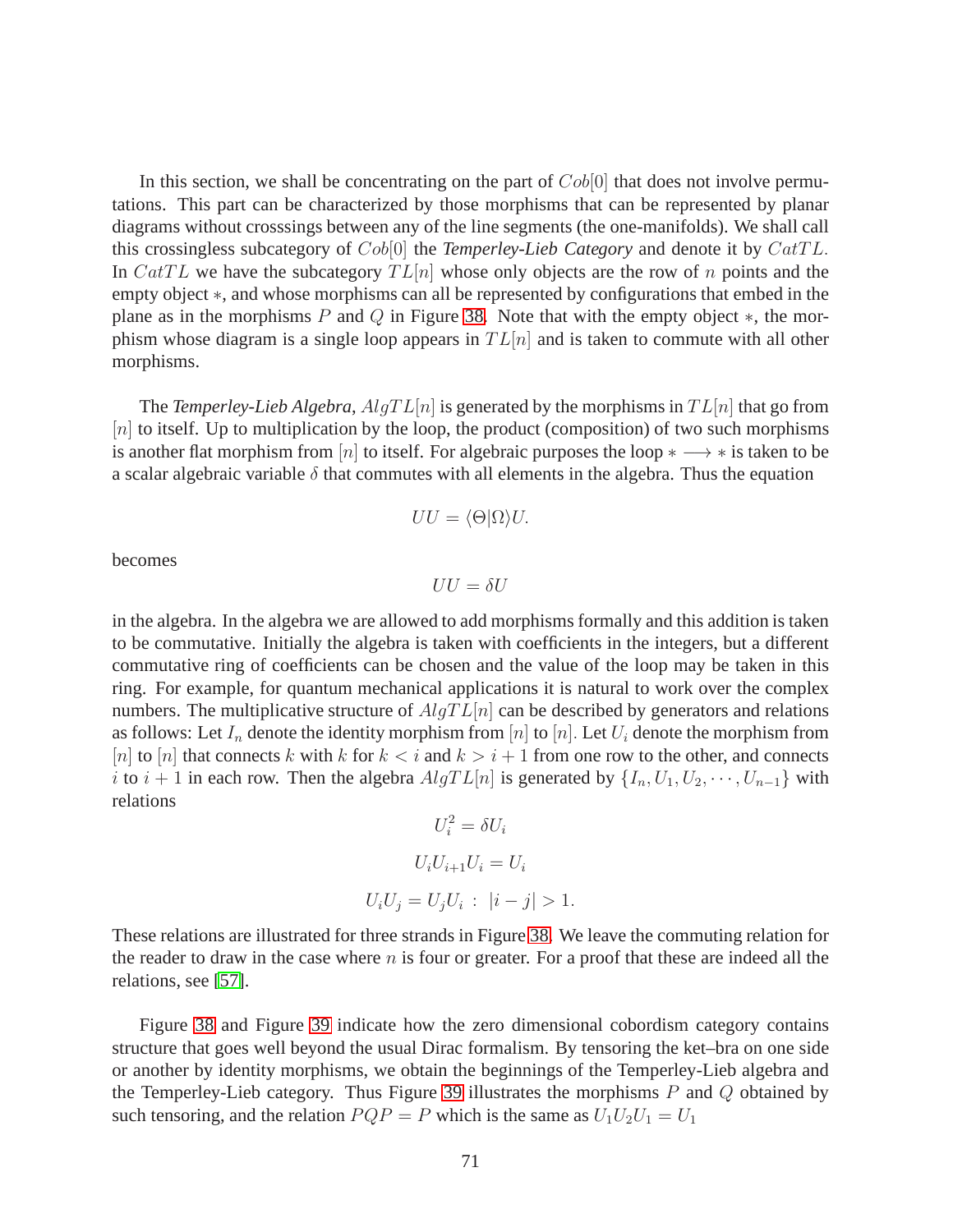Note the composition at the bottom of the Figure [39.](#page-72-0) Here we see a composition of the identity tensored with a ket, followed by a bra tensored with the identity. The diagrammatic for this association involves "straightening" the curved structure of the morphism to a straight line. In Figure [40](#page-72-1) we have elaborated this situation even further, pointing out that in this category each of the morphisms  $\langle \Theta |$  and  $| \Omega \rangle$  can be seen, by straightening, as mappings from the generating object to itself. We have denoted these corresponding morphisms by  $\Theta$  and  $\Omega$  respectively. In this way there is a correspondence between morphisms  $p \otimes p \longrightarrow *$  and morphims  $p \longrightarrow p$ .

In Figure [40](#page-72-1) we have illustrated the generalization of the straightening procedure of Figure [39.](#page-72-0) In Figure [39](#page-72-0) the straightening occurs because the connection structure in the morphism of  $Cob[0]$ does not depend on the wandering of curves in diagrams for the morphisms in that category. Nevertheless, one can envisage a more complex interpretation of the morphisms where each onemanifold (line segment) has a label, and a multiplicity of morphisms can correspond to a single line segment. This is exactly what we expect in interpretations. For example, we can interpret the line segment  $[1] \rightarrow [1]$  as a mapping from a vector space V to itself. Then  $[1] \rightarrow [1]$  is the diagrammatic abstraction for  $V \longrightarrow V$ , and there are many instances of linear mappings from V to  $V$ .

At the vector space level there is a duality between mappings  $V \otimes V \longrightarrow C$  and linear maps  $V \longrightarrow V$ . Specifically, let

$$
\{|0\rangle, \cdots, |m\rangle\}
$$

be a basis for V. Then  $\Theta: V \longrightarrow V$  is determined by

$$
\Theta|i\rangle = \Theta_{ij} |j\rangle
$$

(where we have used the Einstein summation convention on the repeated index  $\hat{j}$ ) corresponds to the bra

$$
\langle \Theta | : V \otimes V \longrightarrow \mathcal{C}
$$

defined by

$$
\langle \Theta | ij \rangle = \Theta_{ij}.
$$

Given  $\Theta : V \otimes V \longrightarrow C$ , we associate  $\Theta : V \longrightarrow V$  in this way.

Comparing with the diagrammatic for the category  $Cob[0]$ , we say that  $\Theta : V \longrightarrow V$  is obtained by *straightening* the mapping

$$
\langle \Theta|: V \otimes V \longrightarrow \mathcal{C}.
$$

Note that in this interpretation, the bras and kets are defined relative to the tensor product of V with itself and [2] is interpreted as  $V \otimes V$ . If we interpret [2] as a single vector space W, then the usual formalisms of bras and kets still pass over from the cobordism category.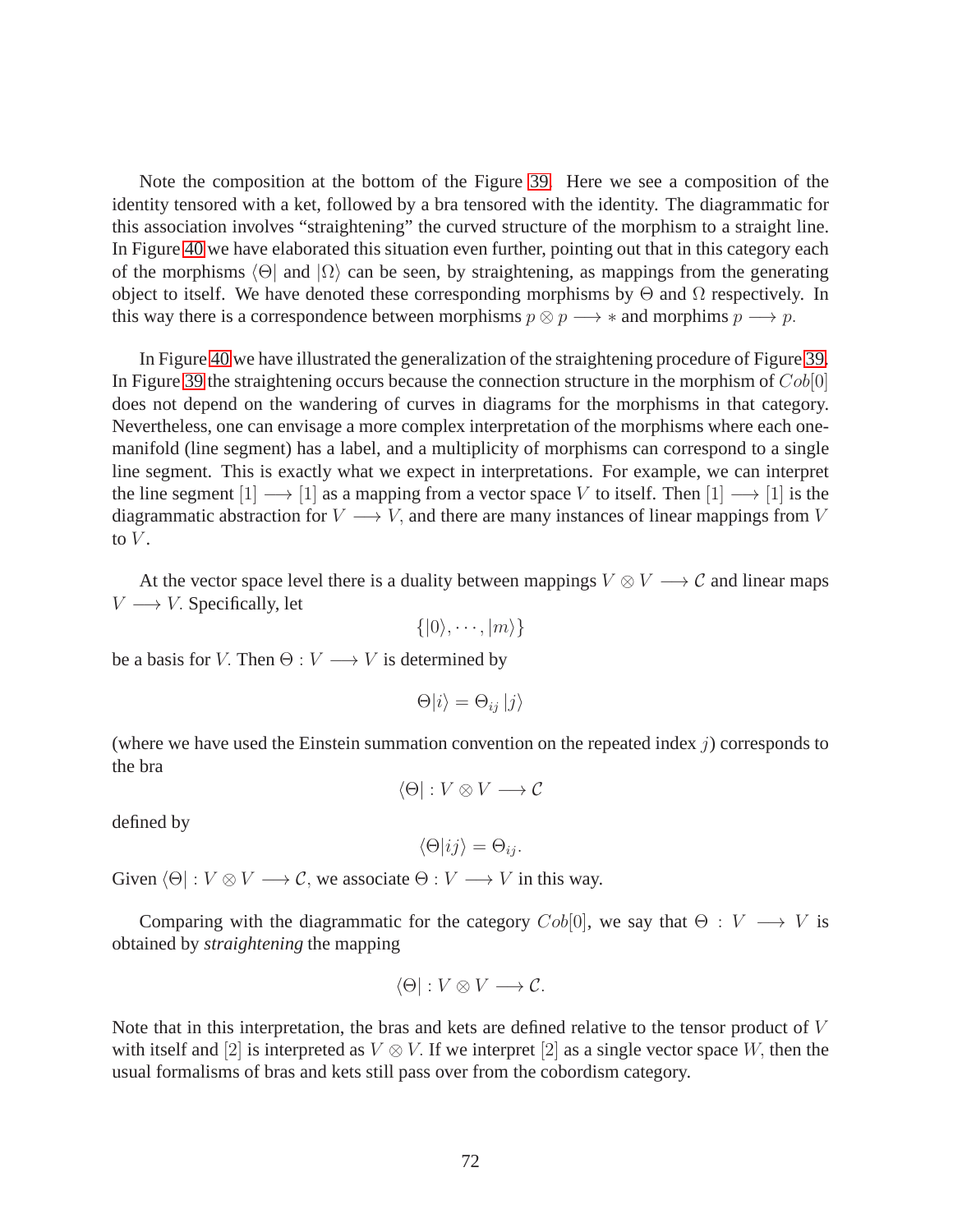

Figure 39: **The Basic Temperley-Lieb Relation**

$$
\frac{\frac{\partial}{\partial \theta} \times \frac{\partial}{\partial \theta}}{\frac{\partial \theta}{\partial \theta}} = \frac{\frac{\partial}{\partial \theta} \times \frac{\partial}{\partial \theta}}{\frac{\partial \theta}{\partial \theta}} = \frac{\frac{\partial}{\partial \theta} \times \frac{\partial}{\partial \theta}}{\frac{\partial \theta}{\partial \theta}} = \frac{\frac{\partial}{\partial \theta} \times \frac{\partial}{\partial \theta}}{\frac{\partial \theta}{\partial \theta}} = \frac{\frac{\partial}{\partial \theta} \times \frac{\partial}{\partial \theta}}{\frac{\partial \theta}{\partial \theta}} = \frac{\frac{\partial}{\partial \theta} \times \frac{\partial}{\partial \theta}}{\frac{\partial \theta}{\partial \theta}} = \frac{\frac{\partial}{\partial \theta} \times \frac{\partial}{\partial \theta}}{\frac{\partial \theta}{\partial \theta}} = \frac{\frac{\partial}{\partial \theta} \times \frac{\partial}{\partial \theta}}{\frac{\partial \theta}{\partial \theta}} = \frac{\frac{\partial}{\partial \theta} \times \frac{\partial}{\partial \theta}}{\frac{\partial \theta}{\partial \theta}} = \frac{\frac{\partial}{\partial \theta} \times \frac{\partial}{\partial \theta}}{\frac{\partial \theta}{\partial \theta}} = \frac{\frac{\partial}{\partial \theta} \times \frac{\partial}{\partial \theta}}{\frac{\partial \theta}{\partial \theta}} = \frac{\frac{\partial}{\partial \theta} \times \frac{\partial}{\partial \theta}}{\frac{\partial \theta}{\partial \theta}} = \frac{\frac{\partial}{\partial \theta} \times \frac{\partial}{\partial \theta}}{\frac{\partial \theta}{\partial \theta}} = \frac{\frac{\partial}{\partial \theta} \times \frac{\partial}{\partial \theta}}{\frac{\partial \theta}{\partial \theta}} = \frac{\frac{\partial}{\partial \theta} \times \frac{\partial}{\partial \theta}}{\frac{\partial \theta}{\partial \theta}} = \frac{\frac{\partial}{\partial \theta} \times \frac{\partial}{\partial \theta}}{\frac{\partial \theta}{\partial \theta}} = \frac{\frac{\partial}{\partial \theta} \times \frac{\partial}{\partial \theta}}{\frac{\partial \theta}{\partial \theta}} = \frac{\frac{\partial}{\partial \theta} \times \frac{\partial}{\partial \theta}}{\frac{\partial \theta}{\partial \theta}} = \frac{\frac{\partial}{\partial \theta} \times \frac{\partial}{\partial \theta}}{\frac{\partial \theta}{\partial \theta}} = \frac{\frac{\partial}{\partial \theta} \times \frac{\partial}{\partial \theta}}{\frac{\partial \theta}{\partial \theta}} = \frac{\frac{\partial}{\partial \theta} \times \frac{\partial}{\
$$

<span id="page-72-0"></span>Figure 40: **The Key to Teleportation**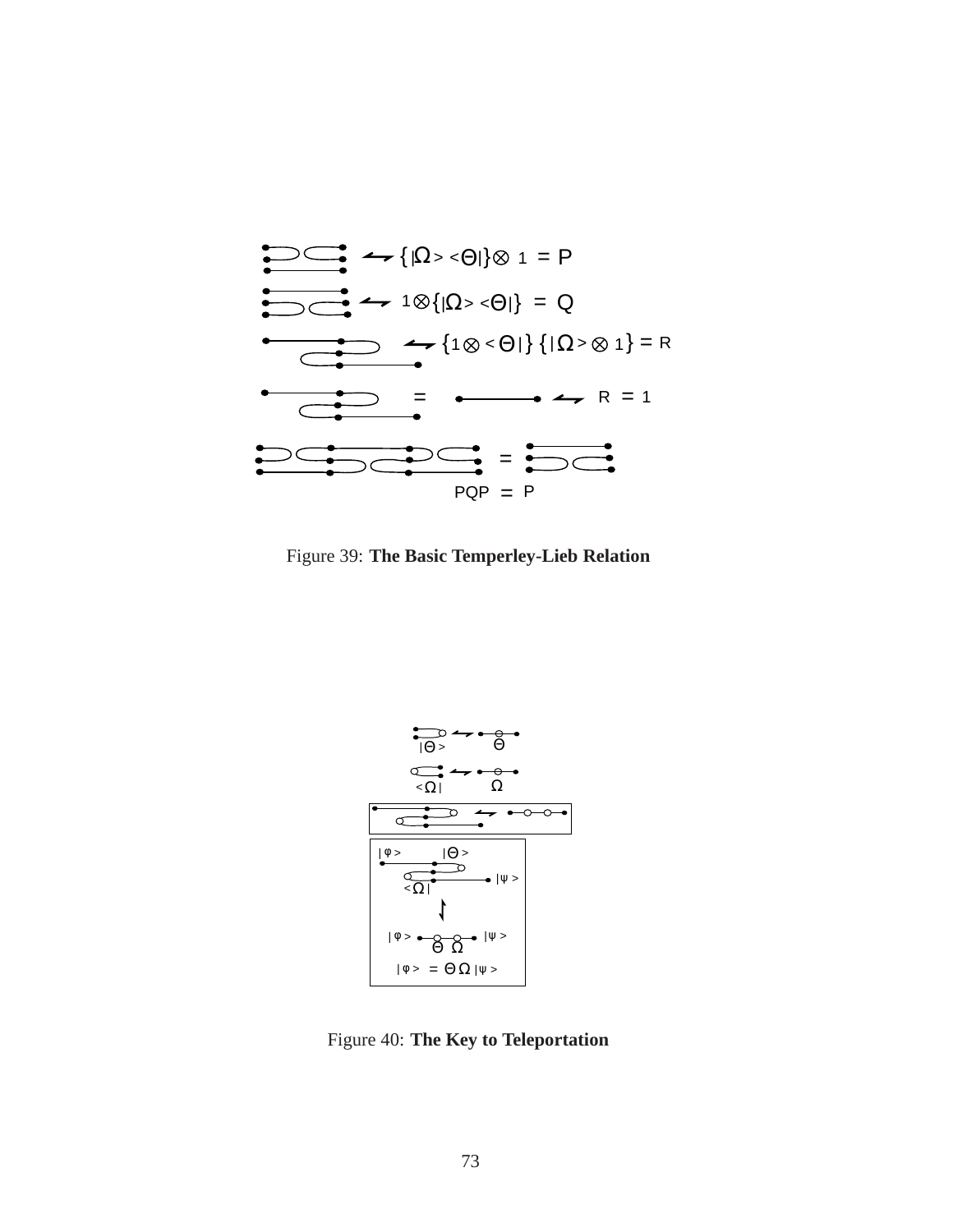Figure [40](#page-72-0) illustrates the staightening of  $|\Theta\rangle$  and  $\langle\Omega|$ , and the straightening of a composition of these applied to  $|\psi\rangle$ , resulting in  $|\phi\rangle$ . In the left-hand part of the bottom of Figure [40](#page-72-0) we illustrate the preparation of the tensor product  $|\Theta\rangle \otimes |\psi\rangle$  followed by a successful measurement by  $\langle \Omega |$ in the second two tensor factors. The resulting single qubit state, as seen by straightening, is  $|\phi\rangle = \Theta \circ \Omega |\psi\rangle.$ 

From this, we see that it is possible to reversibly, indeed unitarily, transform a state  $|\psi\rangle$  via a combination of preparation and measurement just so long as the straightenings of the preparation and measurement ( $\Theta$  and  $\Omega$ ) are each invertible (unitary). This is the key to teleportation [\[56,](#page-119-0) [15,](#page-117-0) [16\]](#page-117-1). In the standard teleportation procedure one chooses the preparation  $\Theta$  to be (up to normalization) the 2 dimensional identity matrix so that  $|\theta\rangle = |00\rangle + |11\rangle$ . If the successful measurement  $\Omega$  is also the identity, then the transmitted state  $|\phi\rangle$  will be equal to  $|\psi\rangle$ . In general we will have  $|\phi\rangle = \Omega |\psi\rangle$ . One can then choose a basis of measurements  $|\Omega\rangle$ , each corresponding to a unitary transformation  $\Omega$  so that the recipient of the transmission can rotate the result by the inverse of  $\Omega$  to reconsitute  $|\psi\rangle$  if he is given the requisite information. This is the basic design of the teleportation procedure.

There is much more to say about the category  $Cob[0]$  and its relationship with quantum mechanics. We will stop here, and invite the reader to explore further. Later in this paper, we shall use these ideas in formulating our representations of the braid group. For now, we point out how things look as we move upward to  $Cob[n]$  for  $n > 0$ . In Figure ?? we show typical cobordisms (morphisms) in  $Cob[1]$  from two circles to one circle and from one circle to two circles. These are often called "pairs of pants". Their composition is a surface of genus one seen as a morphism from two circles to two circles. The bottom of the figure indicates a ket-bra in this dimension in the form of a mapping from one circle to one circle as a composition of a cobordism of a circle to the empty set and a cobordism from the empty set to a circle (circles bounding disks). As we go to higher dimensions the structure of cobordisms becomes more interesting and more complicated. It is remarkable that there is so much structure in the lowest dimensions of these categories.

## **13 Braiding and Topological Quantum Field Theory**

The purpose of this section is to discuss in a very general way how braiding is related to topological quantum field theory. In the section to follow, we will use the Temperley-Lieb recoupling theory to produce specfic unitary representations of the Artin braid group.

The ideas in the subject of topological quantum field theory (TQFT) are well expressed in the book [\[5\]](#page-116-0) by Michael Atiyah and the paper [\[106\]](#page-123-0) by Edward Witten. Here is Atiyah's definition:

**Definition.** A TQFT in dimension d is a functor  $Z(\Sigma)$  from the cobordism category  $Cob[d]$  to the category  $Vect$  of vector spaces and linear mappings which assigns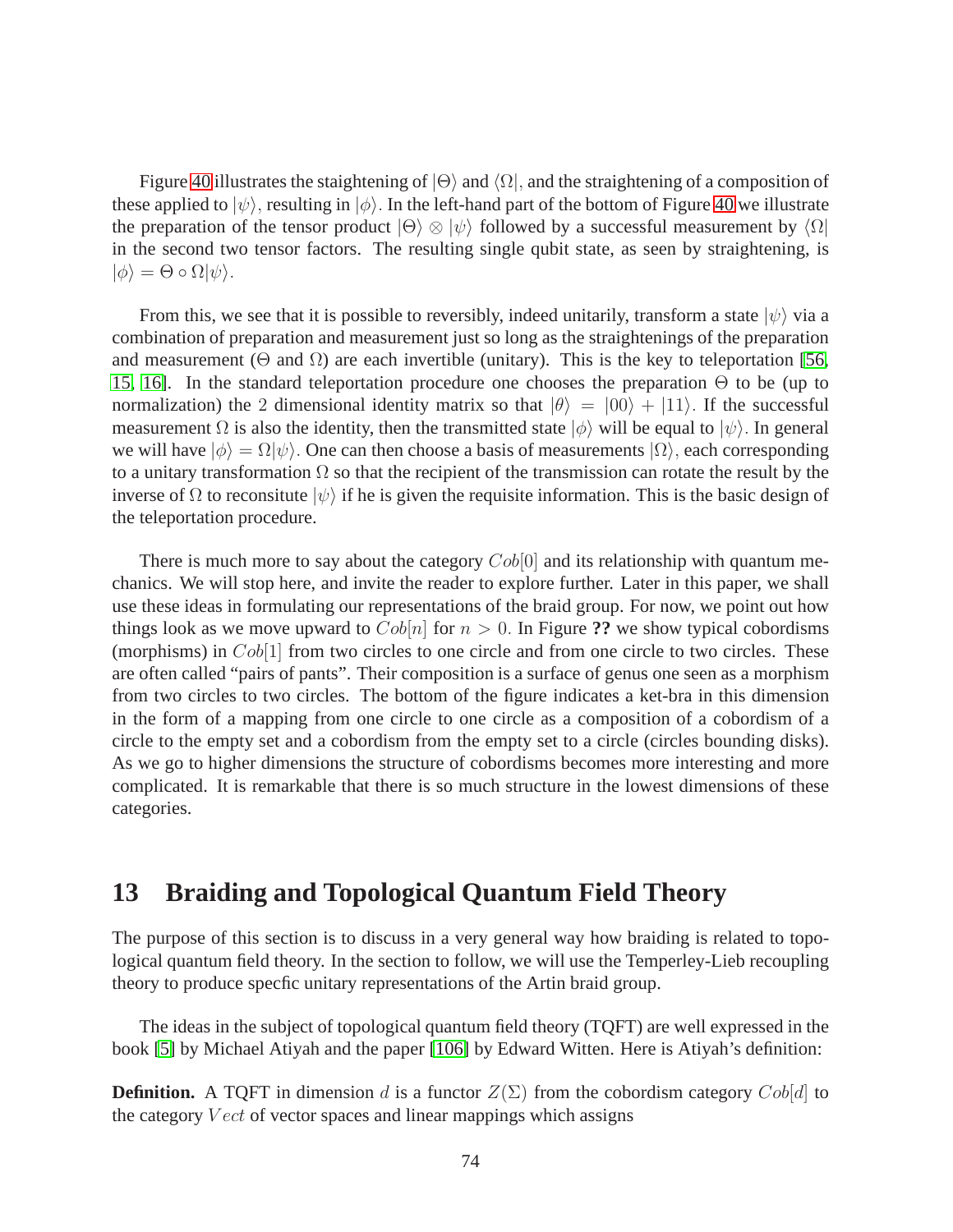

Figure 41: **Corbordisms of** 1**-Manifolds are Surfaces**

- 1. a finite dimensional vector space  $Z(\Sigma)$  to each compact, oriented d-dimensional manifold Σ,
- 2. a vector  $Z(Y) \in Z(\Sigma)$  for each compact, oriented  $(d+1)$ -dimensional manifold Y with boundary  $\Sigma$ .
- 3. a linear mapping  $Z(Y) : Z(\Sigma_1) \longrightarrow Z(\Sigma_2)$  when Y is a  $(d+1)$ -manifold that is a cobordism between  $\Sigma_1$  and  $\Sigma_2$  (whence the boundary of Y is the union of  $\Sigma_1$  and  $-\Sigma_2$ .

The functor satisfies the following axioms.

- 1.  $Z(\Sigma^{\dagger}) = Z(\Sigma)^{\dagger}$  where  $\Sigma^{\dagger}$  denotes the manifold  $\Sigma$  with the opposite orientation and  $Z(\Sigma)^{\dagger}$ is the dual vector space.
- 2.  $Z(\Sigma_1 \cup \Sigma_2) = Z(\Sigma_1) \otimes Z(\Sigma_2)$  where ∪ denotes disjoint union.
- 3. If  $Y_1$  is a cobordism from  $\Sigma_1$  to  $\Sigma_2$ ,  $Y_2$  is a cobordism from  $\Sigma_2$  to  $\Sigma_3$  and Y is the composite cobordism  $Y = Y_1 \cup_{\Sigma_2} Y_2$ , then

$$
Z(Y) = Z(Y_2) \circ Z(Y_1) : Z(\Sigma_1) \longrightarrow Z(\Sigma_2)
$$

is the composite of the corresponding linear mappings.

- 4.  $Z(\phi) = C$  (C denotes the complex numbers) for the empty manifold  $\phi$ .
- 5. With  $\Sigma \times I$  (where I denotes the unit interval) denoting the identity cobordism from  $\Sigma$  to  $\Sigma$ ,  $Z(\Sigma \times I)$  is the identity mapping on  $Z(\Sigma)$ .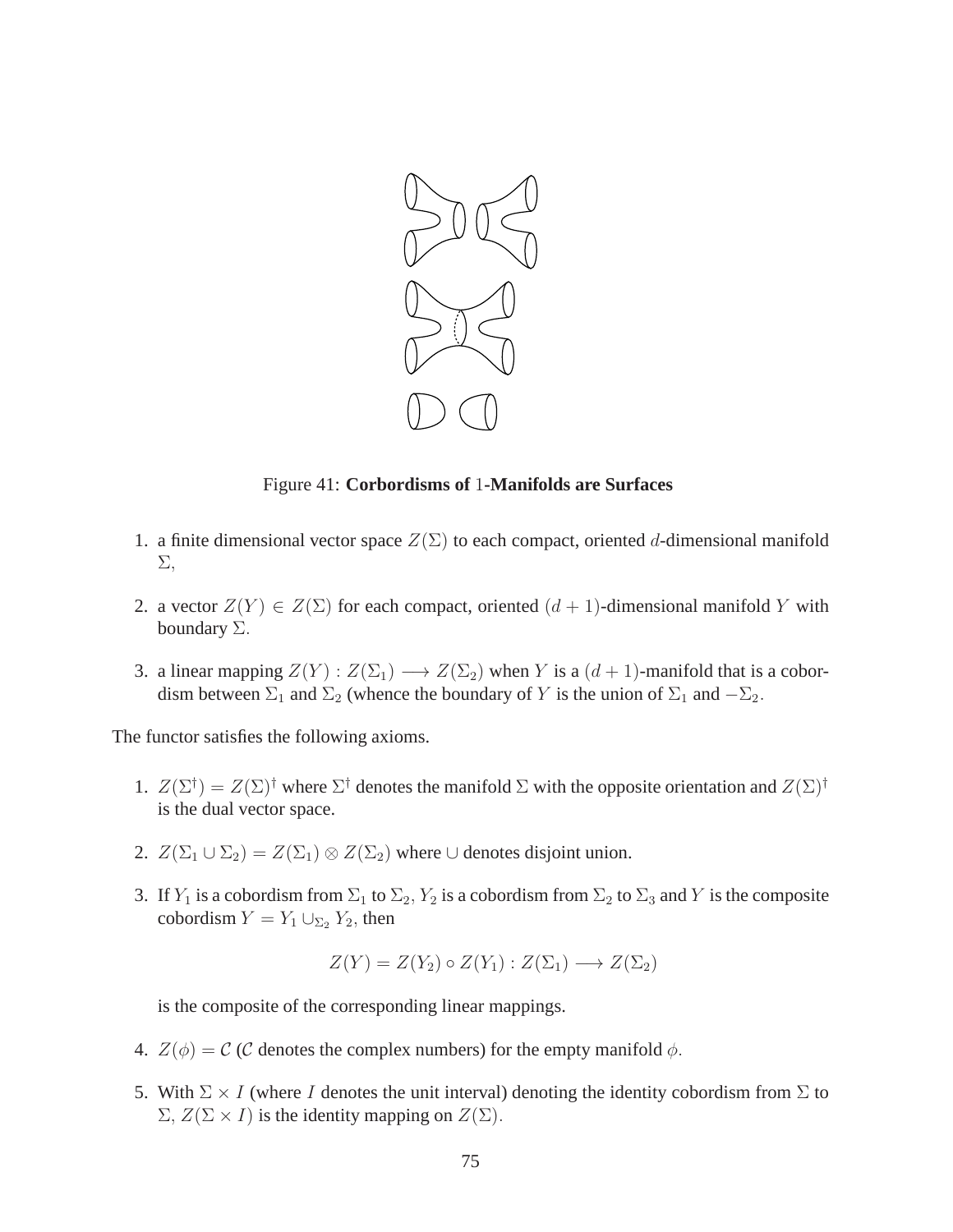Note that, in this view a TQFT is basically a functor from the cobordism categories defined in the last section to Vector Spaces over the complex numbers. We have already seen that in the lowest dimensional case of cobordisms of zero-dimensional manifolds, this gives rise to a rich structure related to quatum mechanics and quantum information theory. The remarkable fact is that the case of three-dimensions is also related to quantum theory, and to the lower-dimensional versions of the TQFT. This gives a significant way to think about three-manifold invariants in terms of lower dimensional patterns of interaction. Here follows a brief description.

Regard the three-manifold as a union of two handlebodies with boundary an orientable surface S<sup>g</sup> of genus g. The surface is divided up into trinions as illustrated in Figure [42.](#page-76-0) A *trinion* is a surface with boundary that is topologically equivalent to a sphere with three punctures. The trinion constitutes, in itself a cobordism in  $Cob[1]$  from two circles to a single circle, or from a single circle to two circles, or from three circles to the empty set. The *pattern* of a trinion is a trivalent graphical vertex, as illustrated in Figure [42.](#page-76-0) In that figure we show the trivalent vertex graphical pattern drawn on the surface of the trinion, forming a graphical pattern for this combordism. It should be clear from this figure that any cobordism in  $Cob[1]$  can be diagrammed by a trivalent graph, so that the category of trivalent graphs (as morphisms from ordered sets of points to ordered sets of points) has an image in the category of cobordisms of compact onedimensional manifolds. Given a surface  $S$  (possibly with boundary) and a decomposition of that surface into triions, we associate to it a trivalent graph  $G(S, t)$  where t denotes the particular trinion decomposition.

In this correspondence, distinct graphs can correspond to topologically identical cobordisms of circles, as illustrated in Figure [44.](#page-76-1) It turns out that the graphical structure is important, and that it is extraordinarily useful to articulate transformations between the graphs that correspond to the homeomorphisms of the corresponding surfaces. The beginning of this structure is indicated in the bottom part of Figure [44.](#page-76-1)

In Figure [45](#page-77-0) we illustrate another feature of the relationship betweem surfaces and graphs. At the top of the figure we indicate a homeomorphism between a twisted trinion and a standard trinion. The homeomorphism leaves the ends of the trinion (denoted  $A,B$  and  $C$ ) fixed while undoing the internal twist. This can be accomplished as an ambient isotopy of the embeddings in three dimensional space that are indicated by this figure. Below this isotopy we indicate the corresponding graphs. In the graph category there will have to be a transformation between a braided and an unbraided trivalent vertex that corresponds to this homeomorphism.

From the point of view that we shall take in this paper, the key to the mathematical structure of three-dimensional TQFT lies in the trivalent graphs, including the braiding of grapical arcs. We can think of these braided graphs as representing idealized Feynman diagrams, with the trivalent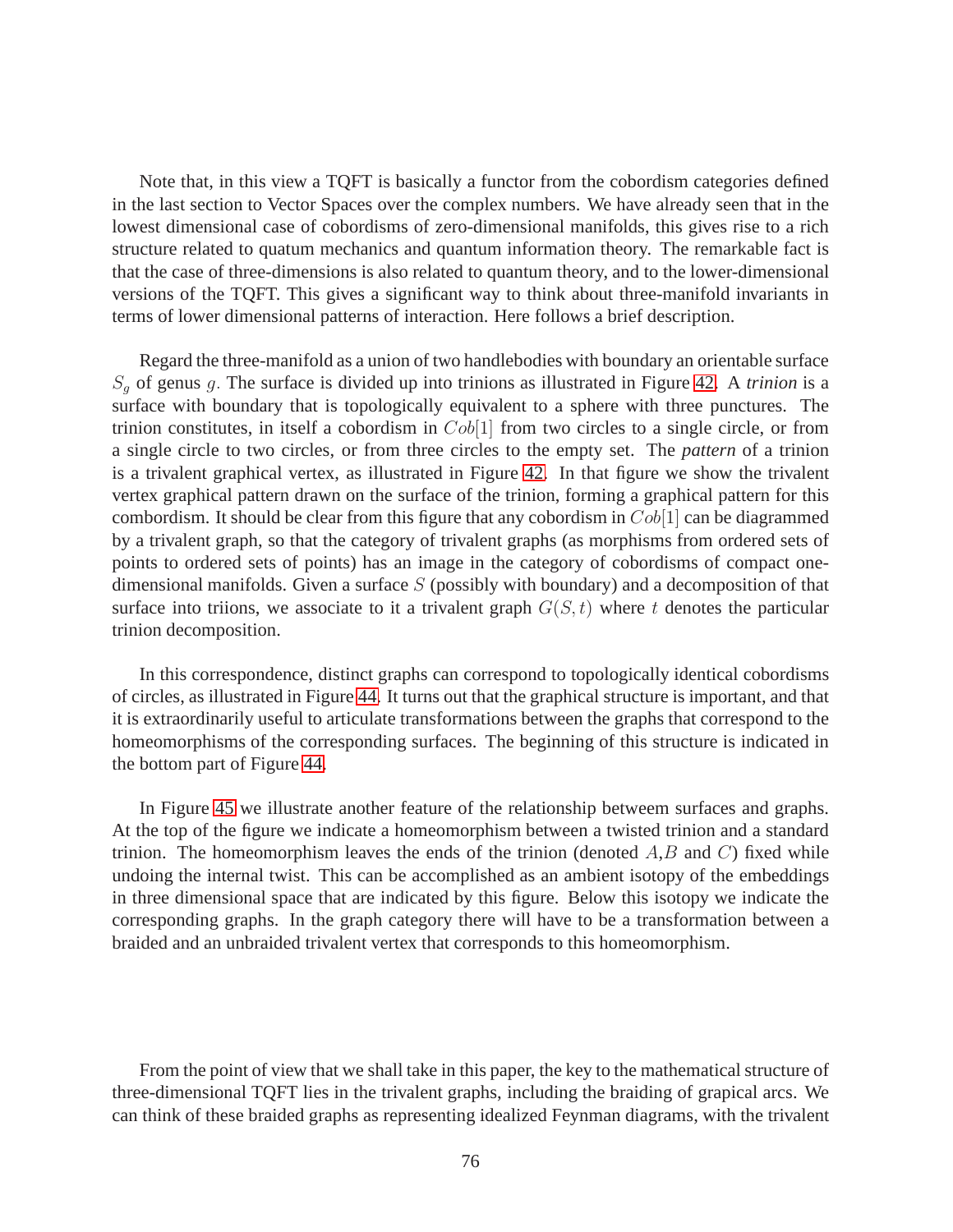

Figure 42: **Decomposition of a Surface into Trinions**

<span id="page-76-0"></span>

Figure 43: **Trivalent Vectors**



<span id="page-76-1"></span>Figure 44: **Trinion Associativity**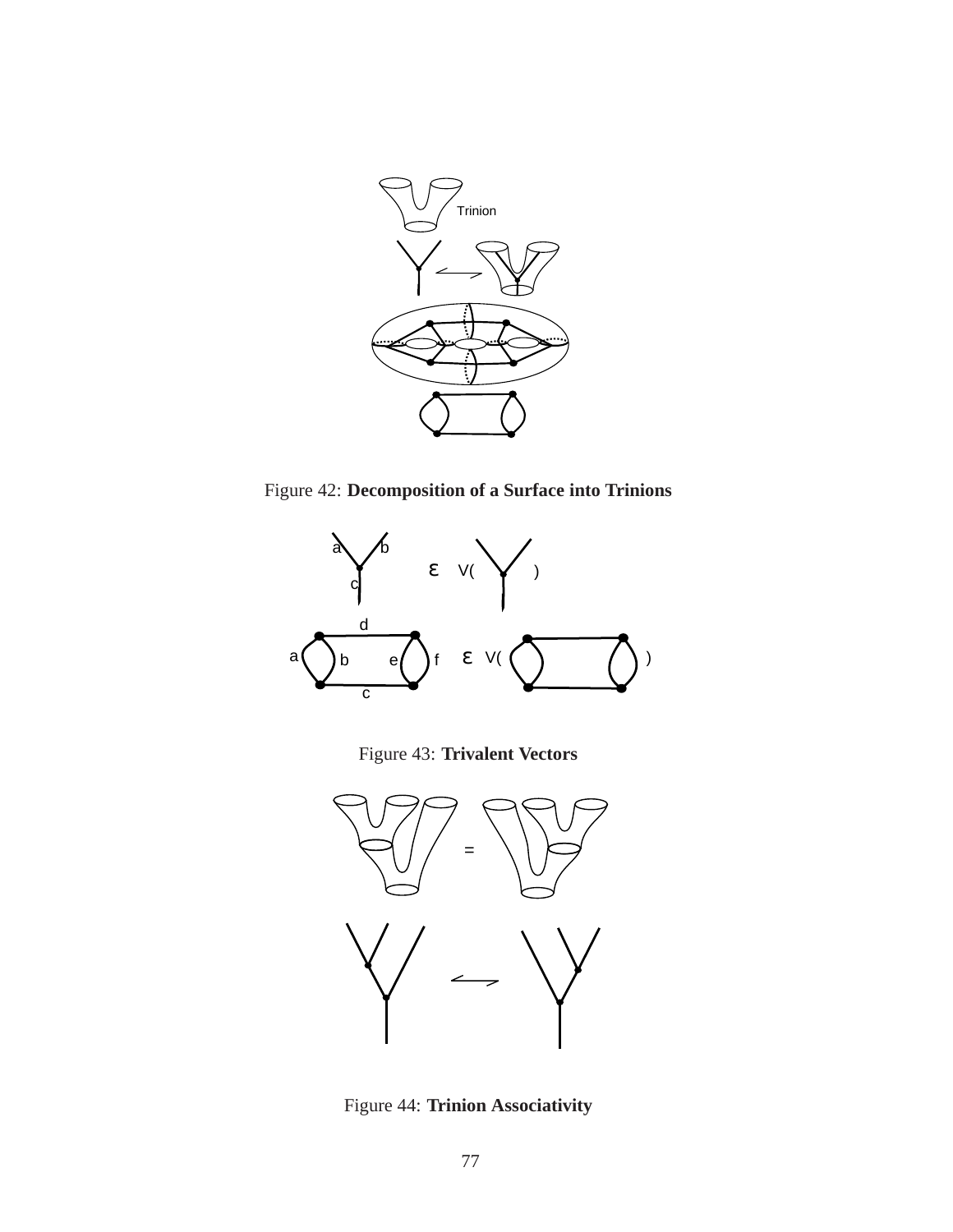

<span id="page-77-0"></span>Figure 45: **Tube Twist**

vertex as the basic particle interaction vertex, and the braiding of lines representing an interaction resulting from an exchange of particles. In this view one thinks of the particles as moving in a two-dimensional medium, and the diagrams of braiding and trivalent vertex interactions as indications of the temporal events in the system, with time indicated in the direction of the morphisms in the category. Adding such graphs to the category of knots and links is an extension of the *tangle category* where one has already extended braids to allow any embedding of strands and circles that start in  $n$  ordered points and end in  $m$  ordered points. The tangle category includes the braid category and the Temperley-Lieb category. These are both included in the category of braided trivalent graphs.

Thinking of the basic trivalent vertex as the form of a particle interaction there will be a set of particle states that can label each arc incident to the vertex. In Figure **??** we illustrate the labeling of the trivalent graphs by such particle states. In the next two sections we will see specific rules for labeling such states. Here it suffices to note that there will be some restrictions on these labels, so that a trivalent vertex has a set of possible labelings. Similarly, any trivalent graph will have a set of admissible labelings. These are the possible particle processes that this graph can support. We take the set of admissible labelings of a given graph  $G$  as a basis for a vector space  $V(G)$  over the complex numbers. This vector space is the space of *processes* associated with the graph  $G$ . Given a surface  $S$  and a decomposition t of the surface into trinions, we have the associated graph  $G(S, t)$  and hence a vector space of processes  $V(G(S, t))$ . It is desirable to have this vector space independent of the particular decomposition into trinions. If this can be accomplished, then the set of vector spaces and linear mappings associated to the surfaces can consitute a functor from the category of cobordisms of one-manifolds to vector spaces, and hence gives rise to a one-dimensional topological quantum field theory. To this end we need some properties of the particle interactions that will be described below.

A *spin network* is, by definition a lableled trivalent graph in a category of graphs that satisfy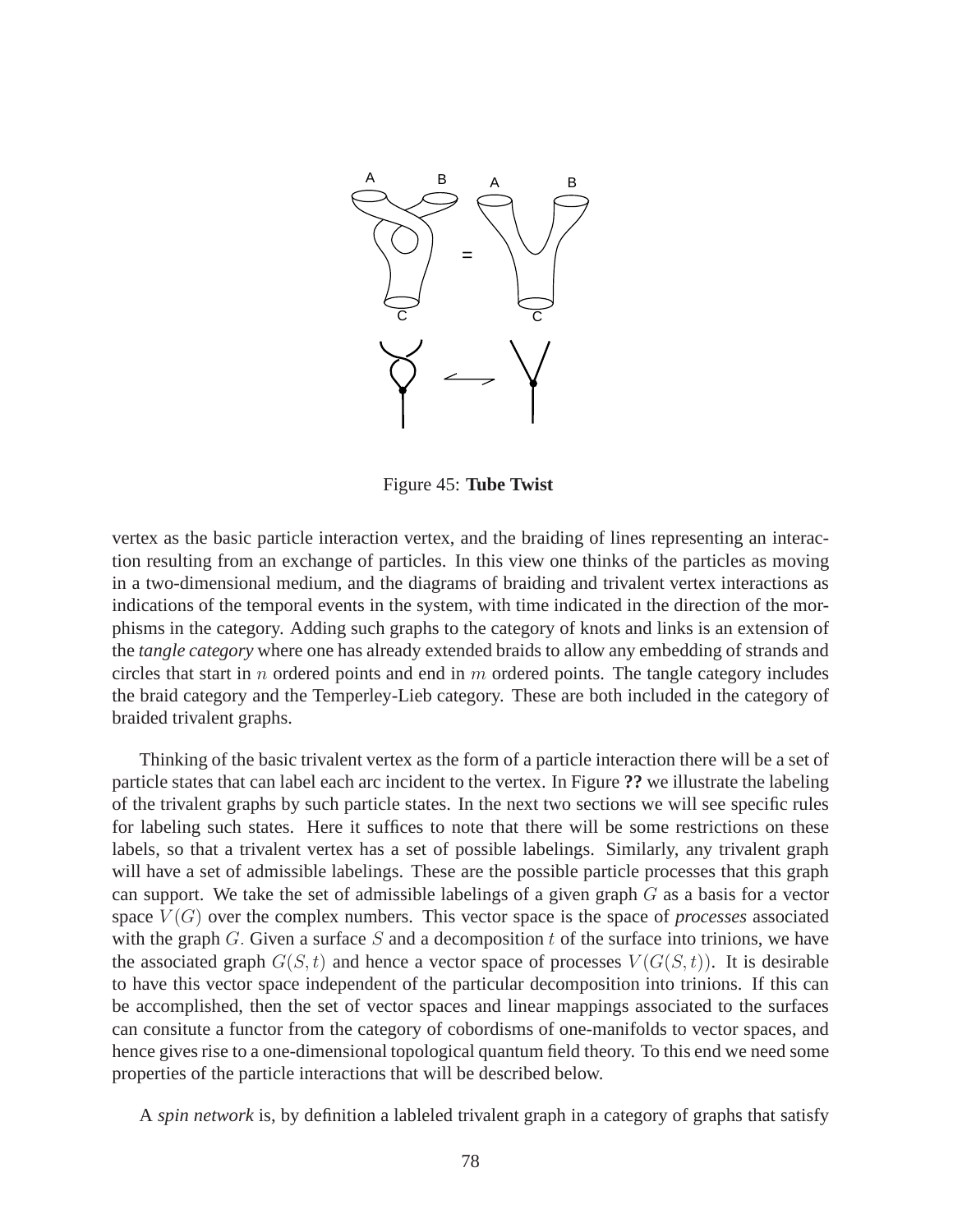

<span id="page-78-0"></span>Figure 46: **Creation and Fusion**

the properties outlined in the previous paragraph. We shall detail the requirements below.

The simplest case of this idea is C. N. Yang's original interpretation of the Yang-Baxter equation [\[109\]](#page-123-1). Yang articulated a quantum field theory in one dimension of space and one dimension of time in which the R-matrix giving the scattering ampitudes for an interaction of two particles whose (let us say) spins corresponded to the matrix indices so that  $R_{ab}^{cd}$  is the amplitude for particles of spin a and spin b to interact and produce particles of spin c and d. Since these interactions are between particles in a line, one takes the convention that the particle with spin  $\alpha$  is to the left of the particle with spin b, and the particle with spin c is to the left of the particle with spin d. If one follows the concatenation of such interactions, then there is an underlying permutation that is obtained by following strands from the bottom to the top of the diagram (thinking of time as moving up the page). Yang designed the Yang-Baxter equation for R so that *the amplitudes for a composite process depend only on the underlying permutation corresponding to the process and not on the individual sequences of interactions.*

In taking over the Yang-Baxter equation for topological purposes, we can use the same interpretation, but think of the diagrams with their under- and over-crossings as modeling events in a spacetime with two dimensions of space and one dimension of time. The extra spatial dimension is taken in displacing the woven strands perpendicular to the page, and allows us to use braiding operators R and  $R^{-1}$  as scattering matrices. Taking this picture to heart, one can add other particle properties to the idealized theory. In particular one can add fusion and creation vertices where in fusion two particles interact to become a single particle and in creation one particle changes (decays) into two particles. These are the trivalent vertices discussed above. Matrix elements corresponding to trivalent vertices can represent these interactions. See Figure [46.](#page-78-0)

Once one introduces trivalent vertices for fusion and creation, there is the question how these interactions will behave in respect to the braiding operators. There will be a matrix expression for the compositions of braiding and fusion or creation as indicated in Figure 25. Here we will restrict ourselves to showing the diagrammatics with the intent of giving the reader a flavor of these structures. It is natural to assume that braiding intertwines with creation as shown in Figure [49](#page-80-0)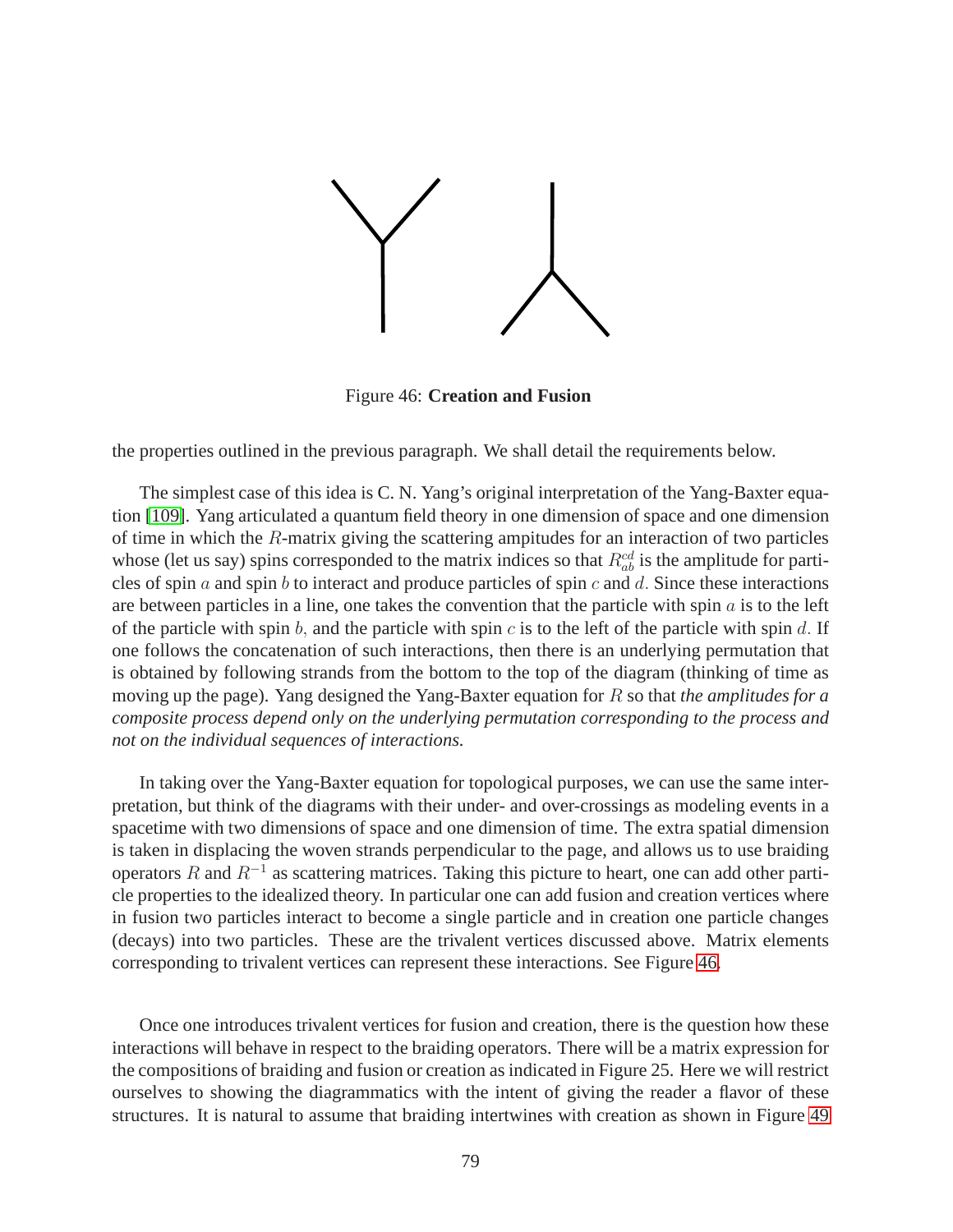

Figure 47: **Yang Baxter Equation**

<span id="page-79-0"></span>

Figure 48: **Braiding**

(similarly with fusion). This intertwining identity is clearly the sort of thing that a topologist will love, since it indicates that the diagrams can be interpreted as embeddings of graphs in three-dimensional space, and it fits with our interpretation of the vertices in terms of trinions. Figure [47](#page-79-0) illustrates the Yang-Baxter equation. The intertwining identity is an assumption like the Yang-Baxter equation itself, that simplifies the mathematical structure of the model.

It is to be expected that there will be an operator that expresses the recoupling of vertex interactions as shown in Figure [50](#page-80-1) and labeled by  $Q$ . This corresponds to the associativity at the level of trinion combinations shown in Figure [44.](#page-76-1) The actual formalism of such an operator will parallel the mathematics of recoupling for angular momentum. See for example [\[34\]](#page-118-0). If one just considers the abstract structure of recoupling then one sees that for trees with four branches (each with a single root) there is a cycle of length five as shown in Figure [51.](#page-80-2) One can start with any pattern of three vertex interactions and go through a sequence of five recouplings that bring one back to the same tree from which one started. *It is a natural simplifying axiom to assume that this composition is the identity mapping.* This axiom is called the *pentagon identity*.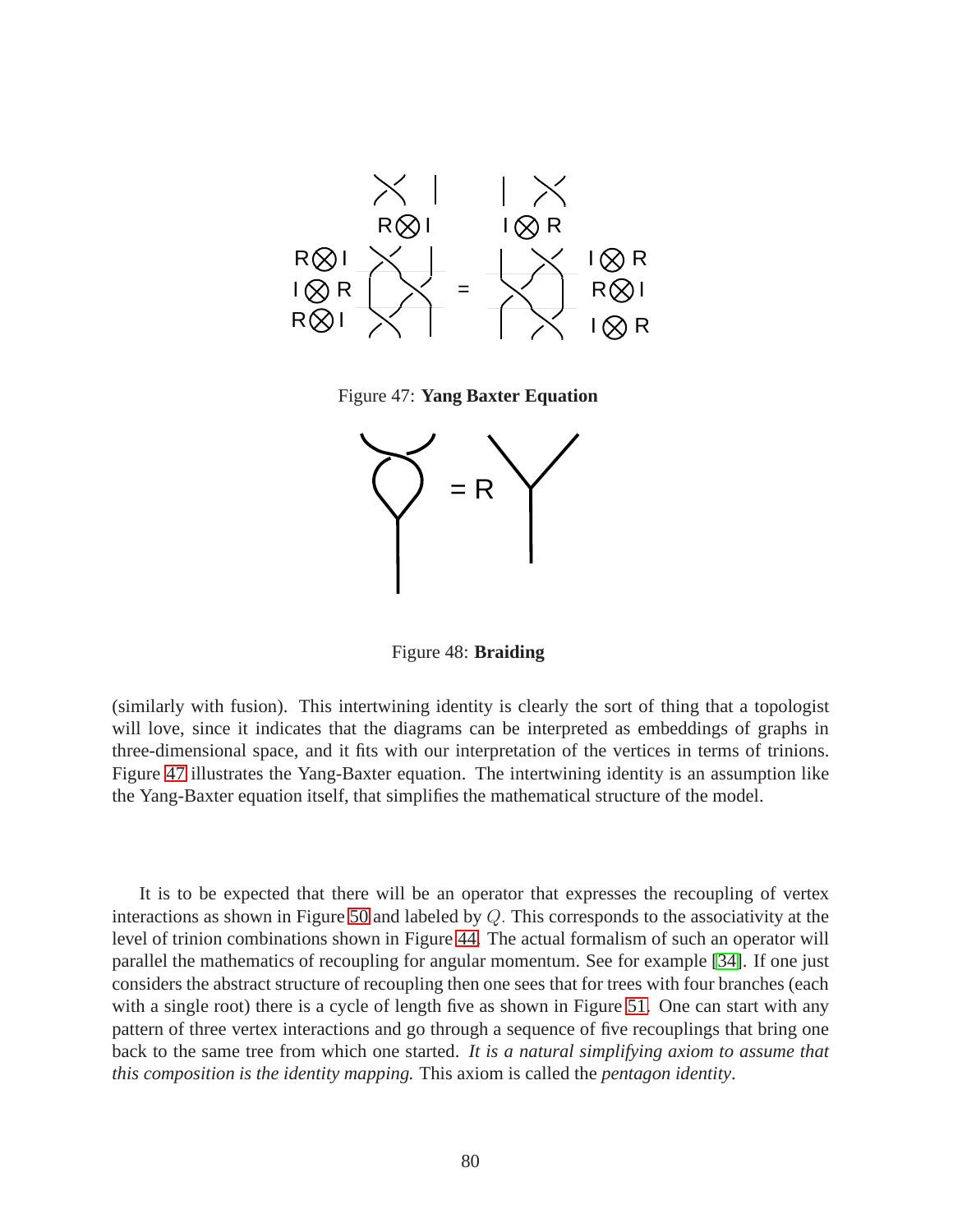

<span id="page-80-0"></span>



<span id="page-80-1"></span>Figure 50: **Recoupling**



<span id="page-80-2"></span>Figure 51: **Pentagon Identity**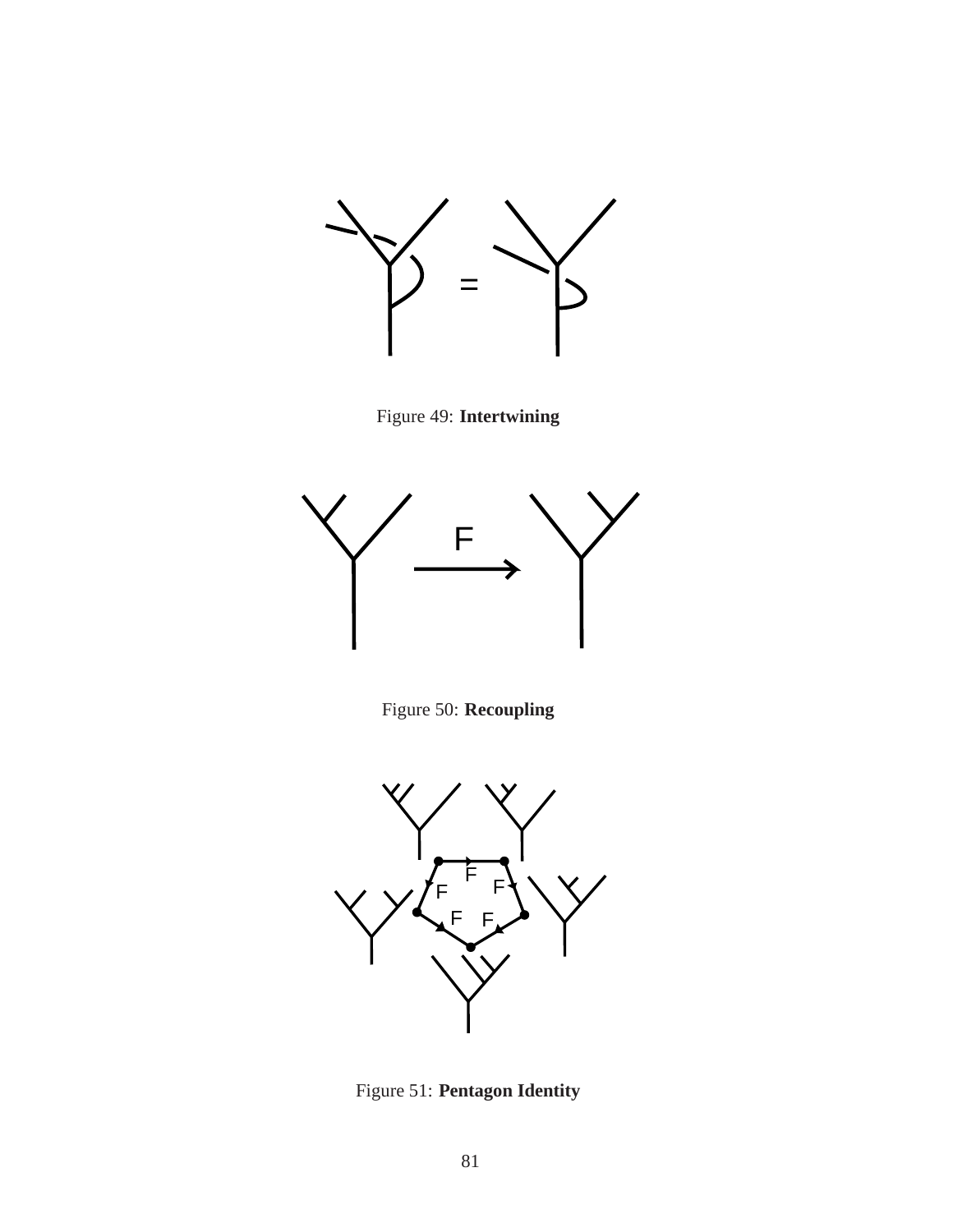

<span id="page-81-0"></span>Figure 52: **Hexagon Identity**

Finally there is a hexagonal cycle of interactions between braiding, recoupling and the intertwining identity as shown in Figure [52.](#page-81-0) One says that the interactions satisfy the *hexagon identity* if this composition is the identity.

**Remark.** It is worth pointing out how these identities are related to the braiding. The hexagon identity tells us that

$$
R^{-1}FRF^{-1}RF = I
$$

where  $I$  is the identity mapping on the process space for trees with three branches. Letting

$$
A = R
$$

and

$$
B = F^{-1}RF,
$$

we see that the hexagon identity is equivalent to the statement

$$
B = R^{-1}F^{-1}R.
$$

Thus

$$
ABA = R(R^{-1}F^{-1}R)R = F^{-1}R^2 = (F^{-1}RF)F^{-1}R = (R^{-1}F^{-1}R)F^{-1}R
$$

$$
= (R^{-1}F^{-1}R)R(R^{-1}F^{-1}R) = BAB.
$$

Thus the hexagon relation in this context, implies that  $A$  and  $B$  satisfy the braiding relation. The combination of the hexagon and pentagon relations ensures that the braid group representations that are generated are well-defined and fit together as we include smaller numbers of strands in larger numbers of strands. We omit the further details of the verification of this statement.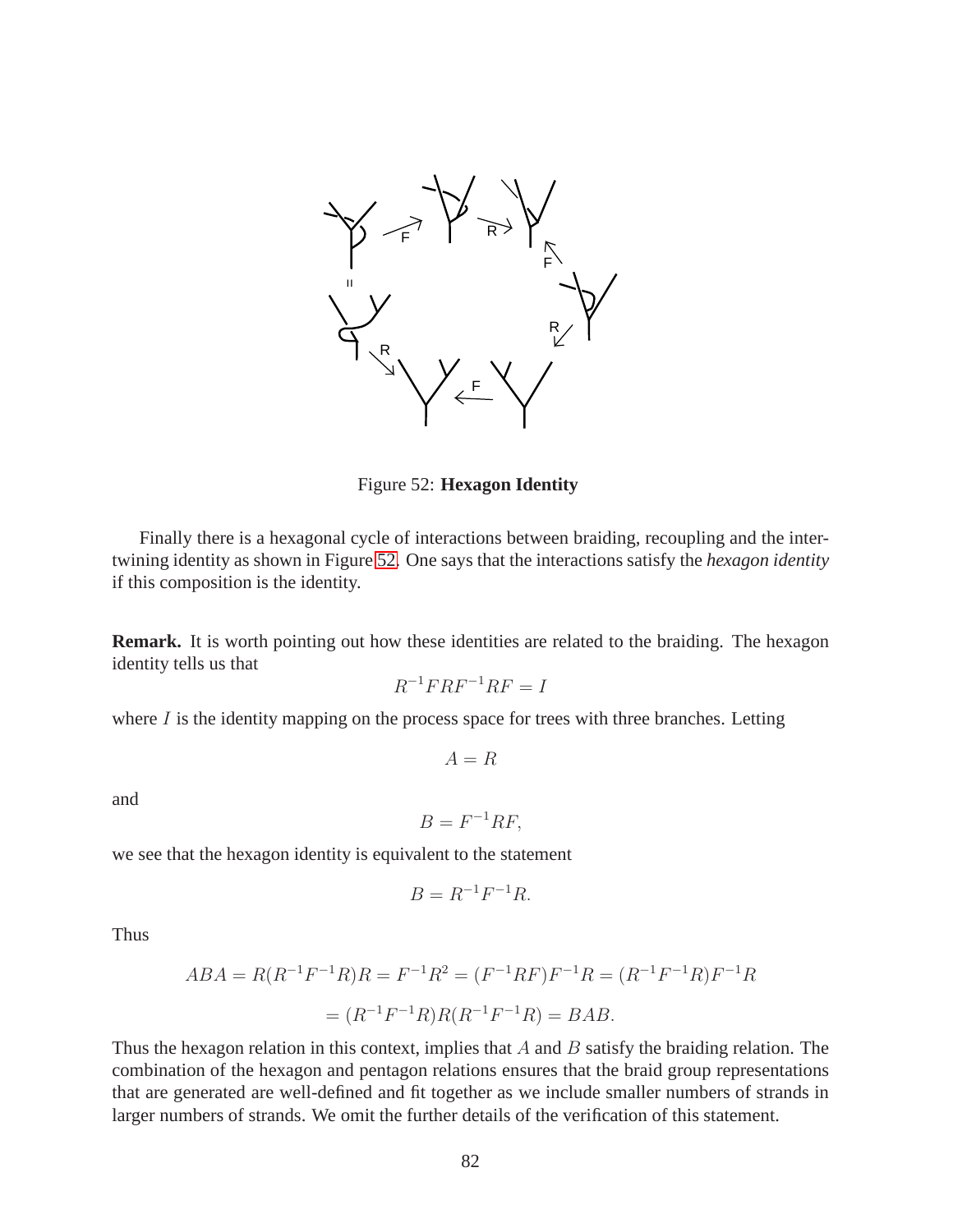A *graphical three-dimensional topological quantum field theory* is an algebra of interactions that satisfies the Yang-Baxter equation, the intertwining identity, the pentagon identity and the hexagon identity. There is not room in this summary to detail the way that these properties fit into the topology of knots and three-dimensional manifolds, but a sketch is in order. For the case of topological quantum field theory related to the group  $SU(2)$  there is a construction based entirely on the combinatorial topology of the bracket polynomial (See Sections 11 to 18 of this paper.). See [\[45,](#page-119-1) [34\]](#page-118-0) for more information on this approach.

Now return to Figure [42](#page-76-0) where we illustrate trinions, shown in relation to a trivalent vertex, and a surface of genus three that is decomposed into four trinions. It turns out that the vector space  $V(S_q) = V(G(S_q, t))$  to a surface with a trinion decomposition as t described above, and defined in terms of the graphical topological quantum field theory, does not depend upon the choice of trinion decomposition. This independence is guaranteed by the braiding, hexagon and pentagon identities. One can then associate a well-defined vector  $|M\rangle$  in  $V(S_q)$  whenenver M is a three manifold whose boundary is  $S_g$ . Furthermore, if a closed three-manifold  $M^3$  is decomposed along a surface  $S_q$  into the union of  $M_-\,$  and  $M_+\,$  where these parts are otherwise disjoint threemanifolds with boundary  $S_q$ , then the inner product  $I(M) = \langle M_-|M_+\rangle$  is, up to normalization, an invariant of the three-manifold  $M_3$ . With the definition of graphical topological quantum field theory given above, knots and links can be incorporated as well, so that one obtains a source of invariants  $I(M^3, K)$  of knots and links in orientable three-manifolds. Here we see the uses of the relationships that occur in the higher dimensional cobordism categories, as descirbed in the previous section.

The invariant  $I(M^3, K)$  can be formally compared with the Witten [\[106\]](#page-123-0) integral

$$
Z(M^3, K) = \int DA e^{(ik/4\pi)S(M, A)} W_K(A).
$$

It can be shown that up to limits of the heuristics,  $Z(M, K)$  and  $I(M^3, K)$  are essentially equivalent for appropriate choice of gauge group and corresponding spin networks.

By these graphical reformulations, a three-dimensional  $TQFT$  is, at base, a highly simplified theory of point particle interactions in  $2 + 1$  dimensional spacetime. It can be used to articulate invariants of knots and links and invariants of three manifolds. The reader interested in the  $SU(2)$  case of this structure and its implications for invariants of knots and three manifolds can consult [\[34,](#page-118-0) [45,](#page-119-1) [79,](#page-121-0) [14,](#page-117-2) [87\]](#page-122-0). One expects that physical situations involving  $2 + 1$  spacetime will be approximated by such an idealized theory. There are also applications to  $3 + 1$  quantum gravity [**?**, [3,](#page-116-1) [58\]](#page-120-0). Aspects of the quantum Hall effect may be related to topological quantum field theory [\[105\]](#page-123-2). One can study a physics in two dimensional space where the braiding of particles or collective excitations leads to non-trival representations of the Artin braid group. Such particles are called *Anyons*. Such  $TQFT$  models would describe applicable physics. One can think about applications of anyons to quantum computing along the lines of the topoological models described here.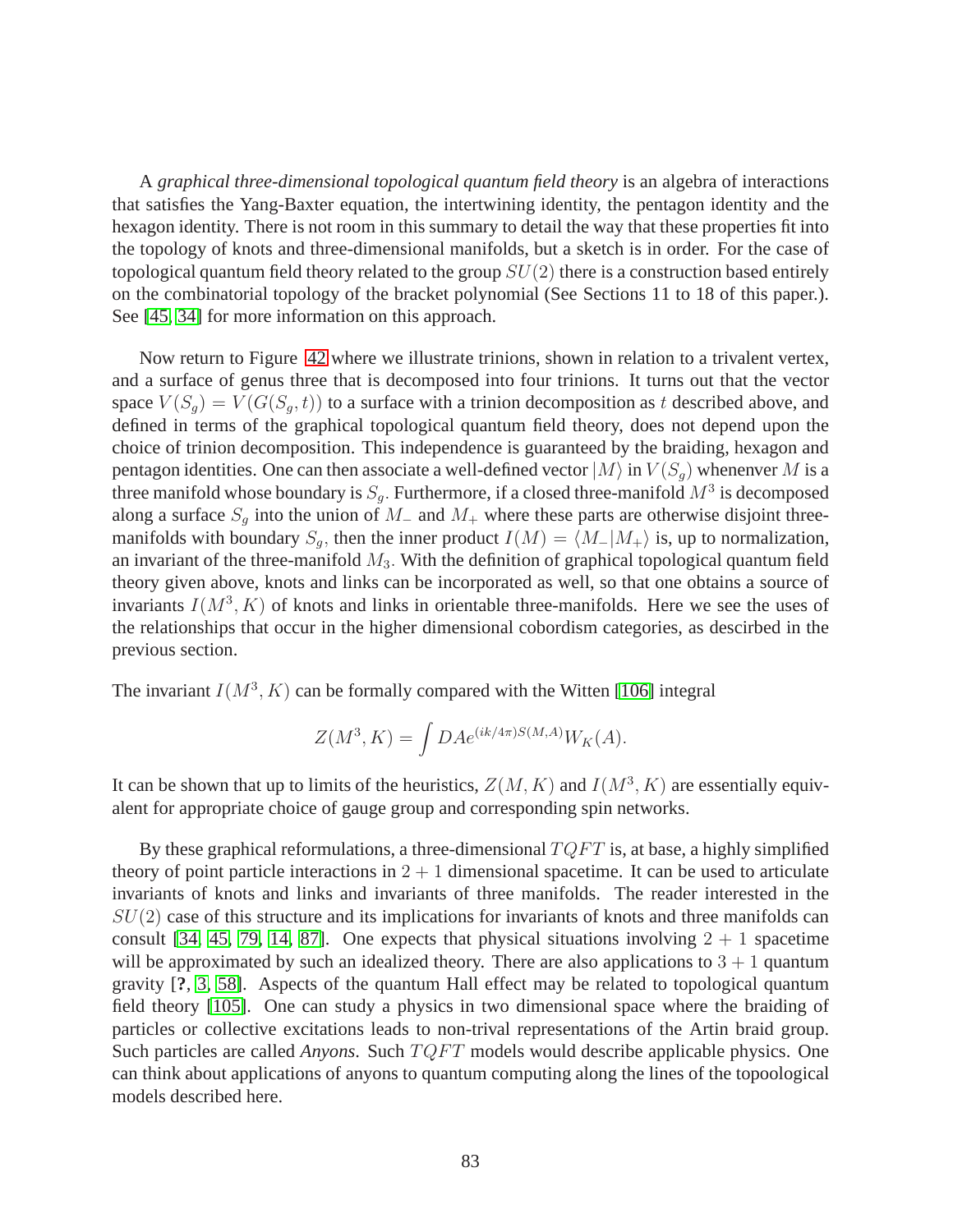

<span id="page-83-0"></span>Figure 53: **A More Complex Braiding Operator**

A key point in the application of  $TQFT$  to quantum information theory is contained in the structure illustrated in Figure [53.](#page-83-0) There we show a more complex braiding operator, based on the composition of recoupling with the elementary braiding at a vertex. (This structure is implicit in the Hexagon identity of Figure [52.](#page-81-0)) The new braiding operator is a source of unitary representations of braid group in situations (which exist mathematically) where the recoupling transformations are themselves unitary. This kind of pattern is utilized in the work of Freedman and collaborators [\[21,](#page-117-3) [22,](#page-117-4) [23,](#page-117-5) [24,](#page-117-6) [25\]](#page-117-7) and in the case of classical angular momentum formalism has been dubbed a "spin-network quantum simlator" by Rasetti and collaborators [\[82,](#page-121-1) [83\]](#page-121-2). In the next section we show how certain natural deformations [\[34\]](#page-118-0) of Penrose spin networks [\[89\]](#page-122-1) can be used to produce these unitary representations of the Artin braid group and the corresponding models for anyonic topological quantum computation.

## **14 Spin Networks and Temperley-Lieb Recoupling Theory**

In this section we discuss a combinatorial construction for spin networks that generalizes the original construction of Roger Penrose. The result of this generalization is a structure that satisfies all the properties of a graphical  $TQFT$  as described in the previous section, and specializes to classical angular momentum recoupling theory in the limit of its basic variable. The construction is based on the properties of the bracket polynomial (as already described in Section 11). A complete description of this theory can be found in the book "Temperley-Lieb Recoupling Theory and Invariants of Three-Manifolds" by Kauffman and Lins [\[34\]](#page-118-0).

The " $q$ -deformed" spin networks that we construct here are based on the bracket polynomial relation. View Figure [54](#page-84-0) and Figure [55.](#page-84-1)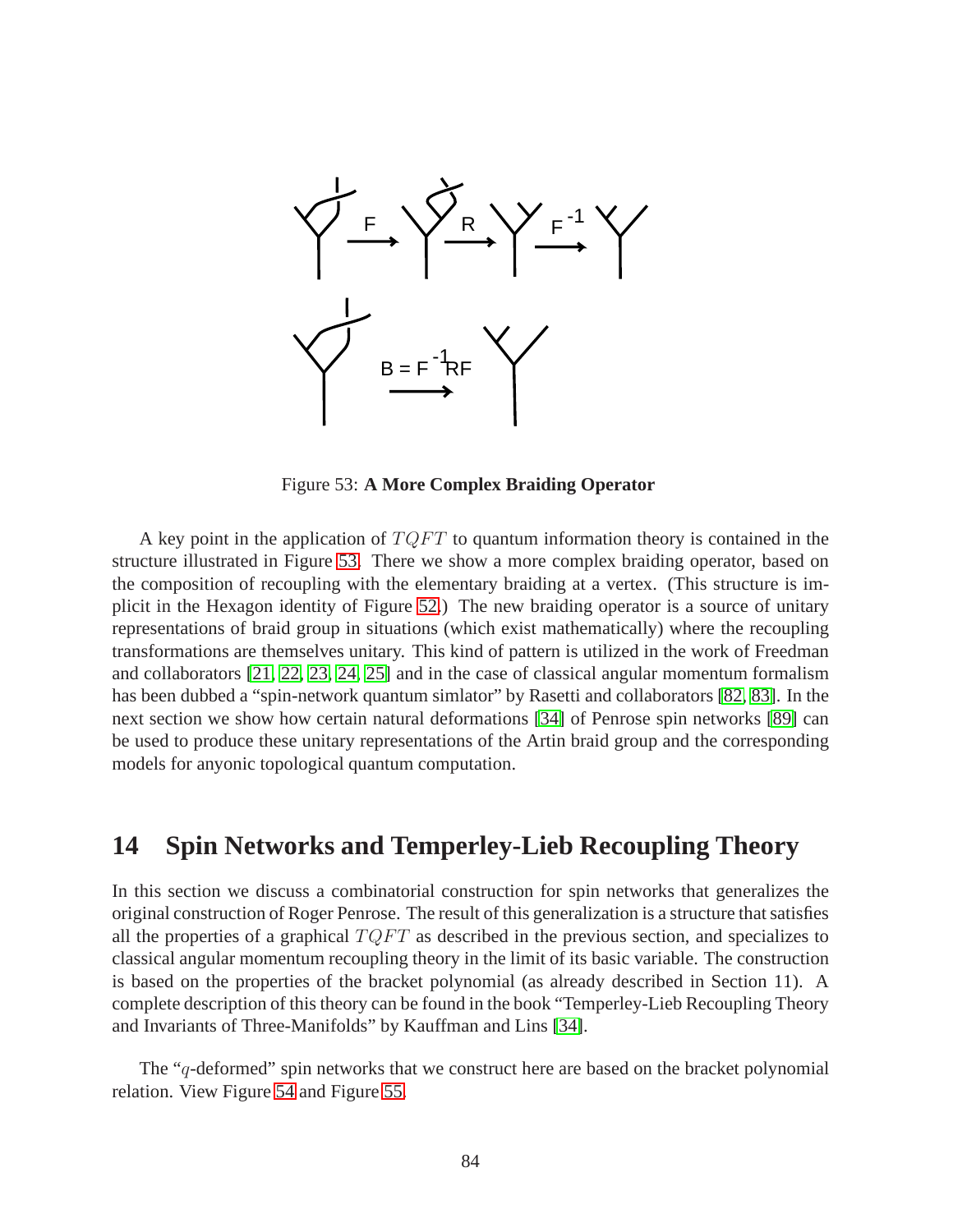

<span id="page-84-0"></span>Figure 54: **Basic Projectors**



<span id="page-84-1"></span>Figure 55: **Two Strand Projector**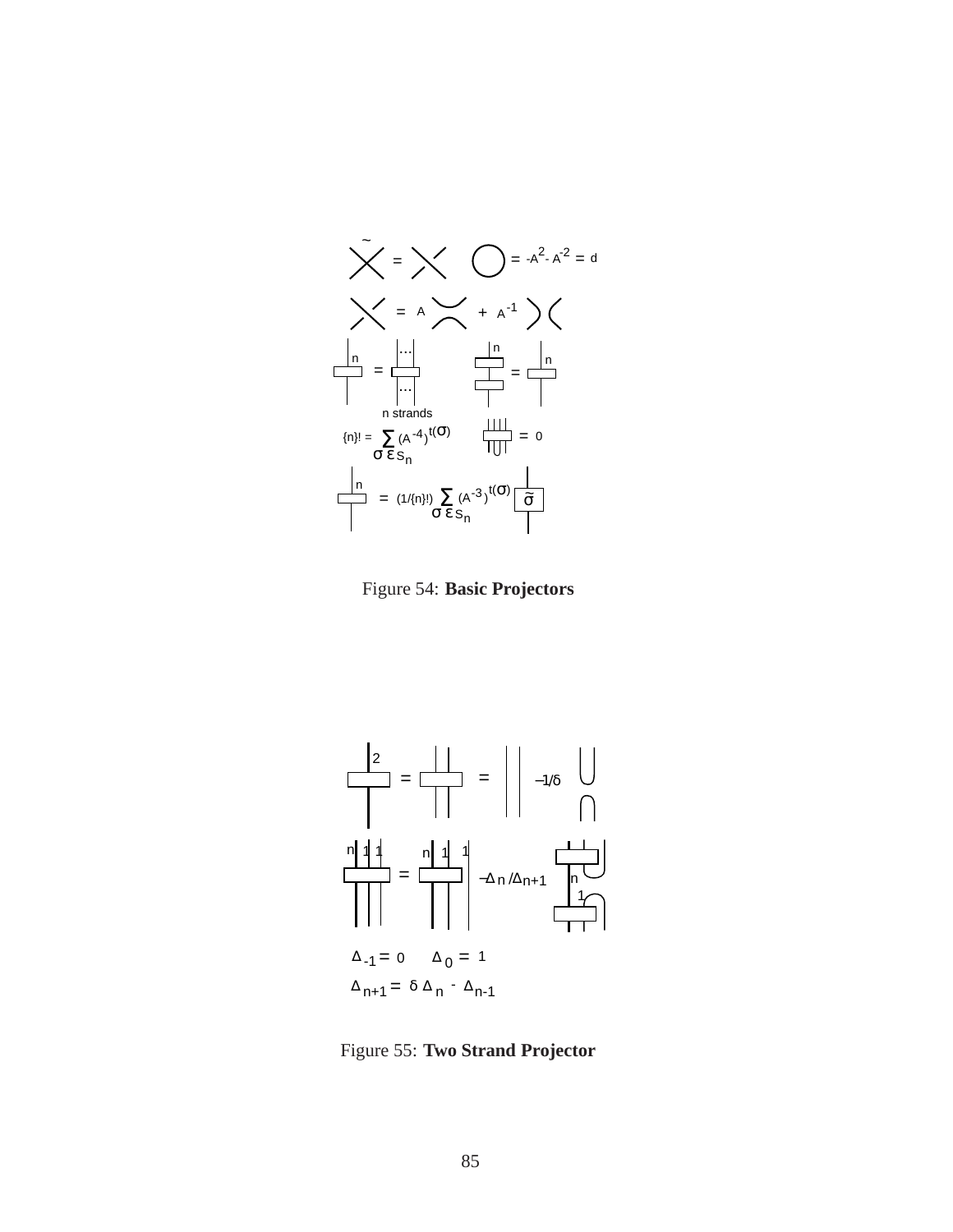

<span id="page-85-0"></span>Figure 56: **Vertex**

In Figure [54](#page-84-0) we indicate how the basic projector  $\stackrel{\perp}{\leftarrow}$  (symmetrizer, Jones-Wenzl projector) is constructed on the basis of the bracket polynomial expansion. In this technology a symmetrizer is a sum of tangles on n strands (for a chosen integer  $n$ ). The tangles are made by summing over braid lifts of permutations in the symmetric group on  $n$  letters, as indicated in Figure [54.](#page-84-0) Each elementary braid is then expanded by the bracket polynomial relation as indicated in Figure [54](#page-84-0) so that the resulting sum consists of flat tangles without any crossings (these can be viewed as elements in the Temperley-Lieb algebra). The projectors have the property that the concatenation of a projector with itself is just that projector, and if you tie two lines on the top or the bottom of a projector together, then the evaluation is zero. This general definition of projectors is very useful for this theory. The two-strand projector is shown in Figure [55.](#page-84-1) Here the formula for that projector is particularly simple. It is the sum of two parallel arcs and two turn-around arcs (with coefficient  $-1/d$ , with  $d = -A^2 - A^{-2}$  is the loop value for the bracket polynomial. Figure [55](#page-84-1) also shows the recursion formula for the general projector. This recursion formula is due to Jones and Wenzl and the projector in this form, developed as a sum in the Temperley–Lieb algebra (see Section 12 of this paper), is usually known as the *Jones–Wenzl projector*.

The projectors are combinatorial analogs of irreducible representations of a group (the original spin nets were based on  $SU(2)$  and these deformed nets are based on the corresponding quantum group to  $SU(2)$ ). As such the reader can think of them as "particles". The interactions of these particles are governed by how they can be tied together into three-vertices. See Figure [56.](#page-85-0) In Figure [56](#page-85-0) we show how to tie three projectors, of  $a, b, c$  strands respectively, together to form a three-vertex. In order to accomplish this interaction, we must share lines between them as shown in that figure so that there are non-negative integers i, j, k so that  $a = i + j$ ,  $b = j + k$ ,  $c = i + k$ . This is equivalent to the condition that  $a + b + c$  is even and that the sum of any two of a, b, c is greater than or equal to the third. For example  $a + b \geq c$ . One can think of the vertex as a possible particle interaction where  $[a]$  and  $[b]$  interact to produce  $[c]$ . That is, any two of the legs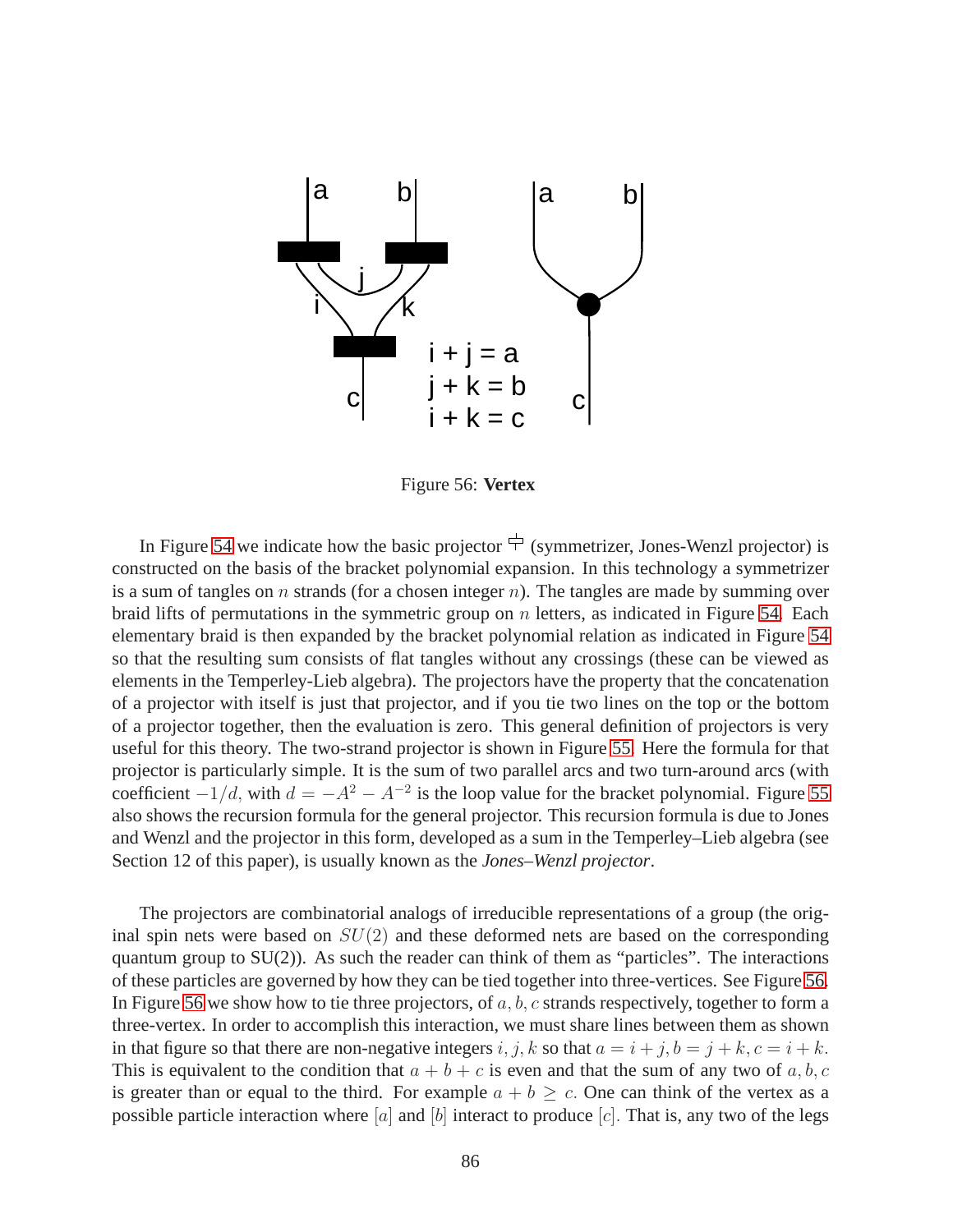a  
\na  
\n
$$
a = a \rightarrow a
$$
\n
$$
a = \theta(a, c, d)
$$
\n
$$
a = \theta(a, c, d)
$$
\n
$$
a = \theta(a, c, d)
$$
\n
$$
a = \theta(a, c, d)
$$
\n
$$
a = \theta(a, c, d)
$$
\n
$$
a = \theta(a, c, d)
$$
\n
$$
a = \theta(a, c, d)
$$
\n
$$
a = \theta(a, c, d)
$$
\n
$$
a = \theta(a, c, d)
$$
\n
$$
a = \theta(a, c, d)
$$
\n
$$
a = \theta(a, c, d)
$$
\n
$$
a = \theta(a, c, d)
$$
\n
$$
a = \theta(a, c, d)
$$
\n
$$
a = \theta(a, c, d)
$$
\n
$$
a = \theta(a, c, d)
$$
\n
$$
a = \theta(a, c, d)
$$
\n
$$
a = \theta(a, c, d)
$$
\n
$$
a = \theta(a, c, d)
$$
\n
$$
a = \theta(a, c, d)
$$
\n
$$
a = \theta(a, c, d)
$$
\n
$$
a = \theta(a, c, d)
$$
\n
$$
a = \theta(a, c, d)
$$
\n
$$
a = \theta(a, c, d)
$$
\n
$$
a = \theta(a, c, d)
$$
\n
$$
a = \theta(a, c, d)
$$
\n
$$
a = \theta(a, c, d)
$$
\n
$$
a = \theta(a, c, d)
$$
\n
$$
a = \theta(a, c, d)
$$
\n
$$
a = \theta(a, c, d)
$$
\n
$$
a = \theta(a, c, d)
$$
\n
$$
a = \theta(a, c, d)
$$
\n
$$
a = \theta(a, c, d)
$$
\n
$$
a = \theta(a, c, d)
$$
\n
$$
a = \theta(a, c, d)
$$
\n
$$
a = \theta(a, c, d)
$$
\n
$$
a = \theta(a, c, d)
$$
\n
$$
a = \theta(a, c, d)
$$
\n
$$
a = \theta(a, c, d)
$$
\n
$$
a = \theta(a, c, d)
$$
\n<

<span id="page-86-0"></span>Figure 57: **Orthogonality of Trivalent Vertices**

of the vertex can be regarded as interacting to produce the third leg.

There is a basic orthogonality of three vertices as shown in Figure [57.](#page-86-0) Here if we tie two three-vertices together so that they form a "bubble" in the middle, then the resulting network with labels a and b on its free ends is a multiple of an  $a$ -line (meaning a line with an  $a$ -projector on it) or zero (if  $a$  is not equal to  $b$ ). The multiple is compatible with the results of closing the diagram in the equation of Figure [57](#page-86-0) so the two free ends are identified with one another. On closure, as shown in the figure, the left hand side of the equation becomes a Theta graph and the right hand side becomes a multiple of a "delta" where  $\Delta_a$  denotes the bracket polynomial evaluation of the a-strand loop with a projector on it. The  $\Theta(a, b, c)$  denotes the bracket evaluation of a theta graph made from three trivalent vertices and labeled with  $a, b, c$  on its edges.

There is a recoupling formula in this theory in the form shown in Figure [58.](#page-87-0) Here there are "6-j symbols", recoupling coefficients that can be expressed, as shown in Figure [58,](#page-87-0) in terms of tetrahedral graph evaluations and theta graph evaluations. The tetrahedral graph is shown in Figure [59.](#page-87-1) One derives the formulas for these coefficients directly from the orthogonality relations for the trivalent vertices by closing the left hand side of the recoupling formula and using orthogonality to evaluate the right hand side. This is illustrated in Figure [60.](#page-87-2) The reader should be advised that there are specific calculational formulas for the theta and tetrahedral nets. These can be found in [\[34\]](#page-118-0). Here we are indicating only the relationships and external logic of these objects.

Finally, there is the braiding relation, as illustrated in Figure 36.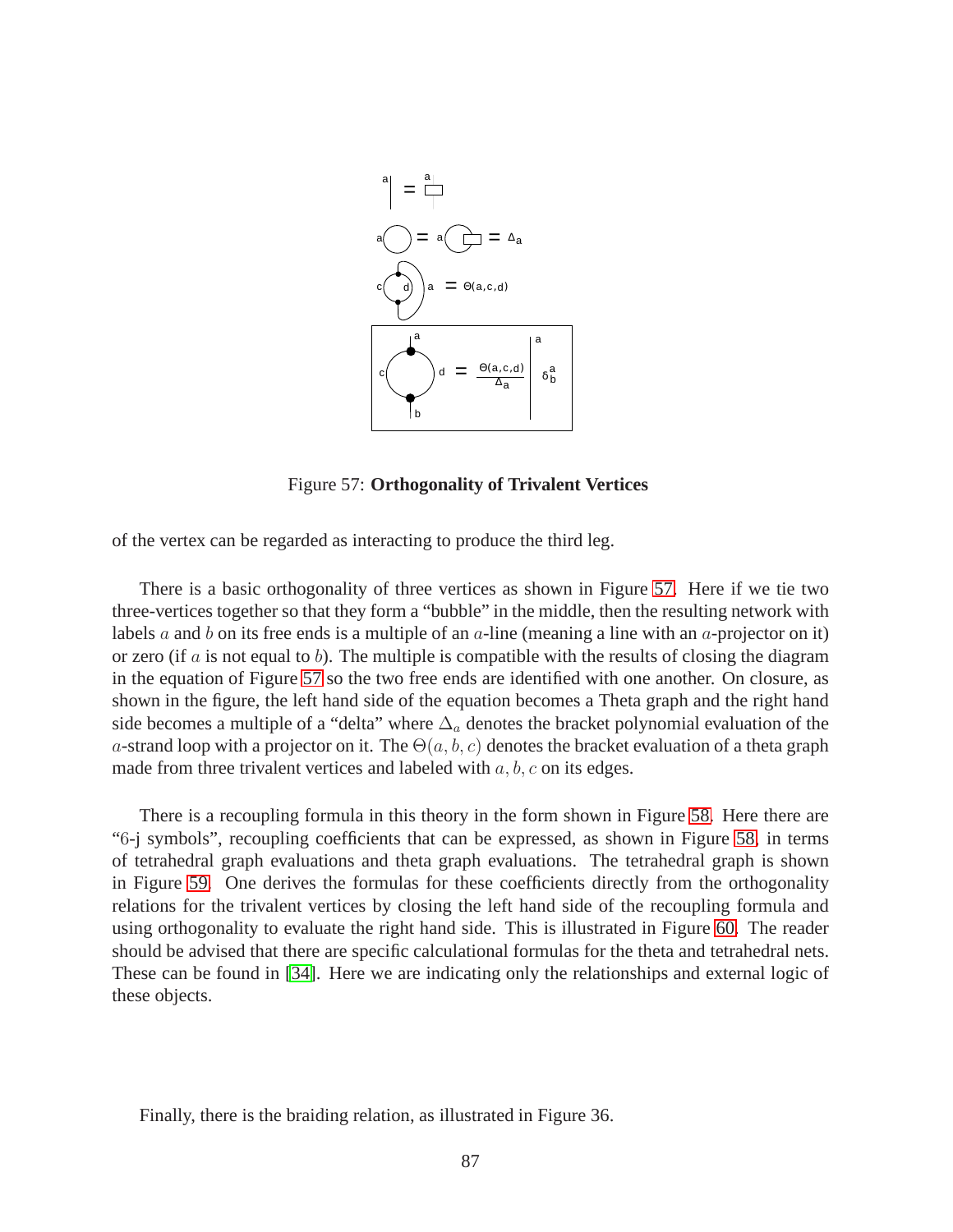

<span id="page-87-0"></span>Figure 58: **Recoupling Formula**



<span id="page-87-1"></span>Figure 59: **Tetrahedron Network**



<span id="page-87-2"></span>Figure 60: **Tetrahedron Formula for Recoupling Coefficients**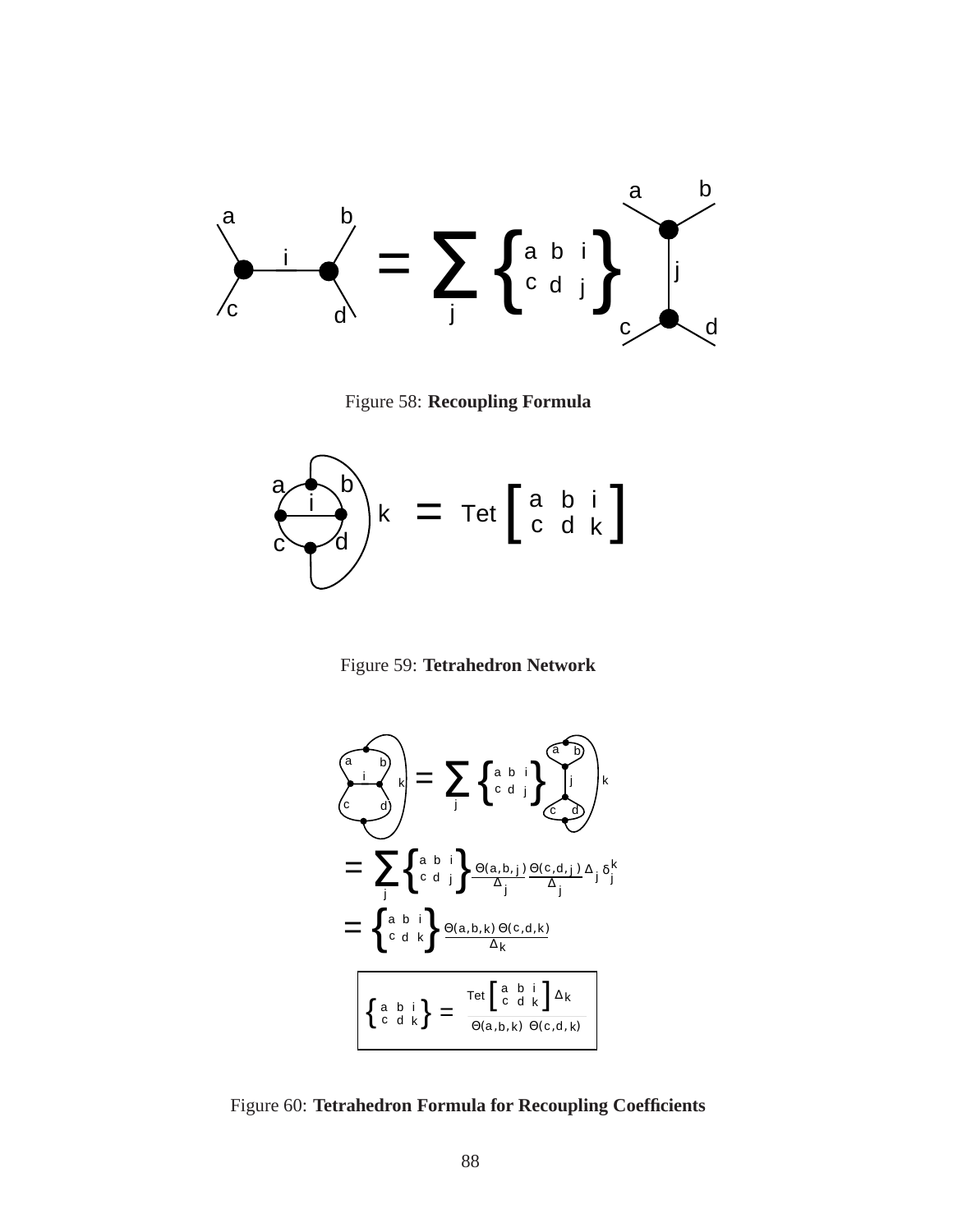

Figure 61: **Local Braiding Formula**

With the braiding relation in place, this  $q$ -deformed spin network theory satisfies the pentagon, hexagon and braiding naturality identities needed for a topological quantum field theory. All these identities follow naturally from the basic underlying topological construction of the bracket polynomial. One can apply the theory to many different situations.

#### **14.1 Evaluations**

In this section we discuss the structure of the evaluations for  $\Delta_n$  and the theta and tetrahedral networks. We refer to [\[34\]](#page-118-0) for the details behind these formulas. Recall that  $\Delta_n$  is the bracket evaluation of the closure of the n-strand projector, as illustrated in Figure [57.](#page-86-0) For the bracket variable A, one finds that

$$
\Delta_n = (-1)^n \frac{A^{2n+2} - A^{-2n-2}}{A^2 - A^{-2}}.
$$

One sometimes writes the *quantum integer*

$$
[n] = (-1)^{n-1} \Delta_{n-1} = \frac{A^{2n} - A^{-2n}}{A^2 - A^{-2}}.
$$

If

$$
A = e^{i\pi/2r}
$$

where  $r$  is a positive integer, then

$$
\Delta_n = (-1)^n \frac{\sin((n+1)\pi/r)}{\sin(\pi/r)}.
$$

Here the corresponding quantum integer is

$$
[n] = \frac{\sin(n\pi/r)}{\sin(\pi/r)}.
$$

Note that  $[n+1]$  is a positive real number for  $n = 0, 1, 2, ...r - 2$  and that  $[r-1] = 0$ .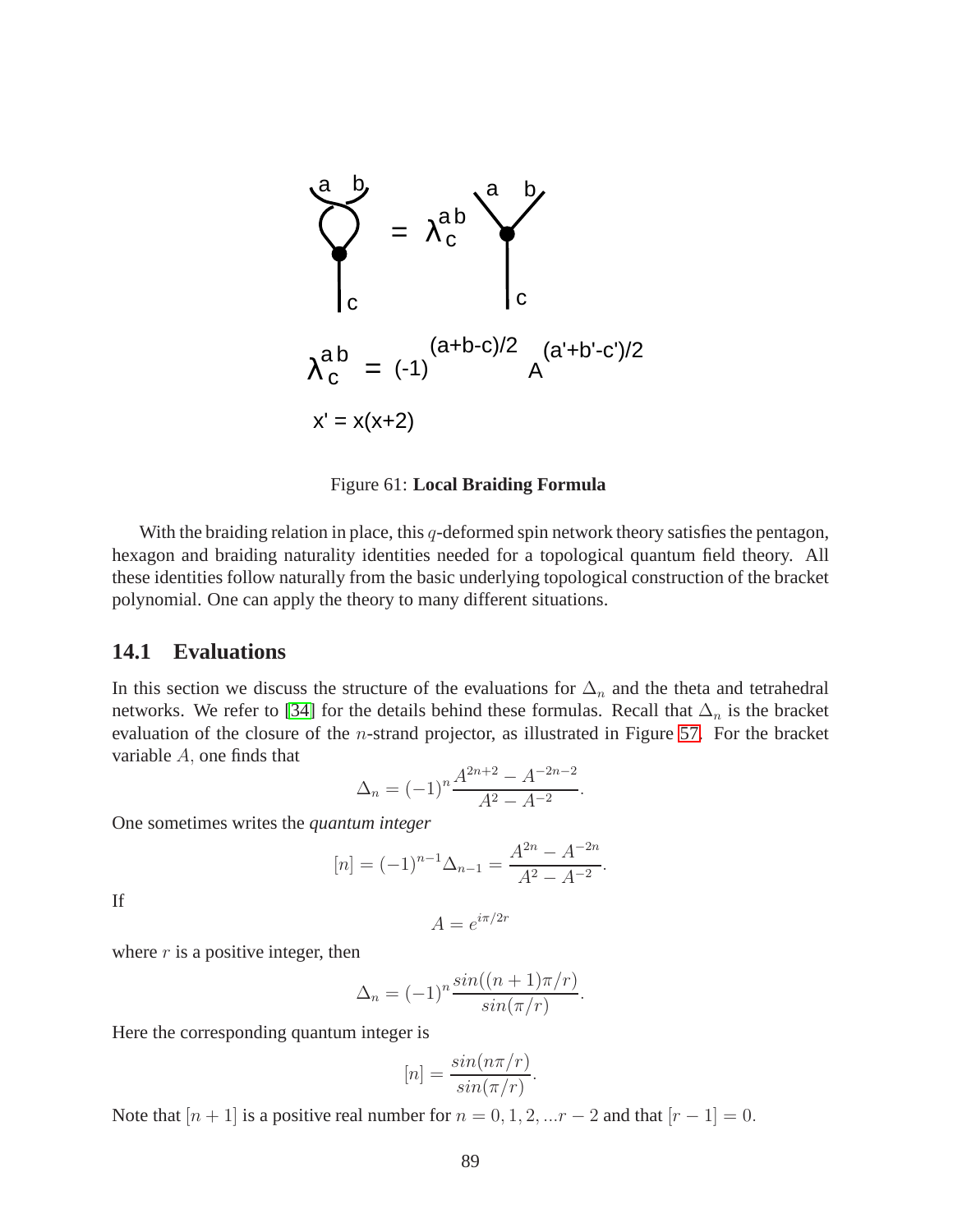The evaluation of the theta net is expressed in terms of quantum integers by the formula

$$
\Theta(a,b,c) = (-1)^{m+n+p} \frac{[m+n+p+1]![n]![m]![p]!}{[m+n]![n+p]![p+m]!}
$$

where

$$
a = m + p, b = m + n, c = n + p.
$$

Note that

$$
(a+b+c)/2 = m+n+p.
$$

When  $A = e^{i\pi/2r}$ , the recoupling theory becomes finite with the restriction that only threevertices (labeled with a, b, c) are *admissible* when  $a + b + c \leq 2r - 4$ . All the summations in the formulas for recoupling are restricted to admissible triples of this form.

### **14.2 Symmetry and Unitarity**

The formula for the recoupling coefficients given in Figure [60](#page-87-2) has less symmetry than is actually inherent in the structure of the situation. By multiplying all the vertices by an appropriate factor, we can reconfigure the formulas in this theory so that the revised recoupling transformation is orthogonal, in the sense that its transpose is equal to its inverse. This is a very useful fact. It means that when the resulting matrices are real, then the recoupling transformations are unitary. We shall see particular applications of this viewpoint later in the paper.

Figure [62](#page-91-0) illustrates this modification of the three-vertex. Let  $Verta, b, c \vert$  denote the original 3-vertex of the Temperley-Lieb recoupling theory. Let  $ModVert [a, b, c]$  denote the modified vertex. Then we have the formula

$$
ModVert[a, b, c] = \frac{\sqrt{\sqrt{\Delta_a \Delta_b \Delta_c}}}{\sqrt{\Theta(a, b, c)}} \; Vert[a, b, c].
$$

**Lemma.** For the bracket evaluation at the root of unity  $A = e^{i\pi/2r}$  the factor

$$
f(a, b, c) = \frac{\sqrt{\sqrt{\Delta_a \Delta_b \Delta_c}}}{\sqrt{\Theta(a, b, c)}}
$$

is real, and can be taken to be a positive real number for  $(a, b, c)$  admissible (i.e.  $a+b+c \leq 2r-4$ ).

**Proof.** By the results from the previous subsection,

$$
\Theta(a, b, c) = (-1)^{(a+b+c)/2} \hat{\Theta}(a, b, c)
$$

where  $\hat{\Theta}(a, b, c)$  is positive real, and

$$
\Delta_a \Delta_b \Delta_c = (-1)^{(a+b+c)} [a+1][b+1][c+1]
$$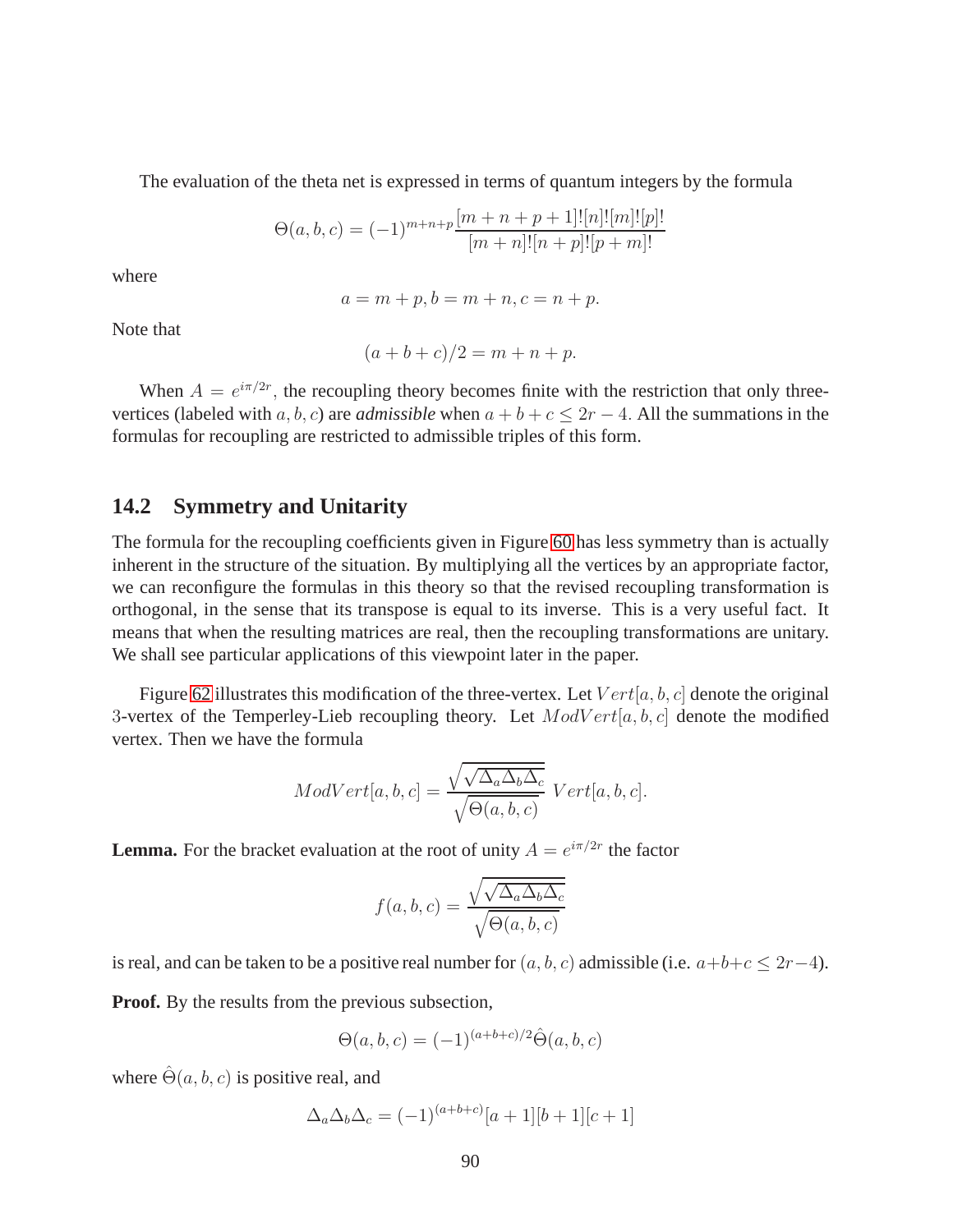where the quantum integers in this formula can be taken to be positive real. It follows from this that

$$
f(a, b, c) = \sqrt{\frac{\sqrt{[a+1][b+1][c+1]}}{\hat{\Theta}(a, b, c)}},
$$

showing that this factor can be taken to be positive real. //

In Figure [63](#page-91-1) we show how this modification of the vertex affects the non-zero term of the orthogonality of trivalent vertices (compare with Figure [57\)](#page-86-0). We refer to this as the "modified bubble identity." The coefficient in the modified bubble identity is

$$
\sqrt{\frac{\Delta_b \Delta_c}{\Delta_a}} = (-1)^{(b+c-a)/2} \sqrt{\frac{[b+1][c+1]}{[a+1]}}
$$

where  $(a, b, c)$  form an admissible triple. In particular  $b + c - a$  is even and hence this factor can be taken to be real.

We rewrite the recoupling formula in this new basis and emphasize that the recoupling coefficients can be seen (for fixed external labels  $a, b, c, d$ ) as a matrix transforming the horizontal "double-Y" basis to a vertically disposed double-Y basis. In Figure [64,](#page-92-0) Figure [65](#page-92-1) and Figure [66](#page-92-2) we have shown the form of this transformation,using the matrix notation

$$
M[a, b, c, d]_{ij}
$$

for the modified recoupling coefficients. In Figure [64](#page-92-0) we derive an explicit formula for these matrix elements. The proof of this formula follows directly from trivalent–vertex orthogonality (See Figure [57](#page-86-0) and Figure [60.](#page-87-2)), and is given in Figure [64.](#page-92-0) The result shown in Figure [64](#page-92-0) and Figure [65](#page-92-1) is the following formula for the recoupling matrix elements.

$$
M[a, b, c, d]_{ij} = ModTet\left(\begin{array}{cc} a & b & i \\ c & d & j \end{array}\right) / \sqrt{\Delta_a \Delta_b \Delta_c \Delta_d}
$$

where  $\sqrt{\Delta_a \Delta_b \Delta_c \Delta_d}$  is short-hand for the product

$$
\sqrt{\frac{\Delta_a \Delta_b}{\Delta_j}} \sqrt{\frac{\Delta_c \Delta_d}{\Delta_j}} \Delta_j
$$
  
=  $(-1)^{(a+b-j)/2}(-1)^{(c+d-j)/2}(-1)^j \sqrt{\frac{[a+1][b+1]}{[j+1]}} \sqrt{\frac{[c+1][d+1]}{[j+1]}} [j+1]$   
=  $(-1)^{(a+b+c+d)/2} \sqrt{[a+1][b+1][c+1][d+1]}$ 

In this form, since  $(a, b, j)$  and  $(c, d, j)$  are admissible triples, we see that this coeffient can be taken to be real, and its value is independent of the choice of i and j. The matrix  $M[a, b, c, d]$  is real-valued.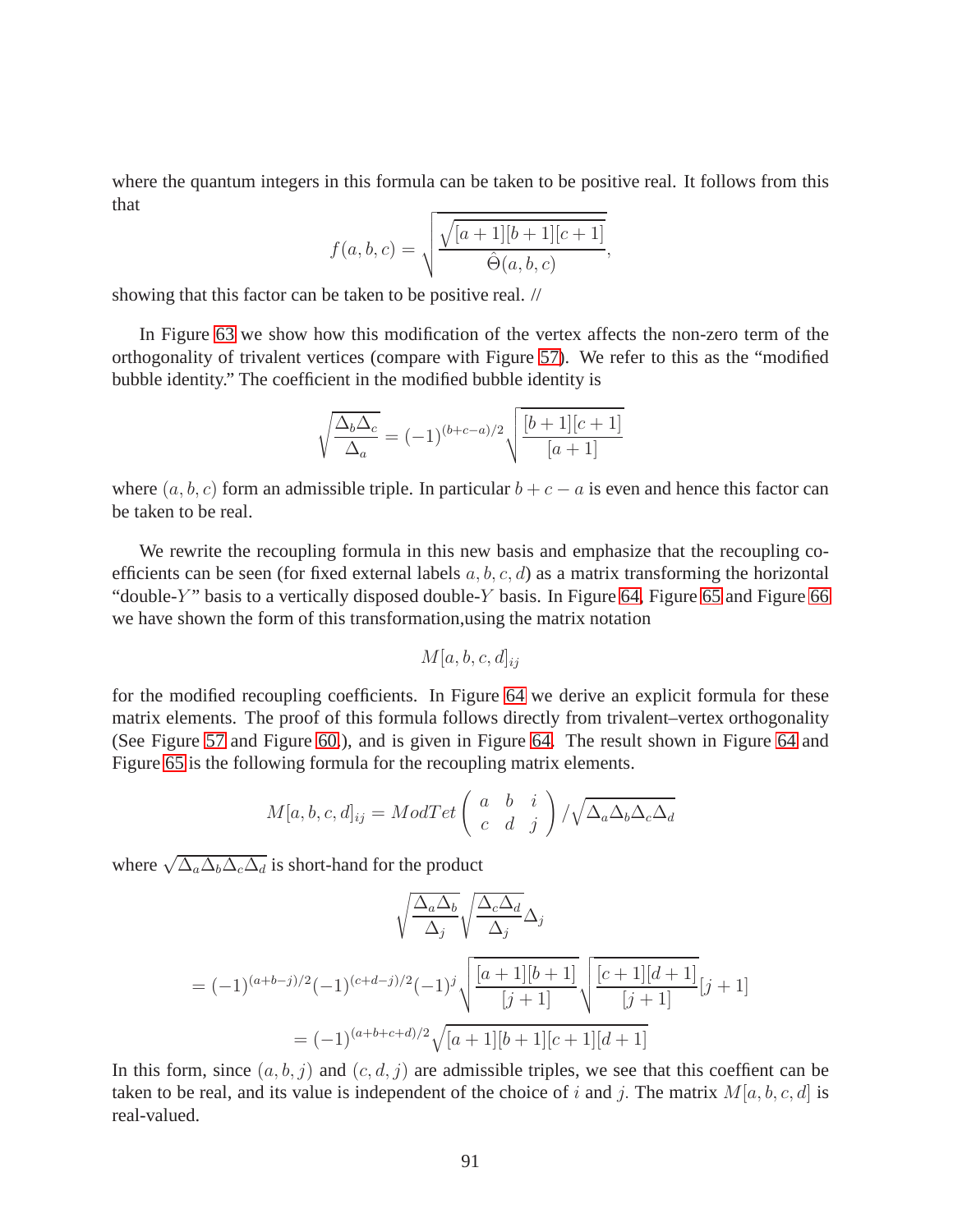

<span id="page-91-0"></span>Figure 62: **Modified Three Vertex**



<span id="page-91-1"></span>Figure 63: **Modified Bubble Identity**

It follows from Figure [58](#page-87-0) (turn the diagrams by ninety degrees) that

$$
M[a, b, c, d]^{-1} = M[b, d, a, c].
$$

In Figure [67](#page-93-0) we illustrate the formula

$$
M[a, b, c, d]^T = M[b, d, a, c].
$$

It follows from this formula that

$$
M[a, b, c, d]^T = M[a, b, c, d]^{-1}.
$$

*Hence* M[a, b, c, d] *is an orthogonal, real-valued matrix.*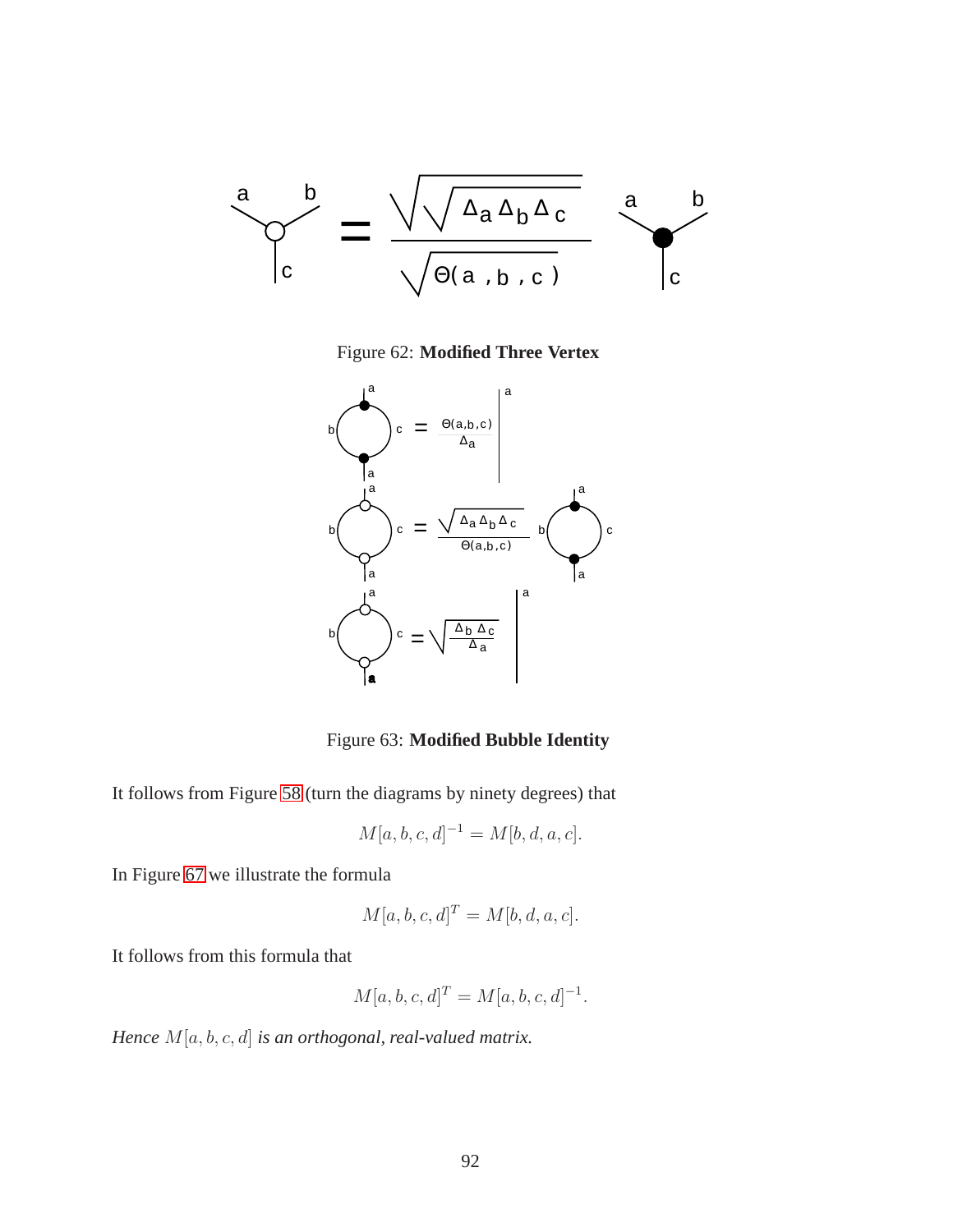

Figure 64: **Derivation of Modified Recoupling Coefficients**

<span id="page-92-0"></span>

Figure 65: **Modified Recoupling Formula**

<span id="page-92-1"></span>

<span id="page-92-2"></span>Figure 66: **Modified Recoupling Matrix**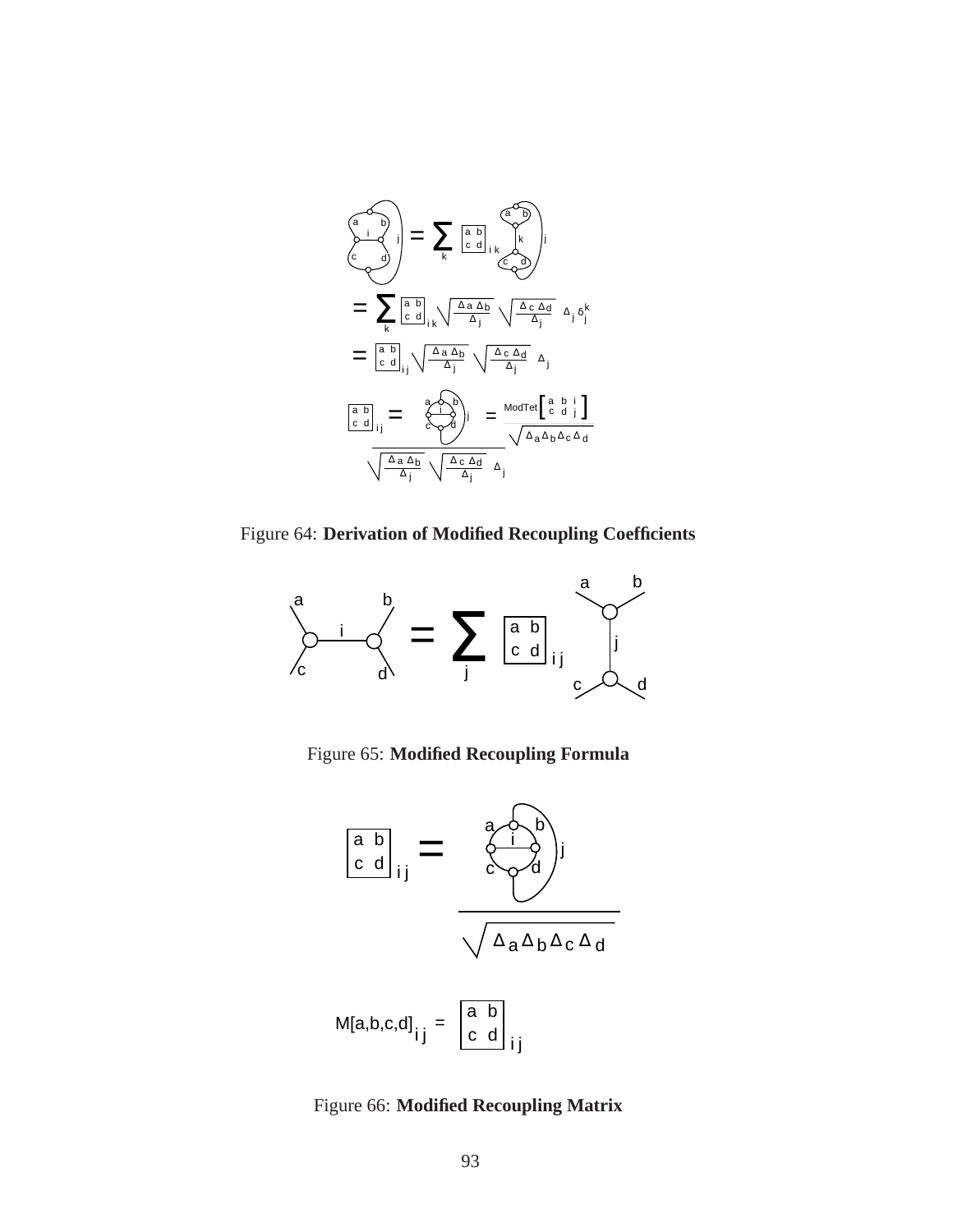

<span id="page-93-0"></span>Figure 67: **Modified Matrix Transpose**

**Theorem.** In the Temperley-Lieb theory we obtain unitary (in fact real orthogonal) recoupling transformations when the bracket variable A has the form  $A = e^{i\pi/2r}$  for r a positive integer. Thus we obtain families of unitary representations of the Artin braid group from the recoupling theory at these roots of unity.

**Proof.** The proof is given the discussion above. //

In Section 16 we shall show explictly how these methods work in the case of the Fibonacci model where  $A = e^{3i\pi/5}$ .

# **15 Fibonacci Particles**

In this section and the next we detail how the Fibonacci model for anyonic quantum computing [\[78,](#page-121-3) [90\]](#page-122-2) can be constructed by using a version of the two-stranded bracket polynomial and a generalization of Penrose spin networks. This is a fragment of the Temperly-Lieb recoupling theory [\[34\]](#page-118-0). We already gave in the preceding sections a general discussion of the theory of spin networks and their relationship with quantum computing.

The Fibonacci model is a  $TQFT$  that is based on a single "particle" with two states that we shall call the *marked state* and the *unmarked state*. The particle in the marked state can interact with itself either to produce a single particle in the marked state, or to produce a single particle in the unmarked state. The particle in the unmarked state has no influence in interactions (an unmarked state interacting with any state  $S$  yields that state  $S$ ). One way to indicate these two interactions symbolically is to use a box,for the marked state and a blank space for the unmarked state. Then one has two modes of interaction of a box with itself: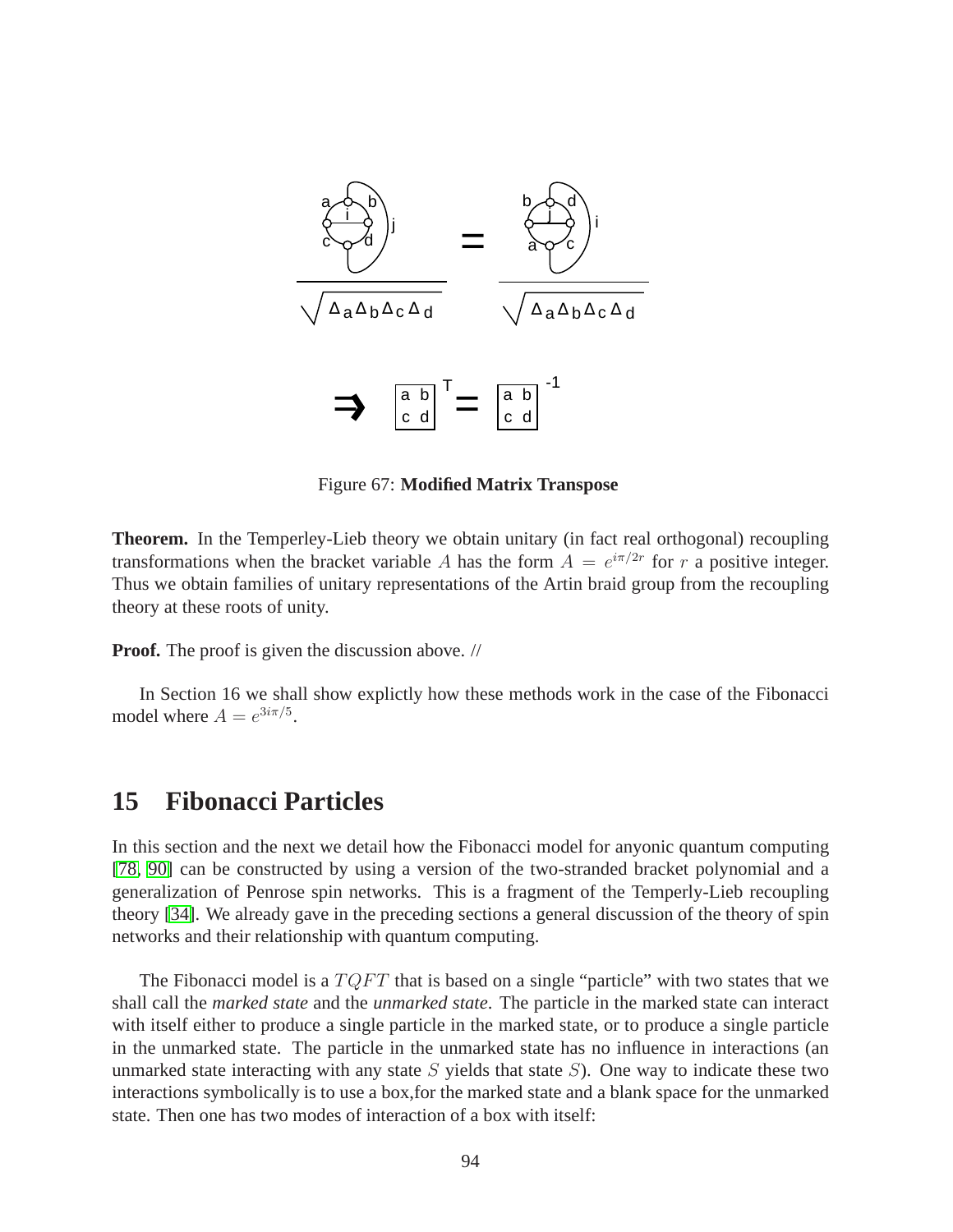

Figure 68: **Fibonacci Particle Interaction**

1. Adjacency:  $\Box$ 

and

2. Nesting:  $\boxed{\Box}$ 

With this convention we take the adjacency interaction to yield a single box, and the nesting interaction to produce nothing:

$$
\square \square^= \square
$$

We take the notational opportunity to denote nothing by an asterisk (\*). The syntatical rules for operating the asterisk are Thus the asterisk is a stand-in for no mark at all and it can be erased or placed wherever it is convenient to do so. Thus

$$
\boxed{\square} = *.
$$

We shall make a recoupling theory based on this particle, but it is worth noting some of its purely combinatorial properties first. The arithmetic of combining boxes (standing for acts of distinction) according to these rules has been studied and formalized in [\[100\]](#page-122-3) and correlated with Boolean algebra and classical logic. Here *within* and *next to* are ways to refer to the two sides delineated by the given distinction. From this point of view, there are two modes of relationship (adjacency and nesting) that arise at once in the presence of a distinction.

From here on we shall denote the Fibonacii particle by the letter P. Thus the two possible interactions of P with itself are as follows.

- 1.  $P, P \longrightarrow *$
- 2.  $P, P \longrightarrow P$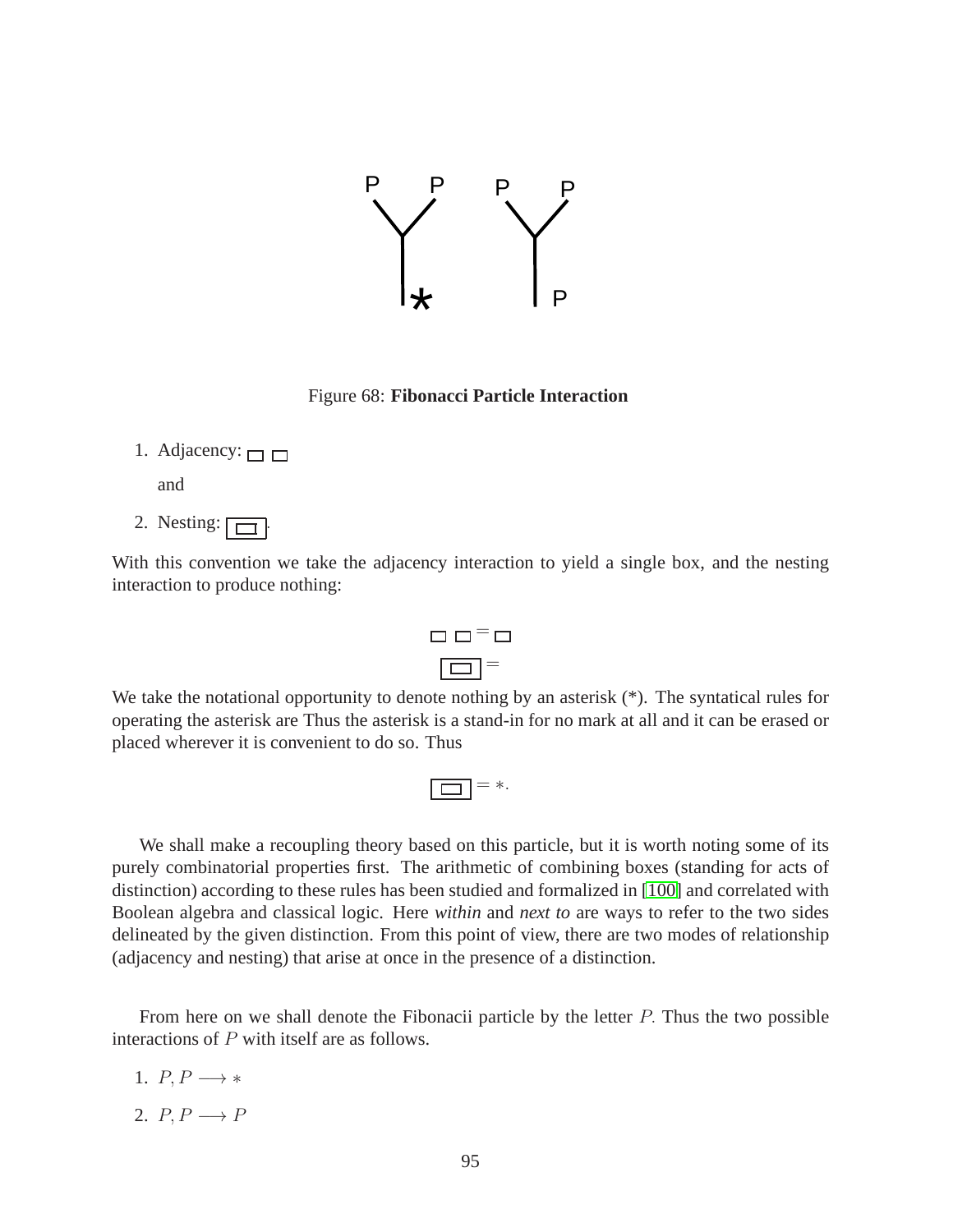

<span id="page-95-0"></span>Figure 69: **Fibonacci Trees**

In Figure [69](#page-95-0) we indicate in small tree diagrams the two possible interactions of the particle  $$ with itself. In the first interaction the particle vanishes, producing the asterix. In the second interaction the particle a single copy of  $P$  is produced. These are the two basic actions of a single distinction relative to itself, and they constitute our formalism for this very elementary particle.

In Figure [69,](#page-95-0) we have indicated the different results of particle processes where we begin with a left-associated tree structure with three branches, all marked and then four branches all marked. In each case we demand that the particles interact successively to produce an unmarked particle in the end, at the root of the tree. More generally one can consider a left-associated tree with  $n$ upward branches and one root. Let  $T(a_1, a_2, \dots, a_n : b)$  denote such a tree with particle labels  $a_1, \dots, a_n$  on the top and root label b at the bottom of the tree. We consider all possible processes (sequences of particle interactions) that start with the labels at the top of the tree, and end with the labels at the bottom of the tree. Each such sequence is regarded as a basis vector in a complex vector space

$$
V_b^{a_1, a_2, \cdots, a_n}
$$

associated with the tree. In the case where all the labels are marked at the top and the bottom label is unmarked, we shall denote this tree by

$$
V_0^{111\cdots 11} = V_0^{(n)}
$$

where  $n$  denotes the number of upward branches in the tree. We see from Figure [69](#page-95-0) that the dimension of  $V_0^{(3)}$  $\int_0^{\tau(3)}$  is 1, and that

$$
dim(V_0^{(4)}) = 2.
$$

This means that  $V_0^{(4)}$  $\mathcal{O}_0^{(4)}$  is a natural candidate in this context for the two-qubit space.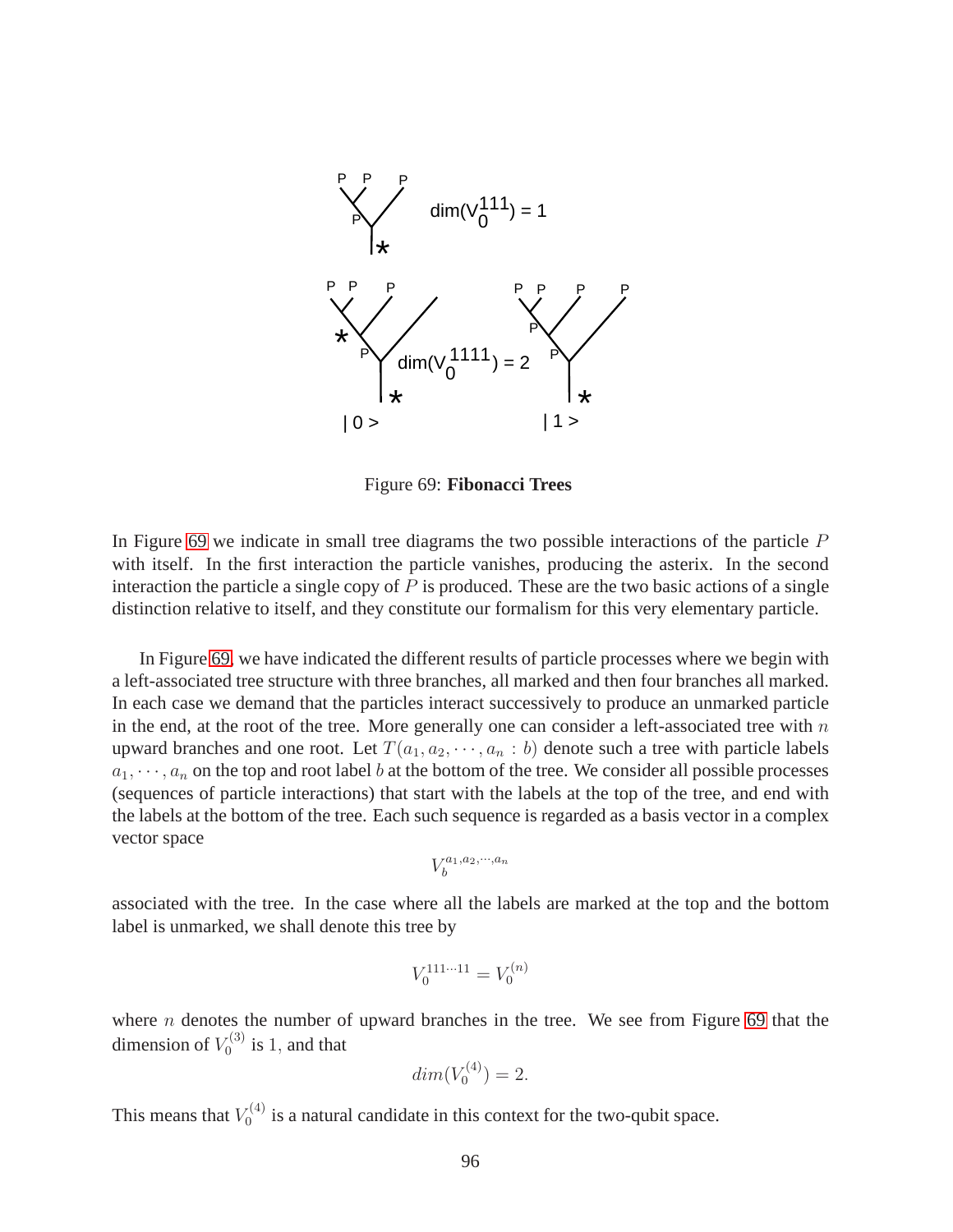

Tree of squences with no occurence of  $*$ 

#### <span id="page-96-0"></span>Figure 70: **Fibonacci Sequence**

Given the tree  $T(1, 1, 1, \dots, 1 : 0)$  (*n* marked states at the top, an unmarked state at the bottom), a process basis vector in  $V_0^{(n)}$  $\mathcal{O}_0^{(n)}$  is in direct correspondence with a string of boxes and asterisks (1's and 0's) of length  $n - 2$  with no repeated asterisks and ending in a marked state. See Figure [69](#page-95-0) for an illustration of the simplest cases. It follows from this that

$$
dim(V_0^{(n)}) = f_{n-2}
$$

where  $f_k$  denotes the k-th Fibonacci number:

$$
f_0 = 1, f_1 = 1, f_2 = 2, f_3 = 3, f_4 = 5, f_5 = 8, \cdots
$$

where

$$
f_{n+2} = f_{n+1} + f_n.
$$

The dimension formula for these spaces follows from the fact that there are  $f_n$  sequences of length  $n - 1$  of marked and unmarked states with no repetition of an unmarked state. This fact is illustrated in Figure [70.](#page-96-0)

# **16 The Fibonacci Recoupling Model**

We now show how to make a model for recoupling the Fibonacci particle by using the Temperley Lieb recoupling theory and the bracket polynomial. Everything we do in this section will be based on the 2-projector, its properties and evaluations based on the bracket polynomial model for the Jones polynomial. While we have outlined the general recoupling theory based on the bracket polynomial in earlier sections of this paper, the present section is self-contained, using only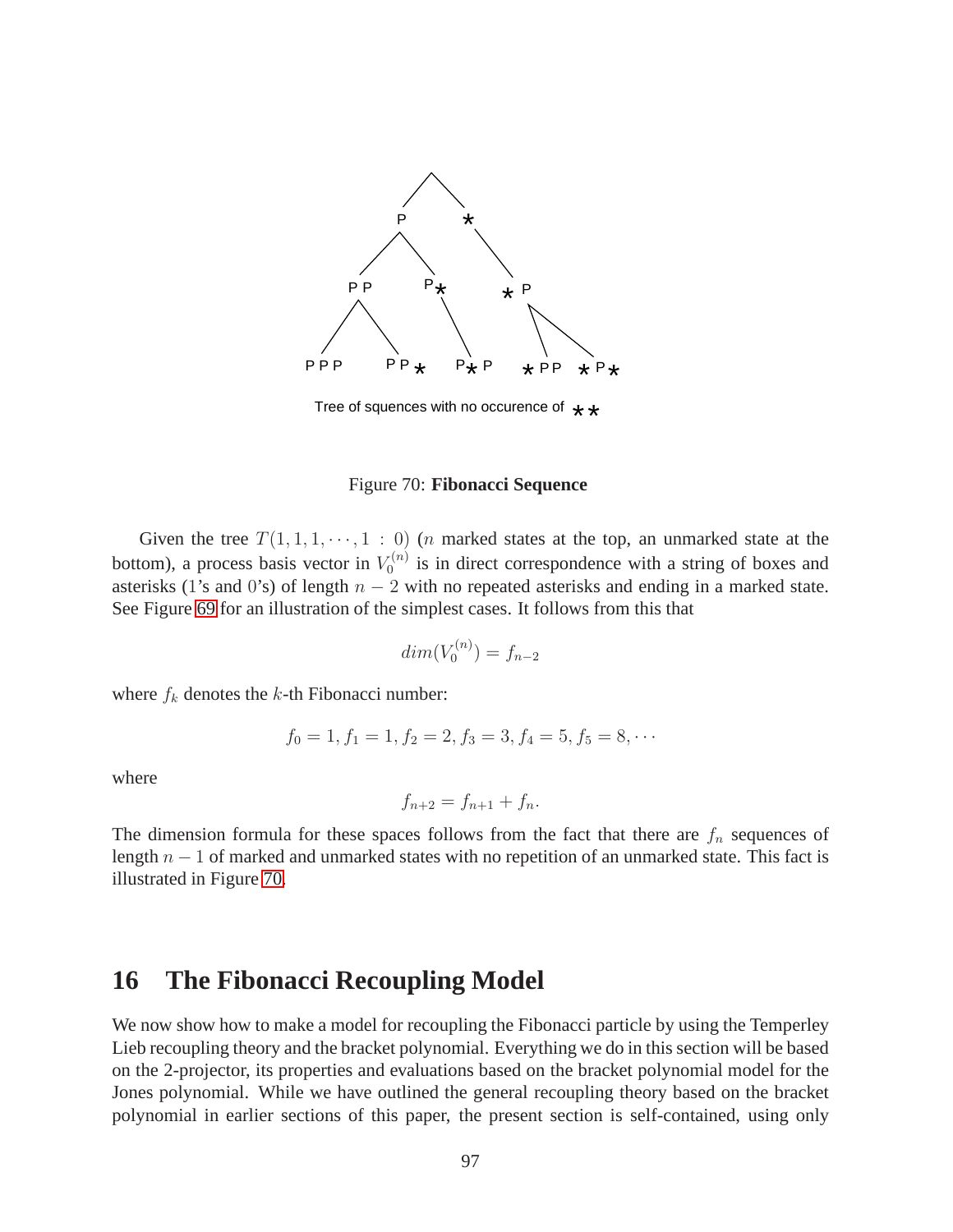

<span id="page-97-0"></span>Figure 71: **The 2-Projector**

basic information about the bracket polyonmial, and the essential properties of the 2-projector as shown in Figure [71.](#page-97-0) In this figure we state the definition of the 2-projector, list its two main properties (the operator is idempotent and a self-attached strand yields a zero evaluation) and give diagrammatic proofs of these properties.

In Figure [72,](#page-98-0) we show the essence of the Temperley-Lieb recoupling model for the Fibonacci particle. The Fibonaccie particle is, in this mathematical model, identified with the 2-projector itself. As the reader can see from Figure [72,](#page-98-0) there are two basic interactions of the 2-projector with itself, one giving a 2-projector, the other giving nothing. This is the pattern of self-iteraction of the Fibonacci particle. There is a third possibility, depicted in Figure [72,](#page-98-0) where two 2-projectors interact to produce a 4-projector. We could remark at the outset, that the 4-projector will be zero if we choose the bracket polynomial variable  $A = e^{3\pi/5}$ . Rather than start there, we will assume that the 4-projector is forbidden and deduce (below) that the theory has to be at this root of unity.

Note that in Figure [72](#page-98-0) we have adopted a single strand notation for the particle interactions, with a solid strand corresponding to the marked particle, a dotted strand (or nothing) corresponding to the unmarked particle. A dark vertex indicates either an interaction point, or it may be used to indicate the single strand is shorthand for two ordinary strands. Remember that these are all shorthand expressions for underlying bracket polynomial calculations.

In Figure [73,](#page-99-0) Figure [74,](#page-99-1) Figure [75,](#page-100-0) Figure [76,](#page-100-1) Figure [77](#page-101-0) and Figure [78](#page-101-1) we have provided complete diagrammatic calculations of all of the relevant small nets and evaluations that are useful in the two-strand theory that is being used here. The reader may wish to skip directly to Figure [79](#page-102-0) where we determine the form of the recoupling coefficients for this theory. We will discuss the resulting algebra below.

For the reader who does not want to skip the next collection of figures, here is a guided tour. Figure [73](#page-99-0) illustrates three three basic nets in case of two strands. These are the theta, delta and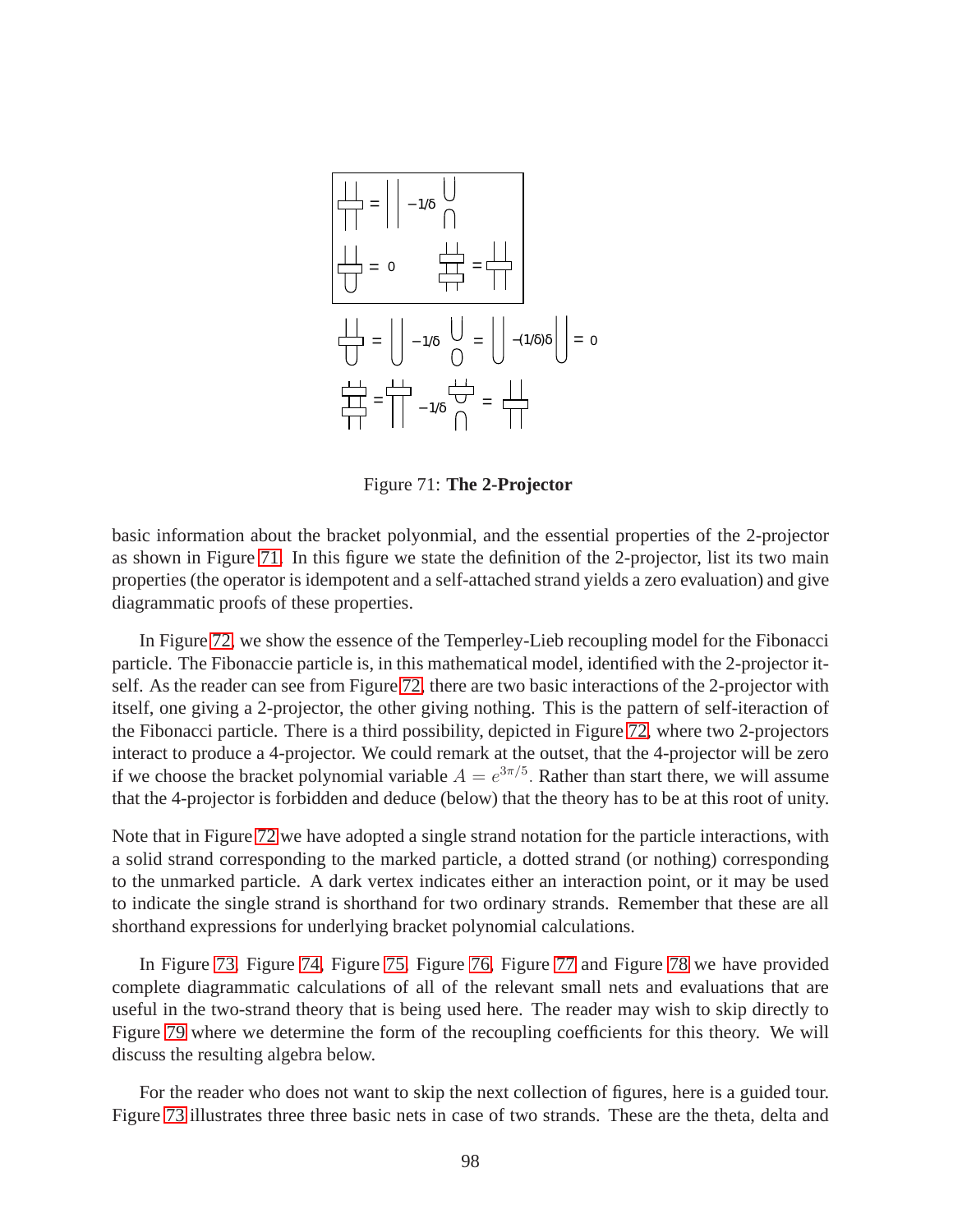

<span id="page-98-0"></span>Figure 72: **Fibonacci Particle as 2-Projector**

tetrahedron nets. In this figure we have shown the decomposition on the theta and delta nets in terms of 2-projectors. The Tetrahedron net will be similarly decomposed in Figure [77](#page-101-0) and Figure [78.](#page-101-1) The theta net is denoted  $\Theta$ , the delta by  $\Delta$ , and the tetrahedron by T. In Figure [74](#page-99-1) we illustrate how a pedant loop has a zero evaluation. In Figure [75](#page-100-0) we use the identity in Figure [74](#page-99-1) to show how an interior loop (formed by two trivalent vertices) can be removed and replaced by a factor of  $\Theta/\Delta$ . Note how, in this figure, line two proves that one network is a multiple of the other, while line three determines the value of the multiple by closing both nets.

Figure [76](#page-100-1) illustrates the explicit calculation of the delta and theta nets. The figure begins with a calculation of the result of closing a single strand of the 2-projector. The result is a single stand multiplied by  $(\delta - 1/\delta)$  where  $\delta = -A^2 - A^{-2}$ , and A is the bracket polynomial parameter. We then find that

and

$$
\Theta = (\delta - 1/\delta)^2 \delta - \Delta/\delta = (\delta - 1/\delta)(\delta^2 - 2).
$$

 $\Delta = \delta^2 - 1$ 

Figure [77](#page-101-0) and Figure [78](#page-101-1) illustrate the calculation of the value of the tetrahedral network T. The reader should note the first line of Figure [77](#page-101-0) where the tetradedral net is translated into a pattern of 2-projectors, and simplified. The rest of these two figures are a diagrammatic calculation, using the expansion formula for the 2-projector. At the end of Figure [78](#page-101-1) we obtain the formula for the tetrahedron

$$
T = (\delta - 1/\delta)^2 (\delta^2 - 2) - 2\Theta/\delta.
$$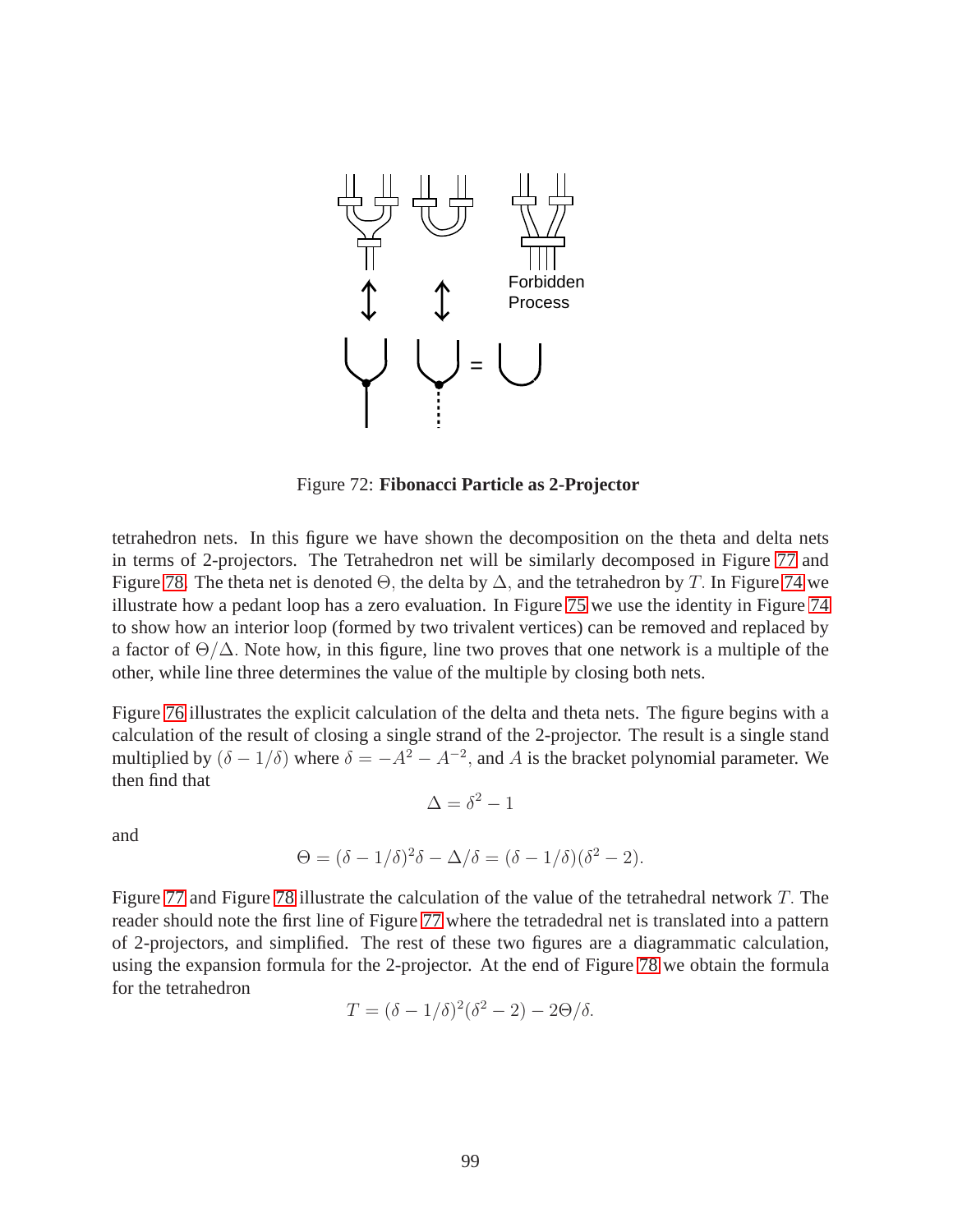

<span id="page-99-0"></span>Figure 73: **Theta, Delta and Tetrahedron**



<span id="page-99-1"></span>Figure 74: **LoopEvaluation–1**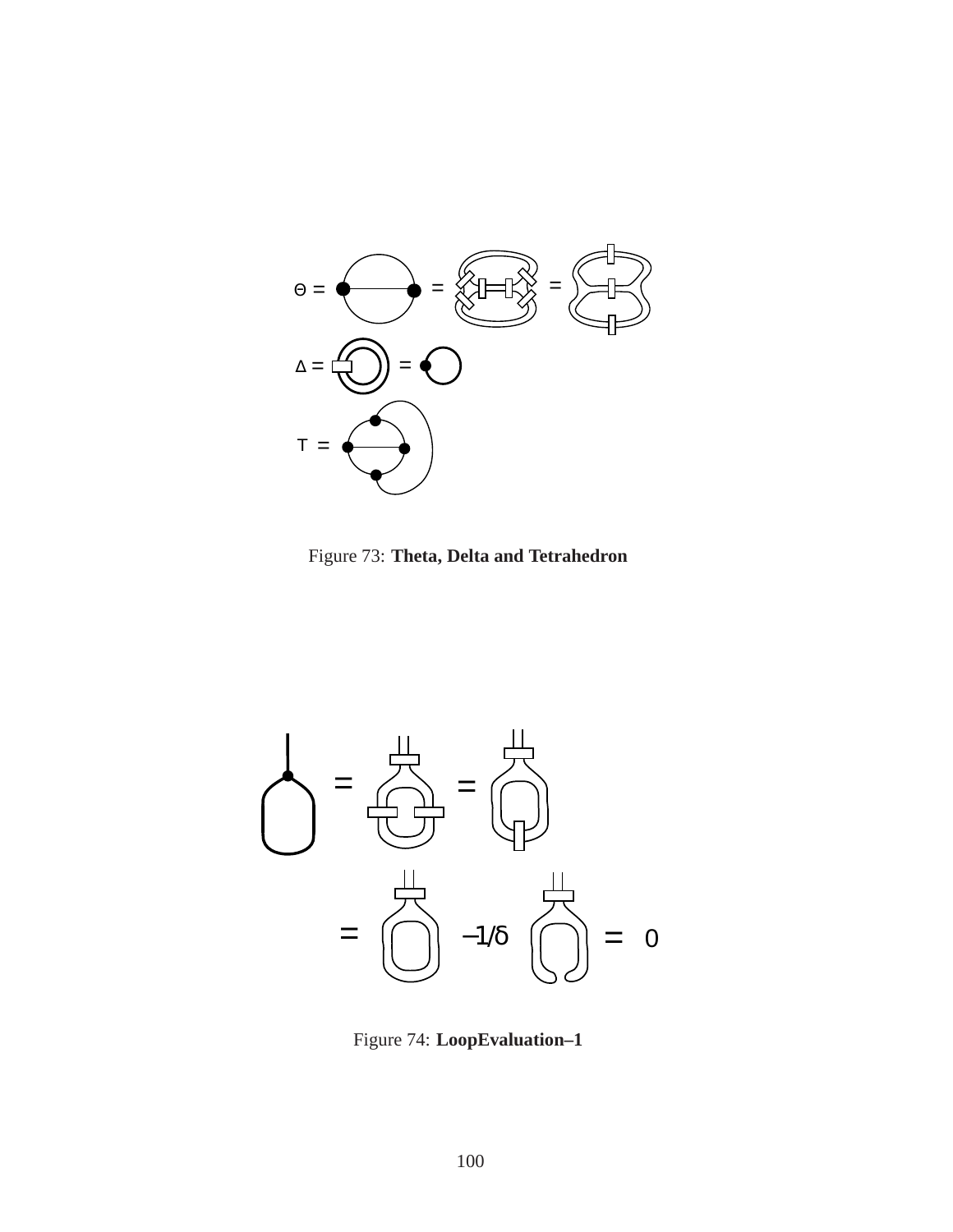

<span id="page-100-0"></span>Figure 75: **LoopEvaluation–2**



<span id="page-100-1"></span>Figure 76: **Calculate Theta, Delta**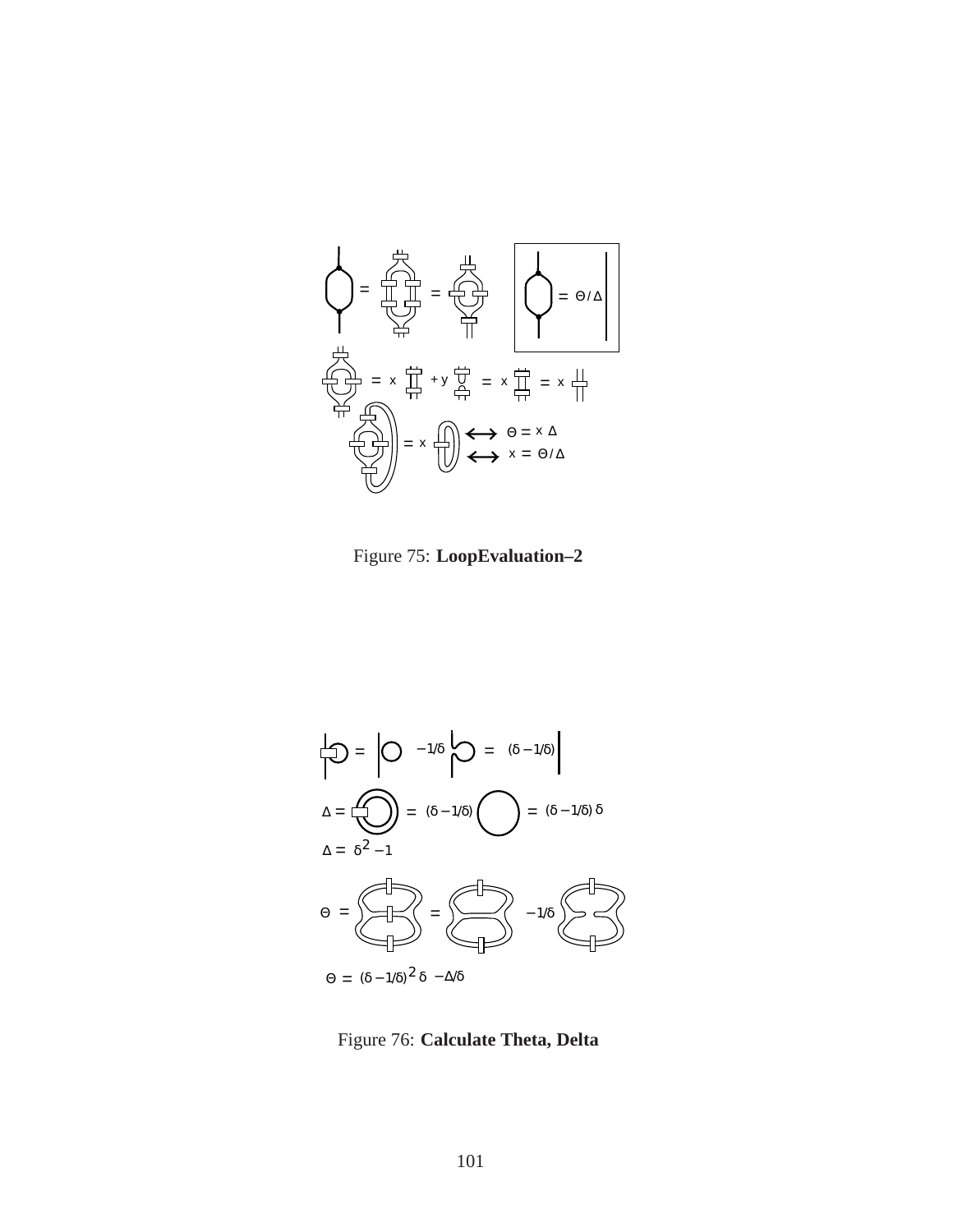

<span id="page-101-0"></span>Figure 77: **Calculate Tetrahedron – 1**



<span id="page-101-1"></span>Figure 78: **Calculate Tetrahedron – 2**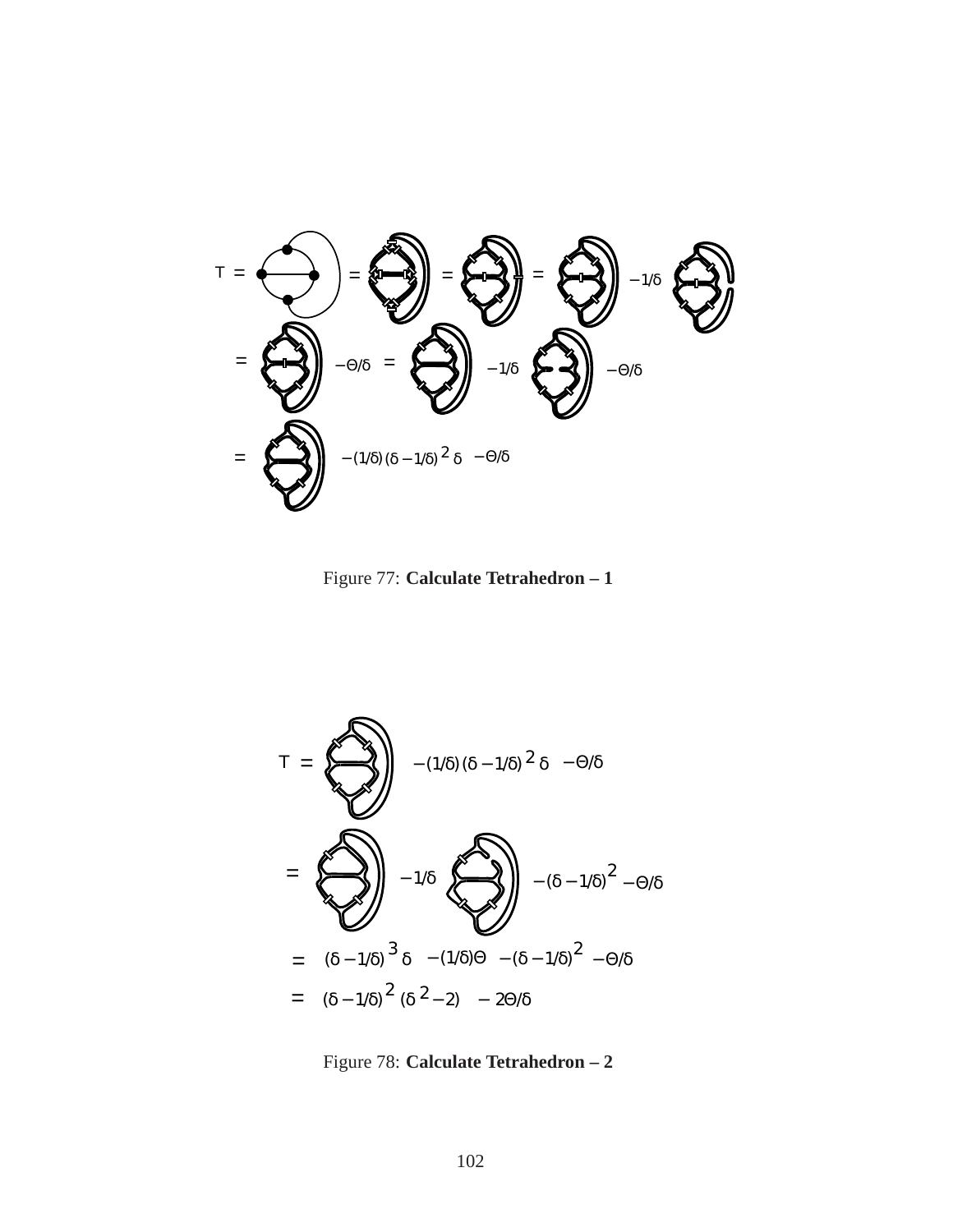

<span id="page-102-0"></span>Figure 79: **Recoupling for 2-Projectors**

Figure [79](#page-102-0) is the key calculation for this model. In this figure we assume that the recoupling formulas involve only 0 and 2 strands, with 0 corresponding to the null particle and 2 corresponding to the 2-projector.  $(2+2 = 4$  is forbidden as in Figure [72.](#page-98-0)) From this assumption we calculate that the recoupling matrix is given by

$$
F = \begin{pmatrix} a & b \\ c & d \end{pmatrix} = \begin{pmatrix} 1/\Delta & \Delta/\Theta \\ \Theta/\Delta^2 & T\Delta/\Theta^2 \end{pmatrix}
$$

Figure [80](#page-103-0) and Figure [81](#page-103-1) work out the exact formulas for the braiding at a three-vertex in this theory. When the 3-vertex has three marked lines, then the braiding operator is multiplication by  $-A<sup>4</sup>$ , as in Figure 58. When the 3-vertex has two marked lines, then the braiding operator is multiplication by  $A^8$ , as shown in Figure [81.](#page-103-1)

Notice that it follows from the symmetry of the diagrammatic recoupling formulas of Figure [79](#page-102-0) that *the square of the recoupling matrix* F *is equal to the identity.* That is,

$$
\begin{pmatrix} 1 & 0 \ 0 & 1 \end{pmatrix} = F^2 = \begin{pmatrix} 1/\Delta & \Delta/\Theta \\ \Theta/\Delta^2 & T\Delta/\Theta^2 \end{pmatrix} \begin{pmatrix} 1/\Delta & \Delta/\Theta \\ \Theta/\Delta^2 & T\Delta/\Theta^2 \end{pmatrix} =
$$

$$
\begin{pmatrix} 1/\Delta^2 + 1/\Delta & 1/\Theta + T\Delta^2/\Theta^3 \\ \Theta/\Delta^3 + T/(\Delta\Theta) & 1/\Delta + \Delta^2 T^2/\Theta^4 \end{pmatrix}.
$$

Thus we need the relation

$$
1/\Delta + 1/\Delta^2 = 1.
$$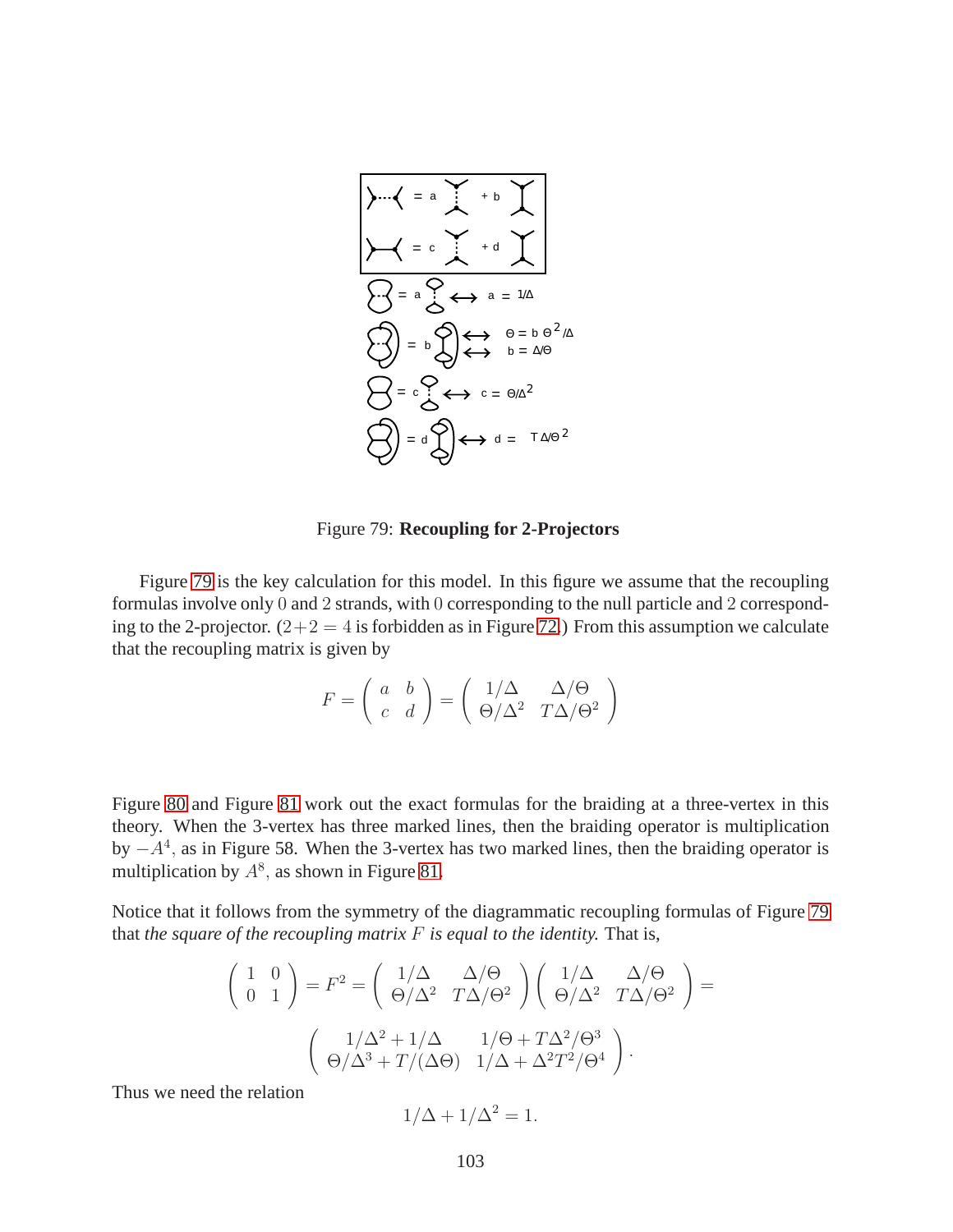

<span id="page-103-0"></span>Figure 80: **Braiding at the Three-Vertex**



<span id="page-103-1"></span>Figure 81: **Braiding at the Null-Three-Vertex**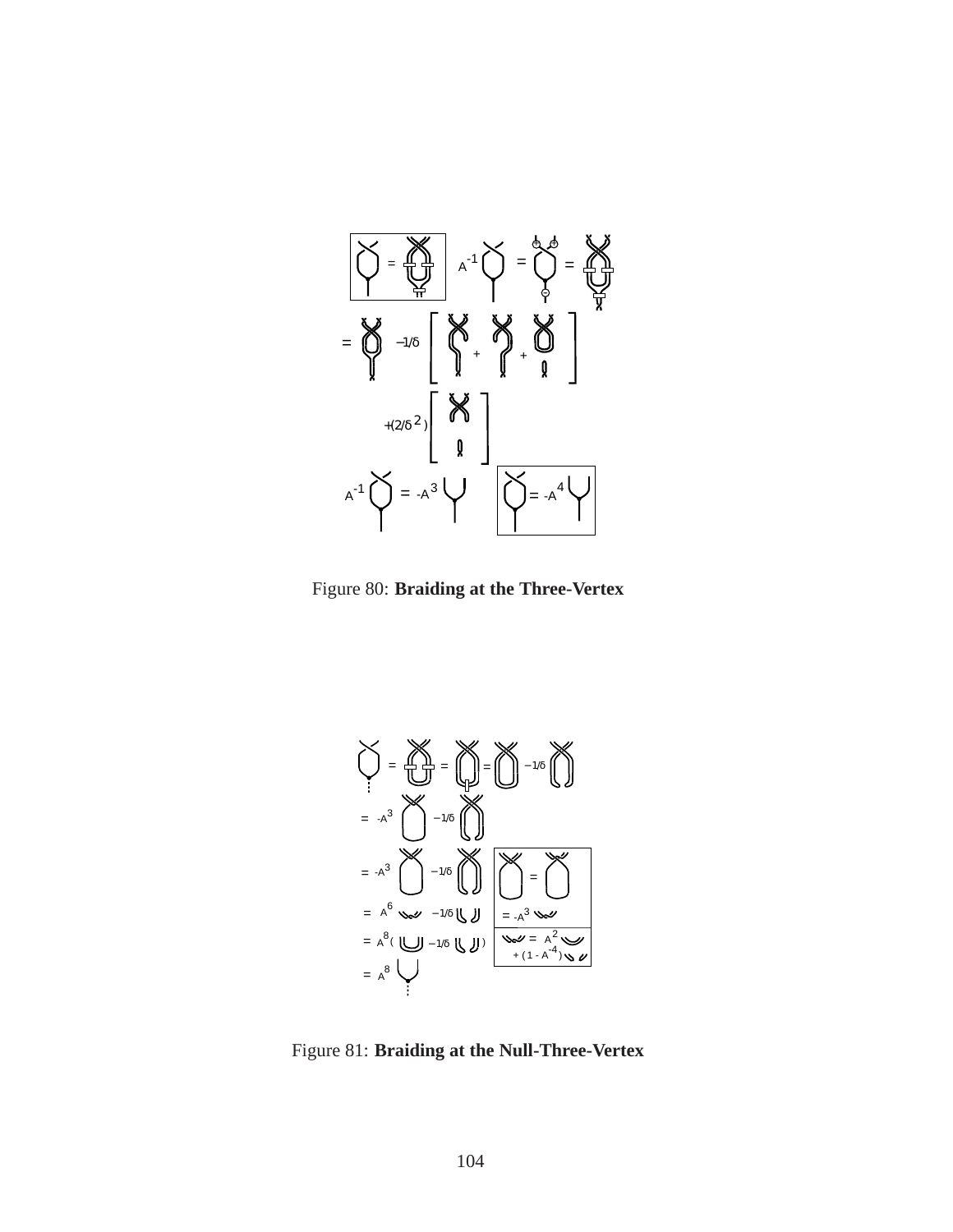This is equivalent to saying that

$$
\Delta^2=1+\Delta,
$$

a quadratic equation whose solutions are

$$
\Delta = (1 \pm \sqrt{5})/2.
$$

Furthermore, we know that

$$
\Delta = \delta^2 - 1
$$

from Figure [76.](#page-100-1) Hence

$$
\Delta^2 = \Delta + 1 = \delta^2.
$$

We shall now specialize to the case where

$$
\Delta = \delta = (1 + \sqrt{5})/2,
$$

leaving the other cases for the exploration of the reader. We then take

$$
A = e^{3\pi i/5}
$$

so that

$$
\delta = -A^2 - A^{-2} = -2\cos(6\pi/5) = (1 + \sqrt{5})/2.
$$

Note that  $\delta - 1/\delta = 1$ . Thus

$$
\Theta = (\delta - 1/\delta)^2 \delta - \Delta/\delta = \delta - 1.
$$

and

$$
T = (\delta - 1/\delta)^2 (\delta^2 - 2) - 2\Theta/\delta = (\delta^2 - 2) - 2(\delta - 1)/\delta
$$
  
= (\delta - 1)(\delta - 2)/\delta = 3\delta - 5.

Note that

$$
T = -\Theta^2/\Delta^2,
$$

from which it follows immediately that

$$
F^2 = I.
$$

This proves that we can satisfy this model when  $\Delta = \delta = (1 + \sqrt{5})/2$ .

For this specialization we see that the matrix  $F$  becomes

$$
F = \begin{pmatrix} 1/\Delta & \Delta/\Theta \\ \Theta/\Delta^2 & T\Delta/\Theta^2 \end{pmatrix} = \begin{pmatrix} 1/\Delta & \Delta/\Theta \\ \Theta/\Delta^2 & (-\Theta^2/\Delta^2)\Delta/\Theta^2 \end{pmatrix} = \begin{pmatrix} 1/\Delta & \Delta/\Theta \\ \Theta/\Delta^2 & -1/\Delta \end{pmatrix}
$$

This version of F has square equal to the identity independent of the value of  $\Theta$ , so long as  $\Delta^2 = \Delta + 1.$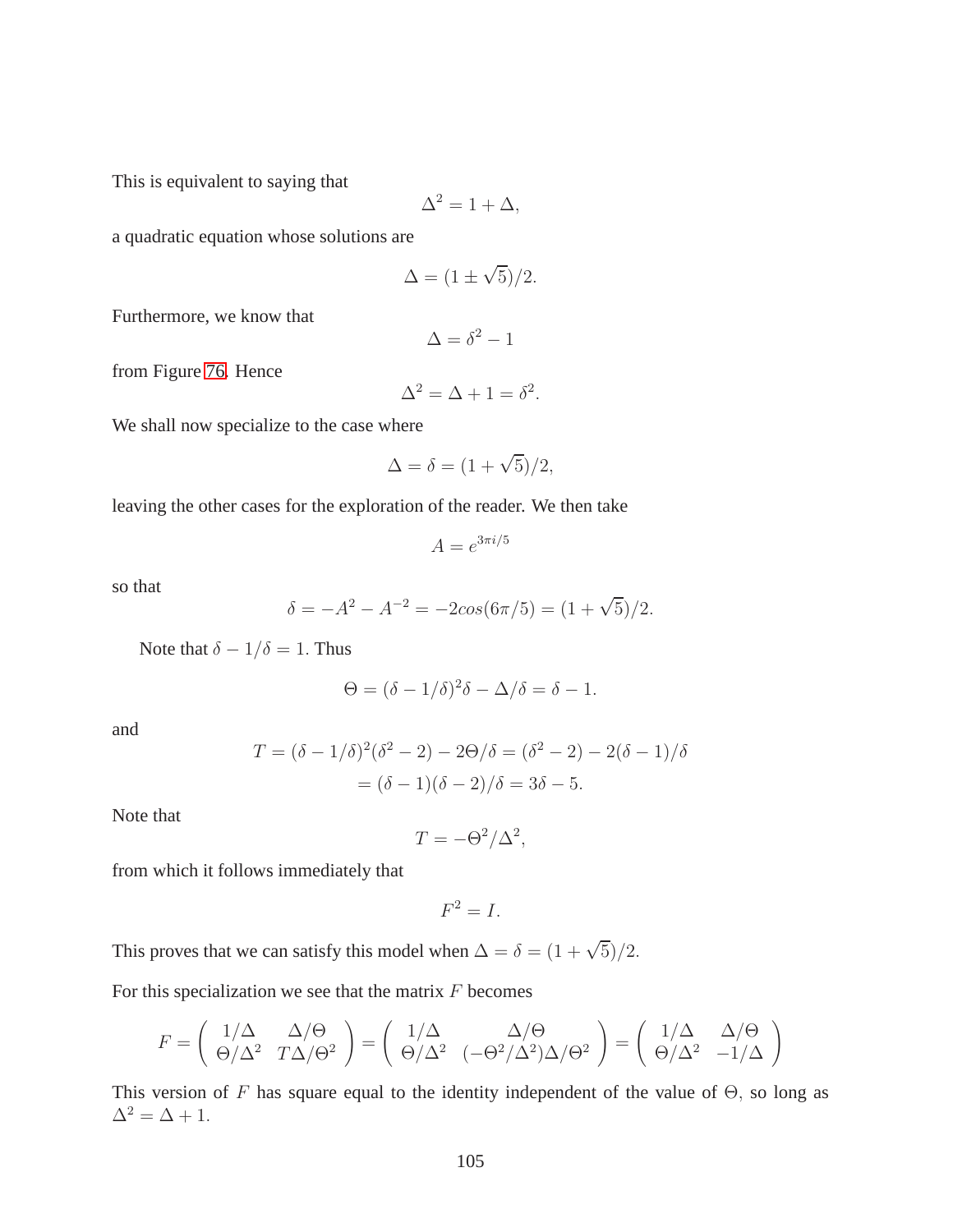**The Final Adjustment.** Our last version of  $F$  suffers from a lack of symmetry. It is not a symmetric matrix, and hence not unitary. A final adjustment of the model gives this desired symmetry. *Consider the result of replacing each trivalent vertex (with three 2-projector strands) by a multiple by a given quantity*  $\alpha$ . Since the  $\Theta$  has two vertices, it will be multiplied by  $\alpha^2$ . Similarly, the tetradhedron T will be multiplied by  $\alpha^4$ . The  $\Delta$  and the  $\delta$  will be unchanged. Other properties of the model will remain unchanged. The new recoupling matrix, after such an adjustment is made, becomes

$$
\left(\begin{array}{cc} 1/\Delta & \Delta/\alpha^2 \Theta \\ \alpha^2 \Theta/\Delta^2 & -1/\Delta \end{array}\right)
$$

For symmetry we require

$$
\Delta/(\alpha^2 \Theta) = \alpha^2 \Theta / \Delta^2.
$$

We take

$$
\alpha^2 = \sqrt{\Delta^3}/\Theta.
$$

With this choice of  $\alpha$  we have

$$
\Delta/(\alpha^2 \Theta) = \Delta \Theta / (\Theta \sqrt{\Delta^3}) = 1/\sqrt{\Delta}.
$$

Hence the new symmetric  $F$  is given by the equation

$$
F = \begin{pmatrix} 1/\Delta & 1/\sqrt{\Delta} \\ 1/\sqrt{\Delta} & -1/\Delta \end{pmatrix} = \begin{pmatrix} \tau & \sqrt{\tau} \\ \sqrt{\tau} & -\tau \end{pmatrix}
$$

where  $\Delta$  is the golden ratio and  $\tau = 1/\Delta$ . This gives the Fibonacci model. Using Figure [80](#page-103-0) and Figure [81,](#page-103-1) we have that the local braiding matrix for the model is given by the formula below with  $A = e^{3\pi i/5}$ .

$$
R = \begin{pmatrix} -A^4 & 0 \\ 0 & A^8 \end{pmatrix} = \begin{pmatrix} e^{4\pi i/5} & 0 \\ 0 & -e^{2\pi i/5} \end{pmatrix}.
$$

The simplest example of a braid group representation arising from this theory is the representation of the three strand braid group generated by  $S_1 = R$  and  $S_2 = FRF$  (Remember that  $F = F^T = F^{-1}$ .). The matrices  $S_1$  and  $S_2$  are both unitary, and they generate a dense subset of the unitary group  $U(2)$ , supplying the first part of the transformations needed for quantum computing.

# **17 Quantum Computation of Colored Jones Polynomials and the Witten-Reshetikhin-Turaev Invariant**

In this section we make some brief comments on the quantum computation of colored Jones polynomials. This material will be expanded in a subsequent publication.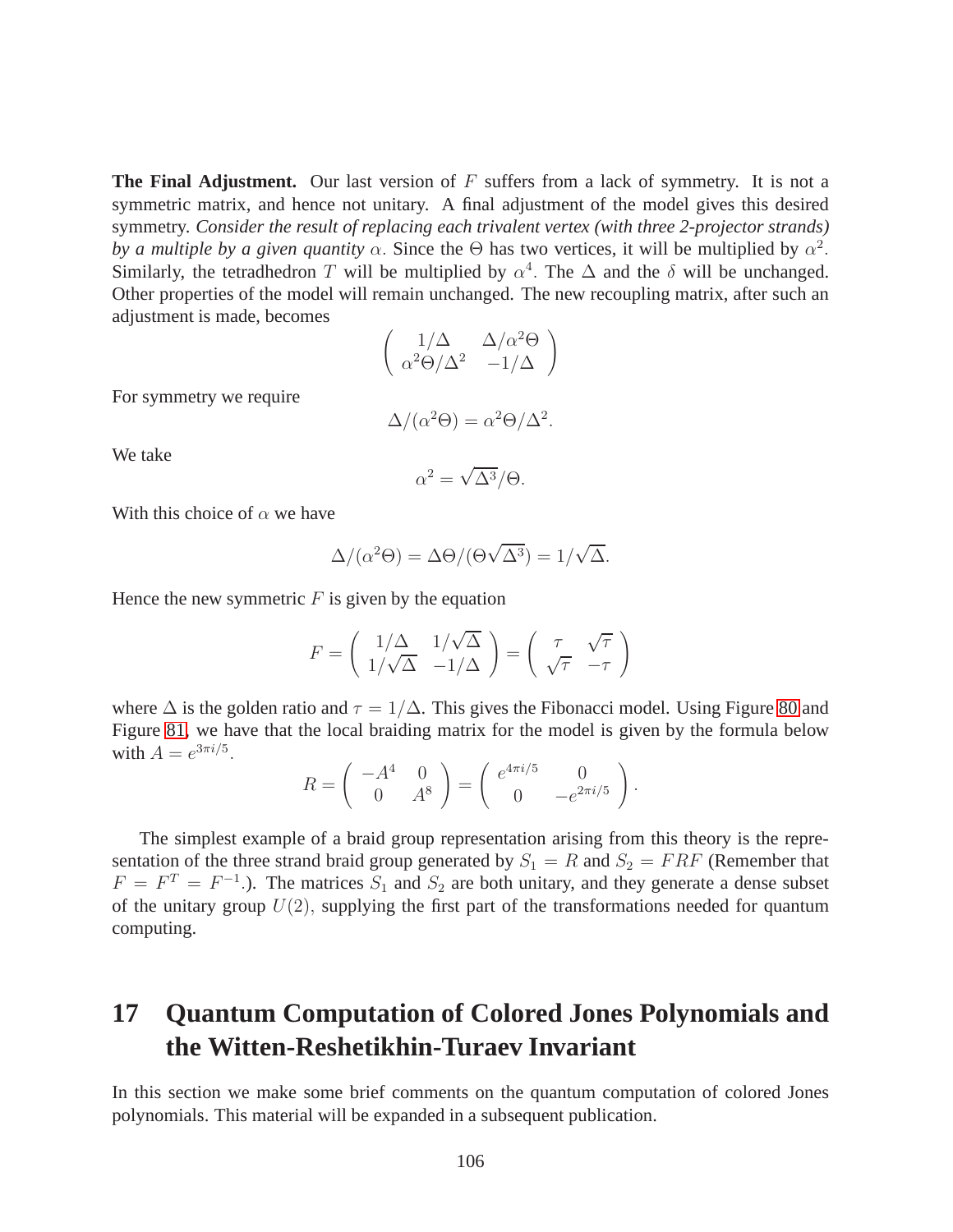

<span id="page-106-0"></span>Figure 82: **Evaluation of the Plat Closure of a Braid**

First, consider Figure [82.](#page-106-0) In that figure we illustrate the calculation of the evalutation of the  $(a)$  - colored bracket polynomial for the *plat closure*  $P(B)$  of a braid B. The reader can infer the definition of the plat closure from Figure [82.](#page-106-0) One takes a braid on an even number of strands and closes the top strands with each other in a row of maxima. Similarly, the bottom strands are closed with a row of minima. It is not hard to see that any knot or link can be represented as the plat closure of some braid. Note that in this figure we indicate the action of the braid group on the process spaces corresponding to the small trees attached below the braids.

The (a) - colored bracket polynonmial of a link L, denoted  $\langle L \rangle_{a}$ , is the evaluation of that link where each single strand has been replaced by a parallel strands and the insertion of Jones-Wenzl projector (as discussed in Section 14). We then see that we can use our discussion of the Temperley-Lieb recoupling theory as in sections 14,15 and 16 to compute the value of the colored bracket polynomial for the plat closure  $PB$ . As shown in Figure [82,](#page-106-0) we regard the braid as acting on a process space  $V_0^{a,a,\dots,a}$  and take the case of the action on the vector  $v$  whose process space coordinates are all zero. Then the action of the braid takes the form

$$
Bv(0,\dots,0)=\Sigma_{x_1,\dots,x_n}B(x_1,\dots,x_n)v(x_1,\dots,x_n)
$$

where  $B(x_1, \dots, x_n)$  denotes the matrix entries for this recoupling transformation and  $v(x_1, \dots, x_n)$ runs over a basis for the space  $V_0^{a,a,\dots,a}$ . Here *n* is even and equal to the number of braid strands. In the figure we illustrate with  $n = 4$ . Then, as the figure shows, when we close the top of the braid action to form  $PB$ , we cut the sum down to the evaluation of just one term. In the general case we will get

$$
\langle PB \rangle_a = B(0, \cdots, 0)\Delta_a^{n/2}.
$$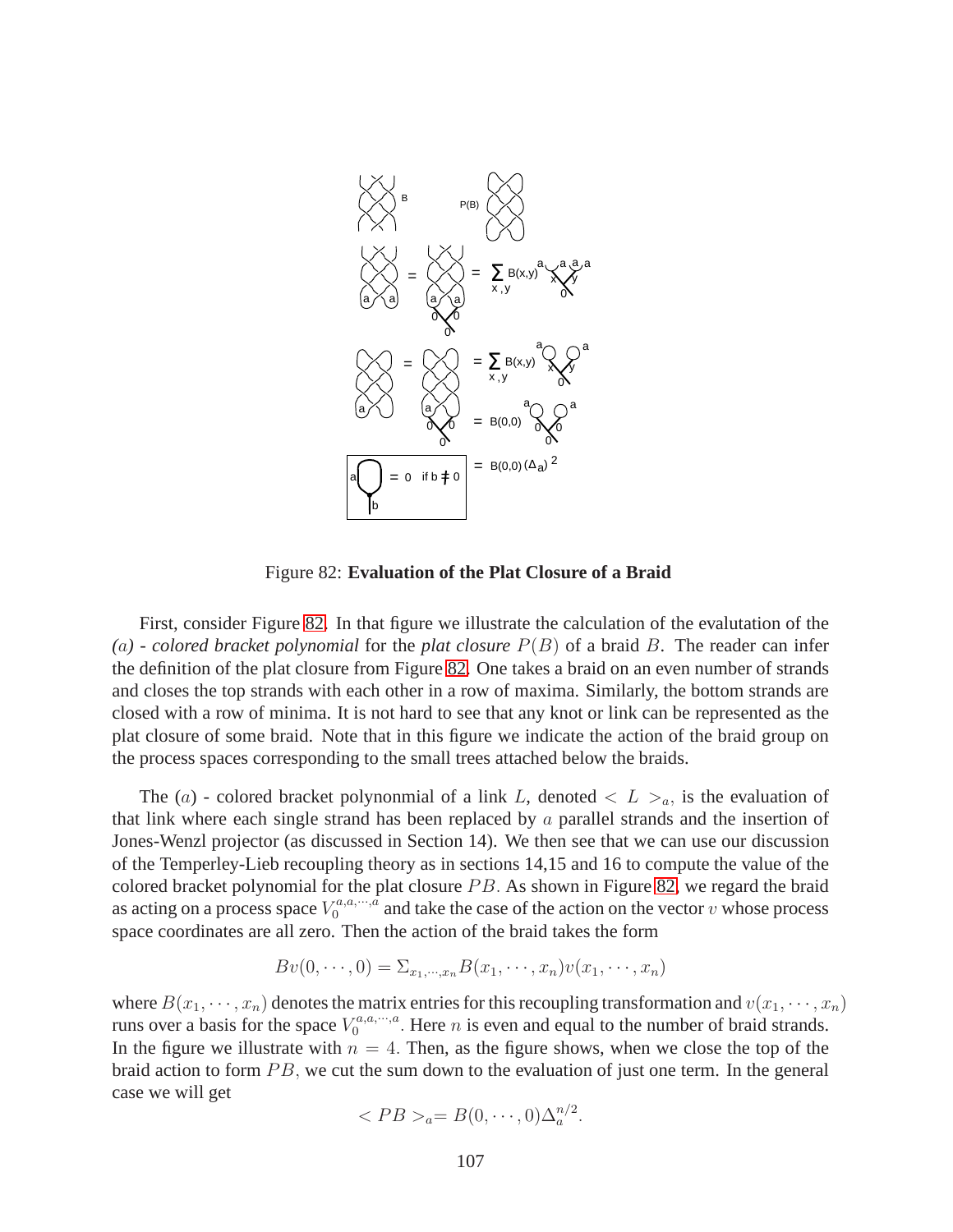$$
\frac{1}{2} \int_{\frac{1}{2}}^{\frac{1}{2}} \frac{x^{3}}{3} dx = A^{4} \sum_{\frac{1}{2}} \frac{1}{2} \sum_{\frac{1}{2}} \frac{1}{2} \left(1 + \frac{1}{2} \sum_{\frac{1}{2}} \sum_{\frac{1}{2}} \frac{1}{2} \right)} x^{3} dx
$$
\n
$$
\frac{1}{2} \sum_{\frac{1}{2}} \frac{1}{2} \sum_{\frac{1}{2}} \frac{1}{2} \sum_{\frac{1}{2}} \frac{1}{2} \sum_{\frac{1}{2}} \frac{1}{2} \sum_{\frac{1}{2}} \frac{1}{2} \sum_{\frac{1}{2}} \frac{1}{2} \sum_{\frac{1}{2}} \frac{1}{2} \sum_{\frac{1}{2}} \frac{1}{2} \sum_{\frac{1}{2}} \frac{1}{2} \sum_{\frac{1}{2}} \frac{1}{2} \sum_{\frac{1}{2}} \frac{1}{2} \sum_{\frac{1}{2}} \frac{1}{2} \sum_{\frac{1}{2}} \frac{1}{2} \sum_{\frac{1}{2}} \frac{1}{2} \sum_{\frac{1}{2}} \frac{1}{2} \sum_{\frac{1}{2}} \frac{1}{2} \sum_{\frac{1}{2}} \frac{1}{2} \sum_{\frac{1}{2}} \frac{1}{2} \sum_{\frac{1}{2}} \frac{1}{2} \sum_{\frac{1}{2}} \frac{1}{2} \sum_{\frac{1}{2}} \frac{1}{2} \sum_{\frac{1}{2}} \frac{1}{2} \sum_{\frac{1}{2}} \frac{1}{2} \sum_{\frac{1}{2}} \frac{1}{2} \sum_{\frac{1}{2}} \frac{1}{2} \sum_{\frac{1}{2}} \frac{1}{2} \sum_{\frac{1}{2}} \frac{1}{2} \sum_{\frac{1}{2}} \frac{1}{2} \sum_{\frac{1}{2}} \frac{1}{2} \sum_{\frac{1}{2}} \frac{1}{2} \sum_{\frac{1}{2}} \frac{1}{2} \sum_{\frac{1}{2}} \frac{1}{2} \sum_{\frac{1}{2}} \frac{1}{2} \sum_{\frac{1}{2}} \frac{1}{2} \sum_{\frac{1}{2}} \frac{1}{2} \sum_{\frac{1}{2}} \frac{1}{2} \sum_{\frac{1}{2}} \
$$

Figure 83: **Dubrovnik Polynomial Specialization at Two Strands**

The calculation simplifies to this degree because of the vanishing of loops in the recoupling graphs. The vanishing result is stated in Figure [82,](#page-106-0) and it is proved in the case  $a = 2$  in Figure [74.](#page-99-1)

The *colored Jones polynomials* are normalized versions of the colored bracket polymomials, differing just by a normalization factor.

In order to consider quantumn computation of the colored bracket or colored Jones polynomials, we therefore can consider quantum computation of the matrix entries  $B(0, \dots, 0)$ . These matrix entries in the case of the roots of unity  $A = e^{i\pi/2r}$  and for the  $a = 2$  Fibonacci model with  $A = e^{3i\pi/5}$  are parts of the diagonal entries of the unitary transformation that represents the braid group on the process space  $V_0^{a,a,\dots,a}$ . We can obtain these matrix entries by using the Hadamard *test as described in section 11.* As a result we get relatively efficient quantum algorithms for the colored Jones polynonmials at these roots of unity, in essentially the same framework as we described in section 11, but for braids of arbitrary size. The computational complexity of these models is essentially the same as the models for the Jones polynomial discussed in [\[1\]](#page-116-2). We reserve discussion of these issues to a subsequent publication.

It is worth remarking here that these algorithms give not only quantum algorithms for computing the colored bracket and Jones polynomials, but also for computing the Witten-Reshetikhin-Turaev (WRT) invariants at the above roots of unity. The reason for this is that the WRT invariant, in unnormalized form is given as a finite sum of colored bracket polynomials:

$$
WRT(L) = \sum_{a=0}^{r-2} \Delta_a < L >_a,
$$

and so the same computation as shown in Figure [82](#page-106-0) applies to the  $WRT$ . This means that we have, in principle, a quantum algorithm for the computation of the Witten functional integral [\[106\]](#page-123-0) via this knot-theoretic combinatorial topology. It would be very interesting to understand a more direct approach to such a computation via quantum field theory and functional integration.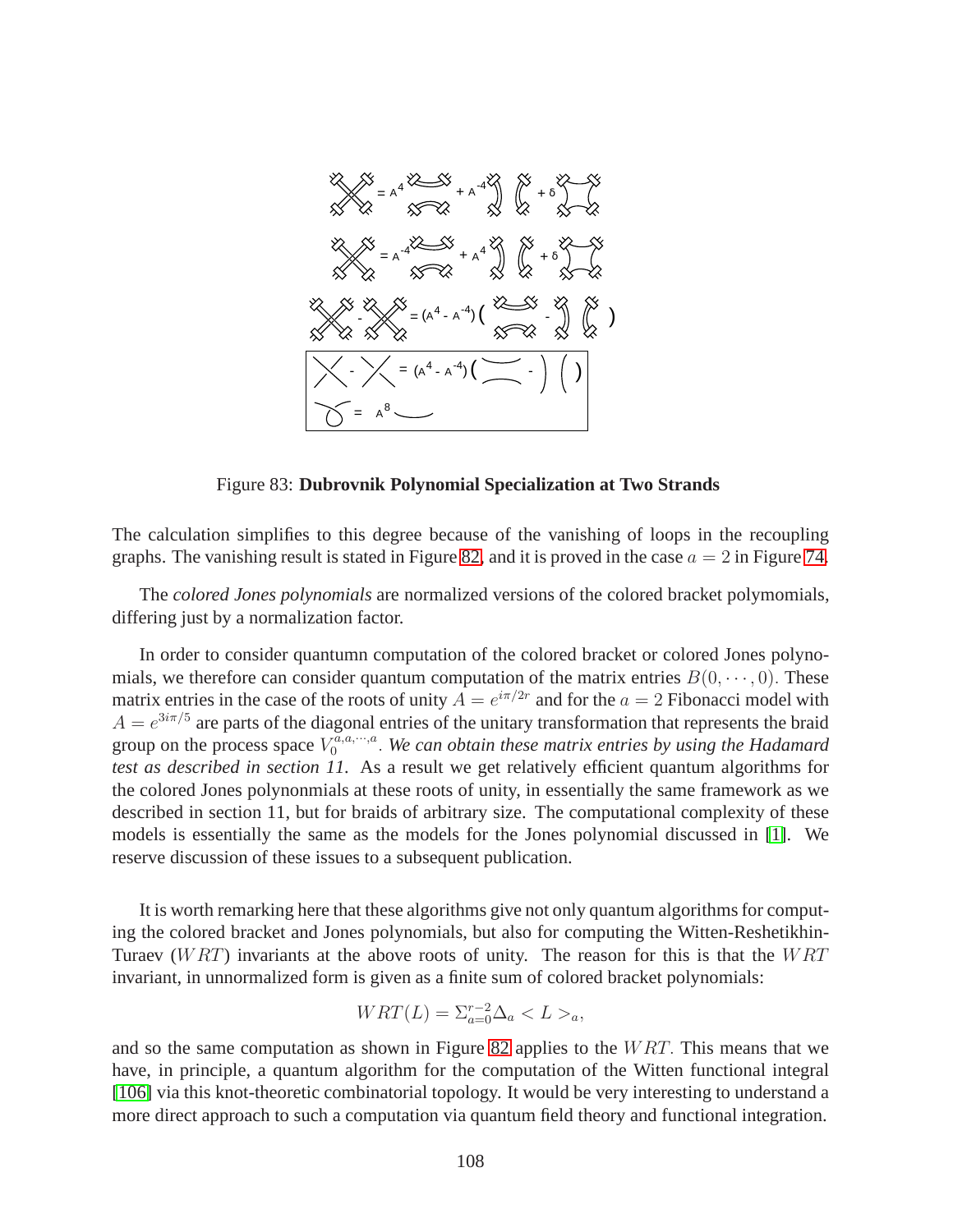$$
\begin{array}{c}\nP \\
P \\
P \\
P\n\end{array}
$$

<span id="page-108-0"></span>Figure 84: **The Fibonacci Particle** P

Finally, we note that in the case of the Fibonacci model, the (2)-colored bracket polynomial is a special case of the Dubrovnik version of the Kauffman polynomial [\[42\]](#page-118-0). See Figure [83](#page-107-0) for diagammatics that resolve this fact. The skein relation for the Dubrovnik polynomial is boxed in this figure. Above the box, we show how the double strands with projectors reproduce this relation. This observation means that in the Fibonacci model, the natural underlying knot polynomial is a special evaluation of the Dubrovnik polynomial, and the Fibonacci model can be used to perform quantum computation for the values of this invariant.

## **18 A Direct Construction of the Fibonacci Model**

In section 10 of this paper, we give elementary constructions for unitary representations of the three strand braid group in  $U(2)$ . In section 11 we show how to use unitary representations of the three strand brand group to devise a quantum computation for the Jones polynomial. In this section we return to these considerations, and show how to construct the Fibonacci model by elementary means, without using the recoupling theory that we have explained in the previous sections of the paper. This final approach is significant in that it shows an even closer relationship of the Fibonacci model with the Temperley Lieb algebra representation associated with the Jones polynomial.

The constructions in this section are based on the combinatorics of the Fibonacci model. While we do not assume the recoupling theory of the previous sections, we essentially reconstruct its patterns for the particular purposes of the Fibonacci model. Recall that in the Fibonacci model we have a (mathematical) particle  $P$  that interacts with itself either to produce  $P$  or to produce a neutral particle ∗. If X is any particle then  $*$  interacts with X to produce X. Thus  $*$  acts as an identity trasformation. These rules of interaction are illustrated in Figure [68,](#page-94-0) Figure [69,](#page-95-0) Figure [70](#page-96-0) and Figure [84.](#page-108-0)

The braiding of two particles is measured in relation to their interaction. In Figure [85](#page-109-0) we illustrate braiding of  $P$  with itself in relation to the two possible interactions of  $P$  with itself. If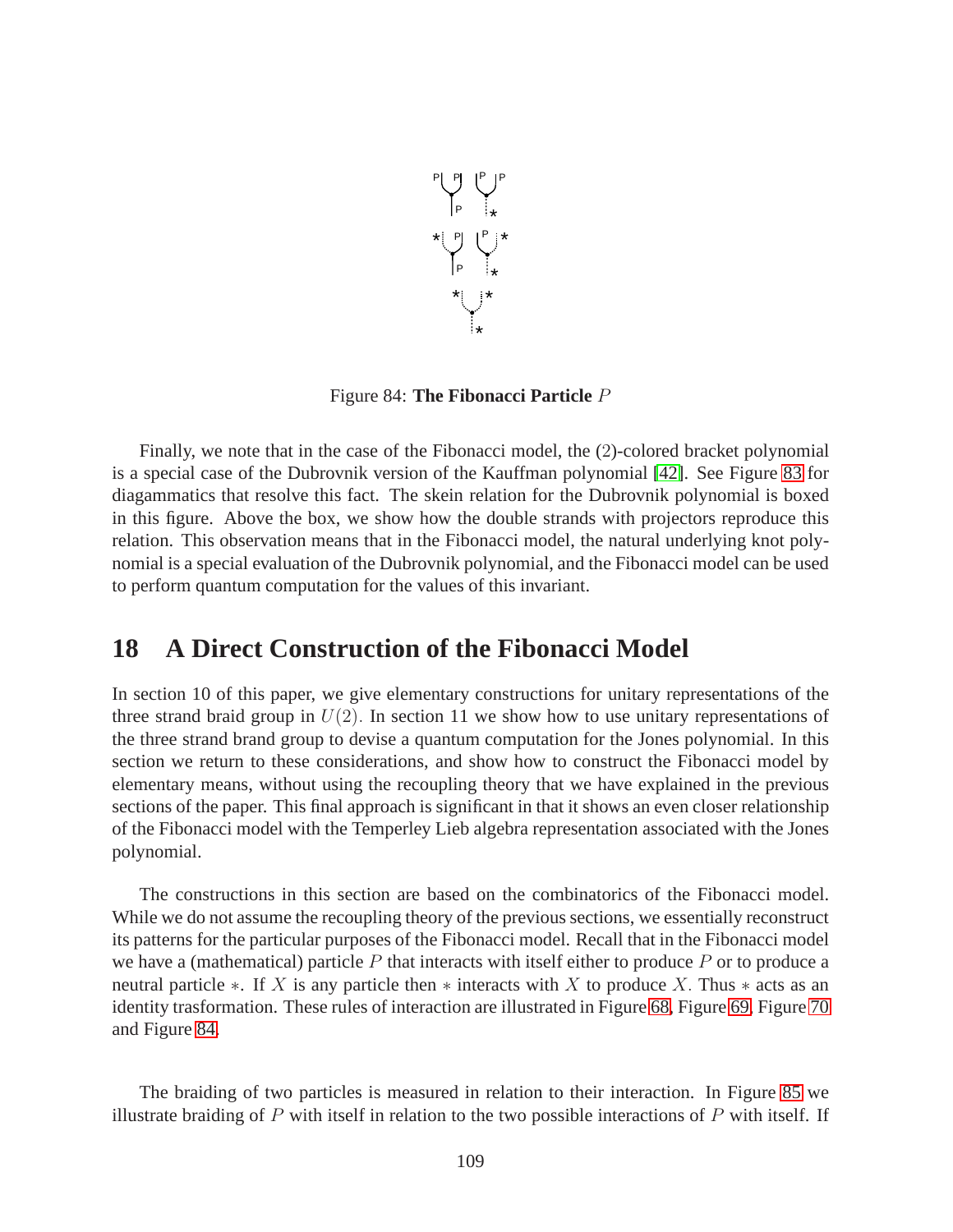

<span id="page-109-0"></span>Figure 85: **Local Braiding**

P interacts to produce  $\ast$ , then the braiding gives a phase factor of  $\mu$ . If P interacts to produce P, then the braiding gives a phase factor of  $\lambda$ . We assume at the outset that  $\mu$  and  $\lambda$  are unit complex numbers. One should visualize these particles as moving in a plane and the diagrams of interaction are either creations of two particles from one particle, or fusions of two particles to a single particle (depending on the choice of temporal direction). Thus we have a braiding matrix for these "local" particle interactions:

$$
R = \left(\begin{array}{cc} \mu & 0 \\ 0 & \lambda \end{array}\right)
$$

written with respect to the basis  $\{|\ast\rangle, |P\rangle\}$  for this space of particle interactions.

We want to make this braiding matrix part of a larger representation of the braid group. In particular, we want a representation of the three-strand braid group on the process space  $V_3$  illustrated in Figure [6.](#page-11-0) This space starts with three P particles and considers processes associated in the patttern  $(PP)P$  with the stipulation that the end product is P. The possible pathways are illus-trated in Figure [86.](#page-110-0) They correspond to  $(PP)P \longrightarrow (*)P \longrightarrow P$  and  $(PP)P \longrightarrow (P)P \longrightarrow P$ . This process space has dimension two and can support a second braiding generator for the second two strands on the top of the tree. In order to articulate the second braiding we change basis to the process space corresponding to  $P(PP)$  as shown in Figure [87](#page-110-1) and Figure [88.](#page-111-0) The change of basis is shown in Figure [88](#page-111-0) and has matrix  $F$  as shown below. We want a unitary representation  $\rho$  of three-strand braids so that  $\rho(\sigma_1) = R$  and  $\rho(\sigma_2) = S = F^{-1}RF$ . See Figure [88.](#page-111-0) We take the form of the matrix  $F$  as follows.

$$
F = \left(\begin{array}{cc} a & b \\ b & -a \end{array}\right)
$$

where  $a^2 + b^2 = 1$  with a and b real. This form of the matrix for the basis change is determined by the requirement that F is symmetric with  $F^2 = I$ . The symmetry of the change of basis formula essentially demands that  $F^2 = I$ . If F is real, symmetric and  $F^2 = I$ , then F is unitary. Since R is unitary we see that  $S = FRF$  is also unitary. Thus, if F is constructed in this way then we obtain a unitary representation of  $B_3$ .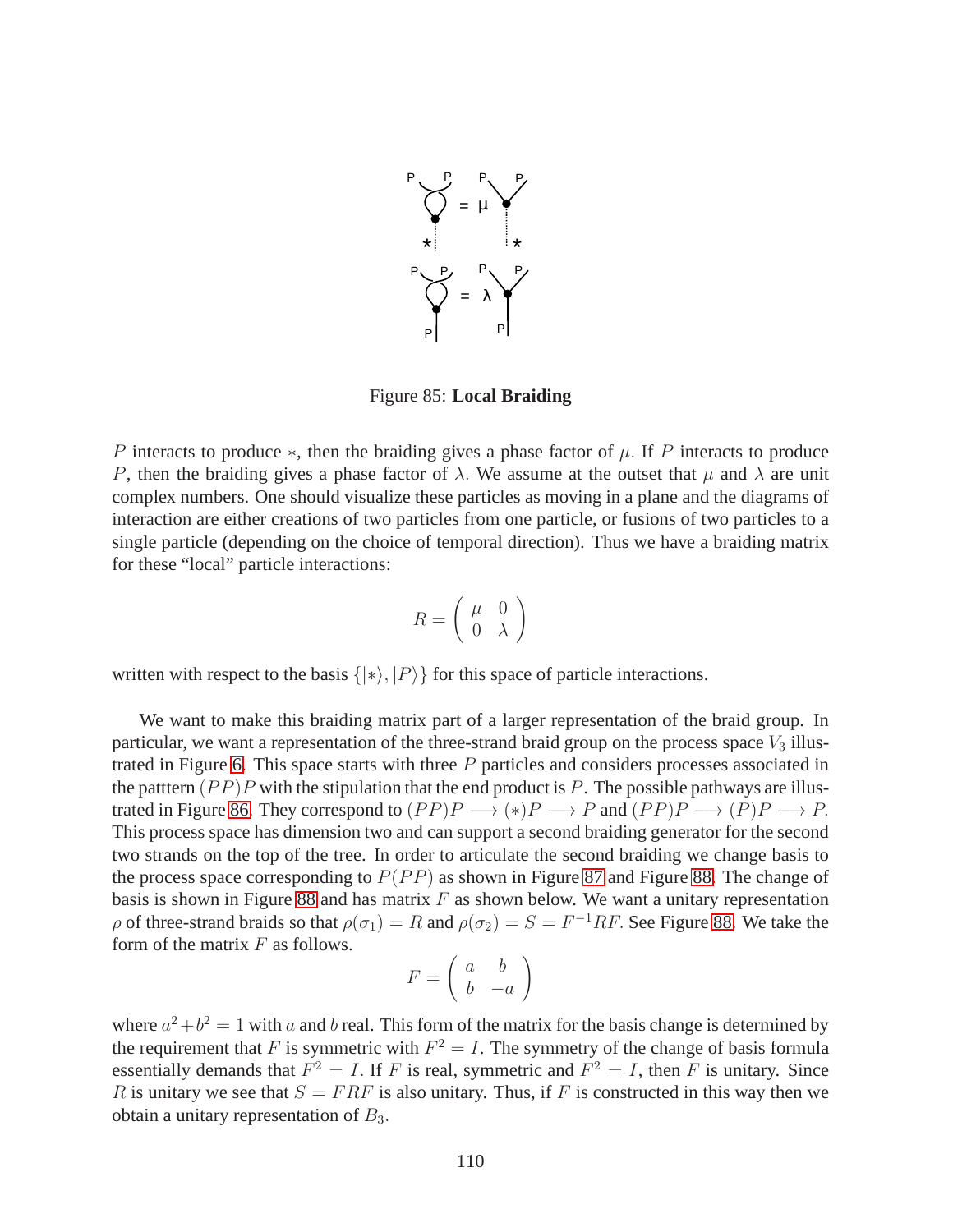

Figure 86: **Three Strands at Dimension Two**

<span id="page-110-0"></span>

<span id="page-110-1"></span>Figure 87: **Recoupling Formula**

Now we try to simultaneously construct an F *and* construct a representation of the Temperley-Lieb algebra. We begin by noting that

$$
R = \begin{pmatrix} \mu & 0 \\ 0 & \lambda \end{pmatrix} = \begin{pmatrix} \lambda & 0 \\ 0 & \lambda \end{pmatrix} + \begin{pmatrix} \mu - \lambda & 0 \\ 0 & 0 \end{pmatrix} = \begin{pmatrix} \lambda & 0 \\ 0 & \lambda \end{pmatrix} + \lambda^{-1} \begin{pmatrix} \delta & 0 \\ 0 & 0 \end{pmatrix}
$$

where  $\delta = \lambda(\mu - \lambda)$ . Thus  $R = \lambda I + \lambda^{-1}U$  where  $U = \begin{pmatrix} \delta & 0 \\ 0 & 0 \end{pmatrix}$  so that  $U^2 = \delta U$ . For the Temperley-Lieb representation, we want  $\delta = -\lambda^2 - \lambda^{-2}$ . Hence we need  $-\lambda^2 - \lambda^{-2} =$  $\lambda(\mu - \lambda)$ , which implies that  $\mu = -\lambda^{-3}$ . With this restriction on  $\mu$ , we have the Temperley-Lieb representation and the corresponding unitary braid group representation for 2-strand braids and the 2-strand Temperley-Lieb algebra.

Now we can go on to  $B_3$  and  $TL_3$  via  $S = FRF = \lambda I + \lambda^{-1}V$  with  $V = FUF$ . We must examine  $V^2$ ,  $UVU$  and  $VUV$ . We find that

$$
V^2 = FUFFUF = FU^2F = \delta FUF = \delta V,
$$

as desired and

$$
V = FUF = \begin{pmatrix} a & b \\ b & -a \end{pmatrix} \begin{pmatrix} \delta & 0 \\ 0 & 0 \end{pmatrix} \begin{pmatrix} a & b \\ b & -a \end{pmatrix} = \delta \begin{pmatrix} a^2 & ab \\ ab & b^2 \end{pmatrix}.
$$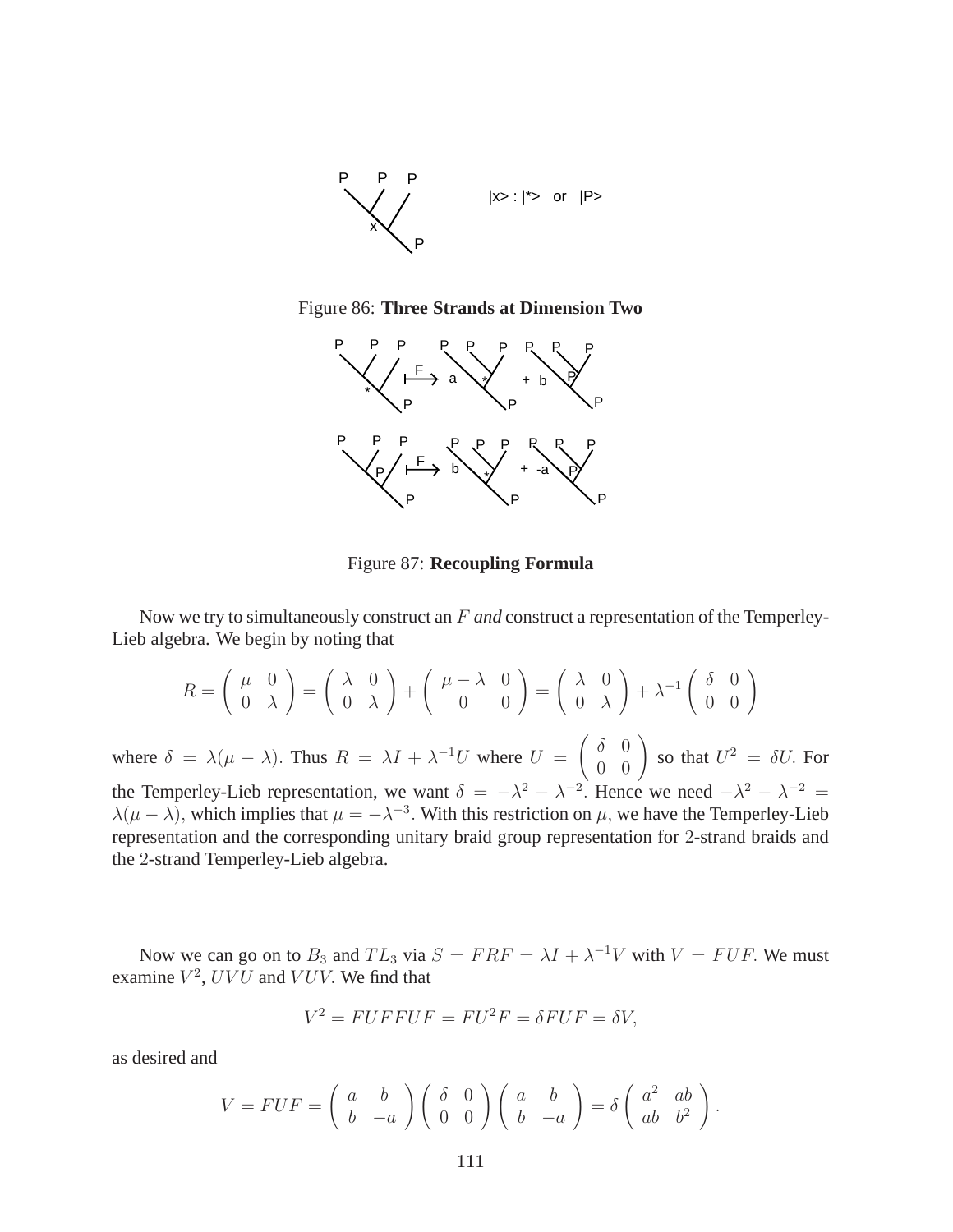

<span id="page-111-0"></span>Figure 88: **Change of Basis**

Thus  $V^2 = V$  and since  $V = \delta |v\rangle\langle v|$  and  $U = \delta |w\rangle\langle w|$  with  $w = (1, 0)^T$  and  $v = Fw = (a, b)^T$  $(T$  denotes transpose), we see that

$$
VUV = \delta^3|v\rangle\langle v|w\rangle\langle w|v\rangle\langle v| = \delta^3 a^2|v\rangle\langle v| = \delta^2 a^2V.
$$

Similarly  $UVU = \delta^2 a^2 U$ . Thus, we need  $\delta^2 a^2 = 1$  and so we shall take  $a = \delta^{-1}$ . With this choice, we have a representation of the Temperley-Lieb algebra  $TL_3$  so that  $\sigma_1 = AI + A^{-1}U$ and  $\sigma_2 = A I + A^{-1} V$  gives a unitary representation of the braid group when  $A = \lambda = e^{i\theta}$  and  $b = \sqrt{1 - \delta^{-2}}$  is real. This last reality condition is equivalent to the inequality

$$
\cos^2(2\theta) \ge \frac{1}{4},
$$

which is satisfied for infinitely many values of  $\theta$  in the ranges

$$
[0, \pi/6] \cup [\pi/3, 2\pi/3] \cup [5\pi/6, 7\pi/6] \cup [4\pi/3, 5\pi/3].
$$

With these choices we have

$$
F = \begin{pmatrix} a & b \\ b & -a \end{pmatrix} = \begin{pmatrix} 1/\delta & \sqrt{1 - \delta^{-2}} \\ \sqrt{1 - \delta^{-2}} & -1/\delta \end{pmatrix}
$$

real and unitary, and for the Temperley-Lieb algebra,

$$
U = \begin{pmatrix} \delta & 0 \\ 0 & 0 \end{pmatrix}, V = \delta \begin{pmatrix} a^2 & ab \\ ab & b^2 \end{pmatrix} = \begin{pmatrix} a & b \\ b & \delta b^2 \end{pmatrix}.
$$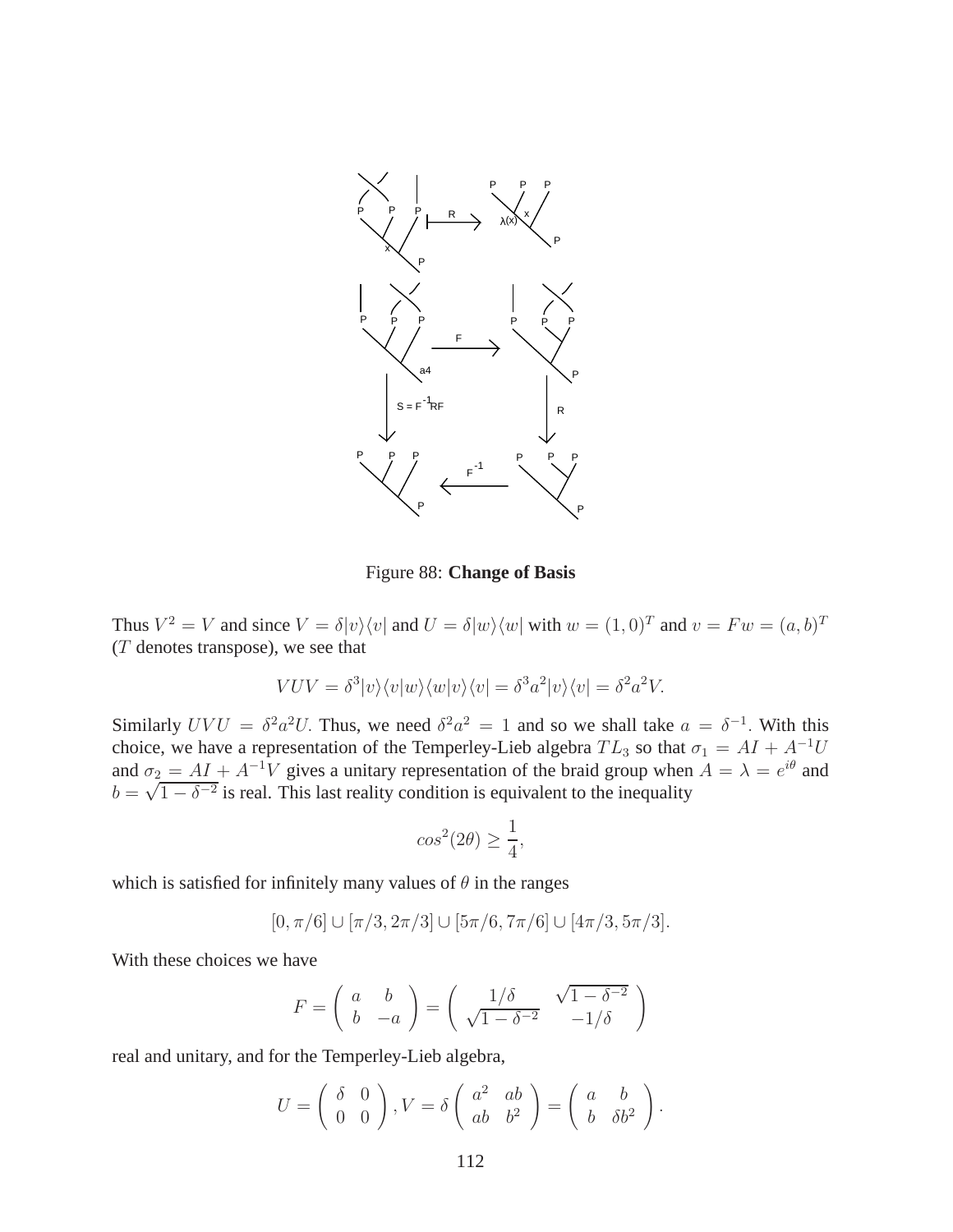

Figure 89: **Algebra for a Two Dimensional Process Space**

<span id="page-112-0"></span>

<span id="page-112-1"></span>Figure 90: **A Five Dimensional Process Space**

Now examine Figure [89.](#page-112-0) Here we illustrate the action of the braiding and the Temperley-Lieb Algebra on the first Fibonacci process space with basis  $\{|\ast\rangle, |P\rangle\}$ . Here we have  $\sigma_1 = R, \sigma_2 =$ FRF and  $U_1 = U, U_2 = V$  as described above. Thus we have a representation of the braid group on three strands and a representation of the Temperley-Lieb algebra on three strands with no further restrictions on  $\delta$ .

So far, we have arrived at exactly the 3-strand braid representations that we used in our papers [\[68,](#page-120-0) [69\]](#page-120-1) giving a quantum algorithm for the Jones polynomial for three-strand braids. In this paper we are working in the context of the Fibonacci process spaces and so we wish to see how to make a representation of the Temperley-Lieb algebra to this model as a whole, not restricting ourselves to only three strands. The generic case to consider is the action of the Temperley-Lieb algebra on process spaces of higher dimension as shown in Figure [90](#page-112-1) and Figure [91.](#page-113-0) In Figure [91](#page-113-0) we have illustrated the triplets from the previous figure as part of a possibly larger tree and have drawn the strings horizontally rather than diagonally. In this figure we have listed the effects of braiding the vertical strands 3 and 4. We see from this figure that the action of the Temperley-Lieb algebra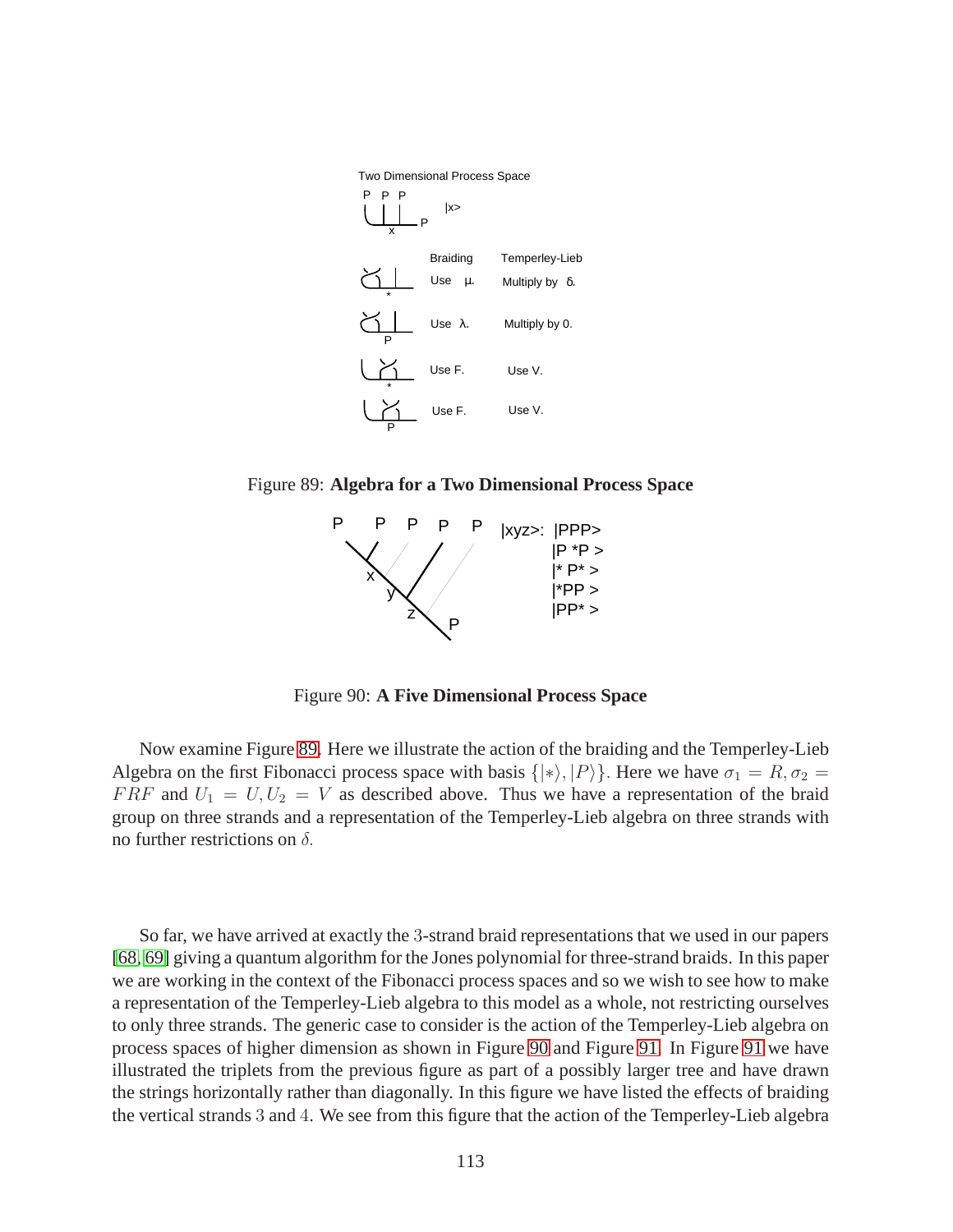Five Dimensional Process Space

| Example 1 | lyyz                                      |
|-----------|-------------------------------------------|
| $x$ y z   | Braiding<br>Braiding<br>The property-Lieb |
| $y$ y z   | Braiding<br>Use F. Use V.                 |
| $y$ y z   | Use F. Use V.                             |
| $y$ y z   | Use F. Use V.                             |
| $y$ y z   | Use F. Use V.                             |
| $y$ y z   | Use F. Use V.                             |
| $y$ y z   | Use F. Use V.                             |
| $y$ y z   | Use F. Use V.                             |
| $y$ y z   | Use V.                                    |
| $y$ y z   | Use F. Use V.                             |
| $y$ y z   | Use V.                                    |
| $y$ y z   | Use V.                                    |
| $y$ y z   | Use V.                                    |
| $y$ y z   | Use V.                                    |
| $y$ y z   | Use V.                                    |
| $y$ y z   | Use V.                                    |
| $y$ y z   | Use V.                                    |
| $y$ y z   | Use V.                                    |
| $y$ y z   | Use V.                                    |
| $y$ y z   | Use V.                                    |

Figure 91: **Algebra for a Five Dimensional Process Space**

must be as follows:

<span id="page-113-0"></span>
$$
U_3|P*P\rangle = a|P*P\rangle + b|PPP\rangle,
$$
  
\n
$$
U_3|PPP\rangle = b|P*P\rangle + \delta b^2|PPP\rangle,
$$
  
\n
$$
U_3|*P*\rangle = \delta|*P*\rangle,
$$
  
\n
$$
U_3|*PP\rangle = 0,
$$
  
\n
$$
U_3|PP*\rangle = 0.
$$

Here we have denoted this action as  $U_3$  because it connotes the action on the third and fourth vertical strands in the sequences shown in Figure [91.](#page-113-0) Note that in a larger sequence we can recognize  $U_j$  by examining the triplet surrounding the  $j - 1$ -th element in the sequence, just as the pattern above is governed by the elements surrounding the second element in the sequence. For simplicity, we have only indicated three elements in the sequences above. Note that in a sequence for the Fibonacci process there are never two consecutive appearances of the neutral element ∗.

We shall refer to a sequence of ∗ and P as a *Fibonacci sequence* if it contains no consecutive appearances of ∗. Thus  $|PP \times P \times P \times P|$  is a Fibonacci sequence. In working with this representation of the braid group and Temperley-Lieb algebra, it is convenient to assume that the ends of the sequence are flanked by  $P$  as in Figure [90](#page-112-1) and Figure [91](#page-113-0) for sequences of length 3. It is convenient to leave out the flanking P's when notating the sequence.

Using these formulas we can determine conditions on  $\delta$  such that this is a representation of the Temperley-Lieb algebra for all Fibonacci sequences. Consider the following calculation:

$$
U_4U_3U_4|PPPP\rangle = U_3U_2(b|PP*P\rangle + \delta b^2|PPP\rangle)
$$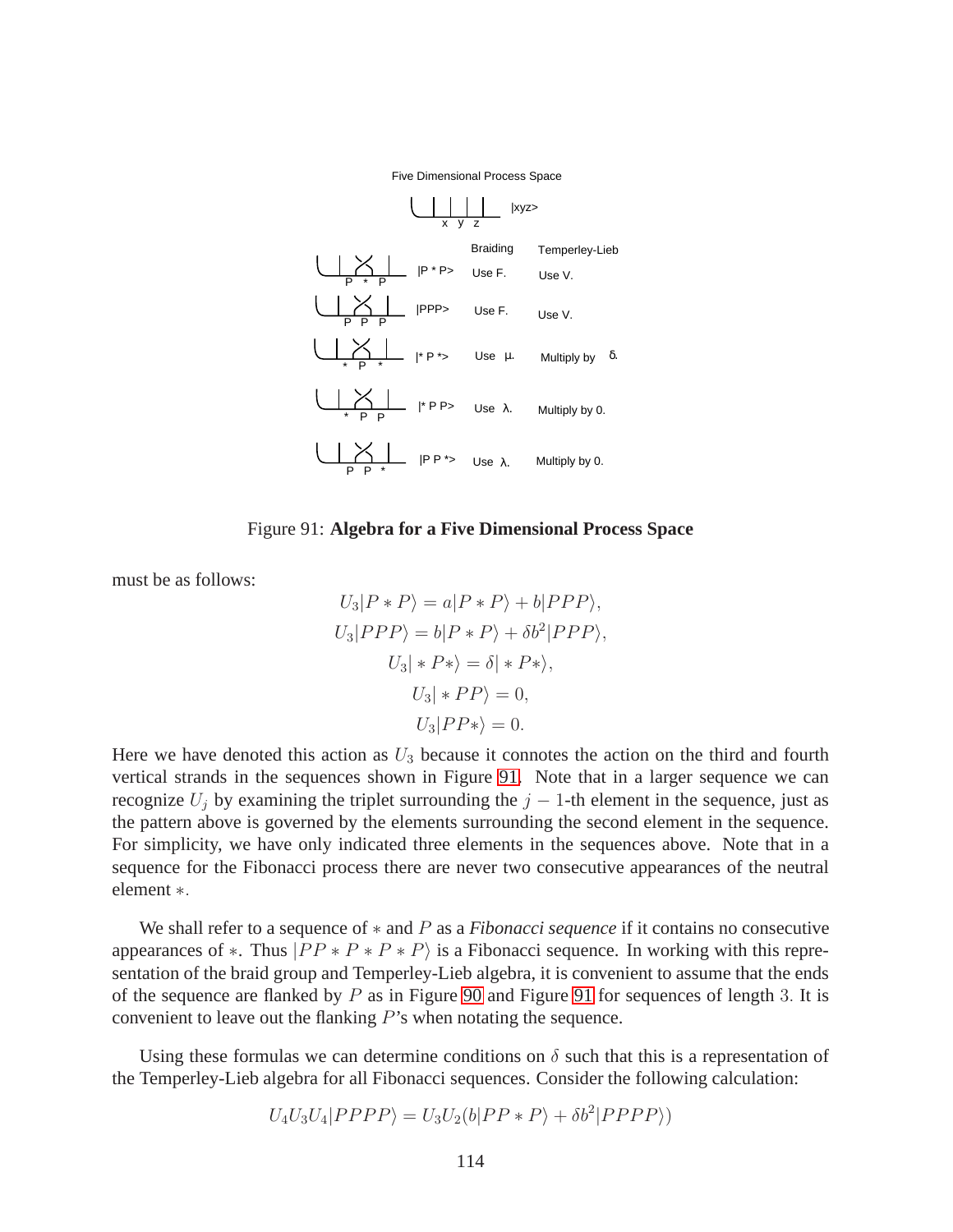$$
= U_4 (bU_3|PP*P\rangle + \delta b^2 U_3|PPPP\rangle)
$$
  
=  $U_4 (0 + \delta b^2 (b|P*PP\rangle + \delta b^2|PPP\rangle))$   
=  $\delta b^2 (bU_4|P*PP\rangle + \delta b^2 U_4|PPP\rangle)$   
=  $\delta^2 b^4 U_4|PPP\rangle.$ 

Thus we see that in order for  $U_4U_3U_4 = U_4$ , we need that  $\delta^2 b^4 = 1$ .

It is easy to see that  $\delta^2 b^4 = 1$  is the only remaining condition needed to make sure that the *action of the Temperley-Lieb algebra extends to all Fibonacci Model sequences.*

Note that  $\delta^2 b^4 = \delta^2 (1 - \delta^{-2})^2 = (\delta - 1/\delta)^2$ . Thus we require that

$$
\delta - 1/\delta = \pm 1.
$$

When  $\delta - 1/\delta = 1$ , we have the solutions  $\delta = \frac{1 \pm \sqrt{5}}{2}$  $\frac{2}{2}$ . However, for the reality of F we require that  $1 - \delta^{-2} \ge 0$ , ruling out the choice  $\delta = \frac{1 - \sqrt{5}}{2}$  $\frac{2\sqrt{5}}{2}$ . When  $\delta - 1/\delta = -1$ , we have the solutions  $\delta = \frac{-1 \pm \sqrt{5}}{2}$  $\frac{\pm\sqrt{5}}{2}$ . This leaves only  $\delta = \pm\phi$  where  $\phi = \frac{1+\sqrt{5}}{2}$  $\frac{2.5}{2}$  (the Golden Ratio) as possible values for  $\delta$  that satisfy the reality condition for F. Thus, up to a sign we have arrived at the well-known value of  $\delta = \phi$  (the Fibonacci model) as essentially the only way to have an extension of this form of the representation of the Temperley-Lieb algebra for  $n$  strands. Let's state this positively as a Theorem.

**Fibonacci Theorem.** Let  $V_{n+2}$  be the complex vector space with basis  $\{ |x_1x_2 \cdots x_n \rangle \}$  where each  $x_i$  equals either P or  $*$  and there do *not* occur two consecutive appearances of  $*$  in the sequence  $\{x_1, \dots, x_n\}$ . We refer to this basis for  $V_n$  as the set of *Fibonacci sequences* of length n. Then the dimension of  $V_n$  is equal to  $f_{n+1}$  where  $f_n$  is the *n*-th Fibonacci number:  $f_0 = f_1 = 1$ and  $f_{n+1} = f_n + f_{n-1}$ . Let  $\delta = \pm \phi$  where  $\phi = \frac{1+\sqrt{5}}{2}$  $\frac{\sqrt{5}}{2}$ . Let  $a = 1/\delta$  and  $b = \sqrt{1 - a^2}$ . Then the Temperley-Lieb algebra on  $n + 2$  strands with loop value  $\delta$  acts on  $V_n$  via the formulas given below. First we give the left-end actions.

$$
U_1 \rvert * x_2 x_3 \cdots x_n \rangle = \delta \rvert * x_2 x_3 \cdots x_n \rangle,
$$
  
\n
$$
U_1 \rvert Px_2 x_3 \cdots x_n \rangle = 0,
$$
  
\n
$$
U_2 \rvert * Px_3 \cdots x_n \rangle = a \rvert * Px_3 \cdots x_n \rangle + b \rvert PPx_3 \cdots x_n \rangle,
$$
  
\n
$$
U_2 \rvert P * x_3 \cdots x_n \rangle = 0,
$$
  
\n
$$
U_2 \rvert PPx_3 \cdots x_n \rangle = b \rvert * Px_3 \cdots x_n \rangle + \delta b^2 \rvert PPx_3 \cdots x_n \rangle.
$$

Then we give the general action for the middle strands.

$$
U_i|x_1\cdots x_{i-3}P*Px_{i+1}\cdots x_n\rangle = a|x_1\cdots x_{i-3}P*Px_{i+1}\cdots x_n\rangle
$$

$$
+b|x_1\cdots x_{i-3}PPPx_{i+1}\cdots x_n\rangle,
$$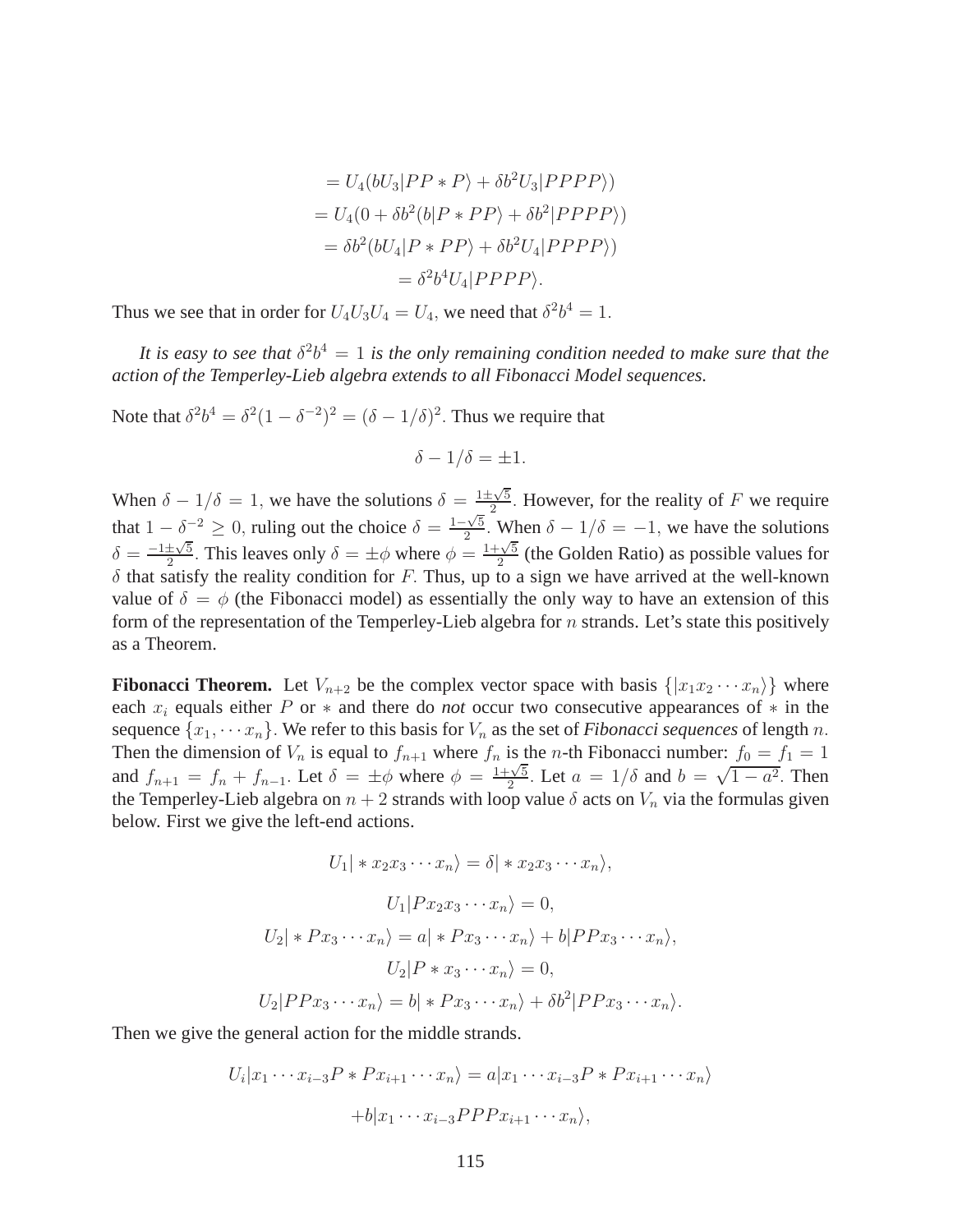$$
U_i|x_1\cdots x_{i-3}PPPx_{i+1}\cdots x_n\rangle = b|x_1\cdots x_{i-3}P*Px_{i+1}\cdots x_n\rangle
$$

$$
+ \delta b^2|x_1\cdots x_{i-3}PPPx_{i+1}\cdots x_n\rangle,
$$

$$
U_i|x_1\cdots x_{i-3}*P*x_{i+1}\cdots x_n\rangle = \delta|x_1\cdots x_{i-3}*P*x_{i+1}\cdots x_n\rangle,
$$

$$
U_i|x_1\cdots x_{i-3}*PPx_{i+1}\cdots x_n\rangle = 0,
$$

$$
U_i|x_1\cdots x_{i-3}PP*x_{i+1}\cdots x_n\rangle = 0.
$$

Finally, we give the right-end action.

$$
U_{n+1}|x_1 \cdots x_{n-2} * P\rangle = 0,
$$
  

$$
U_{n+1}|x_1 \cdots x_{n-2}P*\rangle = 0,
$$
  

$$
U_{n+1}|x_1 \cdots x_{n-2}P P\rangle = b|x_1 \cdots x_{n-2}P*\rangle + \delta b^2 |x_1 \cdots x_{n-2}P P\rangle.
$$

*Remark.* Note that the left and right end Temperley-Lieb actions depend on the same basic pattern as the middle action. The Fibonacci sequences  $|x_1x_2 \cdots x_n\rangle$  should be regarded as flanked left and right by P's just as in the special cases discussed prior to the proof of the Fibonacci Theorem.

**Corollary.** With the hypotheses of Theorem 2, we have a unitary representation of the Artin Braid group  $B_{n+2}$  to  $TL_{n+2}$ ,  $\rho : B_{n+2} \longrightarrow TL_{n+2}$  given by the formulas

$$
\rho(\sigma_i) = AI + A^{-1}U_i,
$$
  

$$
\rho(\sigma_i^{-1}) = A^{-1}I + AU_i,
$$

where  $A = e^{3\pi i/5}$  where the  $U_i$  connote the representation of the Temperley-Lieb algebra on the space  $V_{n+2}$  of Fibonacci sequences as described in the Theorem above.

**Remark.** The Theorem and Corollary give the original parameters of the Fibonacci model and shows that this model admits a unitary representation of the braid group via a Jones representation of the Temperley-Lieb algebra.

In the original Fibonacci model [\[67\]](#page-120-2), there is a basic non-trivial recoupling matrix  $F$ .

$$
F = \begin{pmatrix} 1/\delta & 1/\sqrt{\delta} \\ 1/\sqrt{\delta} & -1/\delta \end{pmatrix} = \begin{pmatrix} \tau & \sqrt{\tau} \\ \sqrt{\tau} & -\tau \end{pmatrix}
$$

where  $\delta = \frac{1+\sqrt{5}}{2}$  $\frac{1}{2}$  is the golden ratio and  $\tau = 1/\delta$ . The local braiding matrix is given by the formula below with  $A = e^{3\pi i/5}$ .

$$
R = \left(\begin{array}{cc} A^8 & 0\\ 0 & -A^4 \end{array}\right) = \left(\begin{array}{cc} e^{4\pi i/5} & 0\\ 0 & -e^{2\pi i/5} \end{array}\right).
$$

This is exactly what we get from our method by using  $\delta = \frac{1+\sqrt{5}}{2}$  $\frac{1}{2} \times 5$  and  $A = e^{3\pi i/5}$ . Just as we have explained earlier in this paper, the simplest example of a braid group representation arising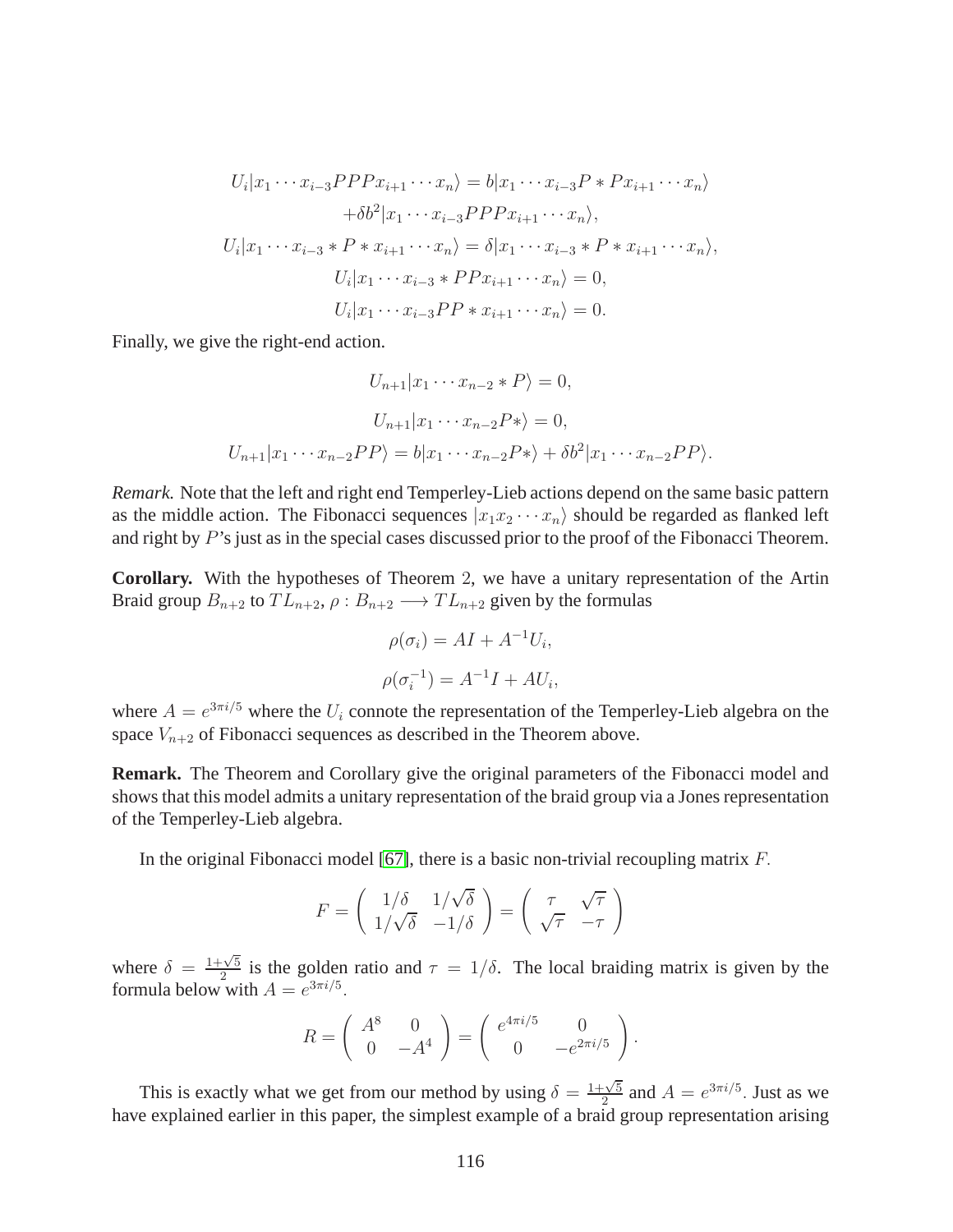from this theory is the representation of the three strand braid group generated by  $\sigma_1 = R$  and  $\sigma_2 = FRF$  (Remember that  $F = F^T = F^{-1}$ .). The matrices  $\sigma_1$  and  $\sigma_2$  are both unitary, and they generate a dense subset of  $U(2)$ , supplying the local unitary transformations needed for quantum computing. The full braid group representation on the Fibonacci sequences is computationally universal for quantum computation. In our earlier paper [\[67\]](#page-120-2) and in the previous sections of the present work, we gave a construction for the Fibonacci model based on Temperely-Lieb recoupling theory. In this section, we have reconstructed the Fibonacci model on the more elementary grounds of the representation of the Temperley-Lieb algebra summarized in the statement of the Fibonacci Theorem and its Corollary.

## **References**

- [1] D. Aharonov, V. F. R. Jones, Z. Landau, A polynomial quantum algorithm for approximating the Jones polynomial. STOC'06: Proceedings of the 38th Annual ACM Symposium on Theory of Computing, 427436, ACM, New York, 2006. [quant-ph/0511096.](http://arxiv.org/abs/quant-ph/0511096)
- [2] D. Aharonov, I. Arad, The BQP-hardness of approximating the Jones polynomial, [quant-ph/0605181.](http://arxiv.org/abs/quant-ph/0605181)
- [3] J.W.Alexander. Topological invariants of knots and links.Trans.Amer.Math.Soc. 20 (1923) .275-306.
- [4] P. K. Aravind, Borromean entanglement of the GHZ state. in 'Potentiality, Entanglement and Passion-at-a-Distance", ed. by R. S. Cohen et al, pp. 53-59, Kluwer, 1997.
- [5] M.F. Atiyah, *The Geometry and Physics of Knots*, Cambridge University Press, 1990.
- [6] Y.Akutsu and M.Wadati. Knot invariants and critical statistical systems. J.Phys.Soc.Japan 56 (1987)839-842.
- [7] R.J. Baxter. Exactly Solved Models in Statistical Mechanics. Acad. Press (1982).
- [8] C. W. J. Beenakker, Search for Majorana fermions in superconductors, arXiv: 1112.1950.
- [9] G. Benkart, Commuting actions a tale of two groups, in "Lie algebras and their representations (Seoul 1995)", Contemp. Math. Series, Vol. 194, American Mathematical Society (1996), pp. 1-46.
- [10] N. E. Bonesteel, L. Hormozi, G. Zikos and S. H. Simon, Braid topologies for quantum computation, Phys. Rev. Lett. 95 (2005), no. 14, 140503, 4 pp. [quant-ph/0505665.](http://arxiv.org/abs/quant-ph/0505665)
- [11] S. H. Simon, N. E. Bonesteel, M. H. Freedman, N. Petrovic and L. Hormozi, Topological quantum computing with only one mobile quasiparticle, Phys. Rev. Lett. 96 (2006), no. 7, 070503, 4 pp., [quant-ph/0509175.](http://arxiv.org/abs/quant-ph/0509175)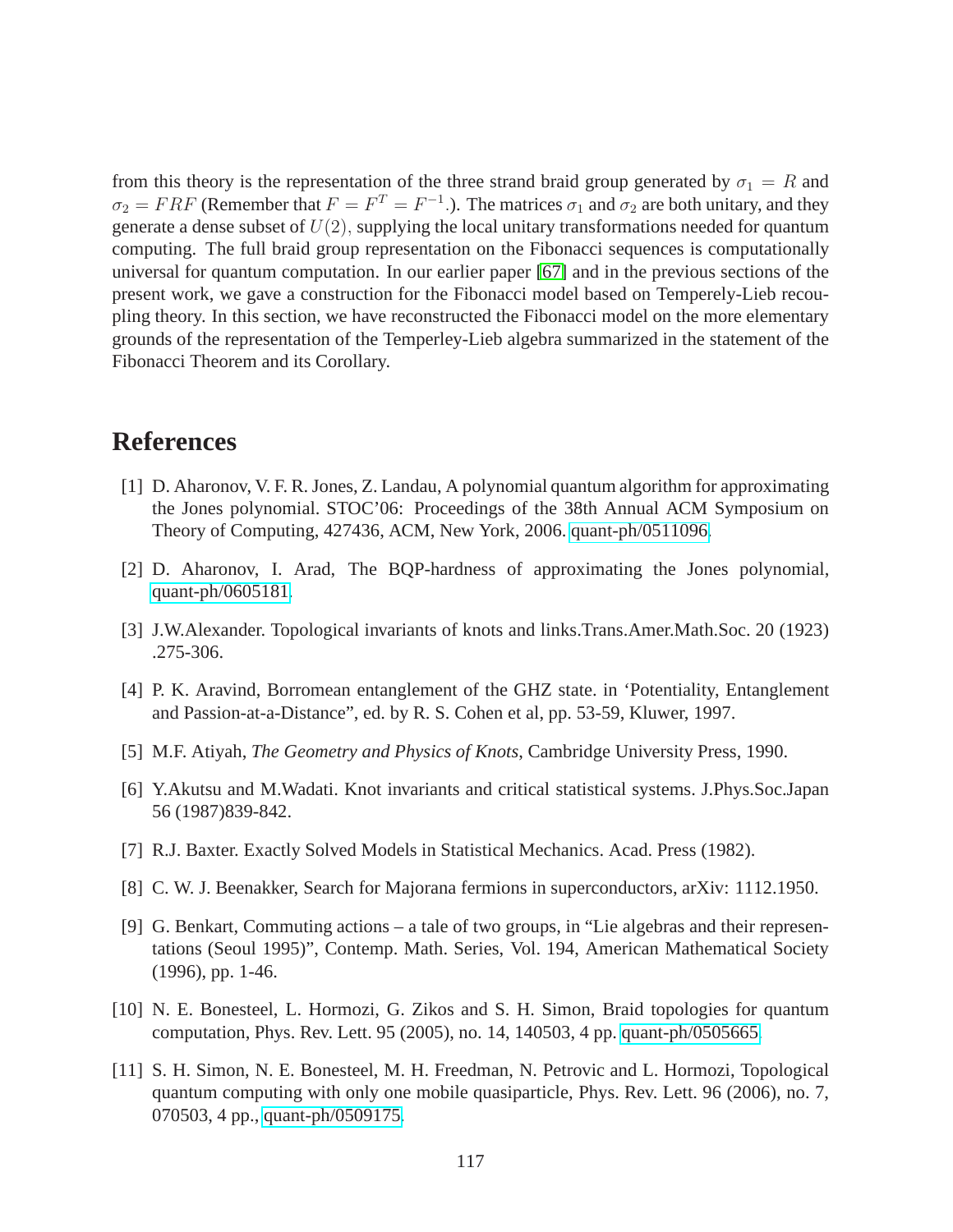- [12] J. L. Brylinski and R. Brylinski, Universal quantum gates, in *Mathematics of Quantum Computation*, Chapman & Hall/CRC Press, Boca Raton, Florida, 2002 (edited by R. Brylinski and G. Chen).
- [13] Chen, G., L. Kauffman, and S. Lomonaco, (eds.), "**Mathematics in Quantum Computation and Quantum Technology**," Chapman & Hall/CRC , (2007).
- [14] L. Crane, 2-d physics and 3-d topology, *Comm. Math. Phys.* **135** (1991), no. 3, 615-640.
- [15] B. Coecke, The logic of entanglement, [quant-phy/0402014.](http://arxiv.org/abs/quant-phy/0402014)
- [16] S. Abramsky, B. Coecke, Categorical quantum mechanics. Handbook of quantum logic and quantum structuresquantum logic, 261323, Elsevier/North-Holland, Amsterdam, 2009.
- [17] P.A.M. Dirac, *Principles of Quantum Mechanics*, Oxford University Press, 1958.
- [18] H. A. Dye, Unitary solutions to the Yang-Baxter equation in dimension four. Quantum Inf. Process. 2 (2002), no. 1-2, 117151 (2003). [arXiv:quant-ph/0211050.](http://arxiv.org/abs/quant-ph/0211050)
- [19] D. Finkelstein, "Quantum Relativity A Synthesis of the Ideas of Einstein and Heisenberg", Springer-Verlag (1996).
- [20] E. Fradkin and P. Fendley, Realizing non-abelian statistics in time-reversal invariant systems, Theory Seminar, Physics Department, UIUC, 4/25/2005.
- [21] M. Freedman, A magnetic model with a possible Chern-Simons phase, With an appendix by F. Goodman and H. Wenzl. Comm. Math. Phys. 234 (2003), no. 1, 129183. [quant-ph/0110060v](http://arxiv.org/abs/quant-ph/0110060)1 9 Oct 2001, (2001).
- [22] M. Freedman, *Topological Views on Computational Complexity*, Documenta Mathematica - Extra Volume ICM, 1998, pp. 453–464.
- [23] M. Freedman, M. Larsen, and Z. Wang, A modular functor which is universal for quantum computation, Comm. Math. Phys. 227 (2002), no. 3, 605622. [quant-ph/0001108v](http://arxiv.org/abs/quant-ph/0001108)2, 1 Feb 2000.
- [24] M. H. Freedman, A. Kitaev, Z. Wang, Simulation of topological field theories by quantum computers, *Commun. Math. Phys.*, **227**, 587-603 (2002), [quant-ph/0001071.](http://arxiv.org/abs/quant-ph/0001071)
- [25] M. Freedman, Quantum computation and the localization of modular functors, Found. Comput. Math. 1 (2001), no. 2, 183204. [quant-ph/0003128.](http://arxiv.org/abs/quant-ph/0003128)
- [26] C. Frohman and J. Kania-Bartoszynska, SO(3) topological quantum field theory, *Comm. Anal. Geom.* **4**, (1996), no. 4, 589-679.
- [27] L. S. Georgiev, Topological quantum computation with the universal R matrix for Ising anyons, in "Lie Theory and Its Applications in Physics VII", eds H. D. Doebner and V. K. Dobrev, Heron Press, Sofia (2008), pp. 256 - 265.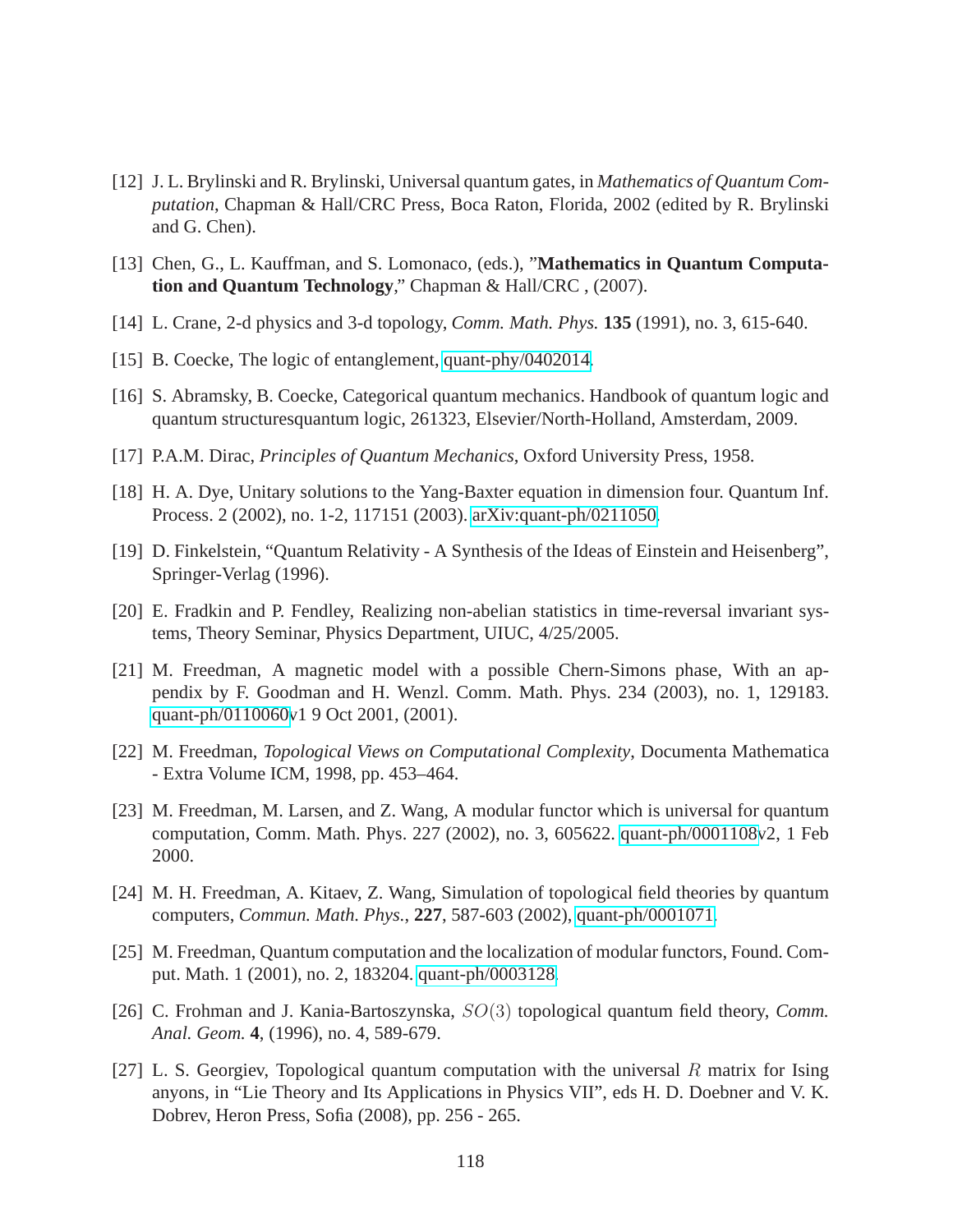- [28] D. A. Ivanov, Non-abelian statistics of half-quantum vortices in  $p$ -wave superconductors, Phys. Rev. Lett. 86, 268 (2001).
- [29] V.F.R. Jones, A polynomial invariant for links via von Neumann algebras, Bull. Amer. Math. Soc. **129** (1985), 103–112.
- [30] V.F.R.Jones. Hecke algebra representations of braid groups and link polynomials. Ann. of Math. 126 (1987), pp. 335-338.
- [31] V.F.R.Jones. On knot invariants related to some statistical mechanics models. Pacific J. Math., vol. 137, no. 2 (1989), pp. 311-334.
- [32] L.H. Kauffman, State models and the Jones polynomial, Topology **26** (1987), 395–407.
- [33] L.H. Kauffman, Statistical mechanics and the Jones polynomial, AMS Contemp. Math. Series **78** (1989), 263–297.
- [34] L.H. Kauffman, *Temperley-Lieb Recoupling Theory and Invariants of Three-Manifolds*, Princeton University Press, Annals Studies **114** (1994).
- [35] L. H. Kauffman and F. G. Varela, Form dynamics, Journal of Social and Biological Structures (1980), 171 - 206.
- [36] L. H. Kauffman, Sign and Space, In Religious Experience and Scientific Paradigms. Proceedings of the 1982 IASWR Conference, Stony Brook, New York: Institute of Advanced Study of World Religions, (1985), 118-164.
- [37] L.H. Kauffman, Time imaginary value, paradox sign and space. in Computing Anticipatory Systems, CASYS - Fifth International Conference, Liege, Belgium (2001) ed. by Daniel Dubois, AIP Conference Proceedings Volume 627 (2002).
- [38] L. H. Kauffman, Self-reference and recursive forms, Vol. 10, Journal of Social and Biological Structures (1987), 53-72.
- [39] L. H.Kauffman, Knot Logic. In "Knots and Applications" ed. by L. Kauffman, World Scientific Pub. (1994), pp. 1-110.
- [40] L. H. Kauffman (editor), "Knots and Applications", (1996) World Scientific Pub. Co.
- <span id="page-118-0"></span>[41] L.H.Kauffman, New invariants in the theory of knots, *Amer. Math. Monthly*, Vol.95,No.3,March 1988. pp 195-242.
- [42] L. H. Kauffman, An invariant of regular isotopy, *Trans. Amer. Math. Soc.* **318** (1990), no. 2, 417–471.
- [43] L.H.Kauffman and P.Vogel, Link polynomials and a graphical calculus, *Journal of Knot Theory and Its Ramifications*, Vol. 1, No. 1,March 1992, pp. 59- 104.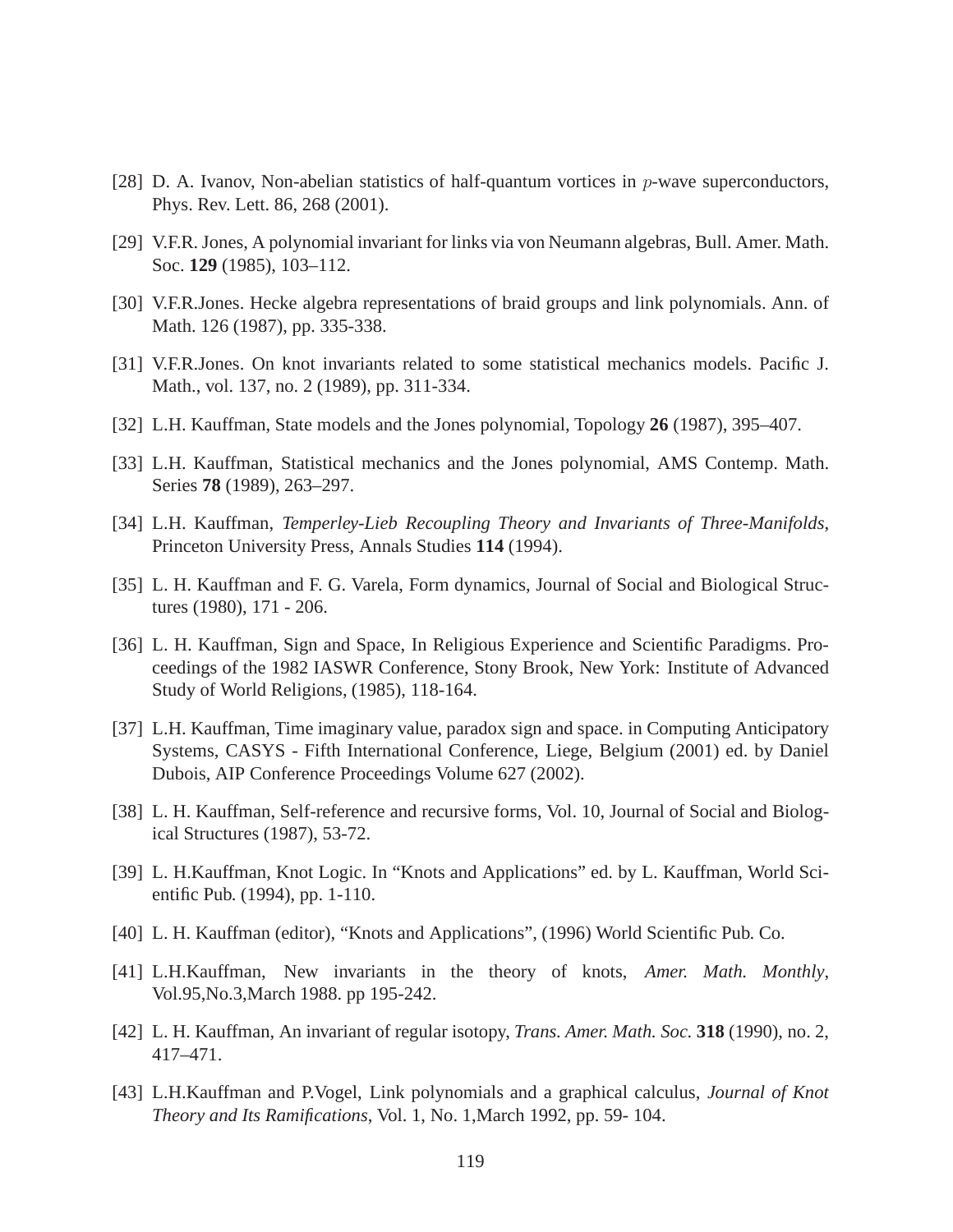- [44] L.H. Kauffman (ed.), *The Interface of Knots and Physics*, AMS PSAPM, Vol. 51, Providence, RI, 1996.
- [45] L.H. Kauffman, *Knots and Physics*, World Scientific Publishers (1991), Second Edition (1993), Third Edition (2002), Fourth Edition (2012).
- [46] L.H.Kauffman and D.E.Radford. Invariants of 3-manifolds derived from finite dimensional Hopf algebras. Journal of Knot Theory and its Ramifications, Vol.4, No.1 (1995), pp. 131- 162.
- [47] L. H. Kauffman, Functional Integration and the theory of knots, J. Math. Physics, Vol. 36 (5), May 1995, pp. 2402 - 2429.
- [48] L. H. Kauffman and P. Noyes, Discrete physics and the Dirac equation, Physics Lett. A, No. 218 (1996), pp. 139-146.
- [49] L. H. Kauffman and P. Noyes, Discrete Physics and the Derivation of Electromagnetism from the Formalism of Quantum Mechanics, Proceedings of the Royal Soc. London A, Vol. 452 (1996), pp. 81-95.
- [50] L. H. Kauffman, Witten's Integral and the Kontsevich Integrals, in *Particles, Fields, and Gravitation*, Proceedings of the Lodz, Poland (April 1998) Conference on Mathematical Physics edited by Jakub Remblienski, AIP Conference Proceedings 453 (1998), pp. 368 -381.
- [51] L. H. Kauffman Knot Theory and the heuristics of functional integration, *Physica A* 281 (2000), 173-200.
- [52] L. H. Kauffman, Eigenform, *Kybernetes The Intl J. of Systems and Cybernetics* 34, No. 1/2 (2005), Emerald Group Publishing Ltd, p. 129-150.
- [53] Louis H. Kauffman, Reflexivity and Eigenform The Shape of Process. Kybernetes, Vol 4. No. 3, July 2009.
- [54] L. H. Kauffman, Reflexivity and Foundations of Physics, In *Search for Fundamental Theory - The VIIth Intenational Symposium Honoring French Mathematical Physicist Jean-Pierre Vigier, Imperial College, London, UK, 12-14 July 2010* , editied by R. Amaroso, P. Rowlands and S. Jeffers, AIP - American Institute of Physics Pub., Melville, N.Y., pp.48-89.
- [55] L.H. Kauffman and S. J. Lomonaco Jr., Quantum entanglement and topological entanglement, New Journal of Physics **4** (2002), 73.1–73.18 [\(http://www.njp.org/\)](http://www.njp.org/).
- [56] L. H. Kauffman, Teleportation Topology, [quant-ph/0407224,](http://arxiv.org/abs/quant-ph/0407224) (in the Proceedings of the 2004 Byelorus Conference on Quantum Optics), *Opt. Spectrosc.* 9, 2005, 227-232.
- [57] L. H. Kauffman, [math.GN/0410329,](http://arxiv.org/abs/math/0410329) Knot diagrammatics. "Handbook of Knot Theory", edited by Menasco and Thistlethwaite, 233–318, Elsevier B. V., Amsterdam, 2005.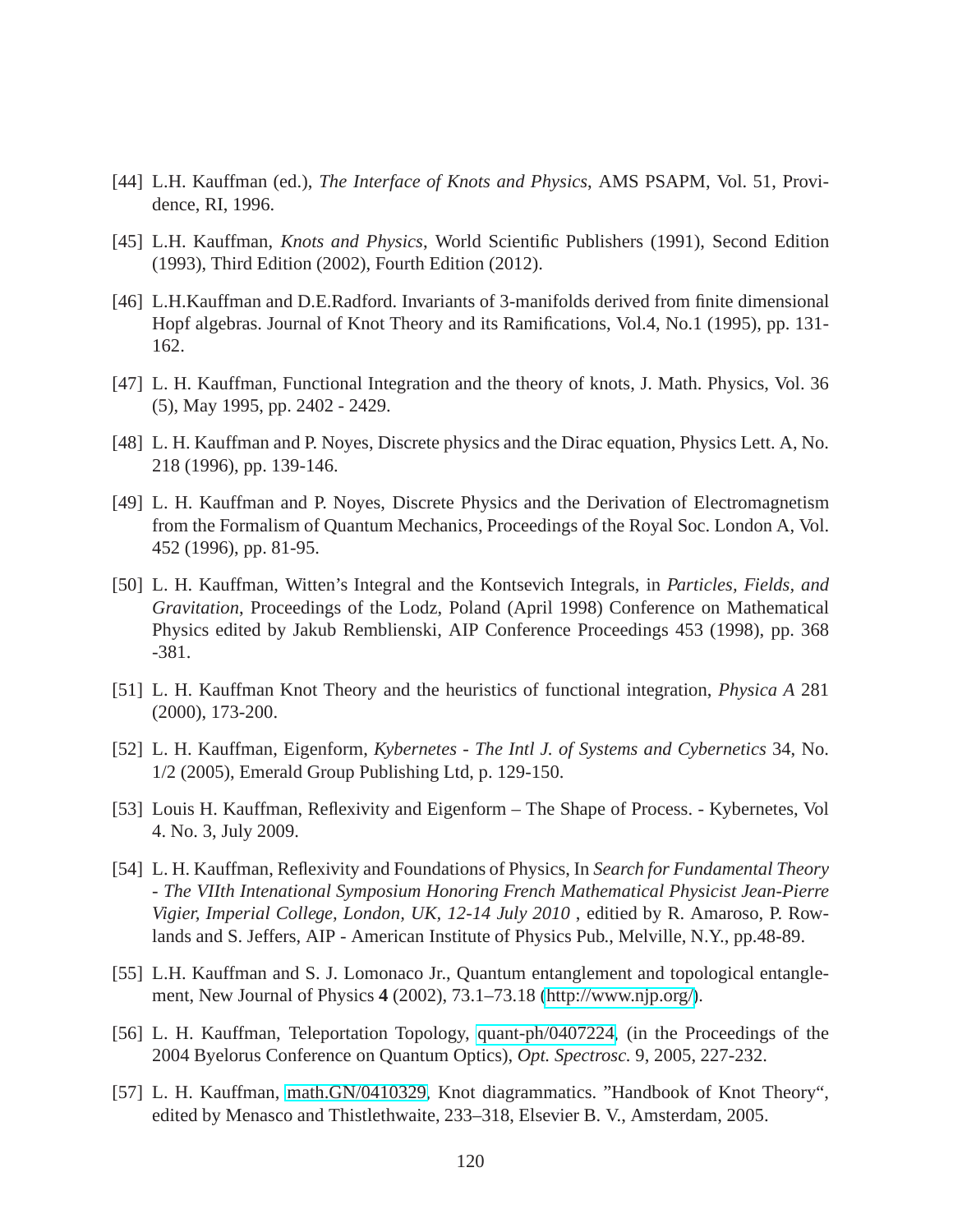- [58] L. H. Kauffman and T. Liko, [hep-th/0505069,](http://arxiv.org/abs/hep-th/0505069) Knot theory and a physical state of quantum gravity, *Classical and Quantum Gravity*, Vol 23, ppR63 (2006).
- [59] L.H. Kauffman and S. J. Lomonaco Jr., Entanglement Criteria Quantum and Topological, in *Quantum Information and Computation - Spie Proceedings, 21-22 April, 2003, Orlando, FL*, Donkor, Pinch and Brandt (eds.), Volume 5105, pp. 51–58.
- [60] L. H. Kauffman and S. J. Lomonaco Jr., Quantum knots, in *Quantum Information and Computation II, Proceedings of Spie, 12 -14 April 2004* (2004), ed. by Donkor Pirich and Brandt, pp. 268-284.
- [61] S. J. Lomonaco and L. H. Kauffman, Quantum Knots and Mosaics, Journal of Quantum Information Processing, Vol. 7, Nos. 2-3, (2008), pp. 85 - 115. <http://arxiv.org/abs/0805.0339>
- [62] S. J. Lomonaco and L. H. Kauffman, Quantum knots and lattices, or a blueprint for quantum systems that do rope tricks. Quantum information science and its contributions to mathematics, 209276, Proc. Sympos. Appl. Math., 68, Amer. Math. Soc., Providence, RI, 2010.
- [63] S. J. Lomonaco and L. H. Kauffman, Quantizing braids and other mathematical structures: the general quantization procedure. In Brandt, Donkor, Pirich, editors, *Quantum Information and Comnputation IX - Spie Proceedings, April 2011*, Vol. 8057, of Proceedings of Spie, pp. 805702-1 to 805702-14, SPIE 2011.
- [64] L. H. Kauffman and S. J. Lomonaco, Quantizing knots groups and graphs. In Brandt, Donkor, Pirich, editors, *Quantum Information and Comnputation IX - Spie Proceedings, April 2011*, Vol. 8057, of Proceedings of Spie, pp. 80570T-1 to 80570T-15, SPIE 2011.
- [65] L. H. Kauffman and S. J. Lomonaco, Braiding Operators are Universal Quantum Gates, New Journal of Physics 6 (2004) 134, pp. 1-39.
- [66] Kauffman, Louis H.; Lomonaco, Samuel J., Jr. q-deformed spin networks, knot polynomials and anyonic topological quantum computation. J. Knot Theory Ramifications 16 (2007), no. 3, 267–332.
- <span id="page-120-2"></span>[67] L. H. Kauffman and S. J. Lomonaco Jr., Spin Networks and Quantum Computation, in "LIe Theory and Its Applications in Physics VII" eds. H. D. Doebner and V. K. Dobrev, Heron Press, Sofia (2008), pp. 225 - 239.
- <span id="page-120-0"></span>[68] L. H. Kauffman, Quantum computing and the Jones polynomial, [math.QA/0105255,](http://arxiv.org/abs/math/0105255) in *Quantum Computation and Information*, S. Lomonaco, Jr. (ed.), AMS CONM/305, 2002, pp. 101–137.
- <span id="page-120-1"></span>[69] L. H. Kauffman and S. J. Lomonaco Jr., Quantum entanglement and topological entanglement. New J. Phys. 4 (2002), 73.173.18.
- [70] L. H. Kauffman and S. J. Lomonaco Jr., The Fibonacci Model and the Temperley-Lieb Algebra. it International J. Modern Phys. B, Vol. 22, No. 29 (2008), 5065-5080.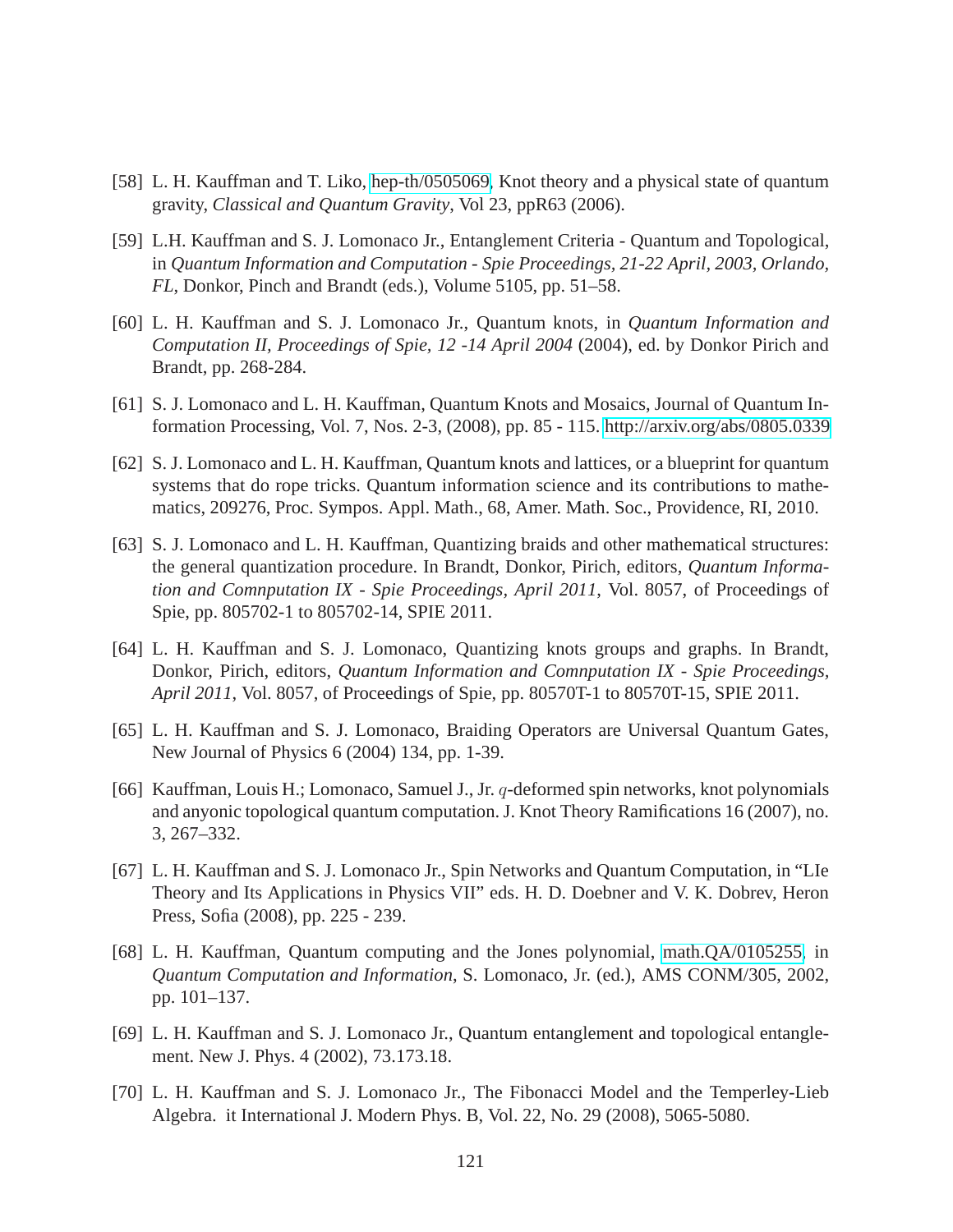- [71] L. H. Kauffman,Space and time in computation, topology and discrete physics, In "Proceedings of the Workshop on Physics and Computation - PhysComp '94, Nov. 1994, Dallas, Texas. IEEE Computer Society Press, pp. 44-53.
- [72] L. H. Kauffman, Non-commutative Worlds, *New Journal of Physics* 6 (2004) 173.1 173.47. (Short version in "Spin, Proceedings of ANPA 25", Keith Bowden - editor, Pub. May 2004).
- [73] L. H. Kauffman, Glafka-2004: non-commutative worlds. Internat. J. Theoret. Phys. 45 (2006), no. 8, 1443–1470.
- [74] L. H. Kauffman, Eigenforms, discrete processes and quantum processes. in "Journal of Physics: Conference Series The open access journal for conferences EmerQuM11: Emergent Quantum Mechanics 2011" (Heinz von Foerster Congress), Vienna Austria 11-13 November 2011, edited by Gerhard Grossing, Vol. 361 (2012), IOP Publishing, 012034.
- [75] L. H. Kauffman and S. J. Lomonao, "Topological Quantum Information Theory" (book in preparation).
- [76] V. Mourik,K. Zuo, S. M. Frolov, S. R. Plissard, E.P.A.M. Bakkers, L.P. Kouwenhuven, Signatures of Majorana fermions in hybred superconductor-semiconductor devices, arXiv: 1204.2792.
- [77] A. Kitaev, Fault-tolerant quantum computation by anyons, Annals Phys. 303 (2003) 2-30. [quant-ph/9707021.](http://arxiv.org/abs/quant-ph/9707021)
- [78] A. Kitaev, Anyons in an exactly solved model and beyond, Ann. Physics 321 (2006), no. 1, 2111. *arXiv[.cond-mat/0506438](http://arxiv.org/abs/cond-mat/0506438) v1 17 June 2005*.
- [79] T. Kohno, *Conformal Field Theory and Topology*, AMS Translations of Mathematical Monographs, Vol 210 (1998).
- [80] M. Leijnse and K. Flensberg, Introduction to topological superconductivity and Majorana ferminons, Semicond. Sci. Technol. 27, 124003 (2012). [arXiv:1206.1736.](http://arxiv.org/abs/1206.1736)
- [81] L. Kauffman and S. J. Lomonaco, Topological quantum information theory, in Proceedings of the AMS Short Course in Quantum Computation and Quantum Information held in Washington, D.C. January 3-4, 2009, Proceedins of Symposia in Applied Mathematics, Vol. 68 (20010) edited by S. J. Lomonaco Jr. , American Mathematical Society, pp. 103-176.
- [82] A. Marzuoli and M. Rasetti, Spin network quantum simulator, *Physics Letters A* **306** (2002) 79–87.
- [83] S. Garnerone, A. Marzuoli, M. Rasetti, Quantum automata, braid group and link polynomials, [quant-ph/0601169](http://arxiv.org/abs/quant-ph/0601169)
- [84] E. Majorana, A symmetric theory of electrons and positrons, I Nuovo Cimento,**14** (1937), pp. 171-184.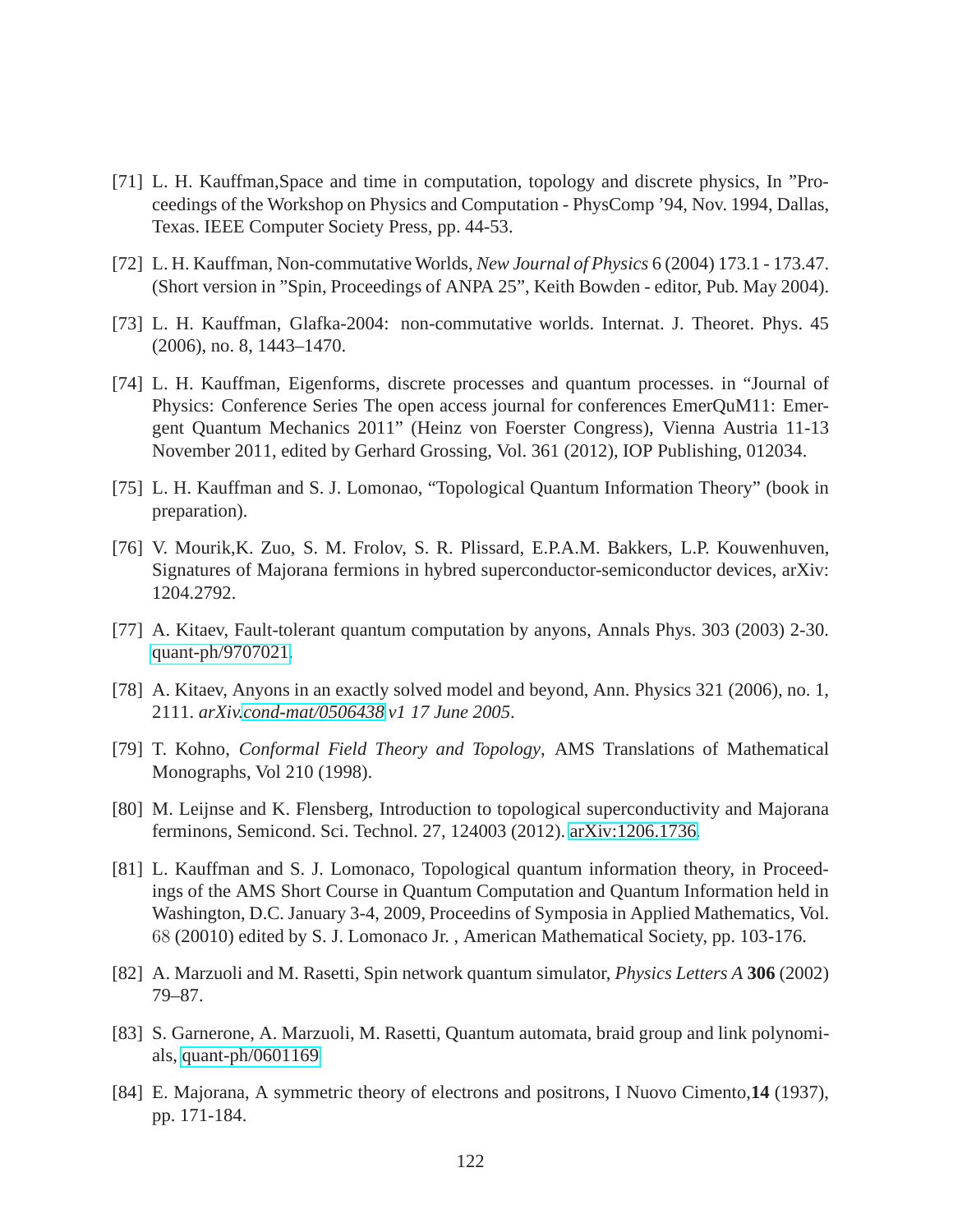- [85] S. A. Major, A spin network primer, [arXiv:gr-qc/9905020.](http://arxiv.org/abs/gr-qc/9905020)
- [86] G. Moore and N. Read, Noabelions in the fractional quantum Hall effect, *Nuclear Physics B360* (1991), 362 - 396.
- [87] G. Moore and N. Seiberg, Classical and quantum conformal field theory, *Comm. Math. Phys.* **123** (1989), no. 2, 177-254.
- [88] M. A. Nielsen and I. L. Chuang, "Quantum Computation and Quantum Information," Cambrige University Press, Cambridge (2000).
- [89] R. Penrose, Angular momentum: An approach to Combinatorial Spacetime, In *Quantum Theory and Beyond*, edited by T. Bastin, Cambridge University Press (1969).
- [90] J. Preskill, Topological computing for beginners, (slide presentation), Lecture Notes for Chapter 9 - Physics 219 - Quantum Computation. *[http://www.iqi.caltech.edu/](http://www.iqi.caltech.edu/~preskill/ph219)*∼*preskill/ph219*
- [91] N.Y. Reshetikhin and V. Turaev. Ribbon graphs and their invariants derived from quantum groups. Comm. Math. Phys. 127 (1990). pp. 1-26.
- [92] N.Y. Reshetikhin and V. Turaev. Invariants of Three Manifolds via link polynomials and quantum groups. Invent. Math. 103, 547-597 (1991).
- [93] M. Roetteles, (private conversation, fall 2003).
- [94] P. Rowlands, "Zero to Infinity The Foundations of Physics", Series on Knots and Everything, Vol. 41, World Scientific Publishing Company (2007).
- [95] C. Rovelli and L. Smolin, Spin networks and quantum gravity, *Phys Rev. D* 52 (1995), 5743-5759.
- [96] B. Schumacher, Ph.D. Thesis.
- [97] B. Schmeikal, "Primordial Space Point-free Space and Logic Case", Nova Publishers (2012).
- [98] V. V. Shende, S. S. Bullock and I. L. Markov, Recognizing small circuit structure in twoqubit operators, (arXiv:quant-ph/030845 v2 8 Aug 2003)
- [99] C. Ernst, D.W. Sumners, A calculus for rational tangles: Applications to DNA Recombination, *Math. Proc. Camb. Phil. Soc.*, **108** (1990), 489-515.
- [100] G. Spencer–Brown, "Laws of Form," George Allen and Unwin Ltd. London (1969).
- [101] P. W. Shor and S. P. Jordan, Estimating Jones polynomials is a complete problem for one clean qubit. *Quantum Inf. Comput.* **8** (2008), no. 8-9, 681–714.